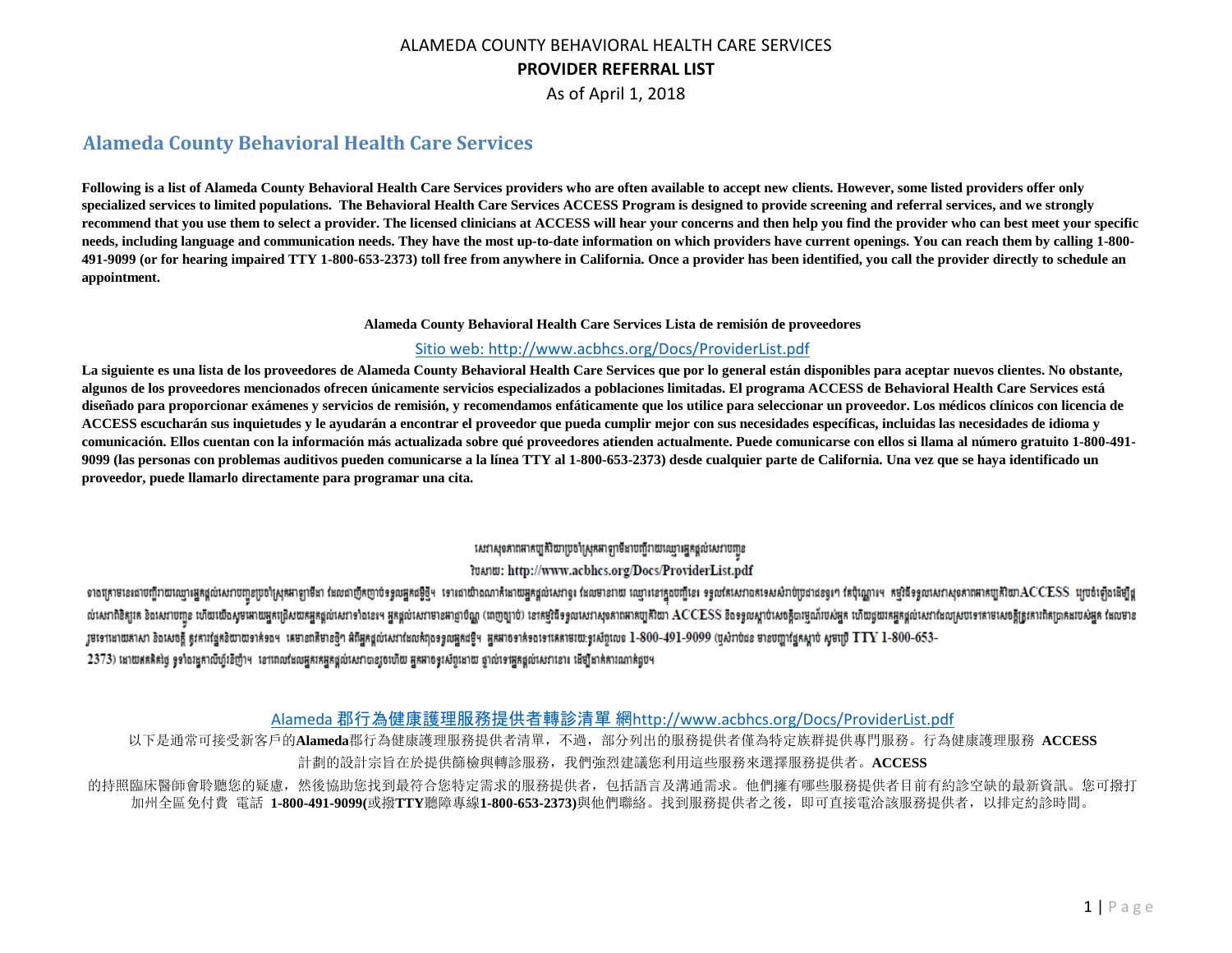As of April 1, 2018

#### **Dịch Vụ Chăm Sóc Bệnh Tâm Thần Quận Alameda Danh Sách Nhóm Chăm Sóc**

#### [Trang mạng: http://www.acbhcs.org/Docs/ProviderList.pdf](http://www.acbhcs.org/Docs/ProviderList.pdf)

Sau đây là danh sách các Nhóm Chăm Sóc Bệnh Tâm Thần Quận Alameda thường nhận bệnh nhân mới. Tuy nhiên, một số nhóm chăm sóc được liệt kê ở đây chỉ cung cấp các **dịch vụ chuyên môn cho một số người giới hạn. Chương Trình ACCESS của Dịch Vụ Chăm Sóc Bệnh Tâm Thần được thiết kế để cung cấp dịch vụ khám thăm dò và giới thiệu, và chúng tôi khẩn khoản đề nghị quý vị nên sử dụng các dịch vụ này để chọn một nhóm chăm sóc. Các chuyên viên y tế có giấy phép hành nghề tại ACCESS sẽ lắng nghe các quan tâm của quý vị và giúp quý vị tìm nhóm chăm sóc nào đáp ứng tốt nhất cho các nhu cầu đặc biệt của quý vị, kể cả các nhu cầu về ngôn ngữ và truyền đạt. Họ có thông tin cập nhật mới nhất về nhóm chăm sóc nào hiện còn nhận bệnh nhân mới. Quý vị có thể gọi cho họ đến số miễn phí 1-800-491-9099 (hoặc đến số TTY 1-800-653-2373 dành cho người khiếm thính), từ bất cứ nơi nào trong California. Khi đã chọn được nhóm chăm sóc, quý vị nên gọi trực tiếp đến nơi đó để lấy hẹn.**

#### **يتناک اديملاآ يراتفر تملاس تبقارم تامدخ ناگدننک هئارا عاجرا تسرهف**

## :تياسبو http://www.acbhcs.org/Docs/ProviderList.pdf

**دننک يم هئارا يدودحم ياههورگ يارب ار يراک هژيو تامدخ افرص تسرهف نيا رد هدش ديق ناگدننک هئارا زا يخرب ،لاح نيع رد .تسا هدمآ دنا هدامآ ديدج ناراميب لوبق يارب بلغا هک يتناک اديملاآ يراتفر تملاس تبقارم تامدخ ناگدننک.** رادزاوج ناسانشناور دينک هافتسا هننک هنارا ندرک باختنا يارب اهنآ تامدخ زا هک مينه شرافس اددهم اميش استفادر عاجرا و يرگلابرغ ACCESSهنارا تسرهف ،ريز رد يراتفر تملاس تبقارم تامدخ همانرب یاه هغدغد هب رد ناگدننک هنارا مادک هکنیا درومرد تاعلاطا نیرت دمآزور زا اهنآ .ندومن رارفرب طوریر نازاین لماش ،دیامنب هرروآرب هجو نیرتهب هب ار امش صاخ تازاین ACCESS تامدخ ندرک هنارا یارب **هک ديبايب ار يا هدننک هئارا ات درک دنهاوخ کمک امش هب سپس و هداد ارف شوگ امش**

هرامش هب ندرک نفلت اب دیناوتیم دنرادروخرب دنراد پلاخ یاج رضاح لاح1-800-491-9099 هرامش اي) 713-803-000-1 TY بيهاوخ ،دش نیيعت یا هننک هنارا هکنیا زا سپ دیریگب سامت اهنآ اب اینرفیلاک پاجر ت **ره زا ناگيار روطب (ناياونشان يارب**

**ديريگب سامت هدننک هئارا نآ اب تيزيو رارق نييعت يارب اميقتسم تسناوت.**

#### 阿拉米达县行为健康护理服务

#### 提供者转诊清单

#### 网站: <http://bhcs.co.alameda.ca.us/resourcedir/providerlist.pdf>

以下是通常可接受新客户的 阿拉米达县行为健康护理服务提供者清单,不过,部分列出的服务提供者仅为特定族群提供专门服务。行为健康护理服务 ACCESS 计划的设计宗旨在于提 供筛检与转诊服务,我们强烈建议您利用这些服务来选择服务提供者。ACCESS 的持照临床医师会聆听您的疑虑,然后协助您找到最符合您特定需求的服务提供者,包括语言及沟通需 求。他们拥有哪些服务提供者目前有约诊空缺的最新信息。您可拨打加州全区免付费电话 1-800-491-9099 (或拨 TTY 听障专线 1-800-653-2373) 与他们联络。找到服务提供者之后,即可 直接电联该服务提供者,以排定约诊时间。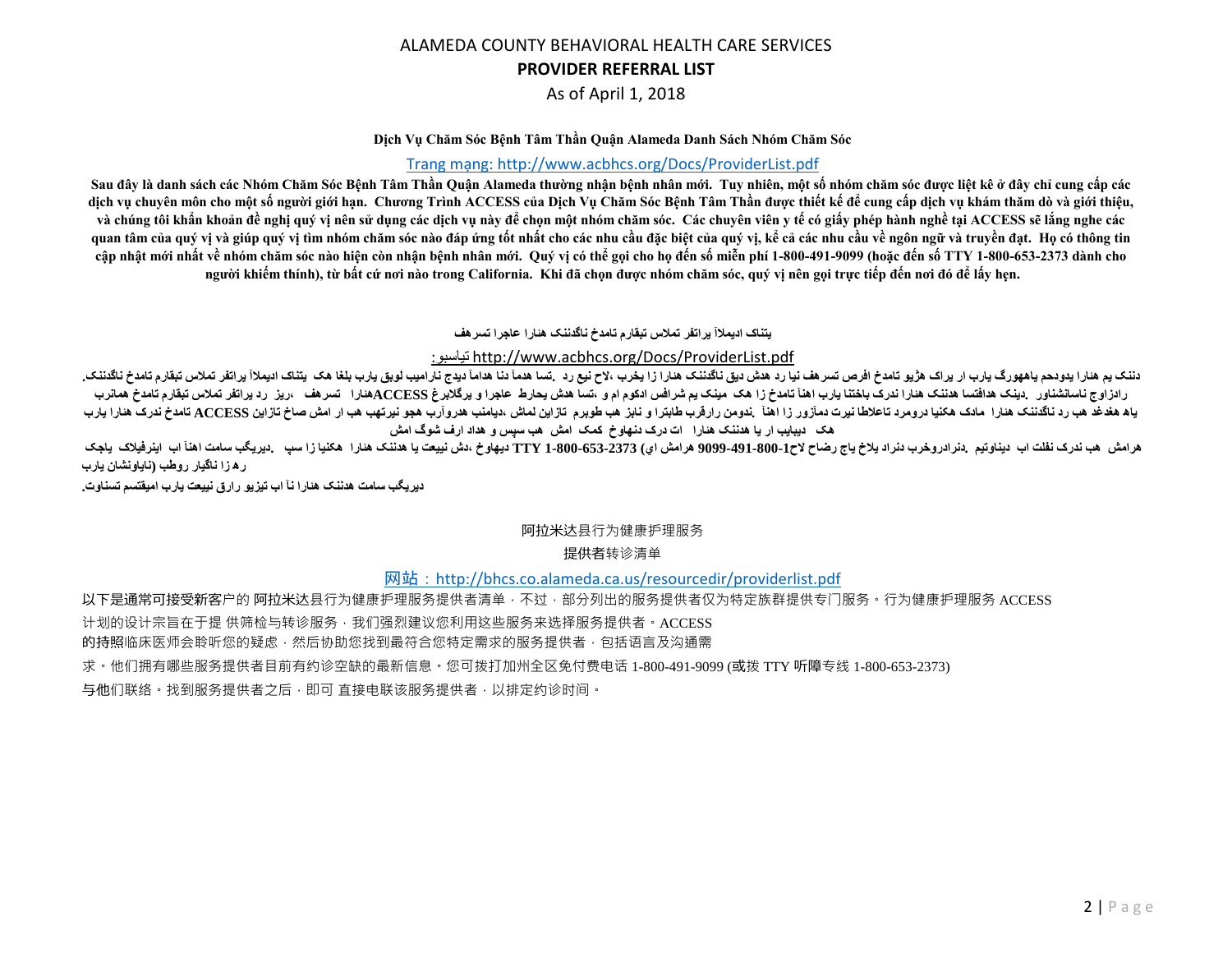# **PROVIDER REFERRAL LIST**

As of April 1, 2018

# COUNTY-RUN

| <b>PROVIDER NAME</b> | <b>PROGRAM NAME</b>                                                 | <b>ADDRESS</b>                       | <b>CITY</b>   | <b>ZIP</b> | <b>PHONE</b>   |
|----------------------|---------------------------------------------------------------------|--------------------------------------|---------------|------------|----------------|
| Alameda County       | Crisis Response Program-South<br>County                             | 15750 Foothill Blvd                  | San Leandro   | 94578-     | (800) 491-9099 |
| Alameda County       | <b>Conditional Release Program</b>                                  | 2060 Fairmont Dr.                    | San Leandro   | 94578-1001 | (510) 667-3950 |
| Alameda County       | <b>Criminal Justice Program</b>                                     | 2060 Fairmont Dr.                    | San Leandro   | 94578-1001 | (510) 667-3900 |
| Alameda County       | <b>Guidance Clinic</b>                                              | 2500 Fairmont Blvd.                  | San Leandro   | 94578-     | (510) 667-3000 |
| Alameda County       | <b>Vocational Rehabilitation Program</b>                            | 333 Hegenberger Rd.                  | Oakland       | 94621-1420 | (510) 383-1600 |
| Alameda County       | Alameda County Conservatorship                                      | 480 Fourth Street                    | Oakland       | 94607-     | (510) 268-7330 |
| Alameda County       | <b>Children's Specialized Services</b>                              | 520 - 3rd St., Suite # 107           | Oakland       | 94607-     | (510) 268-7970 |
| Alameda County       | Crisis Response Program- North<br>County                            | 568 West Grand Ave.                  | Oakland       | 94612-     | (800) 491-9099 |
| Alameda County       | <b>Geriatric Assessment Response</b><br>Team (GART)                 | 7200 Bancroft Ave., Suite<br>#125A   | Oakland       | 94605-     | (510) 383-5013 |
| Alameda County       | <b>Children's Specialized Services</b>                              | 7200 Bancroft Avenue, Suite<br>#125C | Oakland       | 94606-     | (510) 383-5100 |
| Alameda County       | <b>Children's Specialized Services</b>                              | 7997 Vomac Road                      | <b>Dublin</b> | 94568-     | (510) 383-5100 |
| Alameda County       | Acute Crisis Care & Evaluation for<br>System-wide Services (ACCESS) | N/A                                  |               |            | (800) 491-9099 |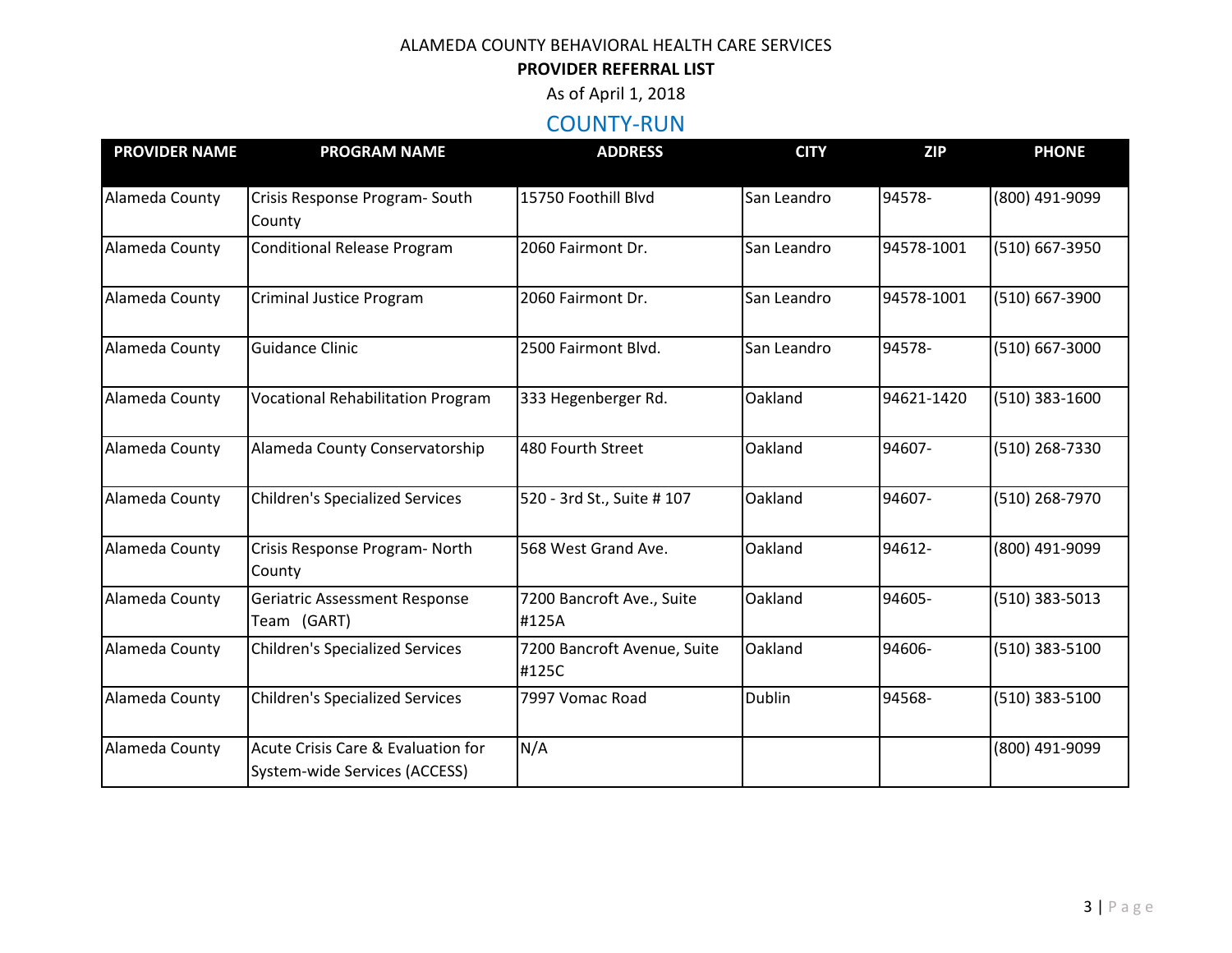# **PROVIDER REFERRAL LIST**

As of April 1, 2018

# HOSPITAL

| <b>PROVIDER NAME</b>                                                                | <b>ADDRESS</b>       | <b>CITY</b>   | <b>ZIP</b> | <b>PHONE</b>              |
|-------------------------------------------------------------------------------------|----------------------|---------------|------------|---------------------------|
| <b>Alameda County Medical</b><br>Center Highland Hospital<br>Campus - Subs Abuse/MH | 1411 E 31st Street   | Oakland       | 94602-     | (510) 437-5192            |
| <b>Alta Bates Herrick</b>                                                           | 2001 Dwight Way      | Berkeley      |            | 94704-2608 (510) 204-4444 |
| California Specialty Hospital                                                       | 525 Oregon Street    | Vallejo       | 94590-     | (707) 648-2200            |
| <b>Eden Hospital</b>                                                                | 20103 Lake Chabot Rd | Castro Valley | 94546-     | (510) 537-1234            |
| John George Psychiatric<br>Pavilion                                                 | 2060 Fairmont Dr.    | San Leandro   |            | 94578-1001 (510) 346-1300 |
| John Muir Behavioral Health<br>Center                                               | 2740 Grant Street    | Concord       |            | 94520-2265 (925) 680-6500 |
| St. Helena Hospital                                                                 | 10 Woodland Road     | St. Helena    | 94574      | (707) 963-3611            |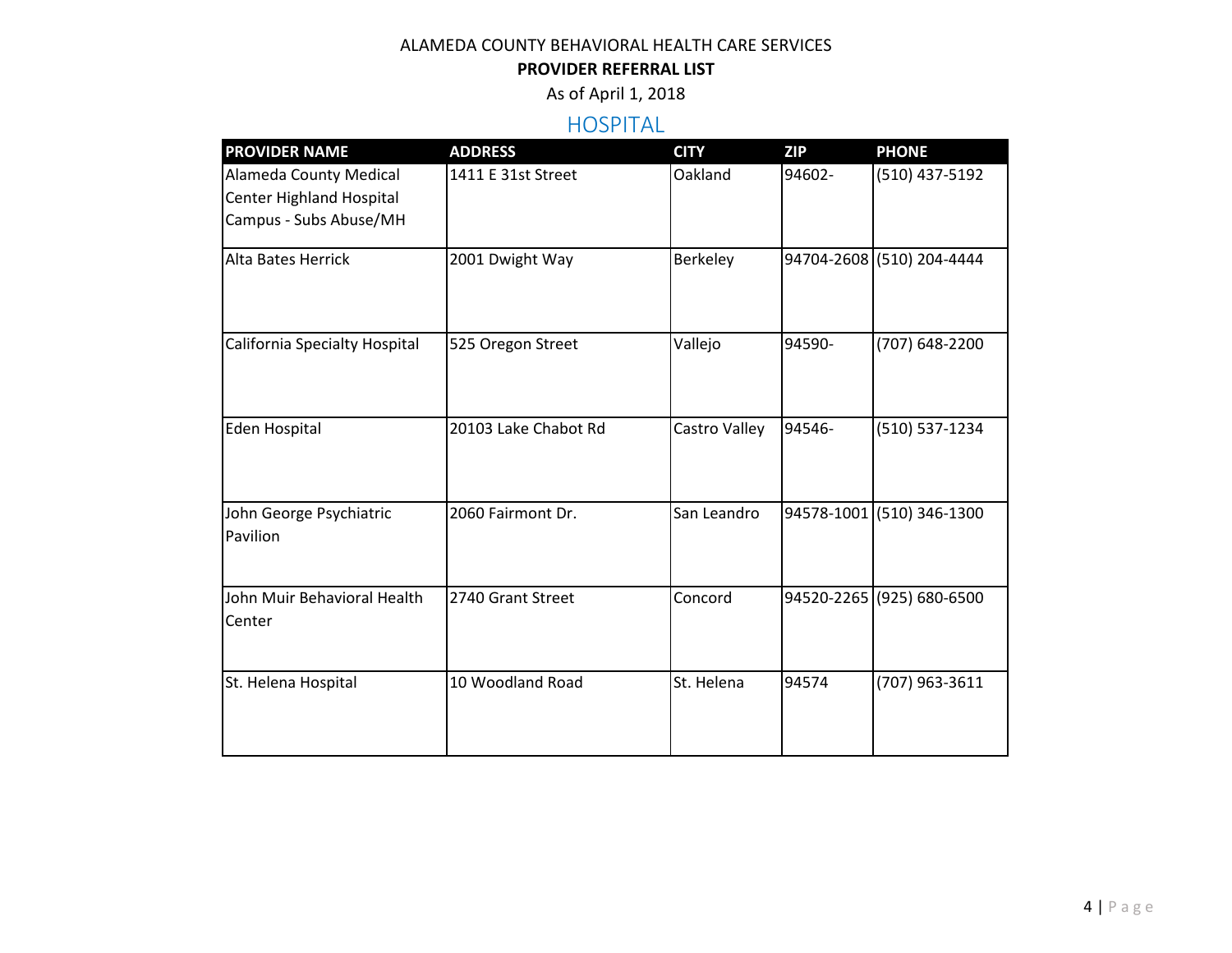# MENTAL HEALTH PLAN PROVIDER NETWORK

#### **ORGANIZATIONAL PROVIDERS**

| <b>PROVIDER NAME</b>              | <b>ADDRESS</b>                  | <b>CITY</b> | <b>ZIP</b>     | <b>PHONE</b>     | <b>LANGUAGE</b> | <b>LGBTQI</b> |
|-----------------------------------|---------------------------------|-------------|----------------|------------------|-----------------|---------------|
| <b>Axis Community Health</b>      | 446 Lindbergh Avenue            | Livermore   | 94551-<br>9552 | (925) 249-3180   |                 |               |
| <b>Axis Community Health</b>      | 4361 Railroad Avenue            | Pleasanton  | 94566-<br>6611 | (925) 201-6240   |                 |               |
| <b>Axis Community Health</b>      | 6666 Owens Drive                | Pleasanton  | 94588-<br>3334 | (925) 201-6240   |                 |               |
| <b>Berkeley Therapy Institute</b> | 1749 Martin Luther King Jr. Way | Berkeley    | 94709-         | (510) 841-8484   |                 |               |
| Child Therapy Institute of Marin  | 1501 Washington St.             | Albany      | 94706-         | (510) 525-6225   |                 |               |
| Child Therapy Institute of Marin  | 3721 Sunset Lane, #201          | Antioch     | 94509-         | 415-456-7724     |                 |               |
| Child Therapy Institute of Marin  | 11100 San Pablo Ave. #208       | El Cerrito  | 94530-         | $(510)$ 525-6225 |                 |               |
| Child Therapy Institute of Marin  | 1480 Lincoln Ave., Suite #8     | San Rafael  | 94901-         | 415-456-7724     |                 |               |
| Davis Street Community Center     | 3081 Teagarden Street           | San Leandro | 94577-         | (510) 347-4620   |                 | Yes           |
| <b>Earth Circles Counseling</b>   | 166 Santa Clara Ave., Suite 205 | Oakland     | 94610-<br>1323 | (510) 601-0132   |                 |               |
| Family Service of San Leandro     | 2208 San Leandro Blvd.          | San Leandro | 94577-<br>5957 | $(510)$ 483-6715 |                 | Yes           |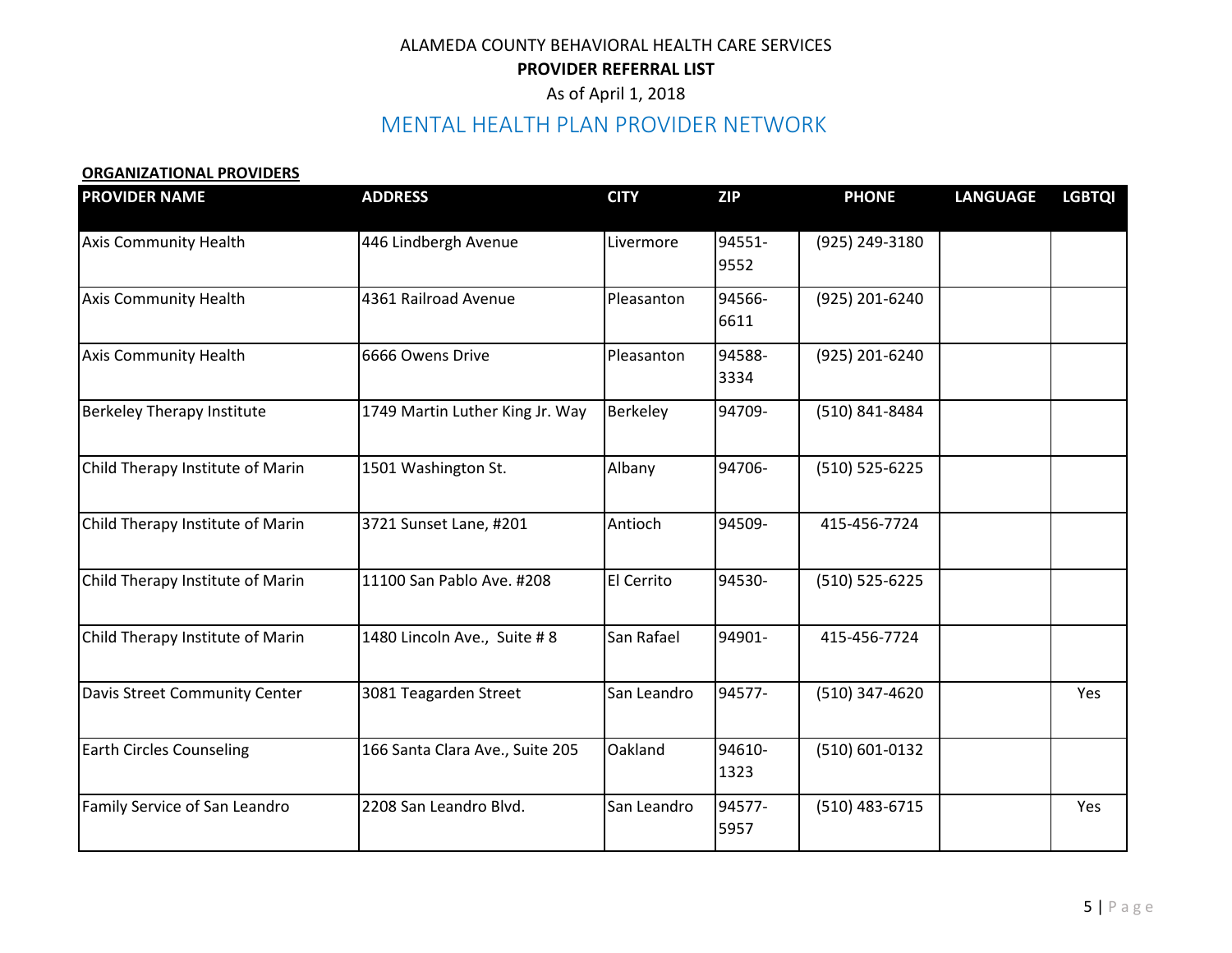### **PROVIDER REFERRAL LIST**

| <b>PROVIDER NAME</b>            | <b>ADDRESS</b>         | <b>CITY</b> | <b>ZIP</b>     | <b>PHONE</b>       | <b>LANGUAGE</b> | <b>LGBTQI</b> |
|---------------------------------|------------------------|-------------|----------------|--------------------|-----------------|---------------|
| Pacific Center for Human Growth | 2712 Telegraph Avenue  | Berkeley    | 94705-<br>1117 | $(510) 548 - 8283$ |                 | Yes           |
| The Wright Institute Clinic     | 1918 University Avenue | Berkeley    | 94704-<br>3264 | (510) 548-9716     |                 |               |
| Tri-Valley Haven                | 3663 Pacific Ave.      | Livermore   | 94550-<br>7062 | (925) 449-5845     |                 |               |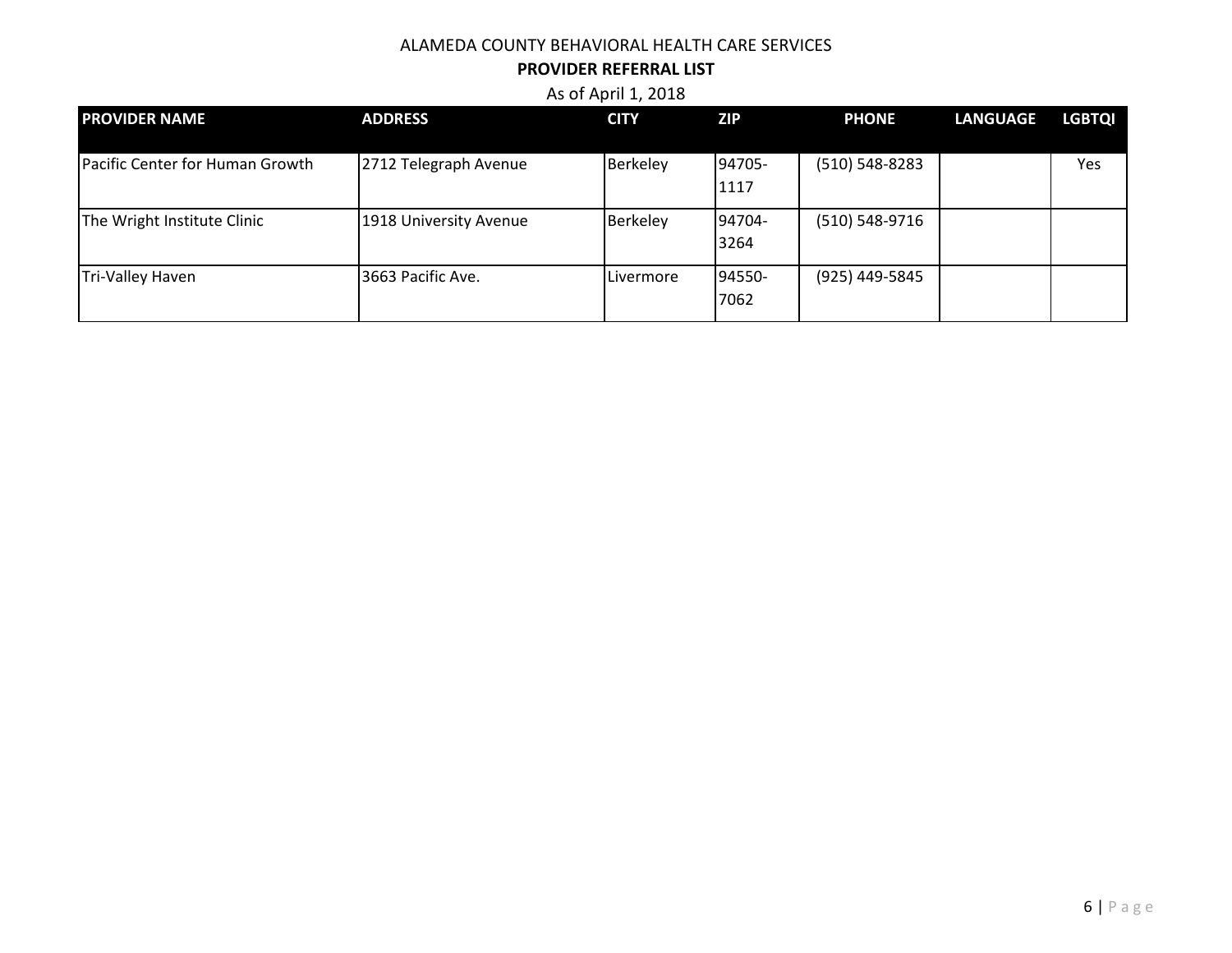# As of April 1, 2018

# MENTAL HEALTH PLAN PROVIDER NETWORK

#### **GROUP PRACTIONERS**

| <b>PROVIDER NAME</b>   | <b>ADDRESS</b>                  | <b>CITY</b> | <b>ZIP</b> | <b>PHONE</b>              | <b>DISCIPLINE</b> | <b>ETHNICITY</b> | <b>LANGUAGE</b> | <b>LGBTOI</b> |
|------------------------|---------------------------------|-------------|------------|---------------------------|-------------------|------------------|-----------------|---------------|
|                        |                                 |             |            |                           |                   |                  |                 |               |
| <b>Bay Psychiatric</b> | 2001 Dwight Way                 | Berkeley    | 94704-     | $(510)$ 204-4635          |                   |                  |                 |               |
| Associates             | Suite 4190                      |             | 2608       |                           |                   |                  |                 |               |
| Del Valle Clinic       | 11797 - 4th Street              | Livermore   |            | 94550-4347 (925) 443-2500 |                   |                  |                 | Yes           |
|                        |                                 |             |            |                           |                   |                  |                 |               |
| Adventist Health       | 913 Washington Street Calistoga |             |            | 94515-1433 (707) 968-2809 |                   |                  |                 |               |
| California Medical     |                                 |             |            |                           |                   |                  |                 |               |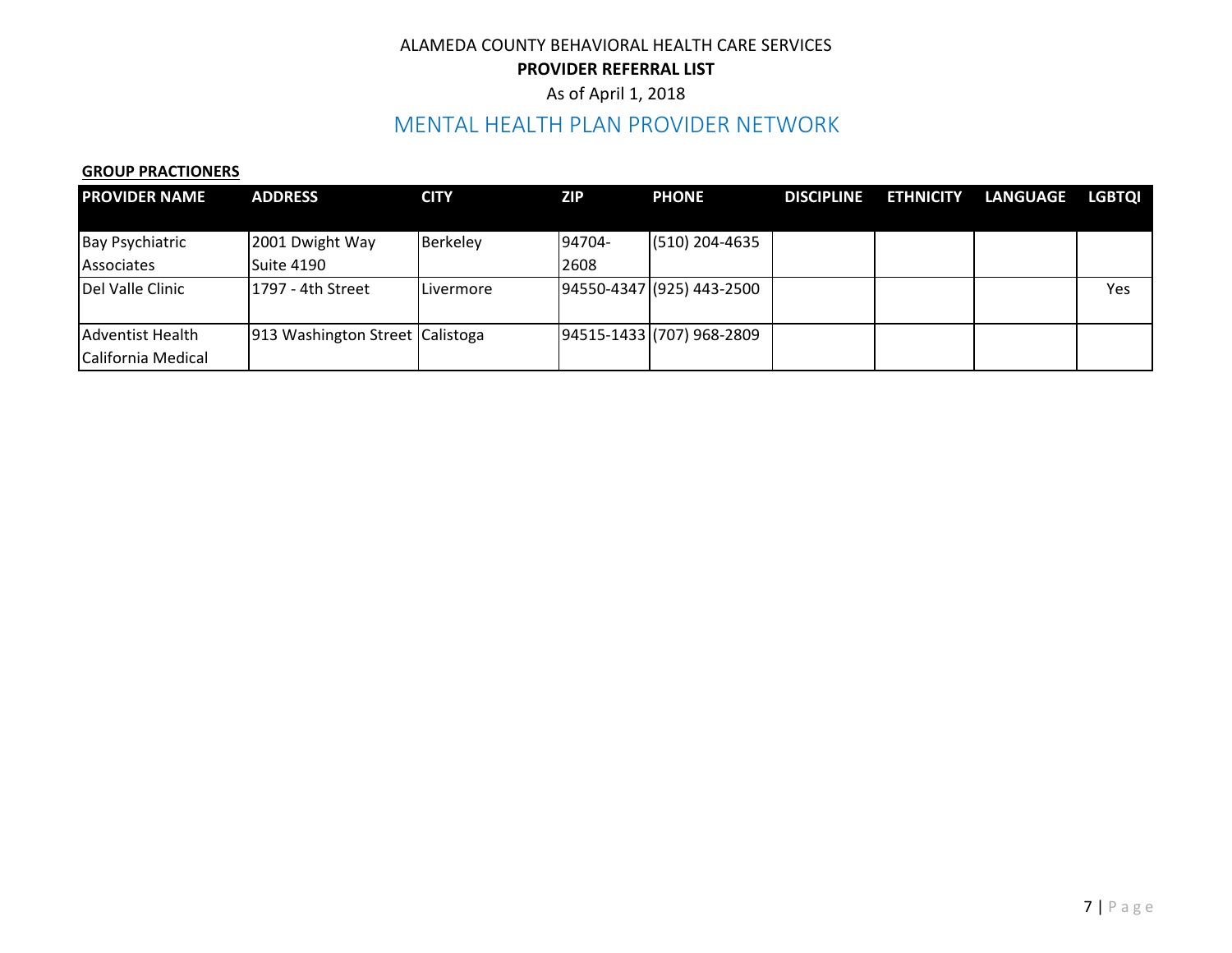# MENTAL HEALTH PLAN PROVIDER NETWORK

# **INDIVIDUAL**

#### **PROVIDERS**

| <b>PROVIDER NAME</b> | <b>ADDRESS</b>                         | <b>CITY</b>   | <b>ZIP</b>     | <b>PHONE</b>   | <b>DISCIPLINE</b> | <b>ETHNICITY</b>   | <b>LANGUAGE</b>         | <b>LGBTQI</b> |
|----------------------|----------------------------------------|---------------|----------------|----------------|-------------------|--------------------|-------------------------|---------------|
| Abraham, Deepa       | 7080 Donlon Way,<br>Suite # 104        | Dublin        | 94568-         | (925) 803-1133 | PHD               | Asian Indian       | Tamil                   |               |
| Afary, Mona          | 544 International<br>Blvd., Suite #9   | Oakland       | 94606-         | (510) 684-7386 | <b>MFT</b>        | Middle Eastern     | Farsi                   |               |
| Akbar, Irfan         | 1181 Santa Rita Road<br>#216           | Pleasanton    | 94566-<br>4732 | (510) 495-4432 | <b>MFT</b>        | Southeast<br>Asian | Urdu, Punjabi,<br>Hindi |               |
| Anderson, Carrie F.  | 3798 Grand Avenue,<br>Suite 2          | Oakland       | 94610-<br>1527 | (510) 395-5218 | <b>MFT</b>        | White              |                         |               |
| Anderson, Carrie F.  | 80 Eureka Square<br>Suite 211          | Pacifica      | 94044-<br>2603 | (510) 395-5218 | <b>MFT</b>        | White              |                         |               |
| Anderson, Melissa C. | 1197 Valencia St.,<br>Suite #2         | San Francisco | 94110          | (510) 459-9669 | <b>MFT</b>        | White              |                         | Yes           |
| Anderson, Melissa C. | 925 The Alameda,<br>Suite #15          | Berkeley      | 94707          | (510) 459-9669 | <b>MFT</b>        | White              |                         | Yes           |
| Andrade, Scott G.    | 2291 W. March Lane,<br>Suite # D-200   | Stockton      | 95207-         | (209) 969-5547 | <b>MFT</b>        | White              |                         |               |
| Andrade, Scott G.    | 336 Northgate Drive                    | Manteca       | 95336-         | (209) 825-5889 | <b>MFT</b>        | White              |                         |               |
| Angeles, Angie E.    | 2940 Summit St., Suite<br>2D           | Oakland       | 94609-<br>3416 | (510) 397-9129 | <b>LCSW</b>       | Latino             | Spanish                 |               |
| Angeles, Angie E.    | 1811 Santa Rita Rd,<br><b>Unit 205</b> | Pleasanton    | 94566-<br>4746 | (510) 397-9129 | <b>LCSW</b>       | Latino             | Spanish                 |               |
| Arce, Lucia          | 20284 Redwood Road                     | Castro Valley | 94546-<br>4312 | (510) 582-2389 | <b>MFT</b>        | Latino             | Spanish                 | Yes           |
| Arevalo, Myrna J.    | 1700 Norbridge Ave.                    | Castro Valley | 94546-<br>5700 | (510) 982-6803 | <b>MFT</b>        | Latino             | Spanish                 |               |
| Arnold, Eugenie      | 2225 10th Street                       | Berkeley      | 94710-<br>2325 | (925) 899-6659 | <b>MFT</b>        | White              | Polish                  |               |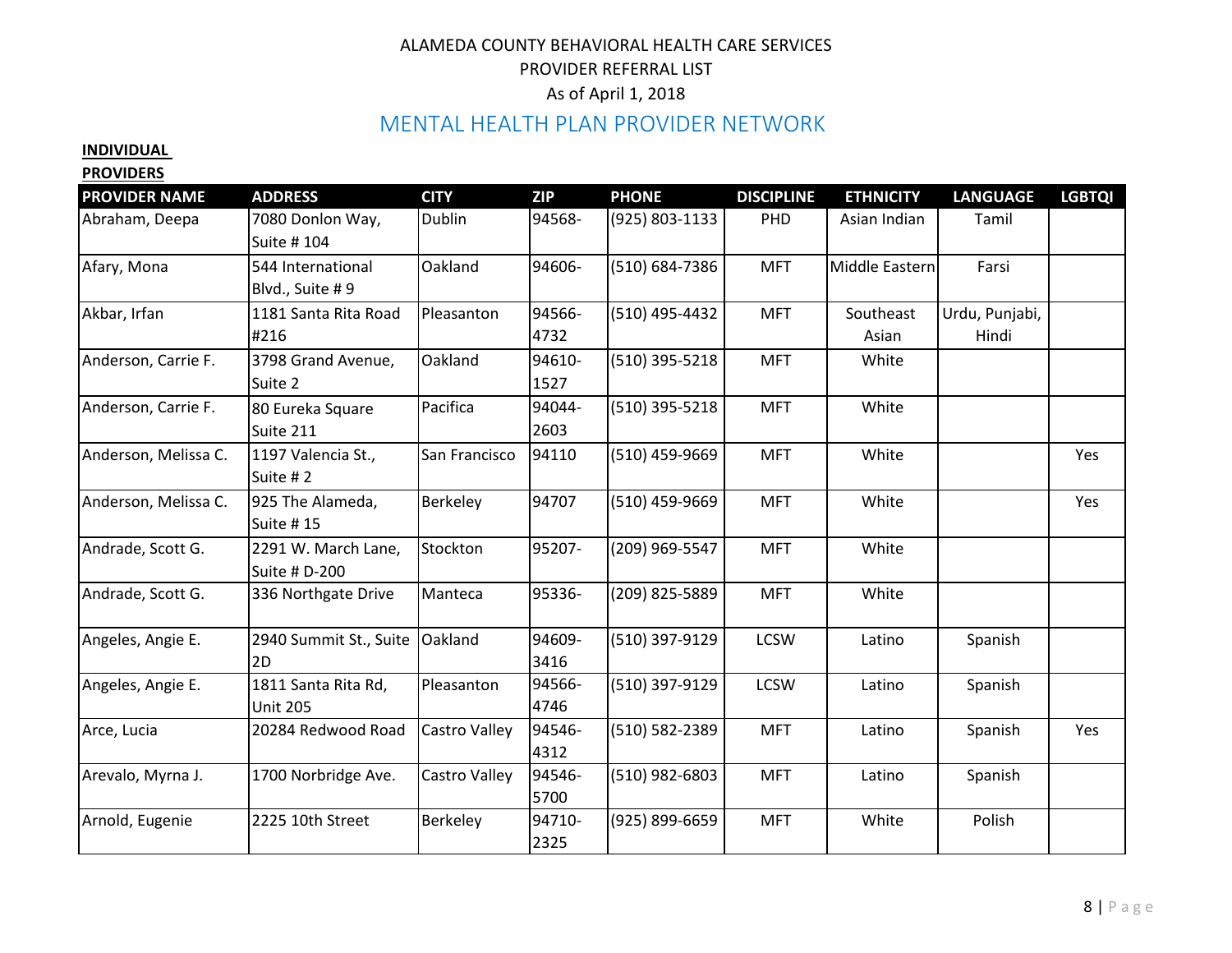| <b>PROVIDER NAME</b>      | <b>ADDRESS</b>                            | <b>CITY</b>   | <b>ZIP</b>     | <b>PHONE</b>   | <b>DISCIPLINE</b> | <b>ETHNICITY</b>   | <b>LANGUAGE</b>    | <b>LGBTQI</b> |
|---------------------------|-------------------------------------------|---------------|----------------|----------------|-------------------|--------------------|--------------------|---------------|
| Assaf, Heftsi             | 13201 San Pablo Ave.,<br>Suite 316        | San Pablo     | 94804-<br>7411 | (510) 869-5009 | <b>MFT</b>        | White              | Hebrew             | Yes           |
| Athwal, Harmohinder<br>S. | 39001 Sundale Drive                       | Fremont       | 94538-<br>2005 | (510) 209-3915 | <b>MD</b>         | Asian Indian       |                    |               |
| Atwal, Bhavandeep         | 1057 MacArthur Blvd,<br>Suite 208         | San Leandro   | 94577          | (510) 585-3063 | <b>MFT</b>        | Asian Indian       |                    | Yes           |
| Baker, James K.           | 4283 Piedmont<br>Avenue, A-6              | Oakland       | 94611-<br>4758 | (510) 788-0006 | <b>MFT</b>        | White              |                    |               |
| Barrueto, Grace C.        | 22248 Main Street                         | Hayward       | 94541-<br>4005 | (510) 359-5223 | <b>MFT</b>        | Latino             | Spanish            |               |
| Barrueto, Grace C.        | 1700 Norbridge Ave.                       | Castro Valley | 94546-<br>5700 | (510) 359-5223 | <b>MFT</b>        | Latino             | Spanish            |               |
| Becker, Patricia B.       | 3120 Telegraph Ave.,<br>Suite #8          | Berkeley      | 94705-<br>1965 | (510) 704-0707 | <b>LCSW</b>       | White              |                    | Yes           |
| Beyer, Yvonne A.          | 166 Santa Clara Ave.,<br>Ste. 205         | Oakland       | 94610-<br>1323 | (510) 601-0132 | <b>MFT</b>        | White              | French,<br>Swedish |               |
| Bissell, Jennifer J.      | 465 - 34th Street, Suite<br>B             | Oakland       | 94609-<br>2815 | (510) 593-4701 | <b>LCSW</b>       | White              |                    |               |
| Bloom, Erika P.           | 4287 Piedmont Ave.,<br>Suite # 107        | Oakland       | 94611-<br>4775 | (510) 587-3235 | <b>MFT</b>        | White              |                    | Yes           |
| Boutte, Wanda R.          | 401 Grand Ave. #380                       | Oakland       | 94610-<br>5054 | (510) 469-1136 | <b>LCSW</b>       | <b>Black White</b> |                    |               |
| Bratko, Maria Pilar       | 2718 Telegraph Ave.,<br><b>Suite #102</b> | Berkeley      | 94705-<br>1142 | (510) 648-5384 | <b>MFT</b>        | Latina             | Spanish            |               |
| Braun, Jerome E.          | 220 Montgomery St.,<br>Suite #1064        | San Francisco | 94104-<br>3552 | (415) 984-0501 | <b>MFT</b>        | White              | Spanish            | Yes           |
| Brian, Gregory J.         | 953 Mountain View<br><b>Drive</b>         | Lafayette     | 94549-         | (510) 888-3477 | <b>MFT</b>        | White              |                    | Yes           |
| Brownson, John H.         | 1240 Powell St., Suite<br># 2C            | Emeryville    | 94608-<br>2600 | (510) 428-9660 | <b>MFT</b>        | White              |                    | Yes           |
| Campbell, Kristine R.     | 1736 Franklin Street<br>Suite 300         | Oakland       | 94612-<br>4111 | (510) 679-9964 | <b>MFT</b>        | White              |                    |               |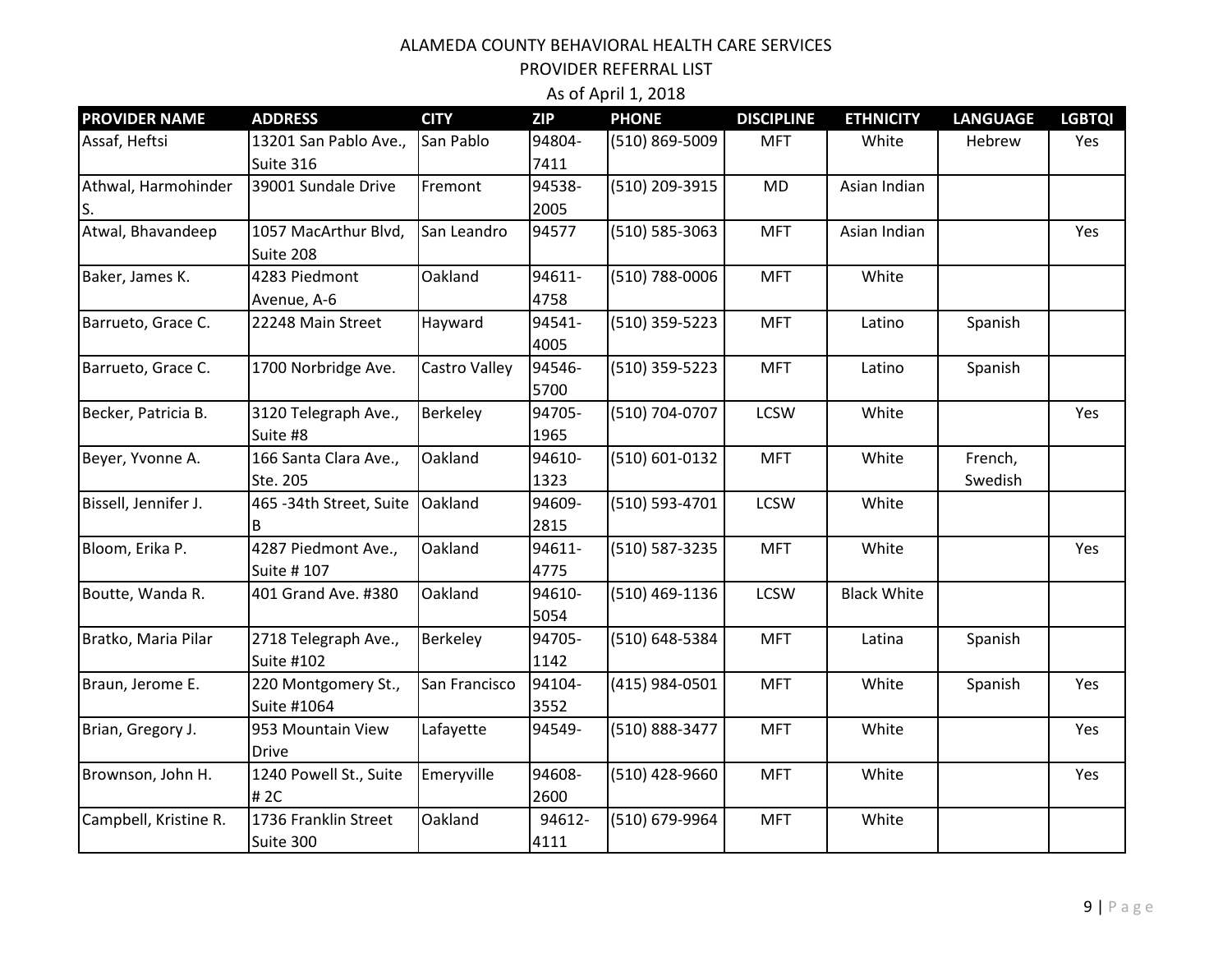PROVIDER REFERRAL LIST

| <b>PROVIDER NAME</b>   | <b>ADDRESS</b>          | <b>CITY</b> | <b>ZIP</b> | <b>PHONE</b>   | <b>DISCIPLINE</b> | <b>ETHNICITY</b> | <b>LANGUAGE</b> | <b>LGBTQI</b> |
|------------------------|-------------------------|-------------|------------|----------------|-------------------|------------------|-----------------|---------------|
| Castro-McDaniel,       | 1151 Harbor Bay Pkwy    | Alameda     | 94502-     | (510) 692-9822 | <b>MFT</b>        | Black, Mixed     |                 | Yes           |
| Shauna L.              | Suite 208D              |             | 6533       |                |                   |                  |                 |               |
| Catipon, Genevieve S.  | 4049 1st, Suite 232     | Livermore   | 94551-     | (925) 819-2856 | <b>MFT</b>        | Southeast        | Cebuano,        |               |
|                        |                         |             | 5363       |                |                   | Asian            | Spanish,        |               |
| Chavoshian, Ali-Reza   | 2955 Shattuck           | Berkeley    | 94705-     | (510) 845-2409 | PHD               | Iranian          | Farsi           | Yes           |
|                        | Avenue, Suite #1        |             | 1808       |                |                   |                  |                 |               |
| Cheyette, Catherine P. | 1676 Solano Ave.        | Berkeley    | 94(707)    | (510) 526-5911 | <b>LCSW</b>       | White            |                 |               |
|                        |                         |             | 2118       |                |                   |                  |                 |               |
| Connell, Leslie R.     | 5845 College Ave.,      | Oakland     | 94618-     | (510) 594-8224 | <b>LCSW</b>       | White            | Spanish,        |               |
|                        | Suite #2                |             |            |                |                   |                  | Hebrew          |               |
| Cooper, Robert P.      | 4625 -1st St., Suite #  | Pleasanton  | 94566-     | (925) 830-3911 | PHD               | White            |                 |               |
|                        | 140                     |             |            |                |                   |                  |                 |               |
| Cousineau, Jack S.     | 22248 Main Street       | Hayward     | 94541-     | (510) 809-7350 | <b>MFT</b>        | White            | Portuguese      |               |
|                        |                         |             | 4005       |                |                   |                  |                 |               |
| Crean, Eileen M.       | 2340 Ward St., Suite #  | Berkeley    | 94705-     | (510) 549-3404 | <b>MFT</b>        | White            |                 |               |
|                        | 204                     |             | 1147       |                |                   |                  |                 |               |
| Dale, Valla Jean       | 24301 Southland         | Hayward     | 94545-     | (510) 757-7777 | <b>MFT</b>        | <b>Black</b>     |                 |               |
|                        | Drive, Suite 605B       |             | 1542       |                |                   |                  |                 |               |
| Daniel, Carolyn W.     | 1430 Second Street      | Livermore   | 94550-     | (925) 960-0863 | <b>LCSW</b>       | White            |                 |               |
|                        |                         |             | 4212       |                |                   |                  |                 |               |
| Daniels, Alfreda       | 22248 Main Street       | Hayward     | 94541-     | (510) 672-3122 | <b>MFT</b>        | <b>Black</b>     |                 |               |
|                        |                         |             | 4005       |                |                   |                  |                 |               |
| Danielyan, Arman       | 2740 Grant Street       | Concord     | 94520-     | (925) 674-4102 | <b>MD</b>         | White            | Armenian &      |               |
|                        |                         |             | 2265       |                |                   |                  | Russian         |               |
| Dean, Inge S.          | 3120 Telegraph Ave.,    | Berkeley    | 94705-     | (510) 644-4227 | <b>MFT</b>        | White            |                 | Yes           |
|                        | Suite #7                |             | 1965       |                |                   |                  |                 |               |
| Dickson, Christine E.  | 4713 -1st Street, Suite | Pleasanton  | 94566-     | (925) 523-1397 | PHD               | White            |                 |               |
|                        | 242                     |             | 7376       |                |                   |                  |                 |               |
| Djavaherian, Minou     | 1868 Clayton Rd.        | Concord     | 94520-     | (925) 640-4685 | <b>MFT</b>        | Iranian          | Farsi & Dari    |               |
|                        |                         |             | 2547       |                |                   |                  |                 |               |
| Doyle, Valerie J.      | 1101 Marina Village     | Alameda     | 94501-     | (510) 380-6146 | <b>MFT</b>        | <b>Black</b>     |                 |               |
|                        | Parkway, Suite 201      |             | 3579       |                |                   |                  |                 |               |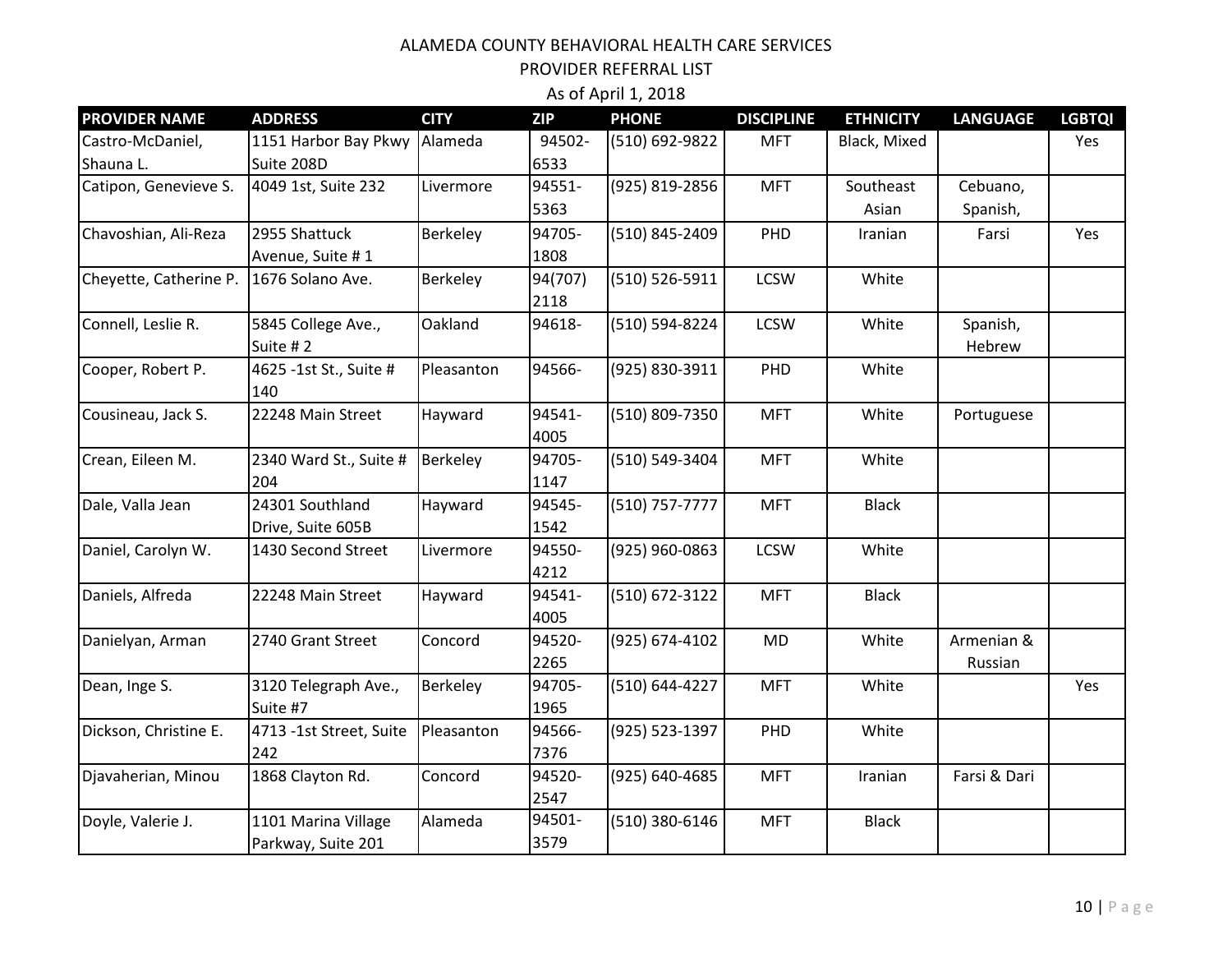| <b>PROVIDER NAME</b>    | <b>ADDRESS</b>                 | <b>CITY</b>   | <b>ZIP</b> | <b>PHONE</b>   | <b>DISCIPLINE</b> | <b>ETHNICITY</b> | <b>LANGUAGE</b> | <b>LGBTQI</b> |
|-------------------------|--------------------------------|---------------|------------|----------------|-------------------|------------------|-----------------|---------------|
| Doyle, Valerie J.       | 303 W. Joaquin Ave.,           | San Leandro   | 94577-     | (510) 380-6146 | <b>MFT</b>        | <b>Black</b>     |                 |               |
|                         | Suite 110                      |               | 3667       |                |                   |                  |                 |               |
| Downing, Samatra M.     | 5480 College Avenue            | Oakland       | 94618-     | (510) 479-0694 | <b>LCSW</b>       | <b>Black</b>     |                 | Yes           |
|                         |                                |               | 1552       |                |                   |                  |                 |               |
| Dunn, Arlene M.         | 919 The Alameda,               | Berkeley      | 94707-     | (510) 558-9494 | <b>MFT</b>        | White            |                 |               |
|                         | Suite #8                       |               | 2301       |                |                   |                  |                 |               |
| Dupuis, Hillary A.,     | 2500 Central Ave. #203 Alameda |               | 94501-     | (415) 375-0414 | <b>MFT</b>        | White            |                 |               |
|                         |                                |               | 4685       |                |                   |                  |                 |               |
| Dvalery, Rene F.        | 444 34th Street, Suite         | Oakland       | 94609-     | (510) 451-3000 | <b>MFT</b>        | Latino           | Spanish         |               |
|                         | #10                            |               | 2816       |                |                   |                  |                 |               |
| Edwards, Allie W.       | 1970 Broadway, Suite           | Oakland       | 94612-     | (510) 409-9238 | PHD               | <b>Black</b>     |                 |               |
|                         | #835                           |               | 2234       |                |                   |                  |                 |               |
| Elieff, Tangia V.       | 7950 Dublin Blvd,              | <b>Dublin</b> | 94568-     | (925) 577-4732 | <b>LCSW</b>       | <b>Black</b>     | Spanish         |               |
|                         | Suite 206B                     |               | 2937       |                |                   |                  |                 |               |
| Engeldinger, Tiffany S. | 7950 Dublin Blvd S.            | <b>Dublin</b> | 94568-     | (925) 998-3829 | <b>MFT</b>        | White Latino     |                 |               |
|                         | #103A                          |               | 2936       |                |                   |                  |                 |               |
| Escobar, Melvin L.      | 465 - 34th St., Suite B4       | Oakland       | 94609-     | (510) 788-0783 | <b>LCSW</b>       | Latino           |                 |               |
|                         |                                |               | 2815       |                |                   |                  |                 |               |
| Evans, Bonnie L.        | 555 Peters Ave, Suite          | Pleasanton    | 94566-     | (925) 784-9269 | <b>MFT</b>        | White            |                 |               |
|                         | 230                            |               | 6587       |                |                   |                  |                 |               |
| Fair, Naomi A.          | 1904 Franklin St., Suite       | Oakland       | 94612-     | (510) 550-2377 | <b>MFT</b>        | White            | Spanish         |               |
|                         | #703                           |               | 2924       |                |                   |                  |                 |               |
| Fisher, David A.        | 1806 Martin Luther             | Berkeley      | 94709      | (510) 548-1916 | <b>MFT</b>        | White            |                 |               |
|                         | King Jr. Way, Suite #4         |               |            |                |                   |                  |                 |               |
| Foss, Janice M.         | 2140 Shattuck Ave,             | Berkeley      | 94704-     | (510) 848-2497 | <b>MFT</b>        | White            |                 | Yes           |
|                         | Suite 503                      |               | 1222       |                |                   |                  |                 |               |
| Frerking, Laura A.      | 5860 Las Positas Rd.           | Livermore     | 94551-     | (925) 215-9508 | <b>MFT</b>        | White            |                 |               |
|                         | #206                           |               | 7800       |                |                   |                  |                 |               |
| Friedrich, Martina      | 26250 Industrial Blvd.         | Hayward       | 94545-     | (415) 225-6290 | <b>MFT</b>        | White            | German          |               |
|                         | Ste. 47                        |               | 2922       |                |                   |                  |                 |               |
| Gaiser, Paul F.         | 1124 Ballena Blvd.,            | Alameda       | 94501-     | (510) 390-0399 | PHD               | White            |                 |               |
|                         | Suite #1                       |               | 3686       |                |                   |                  |                 |               |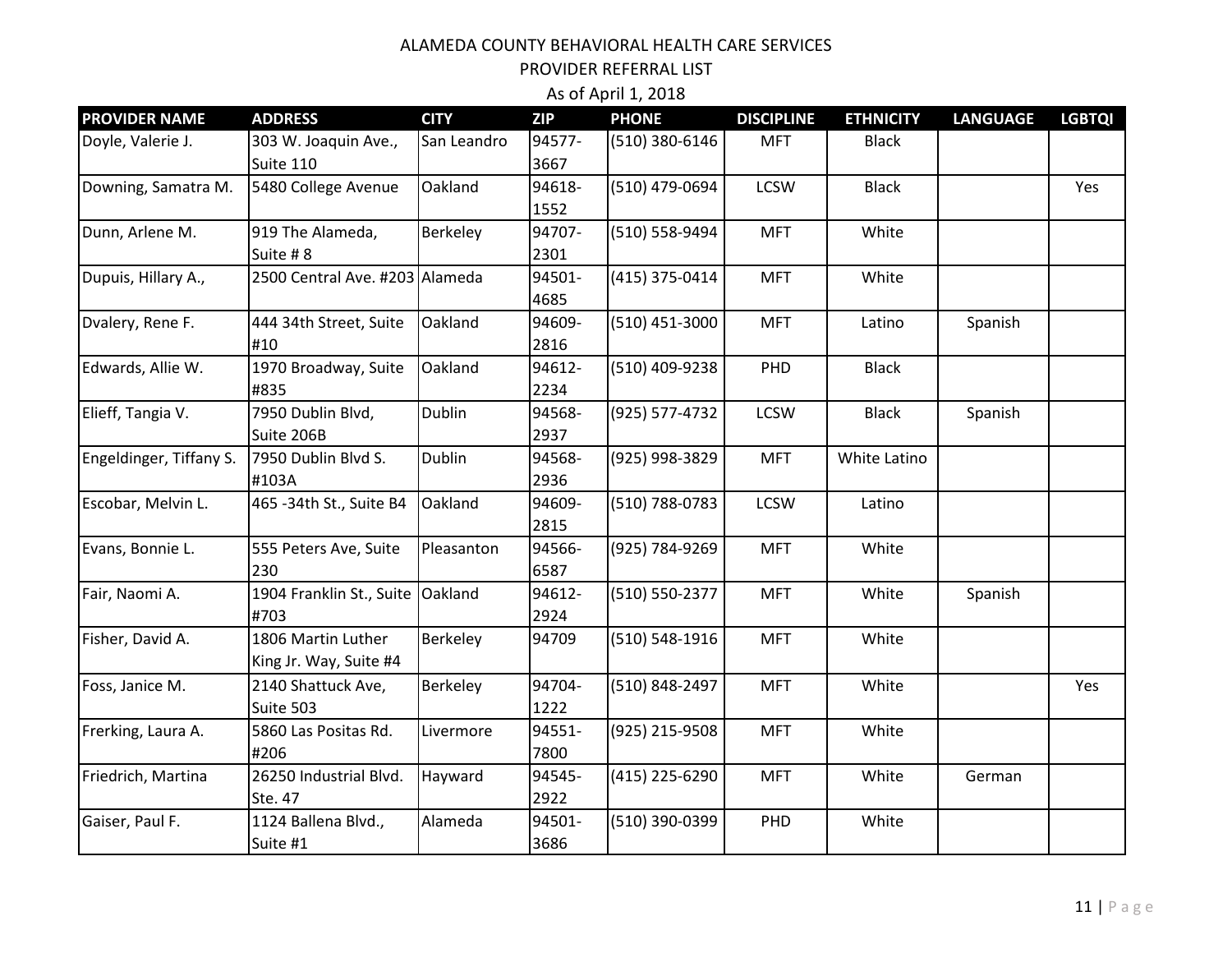| <b>PROVIDER NAME</b> | <b>ADDRESS</b>                     | <b>CITY</b>     | <b>ZIP</b>     | <b>PHONE</b>       | <b>DISCIPLINE</b> | <b>ETHNICITY</b> | <b>LANGUAGE</b> | <b>LGBTQI</b> |
|----------------------|------------------------------------|-----------------|----------------|--------------------|-------------------|------------------|-----------------|---------------|
| Gaiser, Paul F.      | 2287 Washington Ave.               | San Leandro     | 94577-<br>5917 | (510) 390-0399     | PHD               | White            |                 |               |
| Gassner, Vera        | 1134 Ballena Blvd.                 | Alameda         | 94501-         | $(510) 816 - 1131$ | <b>MFT</b>        | White            | Polish          | Yes           |
|                      | Suite #19                          |                 | 3734           |                    |                   |                  |                 |               |
| Gassner, Vera        | 257 Mountain View                  | Vallejo         | 94590-         | $(510) 816 - 1131$ | <b>MFT</b>        | White            | Polish          | Yes           |
|                      | Avenue                             |                 | 3563           |                    |                   |                  |                 |               |
| Gayle, Michelle      | 20200 Redwood Rd.                  | Castro Valley   | 94546-         | (510) 909-7821     | <b>MFT</b>        | White            |                 |               |
|                      | Suite 5                            |                 | 4353           |                    |                   |                  |                 |               |
| Gracer, James S.     | 544 International                  | Oakland         | 94606-         | (510) 444-1671     | <b>MD</b>         | White            |                 |               |
|                      | Blvd., Suite #9                    |                 | 2973           |                    |                   |                  |                 |               |
| Gracer, James S.     | 7 Santa Maria Way                  | Orinda          | 94563-         | (925) 253-0567     | <b>MD</b>         | White            |                 |               |
|                      |                                    |                 | 2604           |                    |                   |                  |                 |               |
| Grayson, Kellen R.   | 725 Washington St.                 | Oakland         | 94607-         | (415) 320-0141     | <b>MFT</b>        | White            |                 |               |
|                      | Suite 213                          |                 | 3924           |                    |                   |                  |                 |               |
| Green, David M.      | 1225 Marin Avenue                  | Albany          | 94706-         | (510) 932-7536     | <b>LCSW</b>       | White            |                 |               |
|                      |                                    |                 | 2044           |                    |                   |                  |                 |               |
| Greene, Julia A.     | 3788 Lakeshore Ave.                | Oakland         | 94610-         | (510) 220-1934     | <b>LCSW</b>       | <b>Black</b>     |                 |               |
|                      |                                    |                 | 1741           |                    |                   |                  |                 |               |
| Greene, Julia A.     | 519 Estudillo Avenue,              | San Leandro     | 94580-         | (510) 220-1934     | <b>LCSW</b>       | <b>Black</b>     |                 |               |
|                      | Suite C                            |                 | 4600           |                    |                   |                  |                 |               |
| Griffith, Marlin S.  | 1305 Franklin St., Suite   Oakland |                 | 94612-         | (510) 287-5324     | PHD               | <b>Black</b>     |                 |               |
|                      | #509                               |                 | 3224           |                    |                   |                  |                 |               |
| Grosvenor, Caro S.   | 1511 Ada Street                    | <b>Berkeley</b> | 94703-         | (510) 734-6559     | <b>MFT</b>        | White            |                 |               |
|                      |                                    |                 | 1001           |                    |                   |                  |                 |               |
| Gutterman, Peter W.  | 4283 Piedmont Ave.,                | Oakland         | 94611-         | (510) 496-3460     | <b>MFT</b>        | White            |                 |               |
|                      | Suite E6                           |                 | 4764           |                    |                   |                  |                 |               |
| Haimowitz, Carla E.  | 5108 Manila Ave.,                  | Oakland         | 94618-         | (510) 655-7828     | PHD               | White            | Spanish         |               |
|                      | Suite A                            |                 | 1020           |                    |                   |                  |                 |               |
| Hall, Arthur L.      | 225 W. Winton Ave.,                | Hayward         | 94544-         | (510) 887-0833     | <b>PSYD</b>       | <b>Black</b>     |                 | Yes           |
|                      | Suite #202D                        |                 | 1219           |                    |                   |                  |                 |               |
| Hankin, Dina C.      | 747 -52nd Street, 2nd              | Oakland         | 94609-         | (510) 305-2050     | PHD               | White            |                 |               |
|                      | Floor                              |                 | 1809           |                    |                   |                  |                 |               |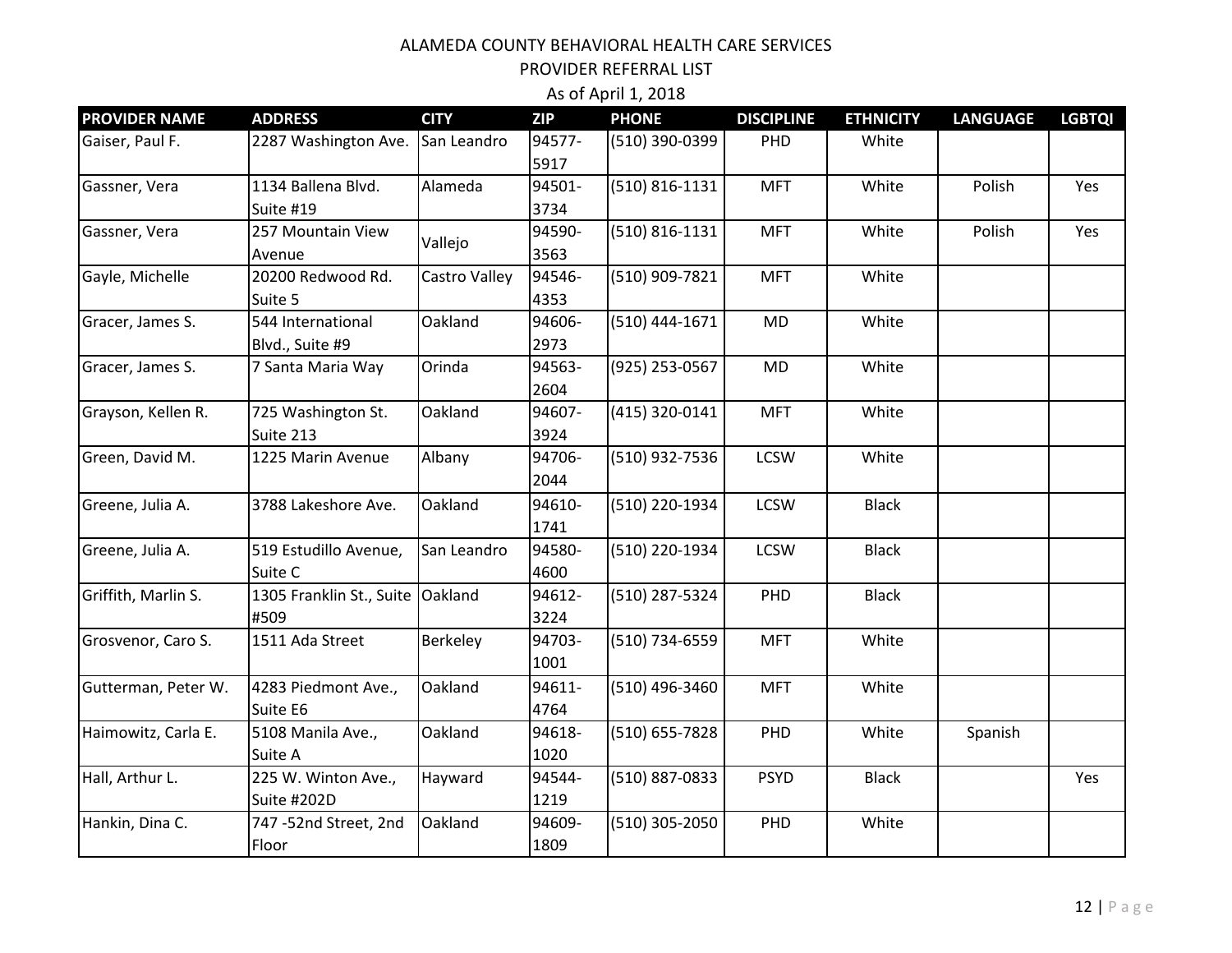| <b>PROVIDER NAME</b>  | <b>ADDRESS</b>                                | <b>CITY</b>   | <b>ZIP</b>     | <b>PHONE</b>   | <b>DISCIPLINE</b> | <b>ETHNICITY</b> | <b>LANGUAGE</b>      | <b>LGBTQI</b> |
|-----------------------|-----------------------------------------------|---------------|----------------|----------------|-------------------|------------------|----------------------|---------------|
| Hari, Savitri L.      | 516 Oakland Ave.                              | Oakland       | 94611-<br>5429 | (510) 601-1540 | <b>MFT</b>        | Indian           | Hindi                |               |
| Harrison, Virginia H. | 4283 Piedmont Ave.,<br>Suite # E8             | Oakland       | 94611-<br>4764 | (925) 253-9480 | <b>LCSW</b>       | White            |                      | Yes           |
| Hayne, Suzanne        | 303 West Joaquin Ave.<br>#110                 | San Leandro   | 94577-<br>3642 | (510) 594-4310 | <b>MFT</b>        | White            |                      |               |
| Hart, Naima C.        | 465 - 34th Street, Suite                      | Oakland       | 94609-<br>2815 | (510) 333-5754 | <b>MFT</b>        | <b>Black</b>     |                      | Yes           |
| Hayne, Suzanne        | 303 West Joaquin Ave.<br>#110                 | San Leandro   | 94577-<br>3642 | (510) 594-4310 | <b>MFT</b>        | White            |                      |               |
| Helms, Martha         | 516 Oakland Ave.                              | Oakland       | 94611-<br>5429 | (510) 301-2142 | <b>MFT</b>        | White            |                      |               |
| Howard, Jennifer R.   | 5737 Thornhill Drive,<br>Suite # 207A         | Oakland       | 94611-         | (510) 928-2039 | PHD               | White            |                      |               |
| Howell, Joanne L.     | 1940 Channing Way                             | Berkeley      | 94704-<br>1977 | (510) 848-9325 | <b>MFT</b>        | White            |                      |               |
| Hunter, Sarah M.      | 607 Cabot Way                                 | Napa          | 94559-<br>4731 | (707) 252-3130 | <b>MD</b>         | White            |                      |               |
| Hurtado, Jose G.      | 20835 Chester Street,<br>Suite A              | Castro Valley | 94546-<br>5515 | (510) 502-3280 | <b>LCSW</b>       | Latino           | Spanish              |               |
| Hurtado, Jose G.      | 303 W Joaquin Ave.,<br>Suite 110              | San Leandro   | 94577-<br>3667 | (510) 878-9709 | <b>LCSW</b>       | Latino           | Spanish              |               |
| Irish, Michelle D.    | 7221 Florin Mall Drive,<br>Suite A            | Sacramento    | 95823-         | (916) 422-4063 | <b>LCSW</b>       | <b>Black</b>     |                      |               |
| Isaacs, Ernest A.     | 3468 Mt. Diablo Blvd.,<br><b>Suite # B201</b> | Lafayette     | 94549-<br>3949 | (510) 526-0711 | <b>MFT</b>        | White            |                      |               |
| Jackson, Marina       | 2100 Lakeshore Ave.,<br>Suite B               | Oakland       | 94606-<br>1188 | (510) 418-5507 | <b>MFT</b>        | Italian/English  | Italian,<br>Japanese |               |
| Johnson, Julius M.    | 303 West Joaquin<br>Ave., #110                | San Leandro   | 94577-<br>3667 | (510) 878-9709 | PHD               | <b>Black</b>     |                      | Yes           |
| Johnson, Julius M.    | 3410 Geary Blvd.,<br>Suite # 328              | San Francisco | 94118-         | (415) 386-7789 | PHD               | <b>Black</b>     |                      | Yes           |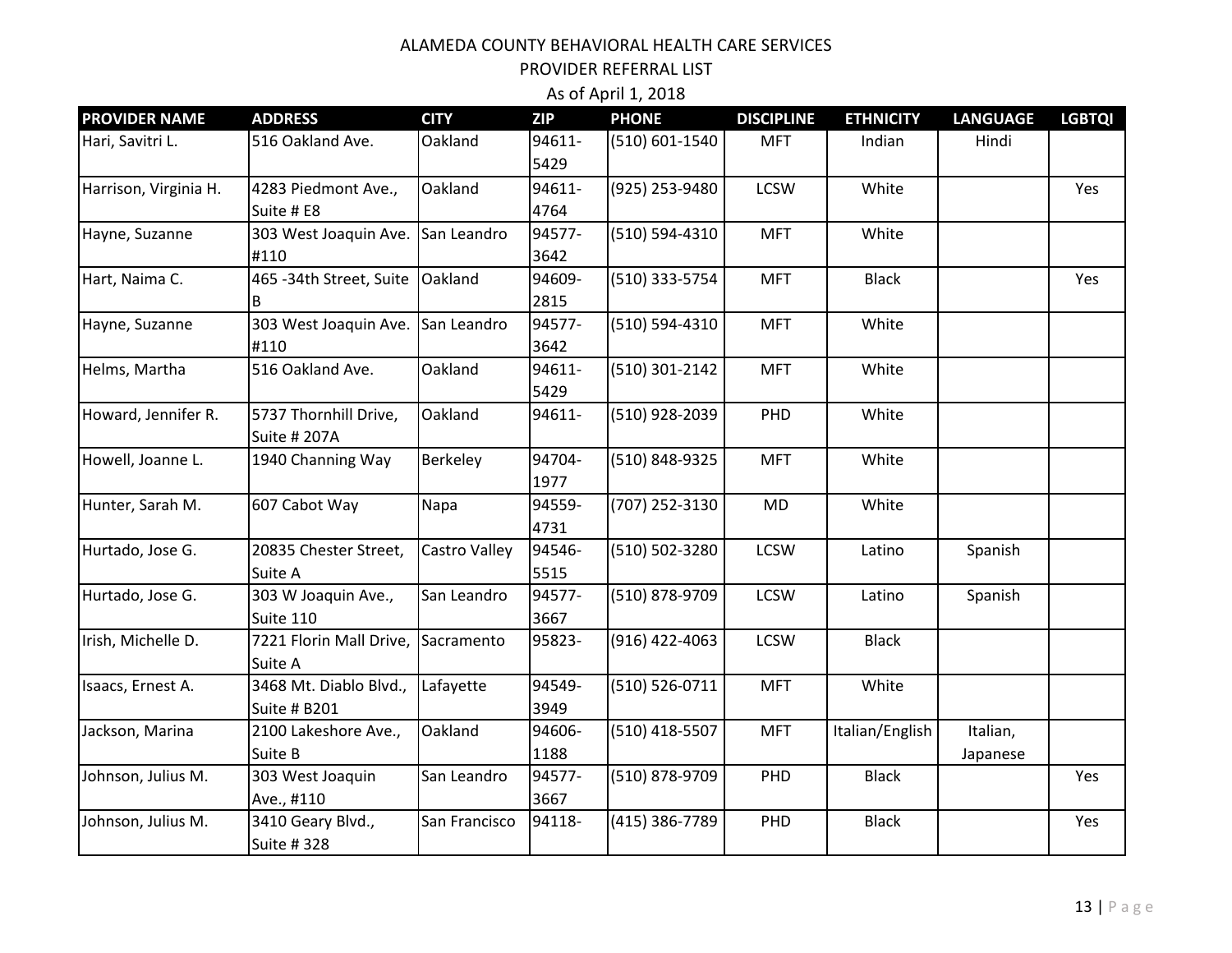| <b>PROVIDER NAME</b>  | <b>ADDRESS</b>                               | <b>CITY</b>         | <b>ZIP</b>     | <b>PHONE</b>   | <b>DISCIPLINE</b> | <b>ETHNICITY</b> | <b>LANGUAGE</b>                             | <b>LGBTQI</b> |
|-----------------------|----------------------------------------------|---------------------|----------------|----------------|-------------------|------------------|---------------------------------------------|---------------|
| Jones, Margaret       | 333 Estudillo Avenue,<br>Ste 201 - West Bldg | San Leandro         | 94577-<br>4717 | (510) 221-6233 | <b>PSYD</b>       | <b>Black</b>     |                                             |               |
| Joslyn, Frances S.    | 39111 Paseo Padre<br>Pkwy, Suite 203         | Fremont             | 94538-<br>1694 | (510) 793-9413 | PHD               | White            |                                             |               |
| Joslyn, Frances S.    | 485 Washburn Drive                           | Fremont             | 94536-<br>2851 | (510) 793-9413 | PHD               | White            |                                             |               |
| Kallinger, David M.   | 2433 Carleton St.,<br>Suite A                | Berkeley            | 94704-<br>3327 | (510) 845-1363 | PHD               | White            | <b>Braille</b>                              |               |
| Kallinger, David M.   | 946 Irving St., Suite B                      | San Francisco       | 94122-<br>2207 | (415) 242-1363 | PHD               | White            | <b>Braille</b>                              |               |
| Kamin, Bruce          | 6355 Telegraph Ave.<br>#305                  | Oakland             | 94609-<br>1374 | (510) 290-5898 | <b>LCSW</b>       | White            |                                             |               |
| Kays, Leslie E.       | 2287 Washington Ave.                         | San Leandro         | 94577-<br>5917 | (510) 287-9206 | <b>MFT</b>        | White            |                                             |               |
| Keough, Kenneth R.    | 876 -43rd Street                             | Oakland             | 94608-<br>3714 | (415) 531-4846 | <b>MFT</b>        | White            |                                             |               |
| Kiehn, Donald W.      | 445 Bellevue Ave.,<br>Suite #201             | Oakland             | 94610-<br>4923 | (510) 531-4351 | <b>MFT</b>        | White            |                                             | Yes           |
| Kully, Lisa A.        | 5661 Keith Ave., Suite<br>#201               | Oakland             | 94618-         | (510) 601-7980 | <b>MFT</b>        | White            | American Sign<br>Language                   | Yes           |
| Kumar, Harmesh        | 2249 Pacheco St.                             | Concord             | 94520-         | (925) 356-0122 | PHD               | East Indian      | Hindi, Punjabi,<br>Urdu, Farsi,             | Yes           |
| Kumar, Harmesh        | 325 N. Wiget Ln, #130                        | <b>Walnut Creek</b> | 94598-         | (925) 356-0122 | PHD               | East Indian      | Hindi, Punjabi,<br>Urdu, Farsi,<br>Gujarati | Yes           |
| LaCocque, Patricia A. | 445 Bellevue Avenue                          | Oakland             | 94610-<br>4923 | (510) 813-3575 | <b>LCSW</b>       | South Asian      | Spanish                                     |               |
| Lane, Michelle L.     | 22248 Main Street                            | Hayward             | 94541-<br>4005 | (510) 620-7988 | <b>MFT</b>        | White            |                                             |               |
| Lane, Michelle L.     | 4287 Piedmont Ave.,<br><b>Suite #108</b>     | Oakland             | 94611-<br>4775 | (510) 620-7988 | <b>MFT</b>        | White            |                                             |               |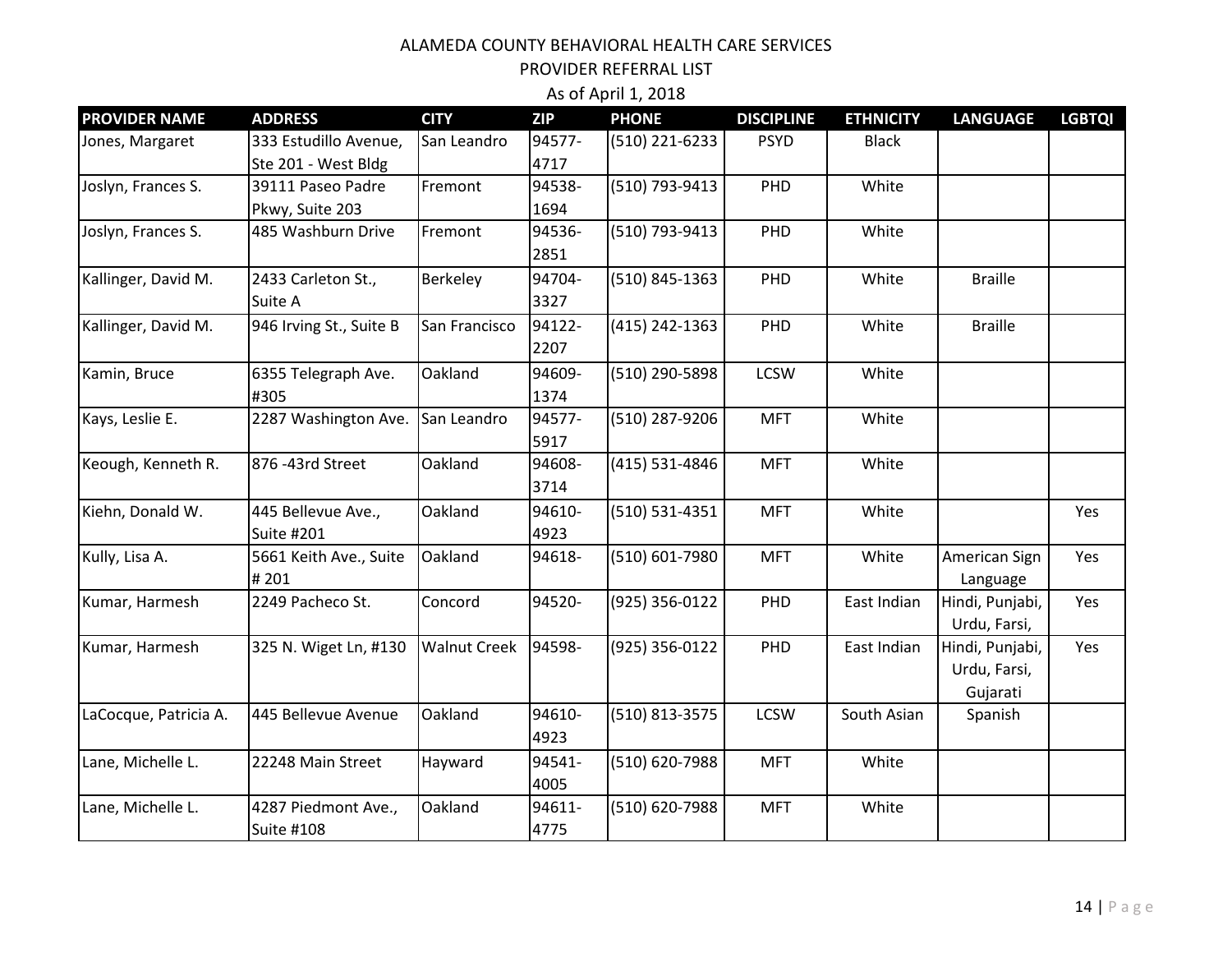PROVIDER REFERRAL LIST

| <b>PROVIDER NAME</b>        | <b>ADDRESS</b>                           | <b>CITY</b>   | <b>ZIP</b>     | <b>PHONE</b>   | <b>DISCIPLINE</b> | <b>ETHNICITY</b> | <b>LANGUAGE</b>             | <b>LGBTQI</b> |
|-----------------------------|------------------------------------------|---------------|----------------|----------------|-------------------|------------------|-----------------------------|---------------|
| Lebeck, Sherry L.           | 3120 Telegraph Ave.,<br>Suite #9         | Berkeley      | 94705-<br>1965 | (510) 282-5524 | PhD               | White            |                             | Yes           |
| Leung, Alex C.N.            | 341 Westlake Center                      | Daly City     | 94015-<br>1441 | (650) 692-6648 | PHD               | Asian            | Thai, Tibetan,<br>Other     |               |
| Leung, Alex C.N.            | 275 14th Street                          | Oakland       | 94612-<br>4070 | (650) 692-6648 | PHD               | Asian            | Thai, Tibetan,<br>Other     |               |
| Levine-Alcala, Miriam<br>E. | 2428 Dwight Way                          | Berkeley      | 94704-<br>3506 | (510) 849-1295 | <b>LCSW</b>       | White            |                             | Yes           |
| Levinson, Michael U.        | 25 Edwards Ct., Suite<br>101             | Burlingame    | 94010-<br>2421 | (415) 596-1151 | <b>MD</b>         | Russian          | Russian                     |               |
| Lignell, Debbie A.          | 4049 1st St., Suite 135                  | Livermore     | 94551-<br>4986 | (925) 785-8492 | <b>MFT</b>        | White            |                             |               |
| Liu, Sasha L. P.            | 39825 Paseo Padre<br>Parkway, Suite B    | Fremont       | 94538-<br>3031 | (510) 874-4715 | <b>MFT</b>        | Chinese          | Mandarin,<br>Taiwanese      |               |
| Lober, Laurie               | 2100 Lakeshore Ave.,<br>Suite B          | Oakland       | 94606-<br>1188 | (510) 763-7992 | <b>LCSW</b>       | White            |                             |               |
| Long, Kristin M.            | 1035 San Pablo Ave.,<br>Suite 8          | Albany        | 94706-<br>2277 | (510) 423-2846 | <b>MFT</b>        | White            |                             |               |
| Longan, Rachel              | 2140 Shattuck Ave.,<br>Suite 511         | Oakland       | 94704-<br>1222 | (415) 462-4467 | <b>MFT</b>        | White            |                             |               |
| Lucero, Wendy R.            | 3120 Telegraph Ave.,<br>Suite #10        | Berkeley      | 94705-<br>1965 | (510) 843-6587 | <b>MFT</b>        | White            |                             |               |
| Lucero, Wendy R.            | 2340 Ward Street,<br>#204                | Berkeley      | 94705-<br>1147 | (510) 843-6587 | <b>MFT</b>        | White            |                             |               |
| Ludmer, Caren D.            | 2126 Sutter St.                          | San Francisco | 94115-<br>3120 | (415) 409-2993 | <b>PSYD</b>       | White            | French,<br>Italian, Spanish | Yes           |
| Mah, Ronald                 | 433 Estudillo Ave.,<br><b>Suite #305</b> | San Leandro   | 94577-<br>4641 | (510) 614-5641 | <b>MFT</b>        | Chinese          |                             |               |
| Mangan, Sandra L.           | 345 Estudillo Ave.,<br><b>Suite #207</b> | San Leandro   | 94577-<br>4727 | (510) 336-2581 | <b>MFT</b>        | White            |                             |               |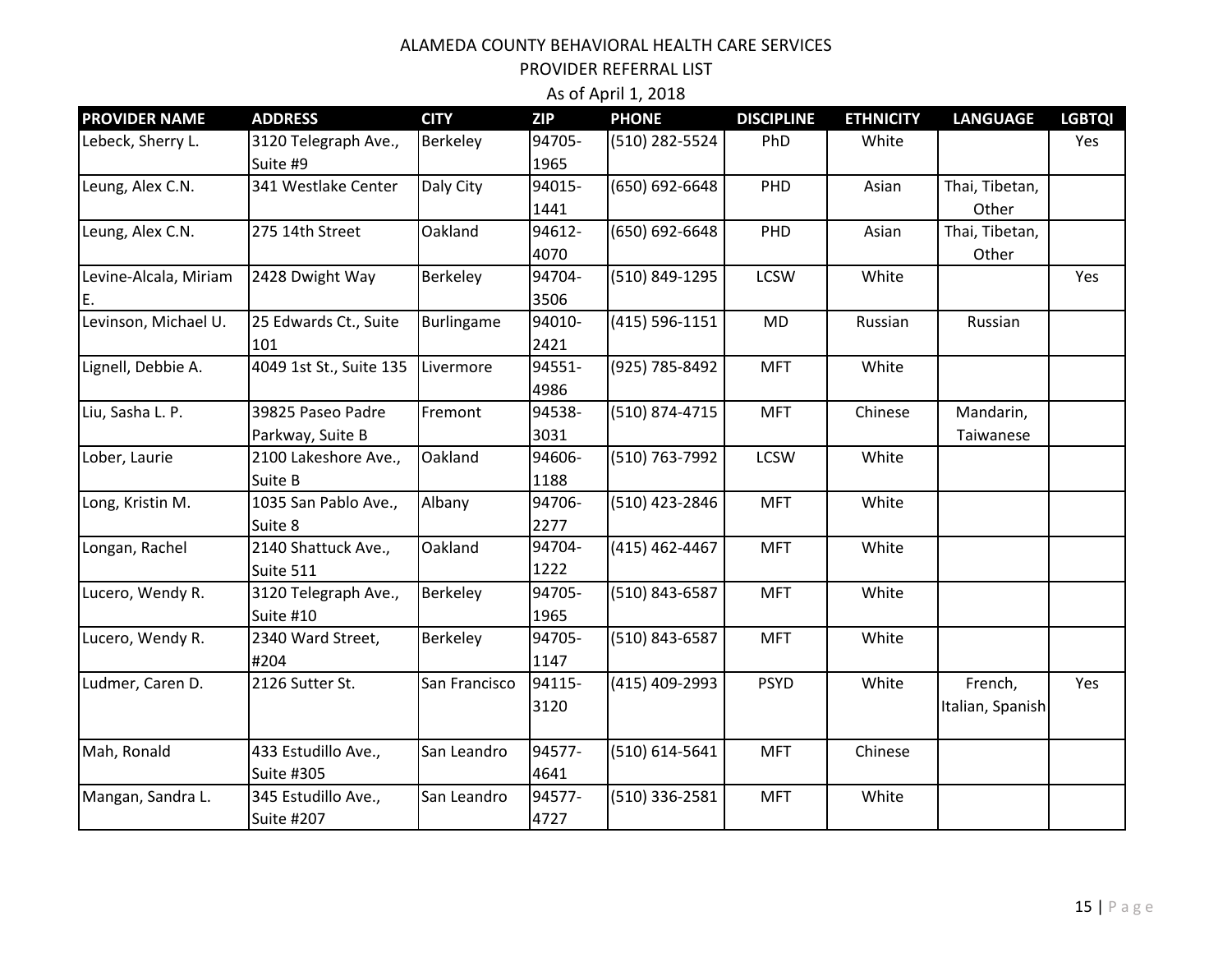PROVIDER REFERRAL LIST

| <b>PROVIDER NAME</b> | <b>ADDRESS</b>                      | <b>CITY</b>     | <b>ZIP</b>     | <b>PHONE</b>   | <b>DISCIPLINE</b> | <b>ETHNICITY</b> | <b>LANGUAGE</b> | <b>LGBTQI</b> |
|----------------------|-------------------------------------|-----------------|----------------|----------------|-------------------|------------------|-----------------|---------------|
| Mangan, Sandra L.    | 516 Oakland Ave.                    | Oakland         | 94611-<br>5429 | (510) 336-2581 | <b>MFT</b>        | White            |                 |               |
| Marco, Marilyn G.    | 2241 Central Ave.,                  | Alameda         | 94501-         | (510) 864-2565 | <b>MFT</b>        | White            |                 |               |
|                      | Suite G                             |                 | 4330           |                |                   |                  |                 |               |
| Martin, Susan C.     | 2130 - 50th Ave                     | Oakland         | 94601-         | (510) 220-9321 | <b>MFT</b>        | White            | Spanish         | Yes           |
|                      |                                     |                 | 5435           |                |                   |                  |                 |               |
| Mashni, Nadia        | 401 Grand Ave., Suite               | Oakland         | 94610-         | (510) 394-5463 | <b>MFT</b>        | Middle Eastern   | Arabic          |               |
|                      | 390                                 |                 | 5054           |                |                   |                  |                 |               |
| McGuire, Vicki       | 465 - 34th St.                      | Oakland         | 94609-         | (510) 593-3872 | <b>MFT</b>        | White            |                 | Yes           |
|                      |                                     |                 | 2815           |                |                   |                  |                 |               |
| McQuillin, Sandra E. | 22248 Main Street                   | Hayward         | 94541-         | (510) 230-7119 | <b>MFT</b>        | White            |                 |               |
|                      |                                     |                 | 4005           |                |                   |                  |                 |               |
| McQuillin, Sandra E. | 2817 Telegraph Ave,<br>#210         | <b>Berkeley</b> | 94705-         | (510) 230-7119 | <b>MFT</b>        | White            |                 |               |
| Morris-Sow, Lynnell  | 3671 Grand Ave.                     | Oakland         | 94610-<br>2009 | (510) 414-4726 | <b>LCSW</b>       | <b>Black</b>     |                 |               |
| Moyer, Cindie M.     | 2006 Dwight Way                     | Berkeley        | 94704-         | (510) 386-5524 | <b>MFT</b>        | White            |                 | Yes           |
| Moyer, Cindie M.     | 6355 Telegraph Ave.,<br>Suite # 306 | Oakland         | 94609-         | (510) 386-5524 | <b>MFT</b>        | White            |                 | Yes           |
| Naoi, Tomoe S.       | 3775 Beacon Ave, #224 Fremont       |                 | 94538-         | (510) 364-8105 | <b>PSYD</b>       | Japanese         | Japanese,       |               |
|                      |                                     |                 |                |                |                   |                  | Spanish         |               |
| Nelson, Butler, Jr.  | 2931 Shattuck Ave.,<br>Suite # 101E | Berkeley        | 94705-<br>1808 | (510) 548-8980 | PHD               | <b>Black</b>     |                 | Yes           |
| Nichols, Camille     | 1314 Cornell Ave.                   | Berkeley        | 94702-         | (510) 526-3292 | <b>MFT</b>        | White            |                 | Yes           |
| Nichols, Camille     | 20212 Redwood Road,                 | Castro Valley   | 94546-         | (510) 526-3292 | <b>MFT</b>        | White            |                 | Yes           |
|                      | Suite 103B                          |                 | 4324           |                |                   |                  |                 |               |
| Nogaye, Mattie S.    | 5707 Redwood Road,                  | Oakland         | 94619-         | (510) 561-9046 | <b>LCSW</b>       | <b>Black</b>     |                 |               |
|                      | Suite 4                             |                 | 2400           |                |                   |                  |                 |               |
| Olmsted, Rebecca J.  | 3330 Clayton Road,                  | Concord         | 94519-         | (510) 863-4795 | <b>MFT</b>        | White            |                 |               |
|                      | Suite E                             |                 | 2838           |                |                   |                  |                 |               |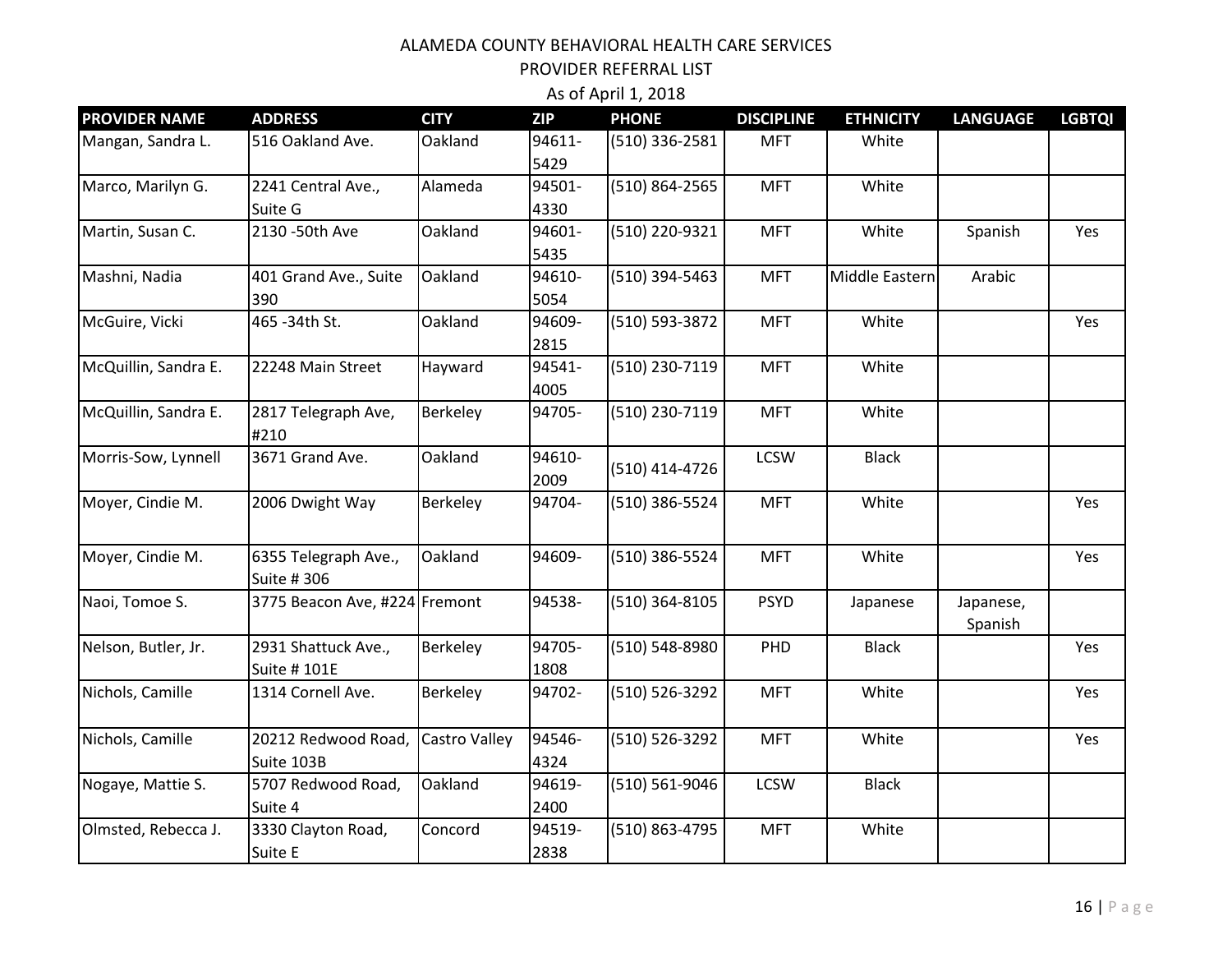| <b>PROVIDER NAME</b> | <b>ADDRESS</b>                           | <b>CITY</b>         | <b>ZIP</b>     | <b>PHONE</b>   | <b>DISCIPLINE</b> | <b>ETHNICITY</b> | <b>LANGUAGE</b>                         | <b>LGBTQI</b> |
|----------------------|------------------------------------------|---------------------|----------------|----------------|-------------------|------------------|-----------------------------------------|---------------|
| Olmsted, Rebecca J.  | 5845 College Ave.<br>Suite 2             | Oakland             | 94618-<br>1635 | (510) 863-4795 | <b>MFT</b>        | White            |                                         |               |
| Outka, Nancy M.      | 39111 Paseo Padre<br>Parkway, Suite 203C | Fremont             | 94538-<br>1694 | (510) 505-9858 | <b>MFT</b>        | White            |                                         | Yes           |
| Owens, Sharon P.     | 2910 Camino Diablo,<br>Suite # 200       | <b>Walnut Creek</b> | 94596-         | (925) 906-9391 | <b>MFT</b>        | White            |                                         |               |
| Philips, Alice R.    | 20200 Redwood Road,<br>Suite #9          | Castro Valley       | 94546-<br>4354 | (510) 318-0433 | <b>MFT</b>        | White            |                                         | Yes           |
| Pilkinton, Kelli     | 1244 - 23rd Ave.                         | Oakland             | 94606-<br>5015 | (510) 877-0944 | <b>MFT</b>        | <b>Black</b>     |                                         |               |
| Porter, Amon O.      | 675 Hegenberger<br>Road, Suite #214      | Oakland             | 94621-<br>1989 | (510) 932-3678 | <b>LCSW</b>       | <b>Black</b>     |                                         |               |
| Porter, Amon O.      | 303 West Joaquin<br>Ave., #110           | San Leandro         | 94577-<br>3667 | (510) 932-3678 | <b>LCSW</b>       | <b>Black</b>     |                                         |               |
| Porter, Kristin A.   | 20632 Redwood Road,<br>Suite D           | Castro Valley       | 94546-         | (510) 331-8682 | <b>MFT</b>        | White            |                                         | Yes           |
| Porter, Leanne P.    | 3205 Whipple Road                        | <b>Union City</b>   | 94587-<br>1218 | (650) 375-0679 | <b>MFT</b>        | White            |                                         |               |
| Porter, Leanne P.    | 1499 Bayshore<br>Highway, #108           | <b>Burlingame</b>   | 94010-<br>1723 | (650) 375-0679 | <b>MFT</b>        | White            |                                         |               |
| Quandt, Dorothy L.   | 39825 Paseo Padre<br>Parkway, Suite B    | Fremont             | 94538-<br>3031 | (510) 683-9683 | <b>MFT</b>        | White            |                                         |               |
| Quandt, Dorothy L.   | 11882 Tammy Way                          | <b>Grass Valley</b> | 95949-<br>6621 | (530) 268-5507 | <b>MFT</b>        | White            |                                         |               |
| Rahmany, Khalil R.   | 39675 Cedar Blvd.,<br>Suite #240A        | Newark              | 94560-<br>5489 | (510) 445-1015 | PHD               | Afghanistan      | Arabic, Farsi,<br>Pashto, Dari,<br>Urdo | Yes           |
| Ratto, Rosemarie     | 345 Estudillo Ave                        | San Leandro         | 94577-<br>4702 | (510) 841-7484 | PHD               | White            |                                         |               |
| Razzano, Theresa A.  | 290 Grand Avenue<br>#103                 | Oakland             | 94610-<br>4791 | (510) 386-1892 | <b>MFT</b>        | White            |                                         |               |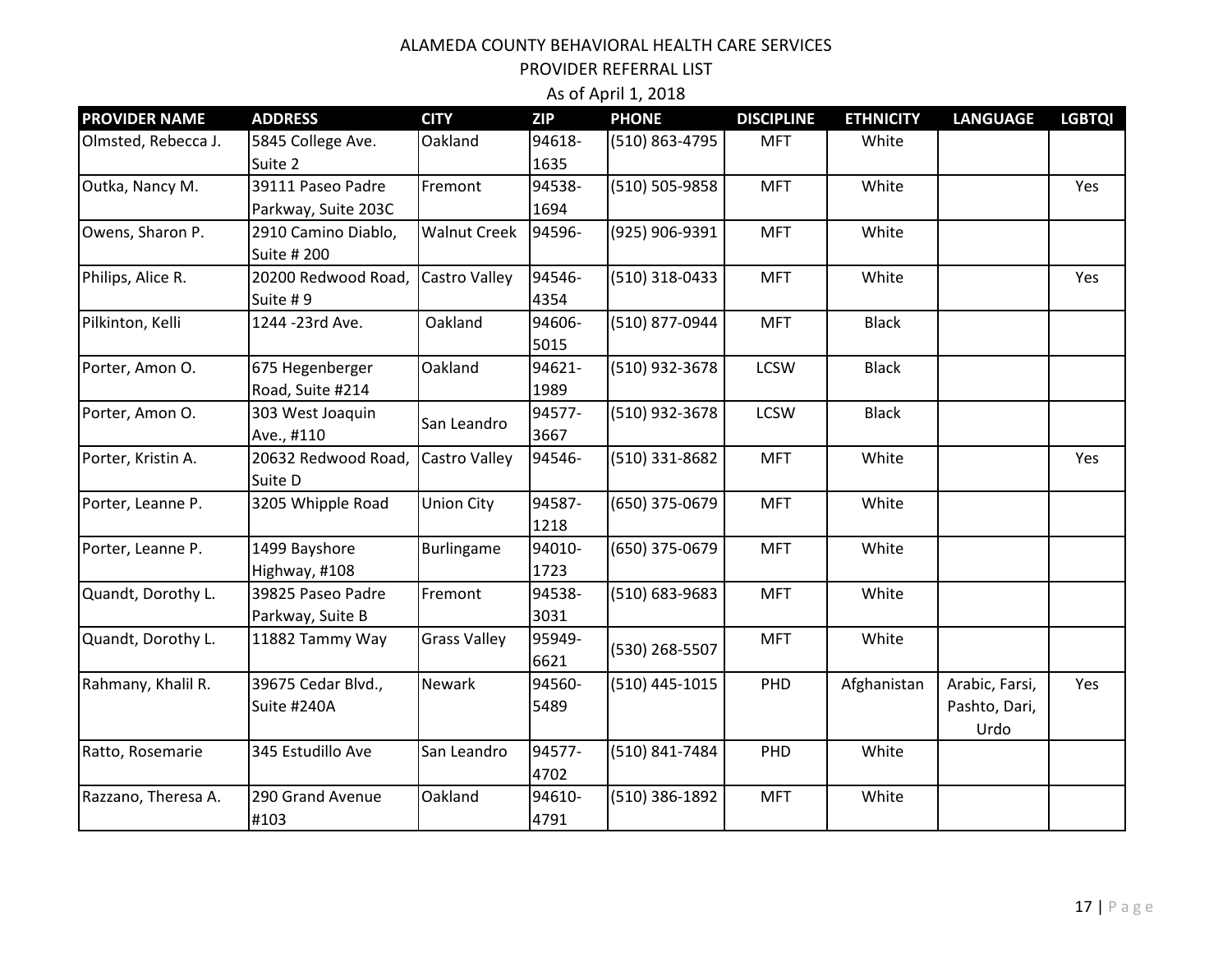PROVIDER REFERRAL LIST

| <b>PROVIDER NAME</b> | <b>ADDRESS</b>                   | <b>CITY</b>          | <b>ZIP</b>     | <b>PHONE</b>   | <b>DISCIPLINE</b> | <b>ETHNICITY</b> | <b>LANGUAGE</b> | <b>LGBTQI</b> |
|----------------------|----------------------------------|----------------------|----------------|----------------|-------------------|------------------|-----------------|---------------|
| Reed, Jill E.        | 908 Arlington Ave.               | Oakland              | 94608-<br>2807 | (510) 456-5604 | <b>MFT</b>        | <b>Black</b>     |                 |               |
| Roddy, Rosalyn Y.    | 610 - 16th Street,               | Oakland              | 94612-         | (510) 309-4444 | LCSW              | <b>Black</b>     |                 |               |
|                      | Suite 504                        |                      | 1286           |                |                   |                  |                 |               |
| Rogers, Deborah P.   | 8 Crow Canyon Ct.,               | San Ramon            | 94583-         | (925) 831-2442 | <b>MFT</b>        | White            |                 |               |
|                      | Suite 110                        |                      | 1985           |                |                   |                  |                 |               |
| Romero, Irma Y.      | 405 -14th St., Suite 211 Oakland |                      | 94613-         | (510) 451-3600 | LCSW              | Latino           | Spanish         |               |
|                      |                                  |                      | 2705           |                |                   |                  |                 |               |
| Ross, Carmel T.      | 20200 Redwood Road,              | <b>Castro Valley</b> | 94546-         | (510) 909-4712 | <b>MFT</b>        | <b>Black</b>     |                 |               |
|                      | Suite #6                         |                      | 4353           |                |                   |                  |                 |               |
| Rowland, Shawn E.    | 3700 E 12th, Ste 2E              | Oakland              | 94601-         | (510) 328-3682 | LCSW              | White            |                 |               |
|                      |                                  |                      | 4064           |                |                   |                  |                 |               |
| Royal, Diane I.      | 20212 Redwood Road,              | Castro Valley        | 94546-         | (510) 512-2463 | <b>MFT</b>        | White            |                 | Yes           |
|                      | Suite #103C                      |                      | 4324           |                |                   |                  |                 |               |
| Rubel, Marcie A.     | 6239 College Ave.,               | Oakland              | 94618-         | (510) 504-8145 | LCSW              | White            | Spanish         | Yes           |
|                      | Suite 303                        |                      | 1384           |                |                   |                  |                 |               |
| Rucker, Shannon S.   | 303 W. Joaquin Ave.,             | San Leandro          | 94577-         | (510) 878-9709 | <b>MFT</b>        | <b>Black</b>     |                 |               |
|                      | Suite 110                        |                      | 3667           |                |                   |                  |                 |               |
| Ryan, Sheila         | 2315 Prince Street               | Berkeley             | 94705-         | (510) 869-4143 | <b>MFT</b>        | White            |                 | Yes           |
|                      |                                  |                      | 1915           |                |                   |                  |                 |               |
| Samsel, Robin A.     | 2526 1/2 Webster                 | Berkeley             | 94705-         | (510) 841-5855 | <b>MFT</b>        | Russian          |                 |               |
|                      | <b>Street</b>                    |                      |                |                |                   |                  |                 |               |
| Samuels, Kimally L.  | 2225 Buchanan Road,              | Antioch              | 94509-         | (925) 226-8780 | <b>MFT</b>        | <b>Black</b>     |                 |               |
|                      | Suite H                          |                      | 4209           |                |                   |                  |                 |               |
| Savin, Helen R.      | 1400 Santa Rita Rd.,             | Pleasanton           | 94566-         | (925) 895-6528 | LCSW              | White            | Spanish         |               |
|                      | Suite K                          |                      |                |                |                   |                  |                 |               |
| Scott, April L.      | 555 Peters Ave., Suite           | Pleasanton           | 94566-         | (925) 998-9537 | <b>LCSW</b>       | White            |                 |               |
|                      | #260-B                           |                      | 6596           |                |                   |                  |                 |               |
| Shapiro, Diana       | 2113 Woolsey Street              | Berkeley             | 94705-         | (510) 665-4118 | <b>MFT</b>        | White            | Spanish         | Yes           |
|                      |                                  |                      | 1830           |                |                   |                  |                 |               |
| Shapiro, Diana       | 303 West Joaquin                 | San Leandro          | 94577-         | (510) 878-9709 | <b>MFT</b>        | White            | Spanish         | Yes           |
|                      | Ave., #110                       |                      | 3667           |                |                   |                  |                 |               |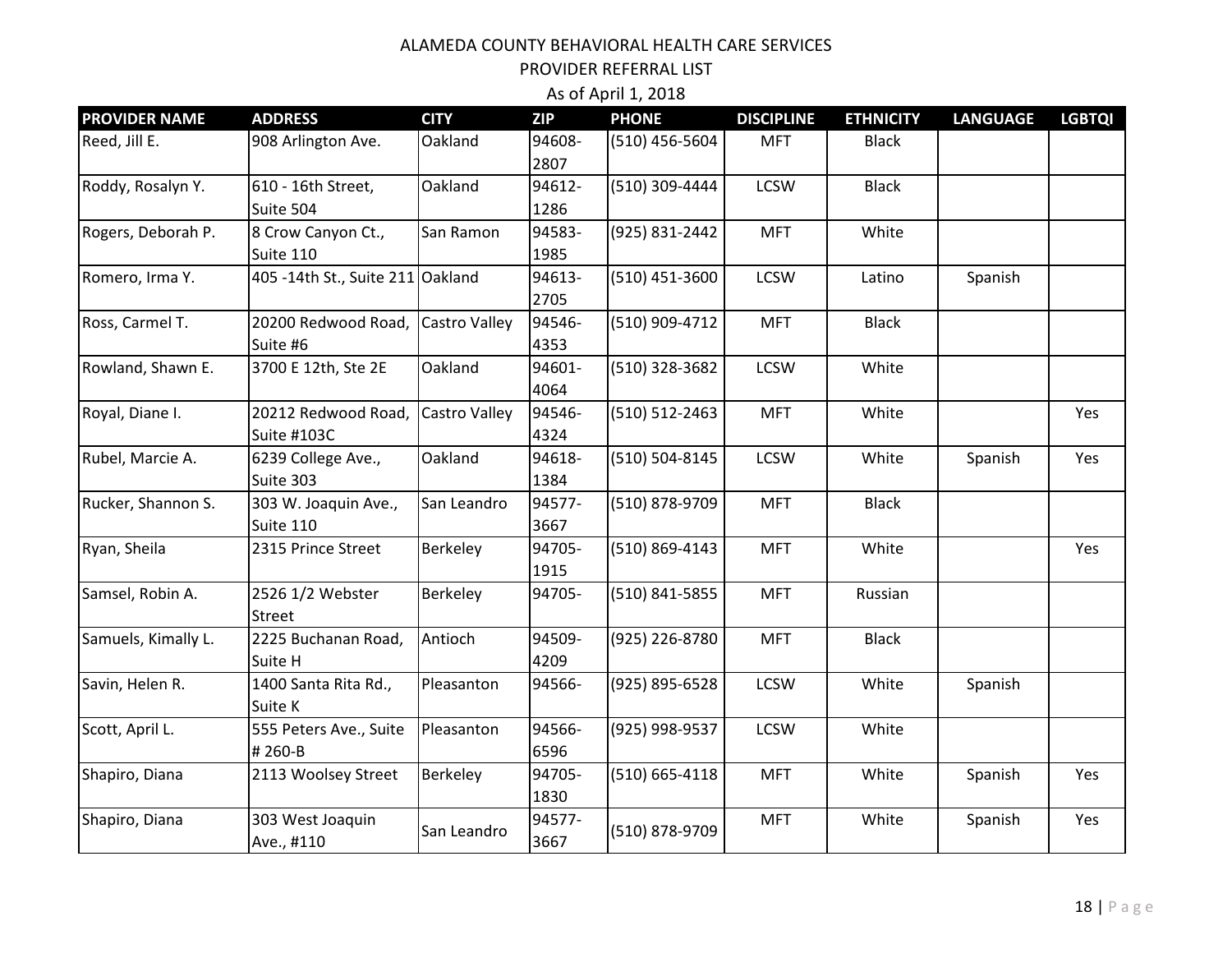| <b>PROVIDER NAME</b>  | <b>ADDRESS</b>                           | <b>CITY</b>   | <b>ZIP</b>     | <b>PHONE</b>   | <b>DISCIPLINE</b> | <b>ETHNICITY</b> | <b>LANGUAGE</b>                   | <b>LGBTQI</b> |
|-----------------------|------------------------------------------|---------------|----------------|----------------|-------------------|------------------|-----------------------------------|---------------|
| Shields, John         | 235 Montgomery St<br><b>Suite 1020</b>   | San Francisco | 94104-<br>3003 | (415) 434-4037 | PhD               | White            |                                   |               |
| Shurn, Najuma Z.      | 1316 67th Street                         | Emeryville    | 94608-<br>1121 | (510) 420-1800 | <b>PSYD</b>       | <b>Black</b>     |                                   |               |
| Sims, Mary J.         | 1727 Martin Luther<br>King Jr. Way #222  | Oakland       | 94612-<br>1309 | (510) 290-7185 | PHD               | <b>Black</b>     |                                   |               |
| Siwula, Claire L.     | 22248 Main Street                        | Hayward       | 94541-<br>4005 | (510) 273-9844 | <b>MFT</b>        | White            |                                   | Yes           |
| Siwula, Claire L.     | 525 Bellevue Avenue,<br>Suite 310        | Oakland       | 94610-<br>5027 | (510) 273-9844 | <b>MFT</b>        | White            |                                   | Yes           |
| Smith, Alison C.      | 2515 Santa Clara Ave.,<br>Suite 106      | Alameda       | 94501-<br>4660 | (415) 887-8214 | <b>MFT</b>        | White            | Spanish                           |               |
| Smith, Jacqueline A.  | 81 Jackson Street                        | Hayward       | 94544-<br>1905 | (510) 258-8869 | <b>MFT</b>        | <b>Black</b>     |                                   | Yes           |
| Smith, Shannon S.     | 1245 B Street                            | Hayward       | 94541-<br>2915 | (510) 764-2428 | <b>LCSW</b>       | White            |                                   |               |
| Sprecher, Nina P.     | 2315 Prince Street                       | Berkeley      | 94705-<br>1915 | (510) 587-3207 | <b>MFT</b>        | White            | Spanish                           |               |
| Stansfield, Millie G. | 5838 Chabot Court                        | Oakland       | 94618-<br>1644 | (510) 547-5457 | <b>MFT</b>        | White            | ASL                               |               |
| Stills, Nadirah S.    | 1941 Jackson St                          | Oakland       | 94612-<br>4600 | (510) 393-8340 | <b>MFT</b>        | <b>Black</b>     |                                   |               |
| Stills, Nadirah S.    | 465 - 34th St., Suite B                  | Oakland       | 94609-<br>2815 | (510) 393-8340 | <b>MFT</b>        | <b>Black</b>     |                                   |               |
| Strauss, Jeanne M.    | 433 Estudillo Ave.,<br><b>Suite #305</b> | Castro Valley | 94577-<br>4641 | (510) 895-8787 | <b>MFT</b>        | White            |                                   | Yes           |
| Sridharan, Annika M.  | 1936 University Ave.,<br>Suite 191       | Berkeley      | 94704-<br>1000 | (510) 343-9026 | PsyD              | White            | Spanish,<br>French,<br>Portuguese |               |
| Stultz, Sandra L.     | 614 Grand Ave., #203                     | Oakland       | 94610-<br>3554 | (510) 395-4814 | <b>MFT</b>        | <b>Black</b>     |                                   |               |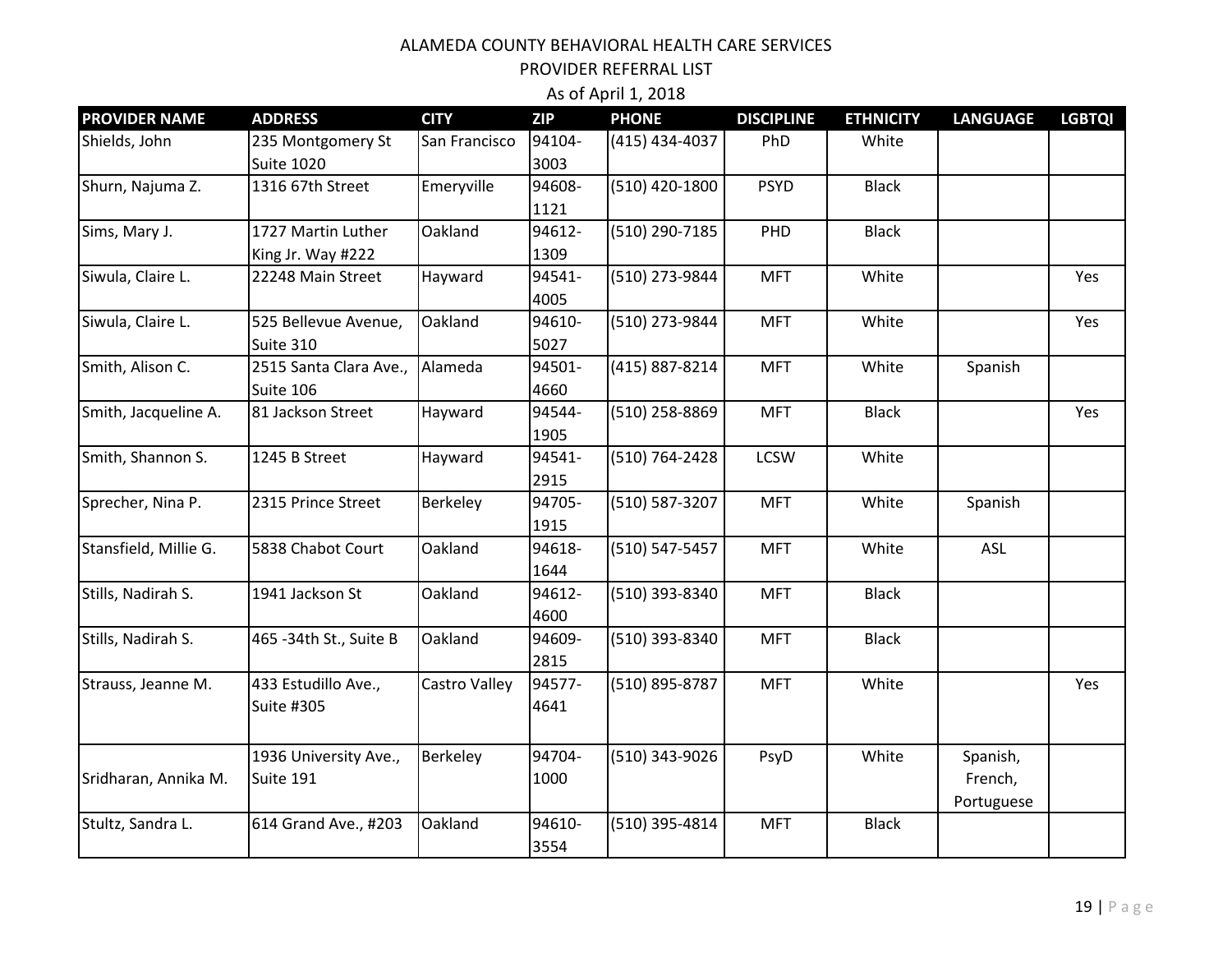PROVIDER REFERRAL LIST

| <b>PROVIDER NAME</b>                      | <b>ADDRESS</b>                            | <b>CITY</b>          | <b>ZIP</b>      | <b>PHONE</b>   | <b>DISCIPLINE</b> | <b>ETHNICITY</b> | <b>LANGUAGE</b>                        | <b>LGBTQI</b> |
|-------------------------------------------|-------------------------------------------|----------------------|-----------------|----------------|-------------------|------------------|----------------------------------------|---------------|
| Sudermann,<br>Annemarie                   | 2718 Telegraph Ave.,<br><b>Suite #206</b> | <b>Berkeley</b>      | 94705-<br>1143  | (510) 898-1003 | <b>MFT</b>        | White            |                                        | Yes           |
| Sylvester, Vilma                          | 1664 Solano Ave.                          | Albany               | 94(707)<br>2118 | (925) 640-7481 | <b>MFT</b>        | Latino           | Spanish                                |               |
| Ta, Tuong-Vi                              | 341-9th St., Suite A                      | Oakland              | 94607-          | (510) 836-1095 | <b>MD</b>         | Vietnamese       | Vietnamese,<br>Cambodian,<br>Cantonese |               |
| Tayleur, Debra S.                         | 1240 Powell St., Suite<br># 2C            | Emeryville           | 94608-<br>2600  | (510) 869-4665 | <b>MFT</b>        | White            | French                                 |               |
| Tayleur, Debra S.                         | 1345 B Street                             | Hayward              | 94541-<br>2917  | (510) 869-4665 | <b>MFT</b>        | White            | French                                 |               |
| Tharpe, Betty A.                          | 2612 Alcatraz Ave,<br>Suite 5             | Berkeley             | 94705-          | (510) 549-2092 | <b>MFT</b>        | White            |                                        | Yes           |
| Theimer, Svetlana                         | 39 Quail Court, Suite #<br>305            | <b>Walnut Creek</b>  | 94596-          | (510) 845-0548 | <b>MFT</b>        | Russian          | Russian                                |               |
| Theimer, Svetlana                         | 5625 College Ave.,<br>Suite # 208         | Oakland              | 94618-          | (510) 845-0548 | <b>MFT</b>        | Russian          | Russian                                |               |
| Thomas, Courtney J.                       | 600 Grand Ave., #301                      | Oakland              | 94610-<br>3548  | (510) 698-9311 | PsyD              | <b>Black</b>     |                                        |               |
| Tran, Nam H.                              | 25 N. 14th Street,<br>Suite #780          | San Jose             | 95112-          | (408) 279-2377 | <b>MD</b>         | Vietnamese       | Vietnamese                             |               |
| Tucker, Bryan E.                          | 1544 B Street, #2                         | Hayward              | 94541-<br>3041  | (510) 538-8108 | <b>MFT</b>        | White            |                                        |               |
| Urdan, Alison                             | 2236 Morello Ave.,<br>Suite C             | <b>Pleasant Hill</b> | 94523-          | (510) 587-3231 | <b>MFT</b>        | White            |                                        | Yes           |
| Urdan, Alison                             | 4283 Piedmont Ave.,<br>Suite #F2          | Oakland              | 94611-<br>4758  | (510) 587-3231 | <b>MFT</b>        | White            |                                        | Yes           |
| Valdez-Kaminsky, Eti A. 2340 Ward Street, | Suite # 107                               | Berkeley             | 94705-          | (510) 848-4900 | <b>MFT</b>        | White            |                                        | Yes           |
| Van Dyke, Marcia                          | 4000 Broadway, Suite<br>#1                | Oakland              | 94611-          | (510) 655-1992 | PHD               | White            | Portuguese,<br>Spanish                 |               |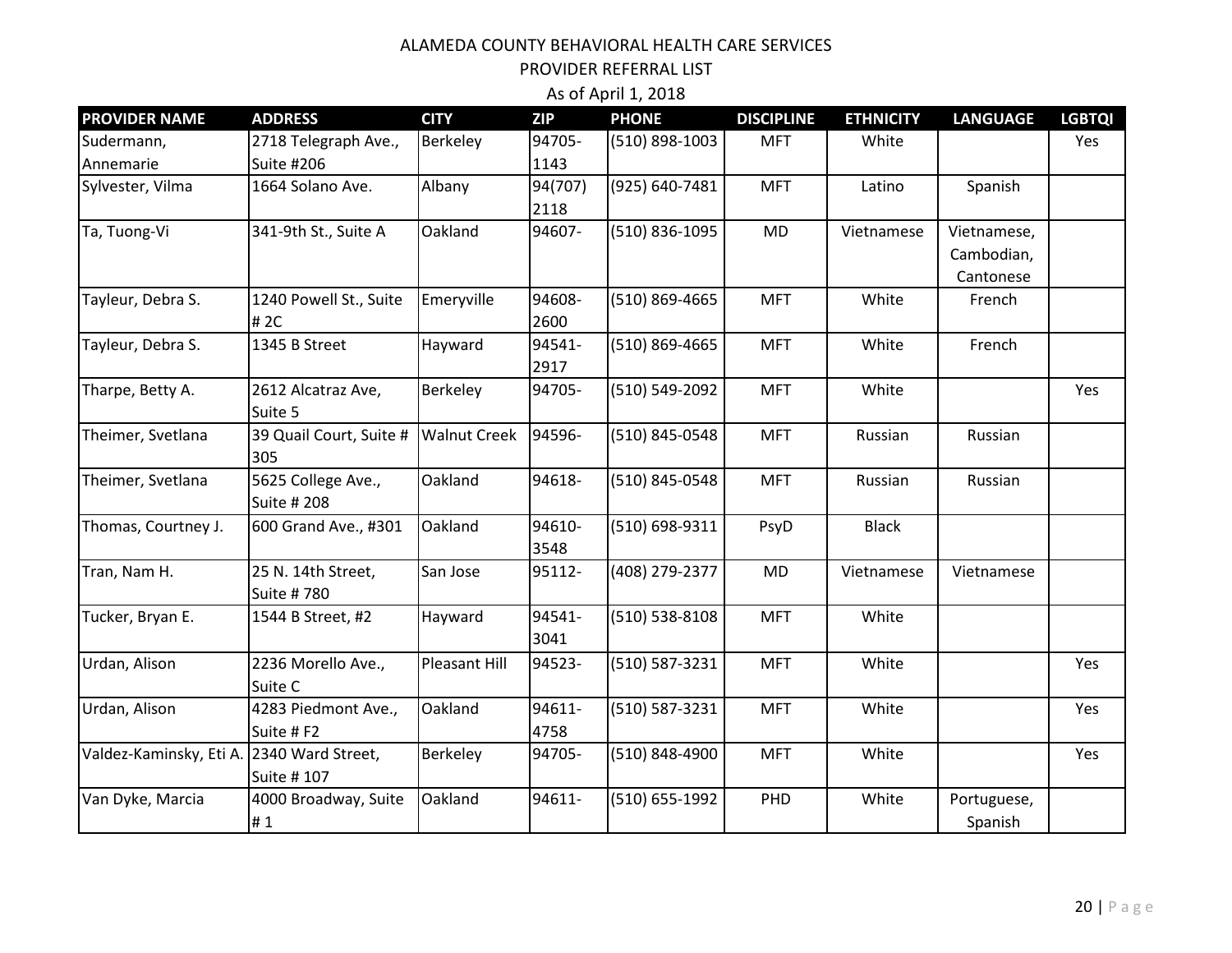PROVIDER REFERRAL LIST

| <b>PROVIDER NAME</b>         | <b>ADDRESS</b>                        | <b>CITY</b> | <b>ZIP</b>      | <b>PHONE</b>   | <b>DISCIPLINE</b> | <b>ETHNICITY</b> | <b>LANGUAGE</b> | <b>LGBTQI</b> |
|------------------------------|---------------------------------------|-------------|-----------------|----------------|-------------------|------------------|-----------------|---------------|
| Vu, Oanh N.                  | 63 South 12th Street                  | San Jose    | 95112-<br>2020  | (408) 998-8464 | <b>MD</b>         | Vietnamese       | Vietnamese      |               |
| Wade, Heloisa S.             | 3045 Kelly Street,<br>Downstairs Unit | Hayward     | 94541-<br>3426  | (510) 677-6025 | <b>MFT</b>        | <b>Black</b>     | Portuguese      |               |
| Wang, Alex K.                | 317 Washington St.<br>#176            | Oakland     | 94607-<br>3810  | (510) 367-3439 | PhD               | Asian            | Cantonese       |               |
| Wang, Alex K.                | 828 San Pablo Ave.<br>#120            | Albany      | 94706-<br>1567  | (510) 367-3439 | PhD               | Asian            | Cantonese       |               |
| Washington, Tiana            | 1350 Solano Ave., #A                  | Albany      | 94706-<br>1853  | (510) 736-4336 | <b>MFT</b>        | <b>Black</b>     |                 |               |
| White-Soso,<br>Fredericka L. | 445 Bellevue Ave.,<br>Suite #101      | Oakland     | 94610-<br>4923  | (510) 496-3475 | <b>LCSW</b>       | <b>Black</b>     |                 |               |
| Whittaker, Rue H.            | 516 Oakland Avenue,<br>Suite 4        | Oakland     | 94611-          | (510) 409-5459 | <b>MFT</b>        | White            |                 |               |
| Wikkeling, Dakari            | 519 Estudillo Ave.,<br>Suite J        | San Leandro | 94577-          | (510) 304-0779 | <b>LCSW</b>       | <b>Black</b>     |                 | Yes           |
| Williams, Barbara J.         | 3671 Grand Ave.                       | Oakland     | 94610-<br>2009  | (510) 420-8083 | <b>LCSW</b>       | <b>Black</b>     |                 |               |
| Williams, Valerie A.         | 2287 Washington<br>Ave., #A           | San Leandro | 94577-<br>5917  | (510) 915-3649 | <b>LCSW</b>       | <b>Black</b>     |                 |               |
| Wolfe, Martha L.             | 3911 Harrison Street                  | Oakland     | 94611-<br>4635  | (510) 601-1984 | <b>MFT</b>        | White            |                 |               |
| Wu, Renata                   | 1861 Solano Ave.,<br>Suite 202        | Berkeley    | 94(707)<br>2306 | (510) 496-2706 | <b>MFT</b>        | White            | Polish          |               |
| Yasemsky, Ilene J.           | 2232 Carleton St.                     | Berkeley    | 94704-          | (510) 297-4068 | <b>LCSW</b>       | White            |                 |               |
| Youngs, Clarence             | 6200 Stoneridge Mall<br>Rd., #303     | Pleasanton  | 94588-<br>3242  | (925) 399-6147 | <b>MFT</b>        | <b>Black</b>     |                 |               |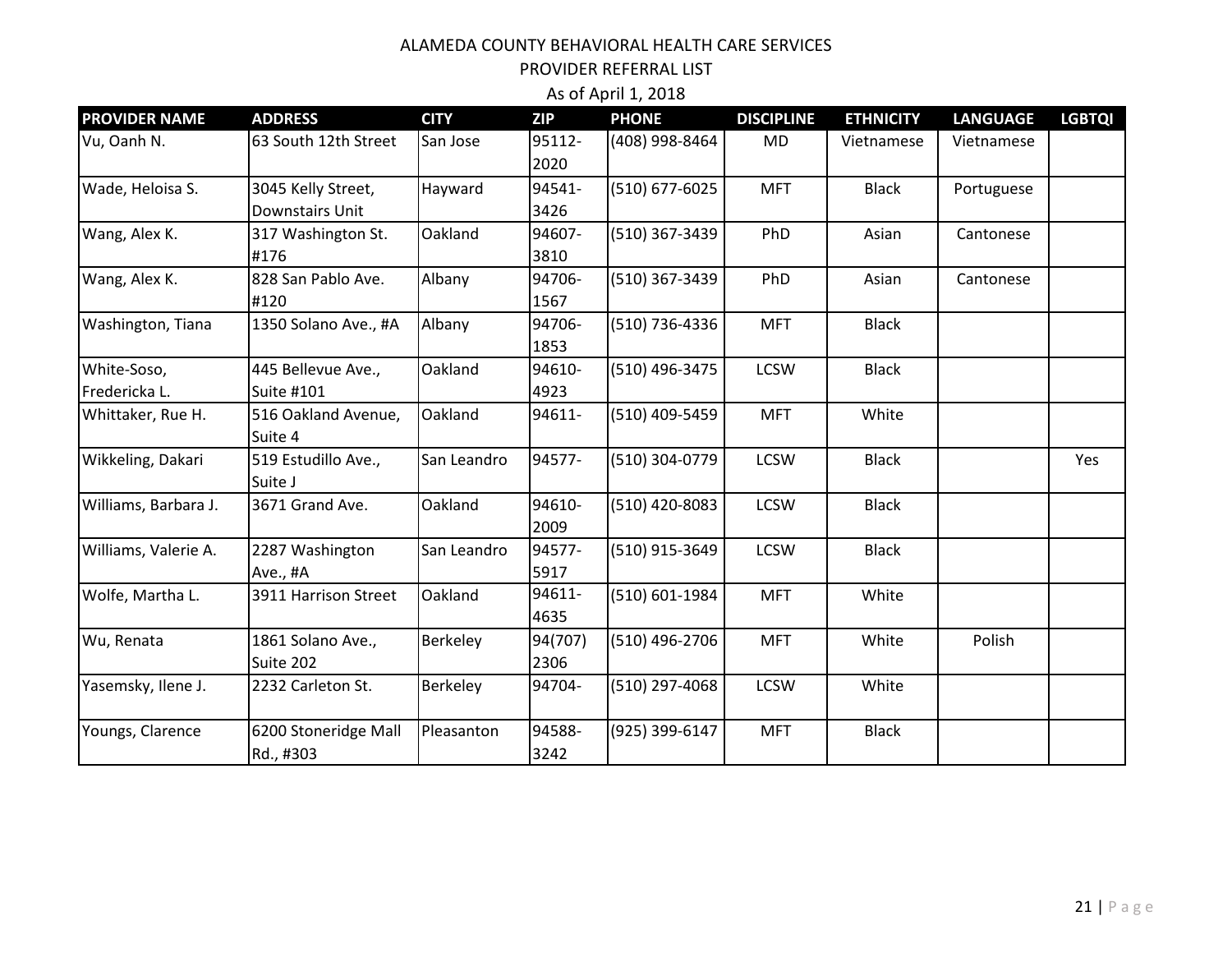As of April 1, 2018

# COMMUNITY BASED ORGANIZATION (CBO) PROVIDERS

#### **MASTER CONTRACT**

| <b>PROVIDER NAME</b>                                     | <b>PROGRAM NAME</b>                                                                       | <b>ADDRESS</b>                  | <b>CITY</b> | <b>ZIP</b>     | <b>PHONE</b>                  | <b>LANGUAGE</b> | <b>LGBTQI</b> |
|----------------------------------------------------------|-------------------------------------------------------------------------------------------|---------------------------------|-------------|----------------|-------------------------------|-----------------|---------------|
| A Better Way                                             | <b>Adoption Support Services</b>                                                          | 3001 International<br>Boulevard | Oakland     | 94601          | $(510)$ 433-8600<br>ext. 1013 |                 |               |
| A Better Way                                             | <b>In-Home Services</b>                                                                   | 3001 International<br>Boulevard | Oakland     | 94601          | $(510)$ 433-8600<br>ext. 1013 |                 |               |
| A Better Way                                             | <b>Core Mental Health</b><br><b>Services</b>                                              | 3001 International<br>Boulevard | Oakland     | 94601          | $(510)$ 433-8600<br>ext. 1013 |                 |               |
| A Better Way                                             | <b>Early Childhood Services</b>                                                           | 3001 International<br>Boulevard | Oakland     | 94601          | $(510)$ 433-8600<br>ext. 1013 |                 |               |
| A Better Way                                             | Academy of Alameda:<br>School-Based Behavioral<br>Health (SBBH) Program                   | 401 Pacific Avenue              | Alameda     | 94501-<br>1837 | (510) 433-8600<br>ext. 1013   |                 |               |
| A Better Way                                             | Roosevelt Middle School:<br><b>School-Based Behavioral</b><br>Health (SBBH) Program       | 1926 19th Avenue                | Oakland     | 94606-<br>4126 | (510) 433-8600<br>ext. 1013   |                 |               |
| A Better Way                                             | Will C. Wood Middle<br>School: School-Based<br><b>Behavioral Health (SBBH)</b><br>Program | 420 Grand Street                | Alameda     | 94501          | (510) 433-8600<br>ext. 1013   |                 |               |
| <b>Abode Services</b><br>(formerly Tri-City<br>Homeless) | <b>Greater Hope FSP</b>                                                                   | 1065 A Street                   | Hayward     | 94541-<br>4122 | (510) 657-7409                |                 |               |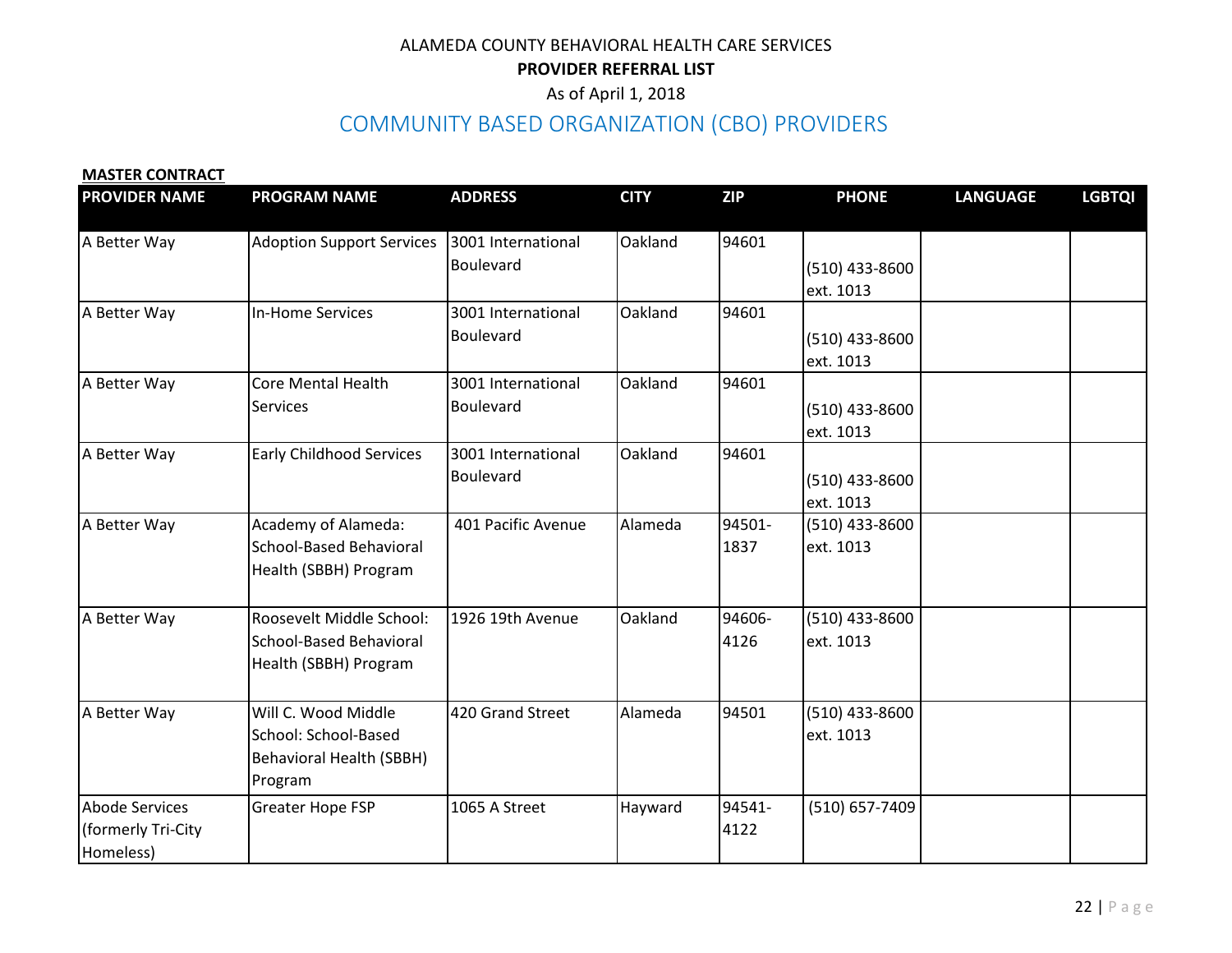### **PROVIDER REFERRAL LIST**

| <b>PROVIDER NAME</b>        | <b>PROGRAM NAME</b>           | <b>ADDRESS</b>         | <b>CITY</b>     | <b>ZIP</b> | <b>PHONE</b>   | <b>LANGUAGE</b> | <b>LGBTQI</b> |
|-----------------------------|-------------------------------|------------------------|-----------------|------------|----------------|-----------------|---------------|
|                             |                               |                        |                 |            |                |                 |               |
| <b>Abode Services</b>       | <b>Wellness Connections</b>   | 1065 A Street          | Hayward         | 94541-     | (510) 657-7409 |                 |               |
| (formerly Tri-City          |                               |                        |                 | 4122       |                |                 |               |
| Homeless)                   |                               |                        |                 |            |                |                 |               |
| <b>Abode Services</b>       | <b>Community Outreach</b>     | 1065 A Street          | Hayward         | 94541-     | (510) 657-7409 |                 |               |
| (formerly Tri-City          | Program                       |                        |                 | 4122       |                |                 |               |
| Homeless)                   |                               |                        |                 |            |                |                 |               |
| <b>Abode Services</b>       | <b>Supportive Housing for</b> | 114 Garcia Avenue      | San Leandro     | 94577-     | (510) 657-7409 |                 |               |
| (formerly Tri-City          | TAY (STAY)                    |                        |                 | 1714       |                |                 |               |
| Homeless)                   |                               |                        |                 |            |                |                 |               |
| <b>Abode Services</b>       | Oakland PATH re-Housing       | 1700 Broadway, Suite   | Oakland         | 94612-     | (510) 657-7409 |                 |               |
| (formerly Tri-City          | Initiative (OPRI)             | 200                    |                 | 2141       |                |                 |               |
| Homeless)                   |                               |                        |                 |            |                |                 |               |
| <b>Adolescent Treatment</b> | <b>Community Outpatient</b>   | 390 - 40th Street      | Oakland         | 94609-     | (510) 653-5040 |                 |               |
| Centers                     | <b>Services</b>               |                        |                 | 2633       |                |                 |               |
| <b>Afghan Coalition</b>     | Afghan Mental Health          | 39155 Liberty St.,     | Fremont         | 94538-     | (510) 745-1682 |                 |               |
|                             | Project                       | Suite D460             |                 | 1516       |                |                 |               |
| Alameda County              | SSI/SSDI Appeals Advocacy     | 3126 Shattuck Avenue   | <b>Berkeley</b> | 94705-     | (510) 540-0878 |                 |               |
| <b>Homeless Action</b>      |                               |                        |                 | 1823       |                |                 |               |
| Center (ACHAC)              |                               |                        |                 |            |                |                 |               |
| Alameda County              | <b>Tenant Support Program</b> | 320 13th Street, Suite | Oakland         | 94612      | (510) 652-5891 |                 |               |
| <b>Network of Mental</b>    |                               | 102                    |                 |            |                |                 |               |
| <b>Health Clients</b>       |                               |                        |                 |            |                |                 |               |
| Alameda County              | Berkeley Drop In Center       | 3234 Adeline Ave.      | <b>Berkeley</b> | 94703-     | (510) 652-5891 |                 |               |
| Network of Mental           |                               |                        |                 | 2407       |                |                 |               |
| <b>Health Clients</b>       |                               |                        |                 |            |                |                 |               |
| Alameda County              | Client/Community              | 3238 Adeline Street    | Berkeley        | 94703-     | (510) 652-5891 |                 |               |
| Network of Mental           | <b>Advocacy Services</b>      |                        |                 | 2407       |                |                 |               |
| <b>Health Clients</b>       |                               |                        |                 |            |                |                 |               |
| Alameda County              | <b>Consumer Leadership</b>    | 3238 Adeline Street    | Berkeley        | 94703-     | (510) 652-5891 |                 |               |
| Network of Mental           | Development                   |                        |                 | 2407       |                |                 |               |
| <b>Health Clients</b>       |                               |                        |                 |            |                |                 |               |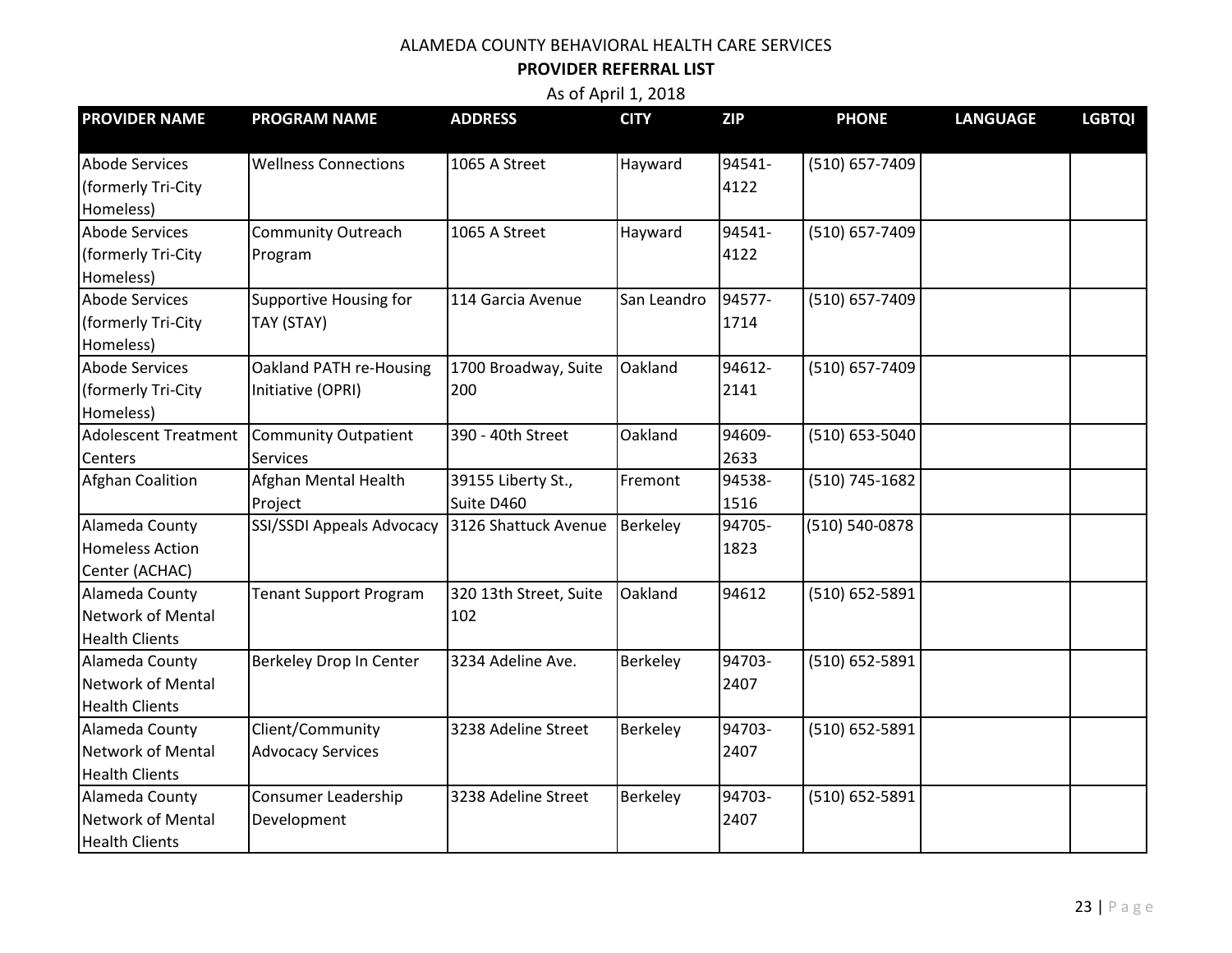## **PROVIDER REFERRAL LIST**

| <b>PROVIDER NAME</b>  | <b>PROGRAM NAME</b>               | <b>ADDRESS</b>       | <b>CITY</b> | <b>ZIP</b> | <b>PHONE</b>   | <b>LANGUAGE</b> | <b>LGBTQI</b> |
|-----------------------|-----------------------------------|----------------------|-------------|------------|----------------|-----------------|---------------|
| Alameda County        | <b>Reach Out</b>                  | 3238 Adeline Street  | Berkeley    | 94703-     | (510) 652-5891 |                 |               |
| Network of Mental     |                                   |                      |             | 2407       |                |                 |               |
| <b>Health Clients</b> |                                   |                      |             |            |                |                 |               |
| Alameda County        | <b>Best Now</b>                   | 333 Hegenberger      | Oakland     | 94621-     | (510) 652-5891 |                 |               |
| Network of Mental     |                                   | Road, Suite 640      |             | 1420       |                |                 |               |
| <b>Health Clients</b> |                                   |                      |             |            |                |                 |               |
| Alameda County        | <b>Reaching Across</b>            | 3833 Peralta Blvd.,  | Fremont     | 94536      | (510) 652-5891 |                 |               |
| Network of Mental     |                                   | Suite D              |             |            |                |                 |               |
| <b>Health Clients</b> |                                   |                      |             |            |                |                 |               |
| Alameda Family        | <b>Behavioral Health Care</b>     | 451 Stardust Place   | Alameda     | 94501-     | (510) 629-6300 |                 |               |
| Services              | <b>Services</b>                   |                      |             | 7251       |                |                 |               |
| Alameda Family        | <b>Adolescent Dual Diagnosis</b>  | 2325 Clement Avenue  | Alameda     | 94501-     | (510) 629-6300 |                 |               |
| <b>Services</b>       | Program                           |                      |             | 7063       |                |                 |               |
| Alameda Family        | <b>Early Childhood Mental</b>     | 2325 Clement Avenue  | Alameda     | 94501-     | (510) 629-6300 |                 |               |
| <b>Services</b>       | <b>Health Program</b>             |                      |             | 7063       |                |                 |               |
| Alameda Family        | Level III Adult Counseling        | 2325 Clement Avenue  | Alameda     | 94501-     | (510) 629-6300 |                 |               |
| <b>Services</b>       | Program                           |                      |             | 7063       |                |                 |               |
| Alameda Family        | Level III Child Counseling        | 2325 Clement Avenue  | Alameda     | 94501-     | (510) 629-6300 |                 |               |
| <b>Services</b>       | Program                           |                      |             | 7063       |                |                 |               |
| Alameda Family        | <b>Probation Youth Program</b>    | 2325 Clement Avenue  | Alameda     | 94501-     | (510) 629-6300 |                 |               |
| <b>Services</b>       |                                   |                      |             | 7063       |                |                 |               |
| Alameda Family        | <b>Ruby Bridges Elementary</b>    | 351 Jack London      | Alameda     | 94501-     | (510) 337-7022 |                 |               |
| <b>Services</b>       | <b>SBBH Program</b>               | Avenue               |             | 3901       |                |                 |               |
|                       |                                   | Rooms 401A & 405A    |             |            |                |                 |               |
| Alameda Family        | Alameda High School:              | 2201A Encinal Avenue | Alameda     | 94501      | (510) 337-7022 |                 |               |
| <b>Services</b>       | <b>School Based Health Center</b> |                      |             |            |                |                 |               |
| Alameda Family        | Encinal High School:              | 210 Central Avenue   | Alameda     | 94501      | (510) 629-6300 |                 |               |
| <b>Services</b>       | <b>School Based Health Center</b> |                      |             |            |                |                 |               |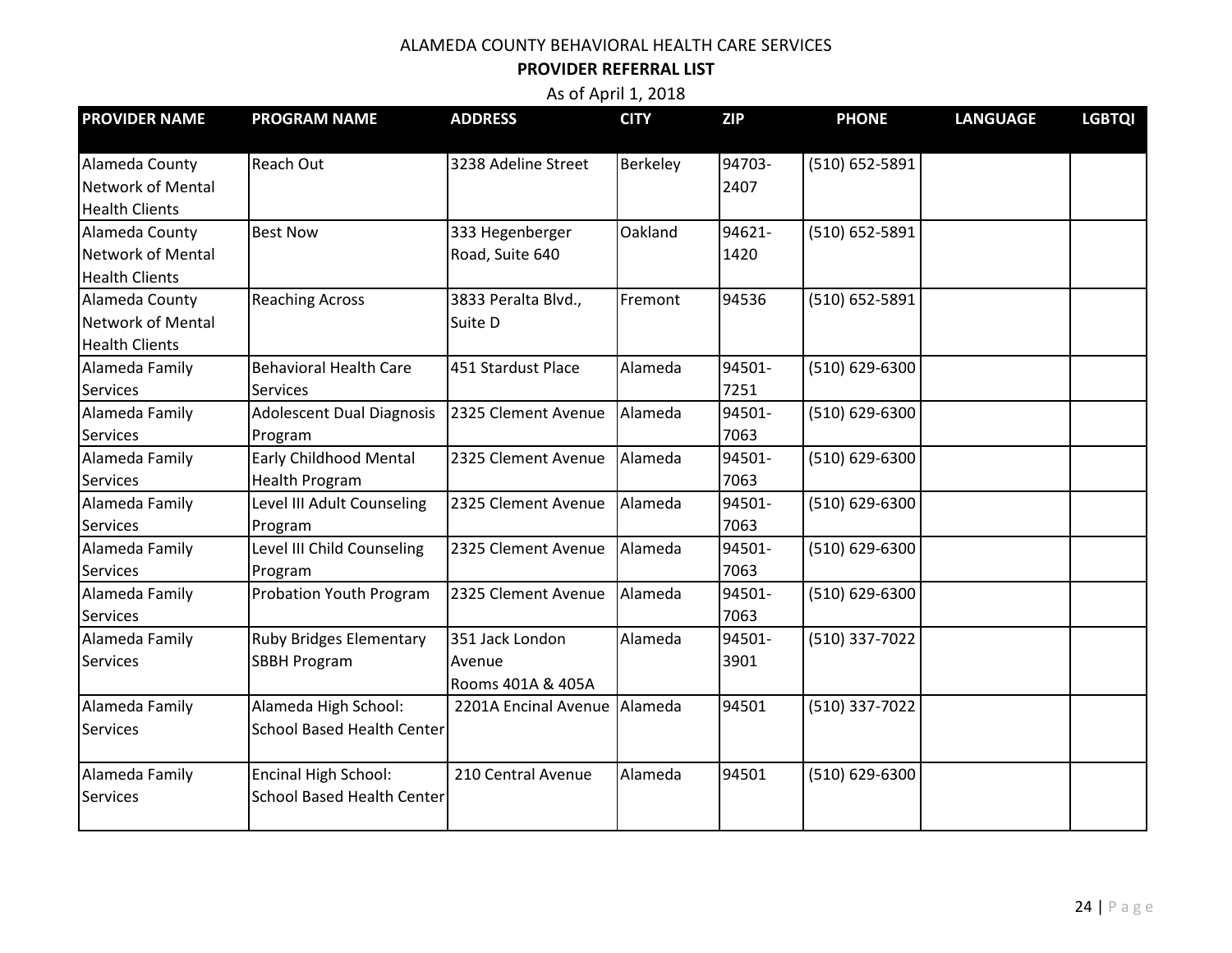## **PROVIDER REFERRAL LIST**

| <b>PROVIDER NAME</b>      | <b>PROGRAM NAME</b>          | <b>ADDRESS</b>          | <b>CITY</b> | <b>ZIP</b> | <b>PHONE</b>   | <b>LANGUAGE</b> | <b>LGBTQI</b> |
|---------------------------|------------------------------|-------------------------|-------------|------------|----------------|-----------------|---------------|
|                           |                              |                         |             |            |                |                 |               |
| Alameda Family            | Island High School: School   | 1900 3rd Street         | Alameda     | 94501-     | (510) 629-6300 |                 |               |
| <b>Services</b>           | <b>Based Health Center</b>   |                         |             | 1851       |                |                 |               |
| Alameda Family            | <b>Community Learning</b>    | 500 Pacific Ave.,       | Alameda     | 94501      | (510) 629-6300 |                 |               |
| Services                  | Center Schools: School       | Portable #27            |             |            |                |                 |               |
|                           | <b>Based Health Center</b>   |                         |             |            |                |                 |               |
| Alameda Family            | Otis Elementary School:      | 3010 Fillmore Street    | Alameda     | 94501-     | (510) 629-6300 |                 |               |
| <b>Services</b>           | <b>Counseling Enriched</b>   |                         |             | 5544       |                |                 |               |
|                           | Special Day Class (CESDC)    |                         |             |            |                |                 |               |
| Alameda Health            | Alameda Health System        | John George             | San Leandro | 94578      | (510) 346-3100 |                 |               |
| System (dba Alameda       | (AHS) John George            | Psychiatric Pavilion:   |             |            |                |                 |               |
| <b>County Medical</b>     | <b>Psychiatric Pavillion</b> | 2060 Fairmont Drive     |             |            |                |                 |               |
| Center)                   |                              |                         |             |            |                |                 |               |
| <b>Alternative Family</b> | Inroads to Independence      | 401 Roland Way, Suite   | Oakland     | 94621-     | (510) 839-3800 |                 |               |
| <b>Services</b>           |                              | 100                     |             | 2034       |                |                 |               |
| <b>Alternative Family</b> | Pathways to Permanence       | 401 Roland Way, Suite   | Oakland     | 94621-     | (510) 839-3800 |                 |               |
| <b>Services</b>           |                              | 100                     |             | 2034       |                |                 |               |
| <b>Alternative Family</b> | The Gathering Place          | 401 Roland Way, Suite   | Oakland     | 94621-     | (510) 746-2800 |                 | Yes           |
| <b>Services</b>           |                              | 100                     |             | 2034       |                |                 |               |
| <b>Alternative Family</b> | The Gathering Place          | 5127 Johnson Drive,     | Pleasanton  | 94588-     | (925) 474-2154 |                 |               |
| <b>Services</b>           |                              | Suite 315               |             | 3343       |                |                 |               |
| <b>Alternative Family</b> | The Gathering Place          | 5167 Johnson Drive      | Pleasanton  | 94588-     | (925) 474-2154 |                 |               |
| <b>Services</b>           |                              |                         |             | 3343       |                |                 |               |
| Ann Martin Children's     | Clinic                       | 1375 55th Street        | Emeryville  | 94608      | (510) 655-7880 |                 |               |
| Center                    |                              |                         |             |            |                |                 |               |
| Ann Martin Children's     | Allendale Elementary:        | 3670 Penniman Ave.      | Oakland     | 94619      | (510) 655-7880 |                 |               |
| Center                    | <b>SBBH Program</b>          |                         |             |            |                |                 |               |
| Ann Martin Children's     | <b>Emcompass Academy:</b>    | 1025 81st Avenue        | Oakland     | 94621-     | (510) 655-7880 |                 |               |
| Center                    | <b>SBBH Program</b>          |                         |             | 2455       |                |                 |               |
| Ann Martin Children's     | Franklin Elementary: SBBH    | 915 Foothill Blvd Blvd. | Oakland     | 94606      | (510) 655-7880 |                 |               |
| Center                    | Program                      |                         |             |            |                |                 |               |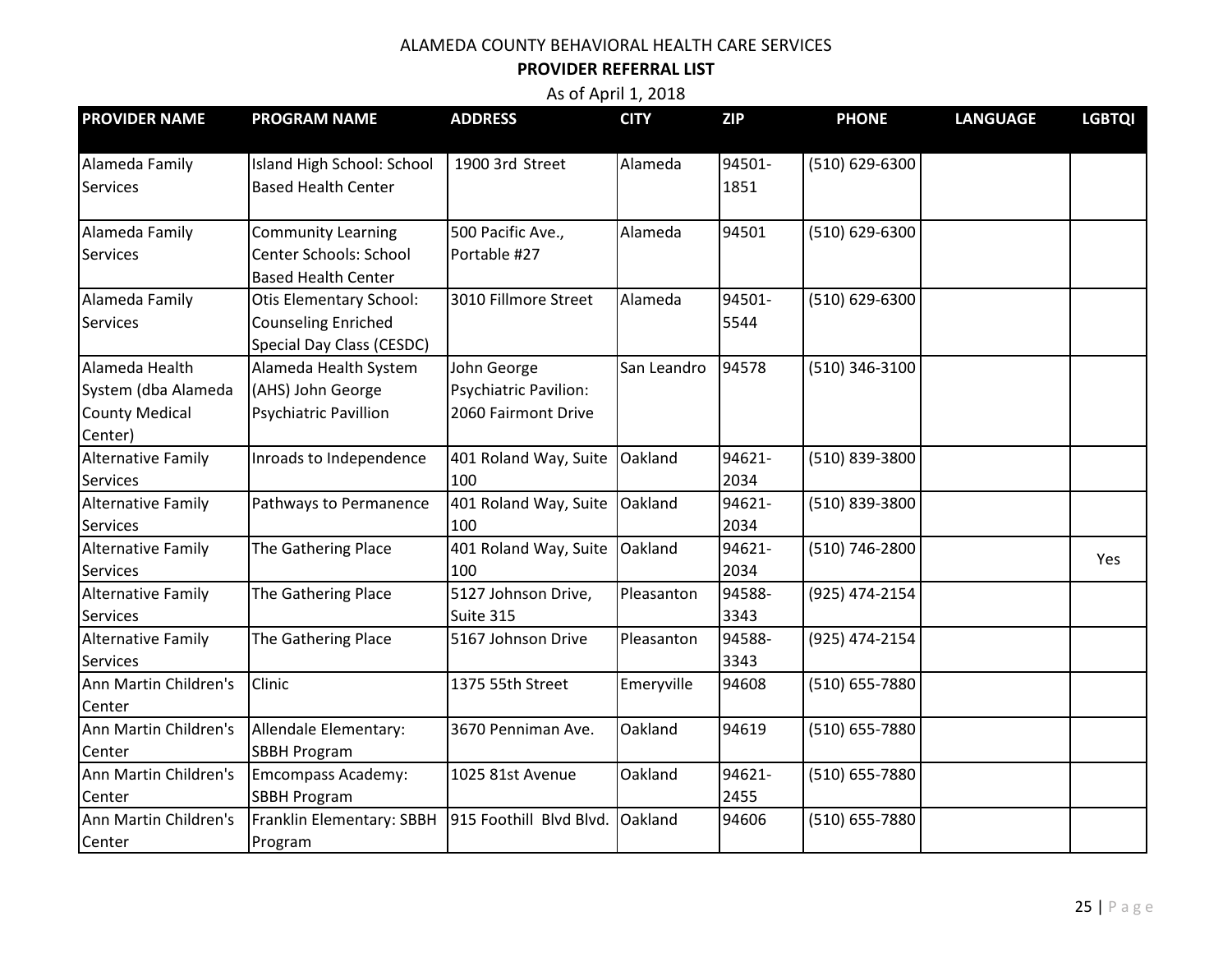# **PROVIDER REFERRAL LIST**

| <b>PROVIDER NAME</b>         | <b>PROGRAM NAME</b>                 | <b>ADDRESS</b>        | <b>CITY</b> | <b>ZIP</b> | <b>PHONE</b>   | <b>LANGUAGE</b> | <b>LGBTQI</b> |
|------------------------------|-------------------------------------|-----------------------|-------------|------------|----------------|-----------------|---------------|
|                              |                                     |                       |             |            |                |                 |               |
| Ann Martin Children's        | Howard Elementary: SBBH             | 8755 Fontaine Street  | Oakland     | 94605      | (510) 655-7880 |                 |               |
| Center                       | Program                             |                       |             |            |                |                 |               |
| Ann Martin Children's        | Piedmont Avenue                     | 4314 Piedmont Ave.    | Oakland     | 94611      | (510) 655-7880 |                 |               |
| Center                       | Elementary: SBBH Program            |                       |             |            |                |                 |               |
| Ann Martin Children's        | Madison Park Academy (K-            | 470 El Paseo Dr.      | Oakland     | 94603      | (510) 655-7880 | Spanish         |               |
| Center                       | 6): SBBH Program                    |                       |             |            |                |                 |               |
| Ann Martin Children's        | <b>Brookfield Elementary:</b>       | 401 Jones Ave         | Oakland     | 94603      | (510) 655-7880 |                 |               |
| Center                       | <b>SBBH Program</b>                 |                       |             |            |                |                 |               |
| Ann Martin Children's        | <b>Burckhalter Elementary</b>       | 3994 Burckhalter Ave. | Oakland     | 94605      | (510) 655-7880 |                 |               |
| Center                       | School: SBBH Program                |                       |             |            |                |                 |               |
| Ann Martin Children's        | Markham Elementary                  | 7220 Krouse Avenue    | Oakland     | 94605      | (510) 655-7880 | Cambodian       |               |
| Center                       | School: SBBH Program                |                       |             |            |                |                 |               |
| Ann Martin Children's        | Westlake Middle School:             | 2629 Harrison Street  | Oakland     | 94612-     | (510) 655-7880 |                 |               |
| Center                       | <b>SBBH Program</b>                 |                       |             | 3812       |                |                 |               |
| Ann Martin Children's        | Lighthouse Community                | 444 Hegenberger       | Oakland     | 94621-     | (510) 655-7880 |                 |               |
| Center                       | Charter School (K-8): SBBH          | Road                  |             | 1418       |                |                 |               |
|                              | Program                             |                       |             |            |                |                 |               |
| <b>Asian Health Services</b> | <b>ACCESS Crisis Response &amp;</b> | 310 8th Street, Suite | Oakland     | 94607-     | (510) 735-3939 |                 |               |
|                              | Stabilization                       | 210                   |             | 6527       |                |                 |               |
| <b>Asian Health Services</b> | Adult Level I Service Team          | 310 8th Street, Suite | Oakland     | 94607-     | (510) 735-3939 |                 |               |
|                              |                                     | 210                   |             | 6527       |                |                 |               |
| <b>Asian Health Services</b> | <b>Adult Level III Services</b>     | 310 8th Street, Suite | Oakland     | 94607-     | (510) 735-3939 |                 |               |
|                              |                                     | 210                   |             | 6527       |                |                 |               |
| <b>Asian Health Services</b> | Asian & Pacific Islander            | 310 8th Street, Suite | Oakland     | 94607-     | (510) 735-3939 |                 |               |
|                              | Connections (UELP)                  | 210                   |             | 6527       |                |                 |               |
| <b>Asian Health Services</b> | Child Level I Program               | 310 8th Street, Suite | Oakland     | 94607-     | (510) 735-3939 |                 |               |
|                              |                                     | 210                   |             | 6527       |                |                 |               |
| <b>Asian Health Services</b> | Ready, Set, Go! Early               | 310 8th Street, Suite | Oakland     | 94607-     | (510) 735-3939 |                 |               |
|                              | Childhood                           | 210                   |             | 6527       |                |                 |               |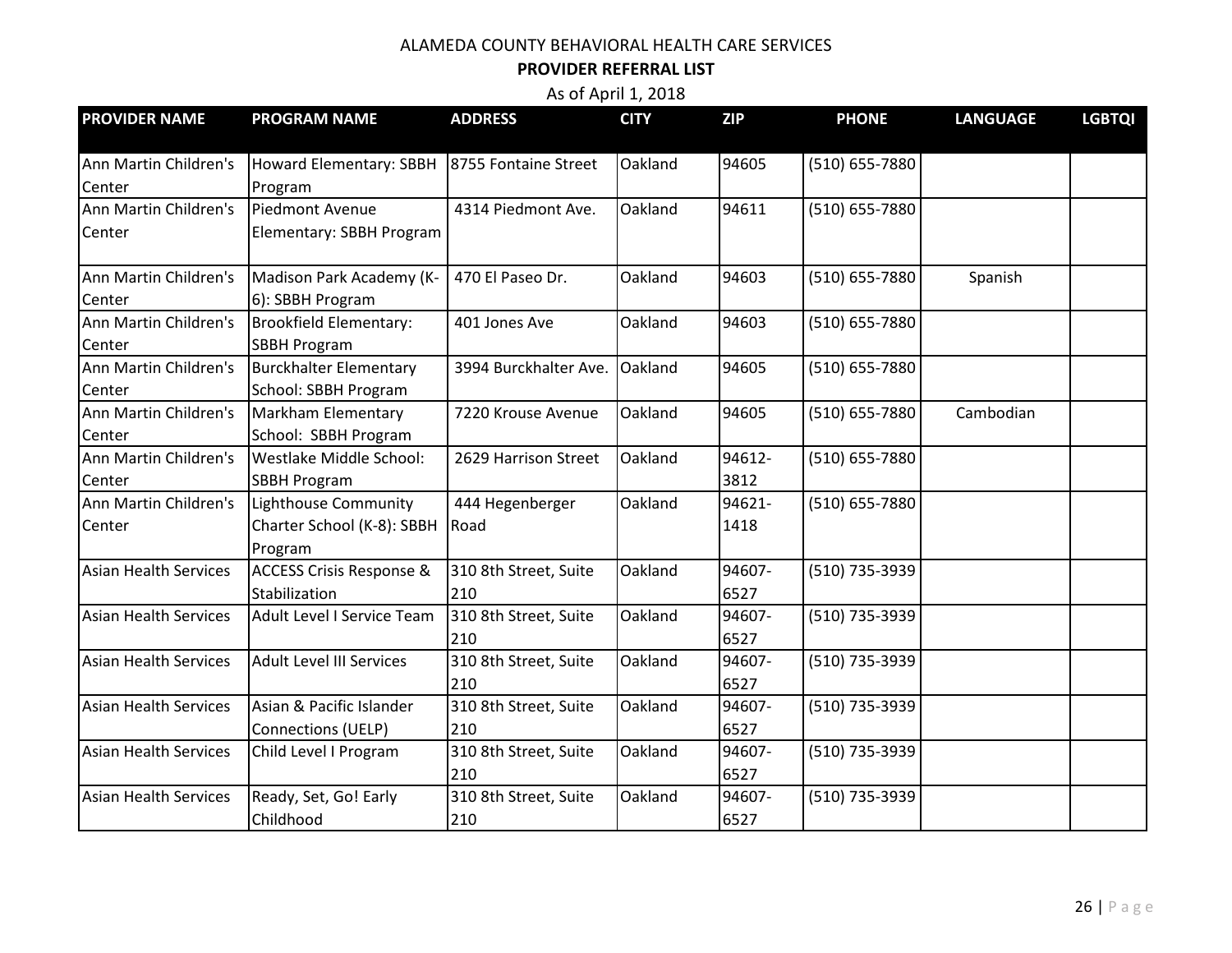### **PROVIDER REFERRAL LIST**

| <b>PROVIDER NAME</b>                   | <b>PROGRAM NAME</b>                                                                               | <b>ADDRESS</b>                                                    | <b>CITY</b> | <b>ZIP</b>     | <b>PHONE</b>            | <b>LANGUAGE</b> | <b>LGBTQI</b> |
|----------------------------------------|---------------------------------------------------------------------------------------------------|-------------------------------------------------------------------|-------------|----------------|-------------------------|-----------------|---------------|
| <b>Asian Health Services</b>           | <b>ACCCYS</b>                                                                                     | 433 Callan St. Suite 301 San Leandro                              |             | 94577-<br>4641 | (510) 735-3939          |                 |               |
| <b>Asian Health Services</b>           | Alameda County<br>Integrated Behavioral<br><b>Health in Primary Care</b><br>Program (IBHP)        | Rolland and Kathryn<br>Lowe Medical Center,<br>835 Webster Street | Oakland     | 94607          | (510) 318-5800          |                 |               |
| <b>Asian Health Services</b>           | Alameda County<br><b>Integrated Behavioral</b><br><b>Health in Primary Care</b><br>Program (IBHP) | Asian Medical Center,<br>818 Webster Street                       | Oakland     | 94607          | (510) 986-6800          |                 |               |
| <b>Asian Health Services</b>           | Alameda County<br>Integrated Behavioral<br><b>Health in Primary Care</b><br>Program (IBHP)        | Frank Kiang Medical<br>Center, 250 East 18th<br>Street            | Oakland     | 94607          | (510) 735-3888          |                 |               |
| Axis Community Health Alameda County   | <b>Integrated Behavioral</b><br>Health in Primary Care<br>Program (IBHP)                          | 4361 Railroad Ave                                                 | Pleasanton  | 94566          | (925) 462-1755          |                 | Yes           |
| Axis Community Health Alameda County   | <b>Integrated Behavioral</b><br><b>Health in Primary Care</b><br>Program (IBHP)                   | 446 Lindbergh Ave.                                                | Livermore   | 94551          | (925) 462-1755          |                 | Yes           |
| Axis Community Health Alameda County   | <b>Integrated Behavioral</b><br><b>Health in Primary Care</b><br>Program (IBHP)                   | 5925 W. Las Positas                                               | Pleasanton  | 94588          | (925) 462-1755          |                 | Yes           |
|                                        | Axis Community Health Axis Community Health                                                       | 6666 Owens Drive                                                  | Pleasanton  | 94588-<br>3334 | (925) 556-2520          |                 | Yes           |
| <b>Bay Area Community</b><br>Resources | Cragmont Elementary:<br><b>SBBH Program</b>                                                       | 830 Regal Road                                                    | Berkeley    | 94708-<br>1308 | $(510) 559 -$<br>5550x2 |                 |               |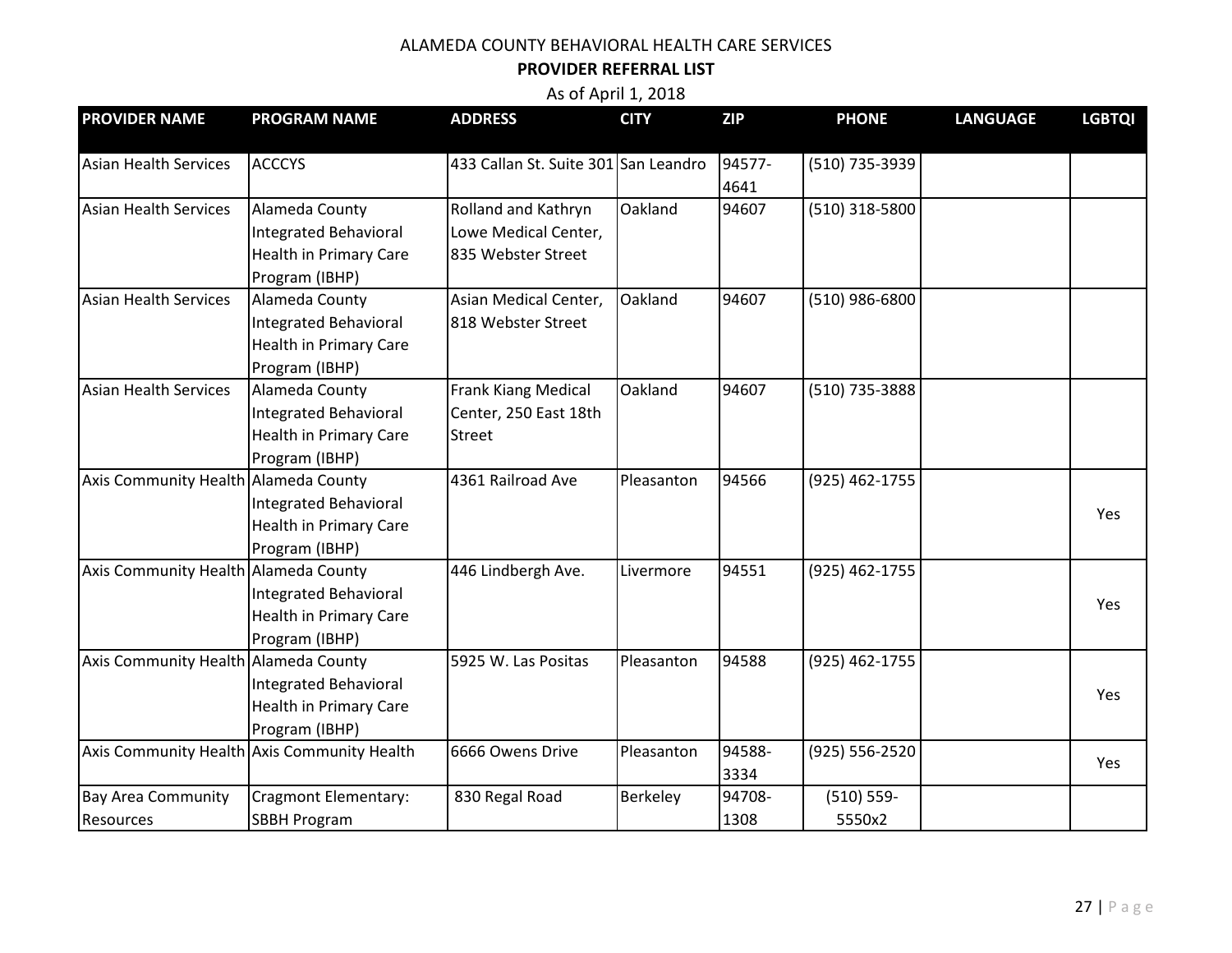# **PROVIDER REFERRAL LIST**

| <b>PROVIDER NAME</b>      | <b>PROGRAM NAME</b>               | <b>ADDRESS</b>                | <b>CITY</b> | <b>ZIP</b> | <b>PHONE</b>   | <b>LANGUAGE</b> | <b>LGBTQI</b> |
|---------------------------|-----------------------------------|-------------------------------|-------------|------------|----------------|-----------------|---------------|
|                           |                                   |                               |             |            |                |                 |               |
| <b>Bay Area Community</b> | Jefferson Elementary:             | 1400 Ada Street               | Berkeley    | 94702-     | $(510) 559 -$  |                 |               |
| Resources                 | <b>SBBH Program</b>               |                               |             | 1217       | 5550x2         |                 |               |
| <b>Bay Area Community</b> | Malcolm X Elementary:             | 1731 Prince Street            | Berkeley    | 94703-     | $(510) 559 -$  |                 |               |
| Resources                 | <b>SBBH Program</b>               |                               |             | 2464       | 5550x2         |                 |               |
| <b>Bay Area Community</b> | <b>Oxford Elementary: SBBH</b>    | 1130 Oxford Street            | Berkeley    | 94707-     | $(510) 559 -$  |                 |               |
| Resources                 | Program                           |                               |             | 2624       | 5550x2         |                 |               |
| <b>Bay Area Community</b> | <b>Thousand Oaks</b>              | 840 Colusa Ave                | Berkeley    | 94707-     | $(510) 559 -$  |                 |               |
| Resources                 | Elementary: SBBH Program          |                               |             | 1858       | 5550x2         |                 |               |
| <b>Bay Area Community</b> | North County Senior               | 559 - 16 <sup>th</sup> Street | Oakland     | 94612-     | (510) 613-0330 |                 |               |
| Services Inc.             | Homeless Program                  |                               |             |            |                |                 |               |
|                           | (NCSHP)                           |                               |             |            |                |                 |               |
| <b>Bay Area Community</b> | <b>North County Housing</b>       | 559 - 16 <sup>th</sup> Street | Oakland     | 94612-     | (510) 613-0330 |                 |               |
| Services Inc.             | Connect (NCHC)                    |                               |             |            |                |                 |               |
| <b>Bay Area Community</b> | Oakland Project Connect           | 1814 Franklin Street,         | Oakland     | 94612-     | (510) 613-0330 |                 |               |
| Services Inc.             | (OPC)                             | 4th Floor                     |             | 3487       |                |                 |               |
| <b>Bay Area Community</b> | Supported Independent             | 590 B Street                  | Hayward     | 94541-     | (510) 247-8235 |                 |               |
| Services Inc.             | Living                            |                               |             | 5004       |                |                 |               |
| <b>Bay Area Community</b> | Educational, Vocational,          | 40963 Grimmer Blvd            | Fremont     | 94538-     | (510) 657-7425 |                 |               |
| Services Inc.             | <b>Recovery Integration (EVRI</b> |                               |             | 2846       |                |                 |               |
|                           | ) Wellness Centers - South        |                               |             |            |                |                 |               |
|                           | County                            |                               |             |            |                |                 |               |
| <b>Bay Area Community</b> | <b>Case Management Service</b>    | 590 B Street                  | Hayward     | 94541-     | (510) 247-8235 |                 |               |
| Services Inc.             | Team                              |                               |             | 5004       |                |                 |               |
| <b>Bay Area Community</b> | Educational, Vocational,          | 590 B Street                  | Hayward     | 94541-     | (510) 247-8235 |                 |               |
| Services Inc.             | <b>Recovery Integration (EVRI</b> |                               |             | 5004       |                |                 |               |
|                           | ) Wellness Centers - Hedco        |                               |             |            |                |                 |               |
|                           | House                             |                               |             |            |                |                 |               |
| <b>Bay Area Community</b> | <b>Case Management Service</b>    | 629 Oakland Ave               | Oakland     | 94611-     | (510) 658-9480 |                 |               |
| Services Inc.             | Team                              |                               |             | 4567       |                |                 |               |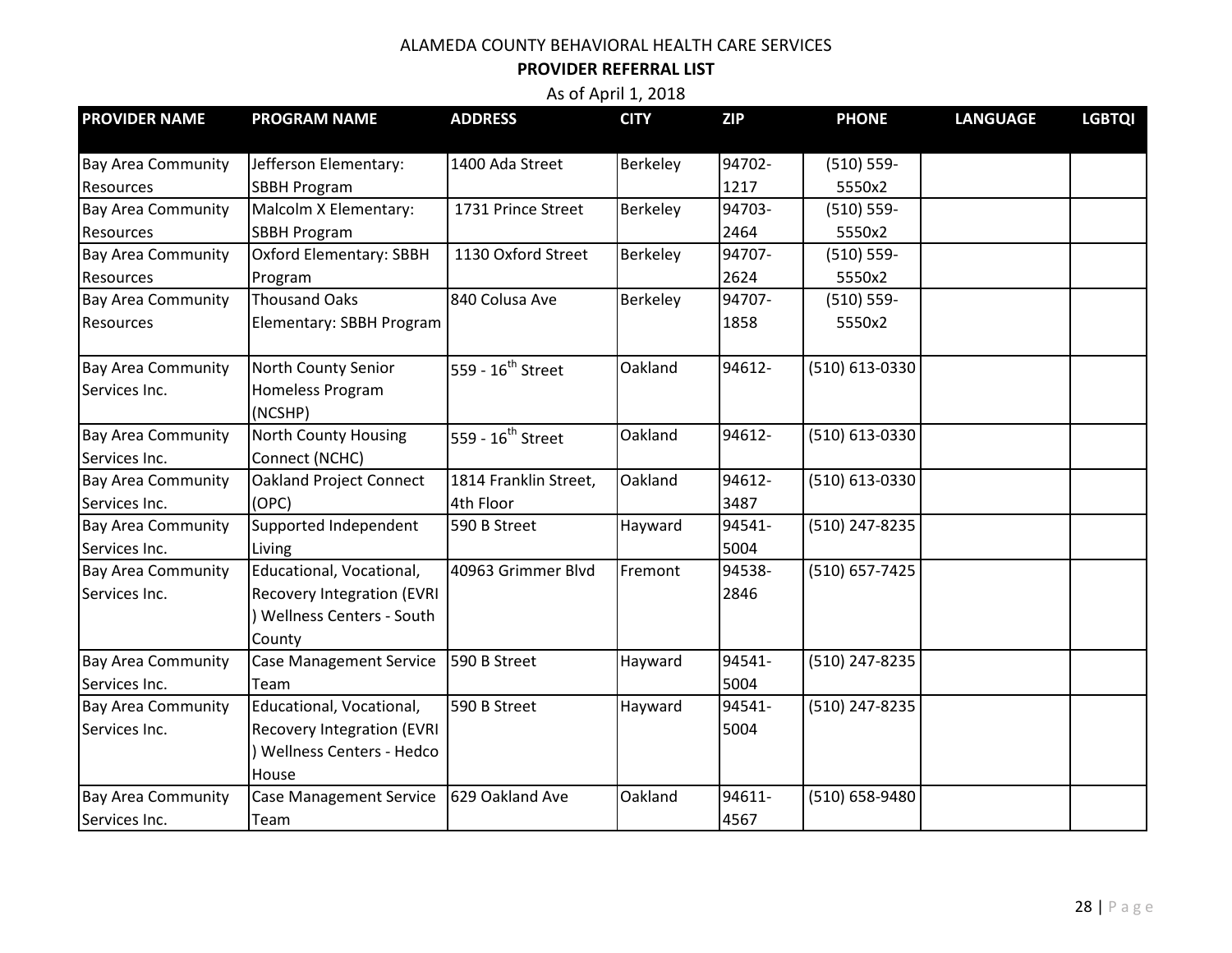# **PROVIDER REFERRAL LIST**

| <b>PROVIDER NAME</b>      | <b>PROGRAM NAME</b>                           | <b>ADDRESS</b>                     | <b>CITY</b> | <b>ZIP</b> | <b>PHONE</b>       | <b>LANGUAGE</b> | <b>LGBTQI</b> |
|---------------------------|-----------------------------------------------|------------------------------------|-------------|------------|--------------------|-----------------|---------------|
|                           |                                               |                                    |             |            |                    |                 |               |
| <b>Bay Area Community</b> | <b>SAGE: Success At</b>                       | 559 - 16 <sup>th</sup> Street      | Oakland     | 94612-     | (510) 658-9480     |                 |               |
| Services Inc.             | <b>Generating Empowerment</b>                 |                                    |             | 1515       |                    |                 |               |
| <b>Bay Area Community</b> | Educational, Vocational,                      | 629 Oakland Avenue                 | Oakland     | 94611-     | (510) 658-9480     |                 |               |
| Services Inc.             | <b>Recovery Integration (EVRI</b>             |                                    |             | 4567       |                    |                 |               |
|                           | <b>Wellness Centers -</b>                     |                                    |             |            |                    |                 |               |
|                           | <b>Towne House</b>                            |                                    |             |            |                    |                 |               |
| <b>Bay Area Community</b> | <b>Woodroe Place</b>                          | 22505 Woodroe Ave.                 | Hayward     | 94541-     | $(510) 537 - 1658$ | Spanish         |               |
| Services Inc.             |                                               |                                    |             | 3410       |                    |                 |               |
| <b>Bay Area Community</b> | Educational, Vocational,                      | 3900 Valley Ave., Suite Pleasanton |             | 94566-     | (925) 484-8457     |                 |               |
| Services Inc.             | Recovery Integration (EVRI B                  |                                    |             | 4871       |                    |                 |               |
|                           | <b>Wellness Centers - Valley</b>              |                                    |             |            |                    |                 |               |
|                           |                                               |                                    |             |            |                    |                 |               |
| <b>Bay Area Community</b> | Hope Intervention                             | 590 B Street                       | Hayward     | 94541-     | (510) 247-8235     |                 |               |
| Services Inc.             | Program (HIP)                                 |                                    |             | 5004       |                    |                 |               |
| <b>Bay Area Community</b> | Hope Intervention                             | 629 Oakland Avenue                 | Oakland     | 94611-     | $(510) 658 - 9480$ |                 |               |
| Services Inc.             | Program (HIP)                                 |                                    |             | 4567       |                    |                 |               |
| <b>Bay Area Community</b> | <b>Reentry Treatment Team</b>                 | 629 Oakland Avenue                 | Oakland     | 94611-     | (510) 658-9480     |                 |               |
| Services Inc.             |                                               |                                    |             | 4567       |                    |                 |               |
| <b>Bay Area Community</b> | <b>Reentry Treatment Team</b>                 | 390 40th Street                    | Oakland     | 94609-     | (510) 415-4672     |                 |               |
| Services Inc.             |                                               |                                    |             | 2633       |                    |                 |               |
| <b>Bay Area Community</b> | SIL                                           | 629 Oakland Avenue                 | Oakland     | 94611-     | (510) 415-4672     |                 |               |
| Services Inc.             |                                               |                                    |             | 4567       |                    |                 |               |
| Bay Area Legal Aid        | SSI/SSDI Appeals Advocacy                     | 1735 Telegraph                     | Oakland     | 94612-     | $(510) 663 - 4755$ |                 |               |
|                           | Services Project                              | Avenue                             |             | 2107       |                    |                 |               |
|                           | Beats, Rhymes and Life Beats, Rhymes and Life | 450 Santa Clara                    | Oakland     | 94610-     | (510) 469-3446     |                 |               |
|                           | Academy                                       | Avenue                             |             | 1924       |                    |                 |               |
| Berkeley Place, Inc.      | Casa De La Vida of                            | 421 Fairmont Avenue                | Oakland     | 94711-     | (510) 848-5865     |                 |               |
|                           | Berkeley Place, Inc.                          |                                    |             | 5534       |                    |                 |               |
| <b>Berkeley Youth</b>     | Reach Our Children                            | 1255 Allston Way                   | Berkeley    | 94702      | (510) 845-9010     |                 | Yes           |
| Alternatives              |                                               |                                    |             |            |                    |                 |               |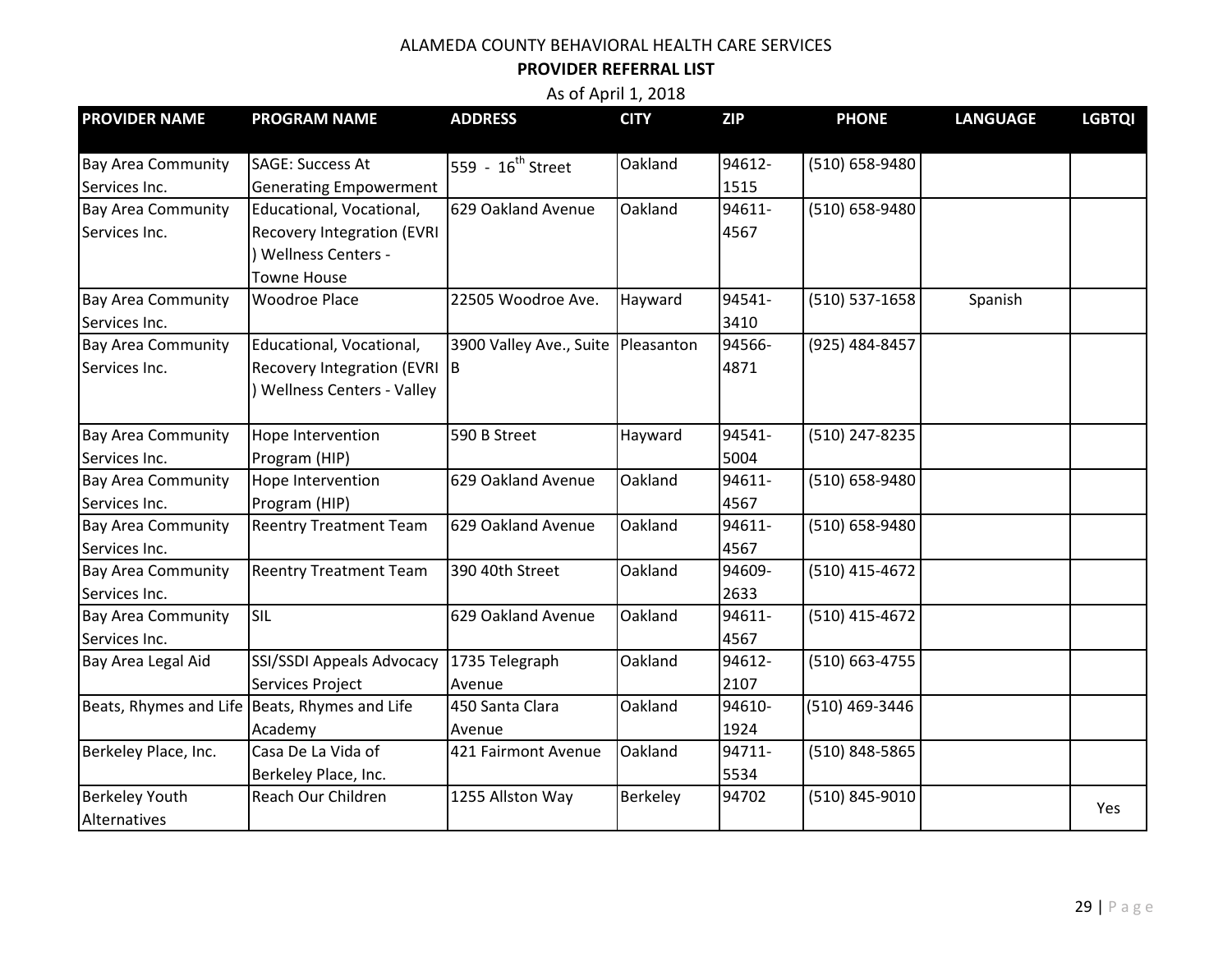## **PROVIDER REFERRAL LIST**

| <b>PROVIDER NAME</b>       | <b>PROGRAM NAME</b>                  | <b>ADDRESS</b>        | <b>CITY</b> | <b>ZIP</b> | <b>PHONE</b>   | <b>LANGUAGE</b> | <b>LGBTQI</b> |
|----------------------------|--------------------------------------|-----------------------|-------------|------------|----------------|-----------------|---------------|
| Bonita House, Inc.         | Dual Diagnosis Day                   | 1410 Bonita Ave.      | Berkeley    | 94709-     | (510) 526-4765 |                 |               |
|                            | <b>Rehabilitation (Full Day)</b>     |                       |             | 1909       |                |                 |               |
| Bonita House, Inc.         | <b>Dual Diagnosis Residential</b>    | 1410 Bonita Ave.      | Berkeley    | 94709-     | (510) 526-4765 |                 |               |
|                            | <b>Treatment Program</b>             |                       |             | 1909       |                |                 |               |
|                            |                                      |                       |             |            |                |                 |               |
| Bonita House, Inc.         | <b>CHOICES for Community</b>         | 1422 Harrison Street  | Oakland     | 94612-     | (510) 809-1780 |                 |               |
|                            | <b>Living Program</b>                |                       |             | 3903       |                |                 |               |
| Bonita House, Inc.         | In-Home Outreach Team                | 1422 Harrison Street  | Oakland     | 94612-     | (510) 923-1099 |                 |               |
|                            | <b>Bridges to Recovery</b>           |                       |             | 2903       |                |                 |               |
| Bonita House, Inc.         | Casa Ubuntu                          | <b>Eastmont Town</b>  | Oakland     | 94605-     | (510) 923-1099 |                 |               |
|                            |                                      | Center: 7200 Bancroft |             | 2403       |                |                 |               |
|                            |                                      | Avenue                |             |            |                |                 |               |
| Bonita House, Inc.         | Housing, Outreach,                   | 1422 Harrison Street  | Oakland     | 94612-     | (510) 809-1780 |                 |               |
|                            | <b>Stabilization &amp; Treatment</b> |                       |             | 3903       |                |                 |               |
|                            | (HOST) Full Service                  |                       |             |            |                |                 |               |
|                            | Partnership (FSP)                    |                       |             |            |                |                 |               |
| Bonita House, Inc.         | <b>Creative Wellness Center</b>      | 1802 Fairview Street  | Berkeley    | 94703-     | (510) 923-2269 |                 |               |
|                            | (CWC) Day Rehabilitation             |                       |             | 2414       |                |                 |               |
|                            | (Full Day)                           |                       |             |            |                |                 |               |
| Bonita House, Inc.         | <b>Creative Wellness Center</b>      | 1802 Fairview Street  | Berkeley    | 94703-     | (510) 923-2269 |                 |               |
|                            | <b>Outreach Services</b>             |                       |             | 2414       |                |                 |               |
| Bonita House, Inc.         | <b>Dual Diagnosis Outpatient</b>     | 6333 Telegraph Ave,   | Berkeley    | 94709-     | (510) 923-1099 |                 |               |
|                            | Program (Adult Level I               | Suite 102             |             | 1328       |                |                 |               |
|                            | Service Team)                        |                       |             |            |                |                 |               |
| <b>Brighter Beginnings</b> | California Work                      | 2595 International    | Oakland     | 94601      | (510) 437-8950 | Spanish         |               |
|                            | Opportunity and                      | Blvd.                 |             |            |                |                 |               |
|                            | Responsibility for Kids              |                       |             |            |                |                 |               |
|                            | (CalWORKs): Bright                   |                       |             |            |                |                 |               |
|                            | <b>Futures-Healing Barriers to</b>   |                       |             |            |                |                 |               |
|                            | Self-Sufficiency                     |                       |             |            |                |                 |               |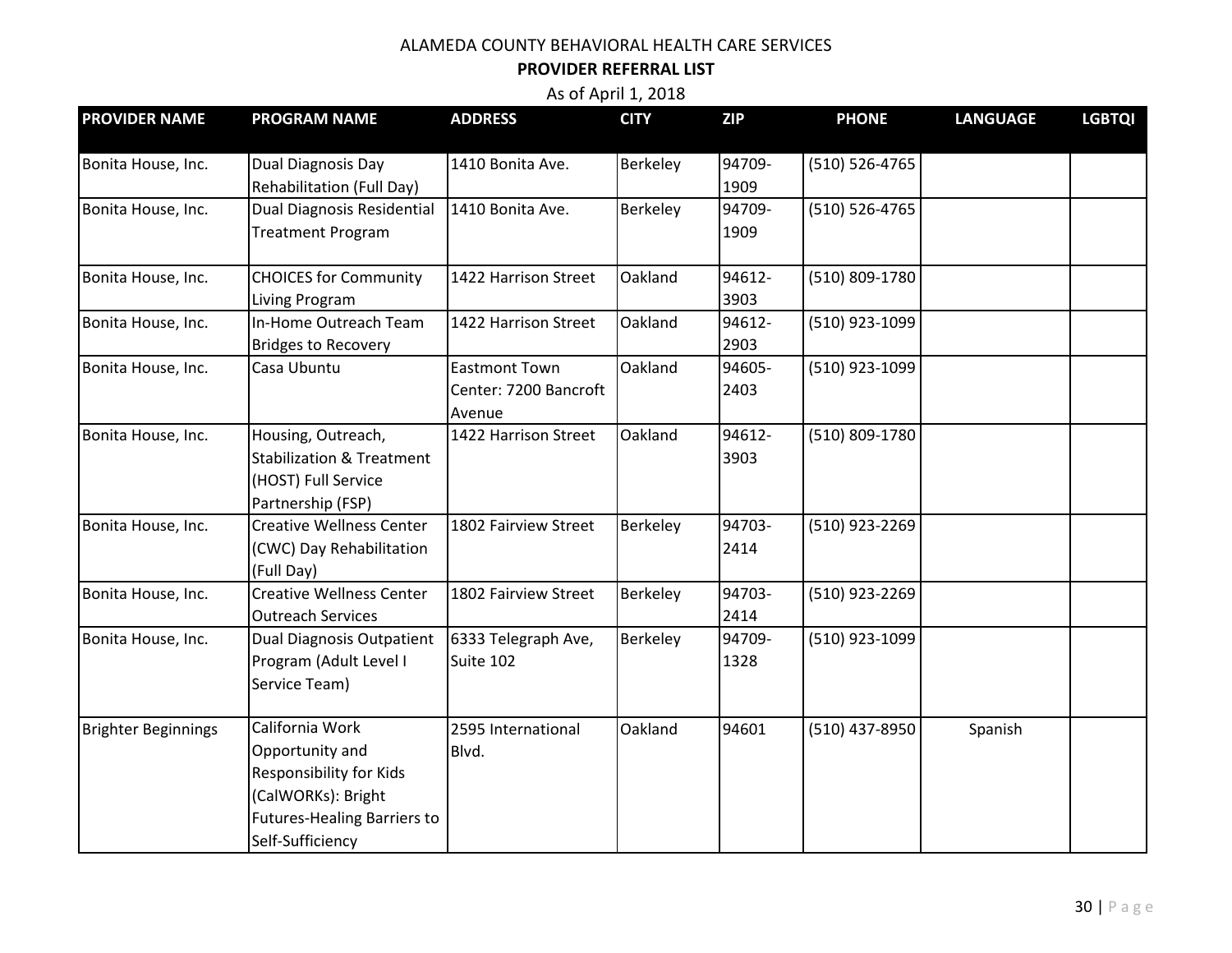# **PROVIDER REFERRAL LIST**

| <b>PROVIDER NAME</b>                                   | <b>PROGRAM NAME</b>                                                                                                  | <b>ADDRESS</b>                                | <b>CITY</b> | <b>ZIP</b>     | <b>PHONE</b>   | <b>LANGUAGE</b> | <b>LGBTQI</b> |
|--------------------------------------------------------|----------------------------------------------------------------------------------------------------------------------|-----------------------------------------------|-------------|----------------|----------------|-----------------|---------------|
| <b>Brighter Beginnings</b>                             | <b>Bright Futures Program:</b><br><b>EPSDT</b>                                                                       | 2595 International<br>Blvd.                   | Oakland     | 94601          | (510) 437-8950 | Spanish         | Yes           |
| <b>Building Futures With</b><br>Women and Children     | Women Can: Enhancing<br><b>Homeless and Battered</b><br>CalWORKs recipients'<br><b>Capacity for Self Sufficiency</b> | Midway Shelter: 2181<br><b>Clement Street</b> | Alameda     | 94501          | (510) 357-0205 |                 | Yes           |
| <b>Building Futures With</b><br>Women and Children     | Women Can: Enhancing<br><b>Homeless and Battered</b><br>CalWORKs recipients'<br><b>Capacity for Self Sufficiency</b> | San Leandro Shelter:<br>501 Davis Street      | San Leandro | 94577          | (510) 357-0205 | Farsi           | Yes           |
| <b>Building Opportunities</b><br>for Self- Sufficiency | Level I Service Team and<br><b>Housing Service Team</b>                                                              | 2116 Broadway                                 | Oakland     | 94612-<br>2310 | (510) 649-1930 |                 |               |
| <b>Building Opportunities</b><br>for Self- Sufficiency | Casa Maria - Interim<br>Housing                                                                                      | 2280 San Pablo Avenue Oakland                 |             | 94612-<br>1321 | (510) 649-1930 |                 |               |
| <b>Building Opportunities</b><br>for Self- Sufficiency | South County Homeless<br>Project - Emergency<br>Housing                                                              | 258 West "A" Street                           | Hayward     | 94541-<br>4850 | (510) 649-1930 |                 |               |
| <b>Building Opportunities</b><br>for Self- Sufficiency | <b>BOSS Housing Service</b><br>Team                                                                                  | 21761 Meekland<br>Avenue                      | Hayward     | 94541-<br>3866 | (510) 649-1930 |                 |               |
| <b>Building Opportunities</b><br>for Self- Sufficiency | Ursula Sherman Village<br>(USV) Harrison Single Adult<br>Program - Emergency<br>Housing                              | 711 Harrison Street                           | Berkeley    | 94710          | (510) 649-1930 |                 |               |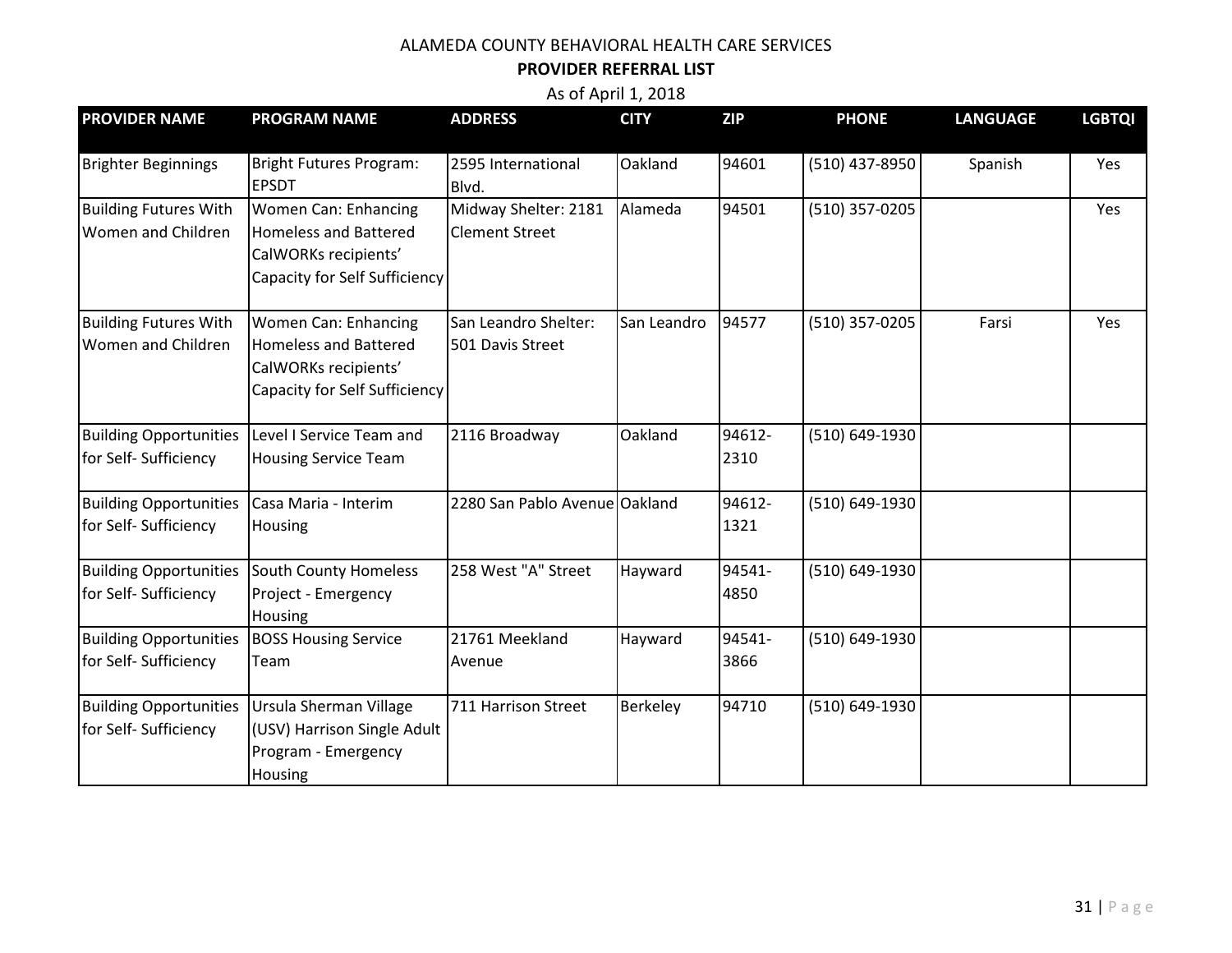## **PROVIDER REFERRAL LIST**

| <b>PROVIDER NAME</b>                                       | <b>PROGRAM NAME</b>                                                                                                                         | <b>ADDRESS</b>                                                    | <b>CITY</b> | <b>ZIP</b>     | <b>PHONE</b>     | <b>LANGUAGE</b> | <b>LGBTQI</b> |
|------------------------------------------------------------|---------------------------------------------------------------------------------------------------------------------------------------------|-------------------------------------------------------------------|-------------|----------------|------------------|-----------------|---------------|
| Center for<br><b>Empowering Refugees</b><br>and Immigrants | Reviving Our Youths'<br><b>Aspirations (ROYA)</b>                                                                                           | 544 International Blvd. Oakland<br>Suite 9                        |             | 94606-<br>2973 | $(510)$ 444-1671 |                 |               |
| <b>Center for Family</b><br>Counseling                     | <b>Early Periodic Screening</b><br><b>Diagnostic Treatment</b><br>(EPSDT) - Truancy and<br>Probation                                        | 9925 International<br>Blvd., Suite 6                              | Oakland     | 94603-<br>2558 | (510) 562-3731   |                 |               |
| Center for<br>Independent Living                           | <b>Alameda County Mentally</b><br><b>Disabled Homeless</b><br>Program                                                                       | 1470 Fruitvale Ave                                                | Oakland     | 94601          | (510) 536-2271   |                 |               |
| Center for<br>Independent Living                           | <b>Alameda County Mentally</b><br><b>Disabled Homeless</b><br>Program                                                                       | 1904 Franklin St, 3rd<br>Floor                                    | Oakland     | 94612-<br>2924 | (510) 536-2271   |                 |               |
| Center for<br>Independent Living                           | <b>Alameda County Mentally</b><br><b>Disabled Homeless</b><br>Program                                                                       | 3075 Adeline St., Suite<br>100                                    | Berkeley    | 94703-<br>2579 | (510) 536-2271   |                 |               |
| Center for<br>Independent Living                           | <b>Deaf Community</b><br><b>Counseling Services and</b><br>Acute Crisis Care and<br><b>Evaluation for System-</b><br>Wide Services (ACCESS) | California School for<br>the Deaf 39350<br><b>Gallaudet Drive</b> | Fremont     | 94538          | (510) 536-2271   |                 |               |
| City of Berkeley                                           | <b>Transition to</b><br>Independence (TIP)<br>Program - Full Service<br>Partnership                                                         | 3282 Adeline Street                                               | Berkeley    | 94703-<br>2439 | (510) 981-5234   |                 |               |
| City of Fremont<br><b>Human Services</b><br>Department     | Mobile Integrated<br>Assessment and<br><b>Treatment Team for</b><br><b>Seniors</b>                                                          | 3300 Capitol Avenue,<br><b>Building B</b>                         | Fremont     | 94538-<br>1514 | (510) 574-2050   |                 |               |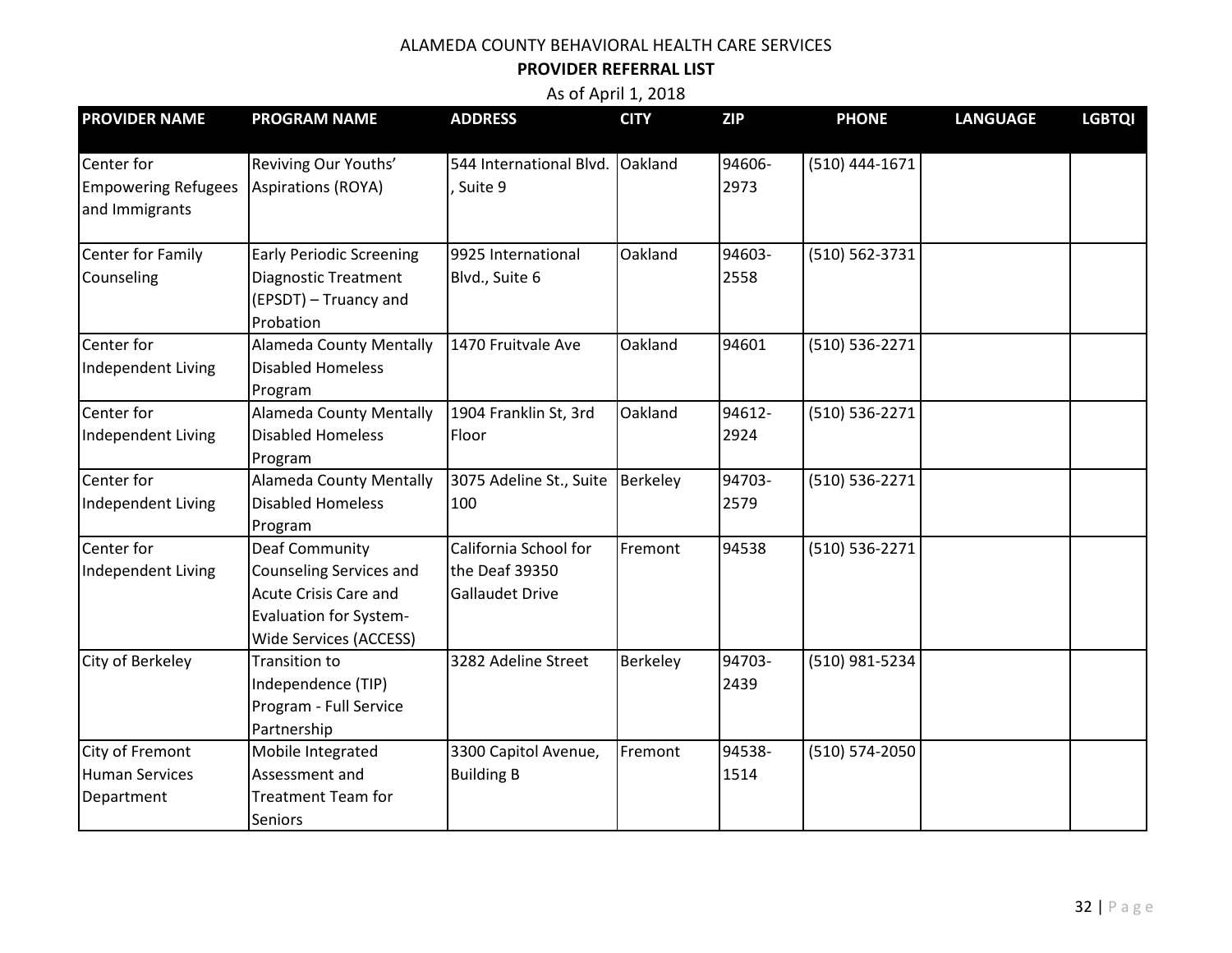### **PROVIDER REFERRAL LIST**

| <b>PROVIDER NAME</b>       | <b>PROGRAM NAME</b>             | <b>ADDRESS</b>          | <b>CITY</b> | <b>ZIP</b> | <b>PHONE</b>       | <b>LANGUAGE</b> | <b>LGBTQI</b> |
|----------------------------|---------------------------------|-------------------------|-------------|------------|--------------------|-----------------|---------------|
| City of Fremont            | <b>Adult Outpatient Therapy</b> | 3300 Capitol Avenue,    | Fremont     | 94538-     | (510) 574-2050     |                 |               |
| <b>Human Services</b>      |                                 | <b>Building B</b>       |             | 1514       |                    |                 |               |
|                            |                                 |                         |             |            |                    |                 |               |
| Department                 |                                 |                         |             |            |                    |                 |               |
| City of Fremont            | <b>Adult Outpatient</b>         | 39155 Liberty St.,      | Fremont     | 94538-     | (510) 574-2000     |                 |               |
| <b>Human Services</b>      |                                 | Suite A110              |             | 1513       |                    |                 |               |
| Department                 |                                 |                         |             |            |                    |                 |               |
| City of Fremont            | <b>Adult Outpatient</b>         | 39155 Liberty St.,      | Fremont     | 94538-     | (510) 574-2100     |                 |               |
| <b>Human Services</b>      |                                 | Suite #E500             |             | 1516       |                    |                 |               |
| Department                 |                                 |                         |             |            |                    |                 |               |
| City of Fremont            | <b>Fremont Family Resource</b>  | 39155 Liberty St.,      | Fremont     | 94538-     | (510) 574-2000     |                 |               |
| <b>Human Services</b>      | Center (FFRC) Family            | Suite A110              |             | 1513       |                    |                 |               |
| Department                 | Service Team (FST):             |                         |             |            |                    |                 |               |
|                            | <b>CalWORKS</b>                 |                         |             |            |                    |                 |               |
| City of Fremont            | Youth and Family Services       | 39155 Liberty St.,      | Fremont     | 94538-     | (510) 574-2100     |                 |               |
| <b>Human Services</b>      | (YFS) Early Childhood           | Suite #E500             |             | 1513       |                    |                 |               |
| Department                 | Program                         |                         |             |            |                    |                 |               |
| City of Fremont            | Youth and Family Services       | 39155 Liberty St.,      | Fremont     | 94538-     | (510) 574-2100     |                 |               |
| <b>Human Services</b>      | (YFS) Truancy Intervention      | Suite #E500             |             | 1513       |                    |                 |               |
| Department                 | and Probation Youth             |                         |             |            |                    |                 |               |
|                            | Program                         |                         |             |            |                    |                 |               |
| City of Fremont            | Youth and Family Services       | 39155 Liberty St.,      | Fremont     | 94538-     | (510) 574-2100     | Cambodian       |               |
| <b>Human Services</b>      | (YFS) Child and Youth           | Suite #E500             |             | 1513       |                    |                 |               |
| Department                 | <b>Outpatient Services</b>      |                         |             |            |                    |                 |               |
| City of Fremont            | Fremont USD Outpatient          | 39155 Liberty St.,      | Fremont     | 94538-     | $(510) 574 - 2100$ |                 |               |
| <b>Human Services</b>      | Clinic: SBBH Program            | Suite #E500             |             | 1516       |                    |                 |               |
| Department                 |                                 |                         |             |            |                    |                 |               |
| Community                  | <b>CAPE Mental Health</b>       | 3095 Independence       | Livermore   | 94551-     | (925) 443-3434     |                 |               |
| Association for            | <b>Services</b>                 | Drive Building B, Suite |             | 7677       |                    |                 |               |
| <b>Preschool Education</b> |                                 | Α                       |             |            |                    |                 |               |
| (CAPE)                     |                                 |                         |             |            |                    |                 |               |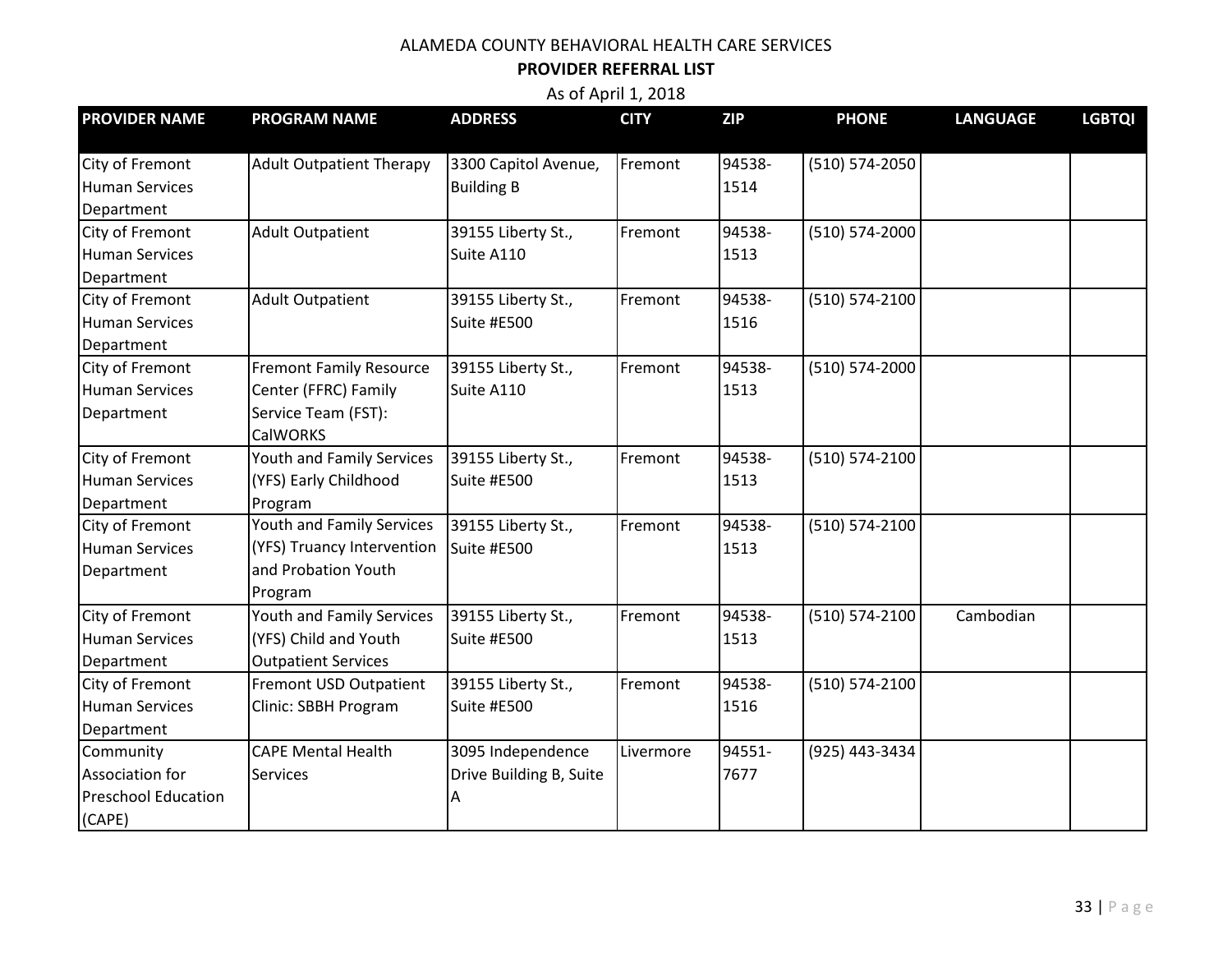## **PROVIDER REFERRAL LIST**

| <b>PROVIDER NAME</b>                  | <b>PROGRAM NAME</b>                             | <b>ADDRESS</b>          | <b>CITY</b> | <b>ZIP</b> | <b>PHONE</b>   | <b>LANGUAGE</b> | <b>LGBTQI</b> |
|---------------------------------------|-------------------------------------------------|-------------------------|-------------|------------|----------------|-----------------|---------------|
|                                       |                                                 |                         |             |            |                |                 |               |
| Community Health for                  | Tri-City Mobile Mental                          | 255 International Blvd. | Oakland     | 94606-     | (510) 835-2777 |                 | Yes           |
| <b>Asian Americans</b>                | <b>Health Team</b>                              |                         |             | 2235       |                |                 |               |
| (CHAA)                                |                                                 |                         |             |            |                |                 |               |
| Community Health for Adult Outpatient |                                                 | 1141 Harbor Bay         | Alameda     | 94502-     | (510) 835-2777 | Japanese        |               |
| <b>Asian Americans</b>                | <b>Treatment Level III</b>                      | Pkwy, Suite 105         |             | 6596       |                |                 |               |
| (CHAA)                                |                                                 |                         |             |            |                |                 |               |
| Community Health for                  | Asian and Pacific Islander                      | 1141 Harbor Bay         | Alameda     | 94502-     | (510) 835-2777 | Korean          |               |
| <b>Asian Americans</b>                | (API) Connections                               | Pkwy, Suite 105         |             | 6596       |                |                 |               |
| (CHAA)                                |                                                 |                         |             |            |                |                 |               |
| <b>Community Health for</b>           | <b>CalWORKs Mental Health</b>                   | 1141 Harbor Bay         | Alameda     | 94502-     | (510) 835-2777 | Laotian         |               |
| <b>Asian Americans</b>                | <b>Services</b>                                 | Pkwy, Suite 105         |             | 6596       |                |                 |               |
| (CHAA)                                |                                                 |                         |             |            |                |                 |               |
| Community Health for                  | Children's Outpatient                           | 1141 Harbor Bay         | Alameda     | 94502-     | (510) 835-2777 | Laotian         |               |
| <b>Asian Americans</b>                | Program: Asian Youth                            | Pkwy, Suite 105         |             | 6596       |                |                 |               |
| (CHAA)                                | <b>Access</b>                                   |                         |             |            |                |                 |               |
| Community Health for                  | SBBH Program Main Office                        | 1141 Harbor Bay         | Alameda     | 94502-     | (510) 835-2777 |                 |               |
| <b>Asian Americans</b>                |                                                 | Pkwy, Suite 105         |             | 6596       |                |                 |               |
| (CHAA)                                |                                                 |                         |             |            |                |                 |               |
|                                       | Community Health for   Bella Vista Elementary   | 1025 28th Street        | Oakland     | 94610-     | (510) 835-2777 | Thai            |               |
| <b>Asian Americans</b>                | School: SBBH Program                            |                         |             | 4018       |                |                 |               |
| (CHAA)                                |                                                 |                         |             |            |                |                 |               |
| Community Health for                  | Edna Brewer Middle                              | 3748 13th Avenue        | Oakland     | 94610      | (510) 835-2777 | All             |               |
| <b>Asian Americans</b>                | School: SBBH Program                            |                         |             |            |                |                 |               |
| (CHAA)                                |                                                 |                         |             |            |                |                 |               |
| Community Health for                  | Garfield Elementary                             | 1640 22nd Avenue        | Oakland     | 94606-     | (510) 835-2777 | Mien            |               |
| <b>Asian Americans</b>                | School: SBBH Program                            |                         |             | 4710       |                |                 |               |
| (CHAA)                                |                                                 |                         |             |            |                |                 |               |
|                                       | Crisis Support Services 24-Hour Crisis Line and | P.O. Box 3120           | Oakland     | 94609      | (510) 420-2460 |                 |               |
|                                       | <b>Acute Crisis Care and</b>                    |                         |             |            |                |                 |               |
|                                       | <b>Evaluation for System-</b>                   |                         |             |            |                |                 |               |
|                                       | <b>Wide Services (ACCESS)</b>                   |                         |             |            |                |                 |               |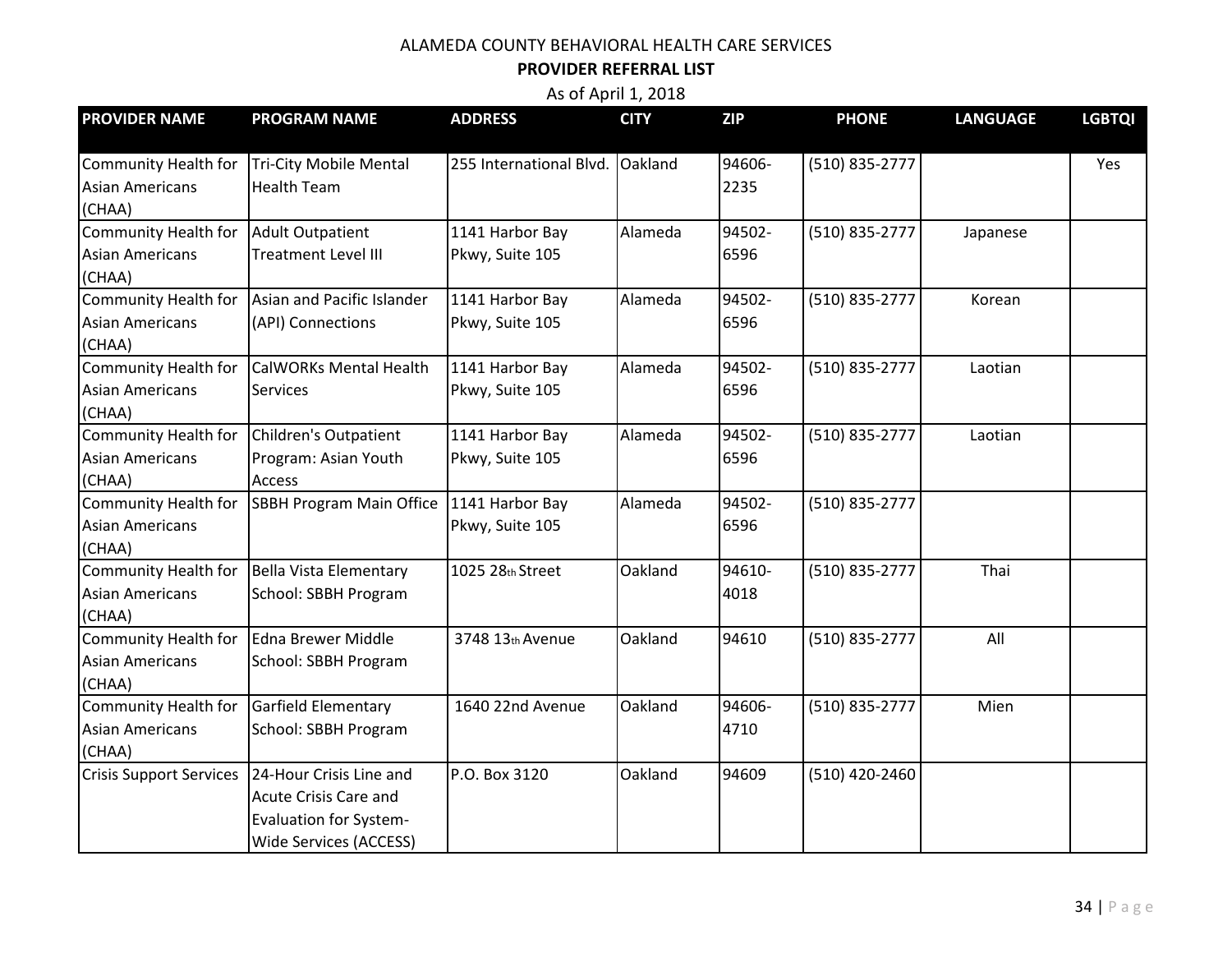# **PROVIDER REFERRAL LIST**

| <b>PROVIDER NAME</b>                       | <b>PROGRAM NAME</b>        | <b>ADDRESS</b> | <b>CITY</b> | <b>ZIP</b> | <b>PHONE</b>   | <b>LANGUAGE</b>    | <b>LGBTQI</b> |
|--------------------------------------------|----------------------------|----------------|-------------|------------|----------------|--------------------|---------------|
|                                            |                            | P.O. Box 3120  | Oakland     | 94609      | (510) 420-2460 |                    |               |
| Crisis Support Services Suicide Prevention |                            |                |             |            |                |                    |               |
|                                            | Community Education and    |                |             |            |                |                    |               |
|                                            | Consultation               |                |             |            |                |                    |               |
| <b>Crisis Support Services</b>             | 24 Hour Crisis Line Crisis | P.O. Box 3120  | Oakland     | 94609      | 1 (800) 309-   | Interpretation     |               |
| of Alameda County                          | Intervention and Suicide   |                |             |            | 2131           | services available |               |
|                                            | Prevention                 |                |             |            |                | for all languages  |               |
|                                            | http://www.crisissupport.o |                |             |            |                |                    |               |
|                                            | rg/programs/crisis-line/   |                |             |            |                |                    |               |
| <b>Crisis Support Services</b>             | <b>Text Line for Youth</b> | P.O. Box 3120  | Oakland     | 94609      | TEXT "SAFE" to |                    |               |
| of Alameda County                          | Adults are also            |                |             |            | 20121          |                    |               |
|                                            | $4 - 11$ PM<br>welcome.    |                |             |            |                |                    |               |
|                                            | http://www.crisissupport.o |                |             |            |                |                    |               |
|                                            | rg/programs/text-line/     |                |             |            |                |                    |               |
| <b>Crisis Support Services</b>             | Community Education        | P.O. Box 3120  | Oakland     | 94609      | (510) 420-2473 |                    |               |
| of Alameda County                          | http://www.crisissupport.o |                |             |            |                |                    |               |
|                                            | rg/programs/community-     |                |             |            |                |                    |               |
| <b>Crisis Support Services</b>             | Older Adult Counseling     | P.O. Box 3120  | Oakland     | 94609      | 1 (800) 260-   |                    |               |
| of Alameda County                          | Program Group and          |                |             |            | 0094           |                    |               |
|                                            | Individual Counseling for  |                |             |            |                |                    |               |
|                                            | people age 55 and over.    |                |             |            |                |                    |               |
|                                            | Sliding scale fee, no one  |                |             |            |                |                    |               |
|                                            | turned away.               |                |             |            |                |                    |               |
|                                            | http://www.crisissupport.o |                |             |            |                |                    |               |
|                                            | rg/programs/senior-        |                |             |            |                |                    |               |
|                                            | counseling/                |                |             |            |                |                    |               |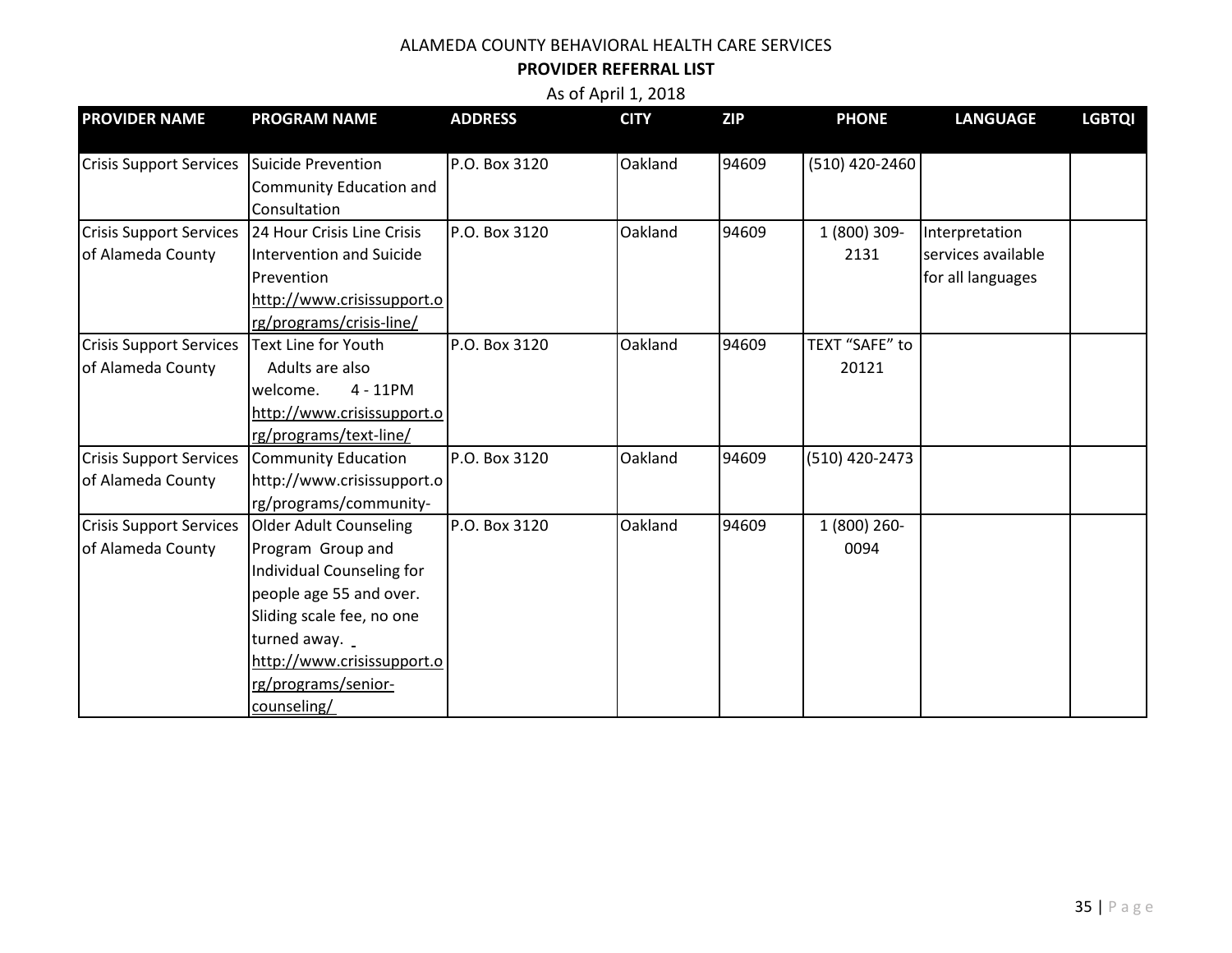#### **PROVIDER REFERRAL LIST**

| <b>PROVIDER NAME</b>           | <b>PROGRAM NAME</b>             | <b>ADDRESS</b>                 | <b>CITY</b> | <b>ZIP</b> | <b>PHONE</b>   | <b>LANGUAGE</b> | <b>LGBTQI</b> |
|--------------------------------|---------------------------------|--------------------------------|-------------|------------|----------------|-----------------|---------------|
|                                |                                 |                                |             |            |                |                 |               |
| <b>Crisis Support Services</b> | <b>Grief Counseling Program</b> | P.O. Box 3120                  | Oakland     | 94609      | 1 (800) 260-   |                 |               |
| of Alameda County              | Specializing in Traumatic       |                                |             |            | 0094           |                 |               |
|                                | Loss due to Suicide,            |                                |             |            |                |                 |               |
|                                | Homicide and Sudden             |                                |             |            |                |                 |               |
|                                | Death. General                  |                                |             |            |                |                 |               |
|                                | Bereavement. Support            |                                |             |            |                |                 |               |
|                                | groups available for            |                                |             |            |                |                 |               |
|                                | people age 18 and over;         |                                |             |            |                |                 |               |
|                                | Individuals, Couples,           |                                |             |            |                |                 |               |
|                                | Children & Family's all         |                                |             |            |                |                 |               |
|                                | ages. Sliding scale fee, no     |                                |             |            |                |                 |               |
|                                | one turned away.                |                                |             |            |                |                 |               |
|                                | http://www.crisissupport.o      |                                |             |            |                |                 |               |
|                                | rg/programs/grief-              |                                |             |            |                |                 |               |
|                                | counseling/                     |                                |             |            |                |                 |               |
| <b>Crisis Support Services</b> | <b>Trauma Informed Crisis</b>   | P.O. Box 3120                  | Oakland     | 94609      | (510) 420-2460 |                 |               |
|                                | Counseling                      |                                |             |            |                |                 |               |
| East Bay Agency for            | <b>Community Based</b>          | 2540 Charleston Street Oakland |             | 94602      | (510) 531-3666 |                 |               |
| Children                       | <b>Probation Mental Health</b>  |                                |             |            | ext. 3102      |                 |               |
| East Bay Agency for            | <b>Fremont Outreach Service</b> | 43030 Newport Drive            | Fremont     | 94538      | (510) 268-3770 |                 |               |
| Children                       |                                 |                                |             |            |                |                 |               |
| East Bay Agency for            | <b>Therapeutic Nursery</b>      | 6117 Martin Luther             | Oakland     | 94609      | (510) 844-6763 |                 |               |
| Children                       | School (TNS): Intensive         | King Jr. Way                   |             |            |                |                 |               |
|                                | Counseling-Enriched             |                                |             |            |                |                 |               |
|                                | Special Day Class (I-CESDC)     |                                |             |            |                |                 |               |
|                                | associated with a Non-          |                                |             |            |                |                 |               |
|                                | Public School (NPS)             |                                |             |            |                |                 |               |
| East Bay Agency for            | <b>Acorn Woodland</b>           | 1021 81st Street               | Oakland     | 94621      | (510) 531-7551 |                 |               |
| Children                       | <b>Elementary School: SBBH</b>  |                                |             |            | ext. 3105      |                 |               |
|                                | Program                         |                                |             |            |                |                 |               |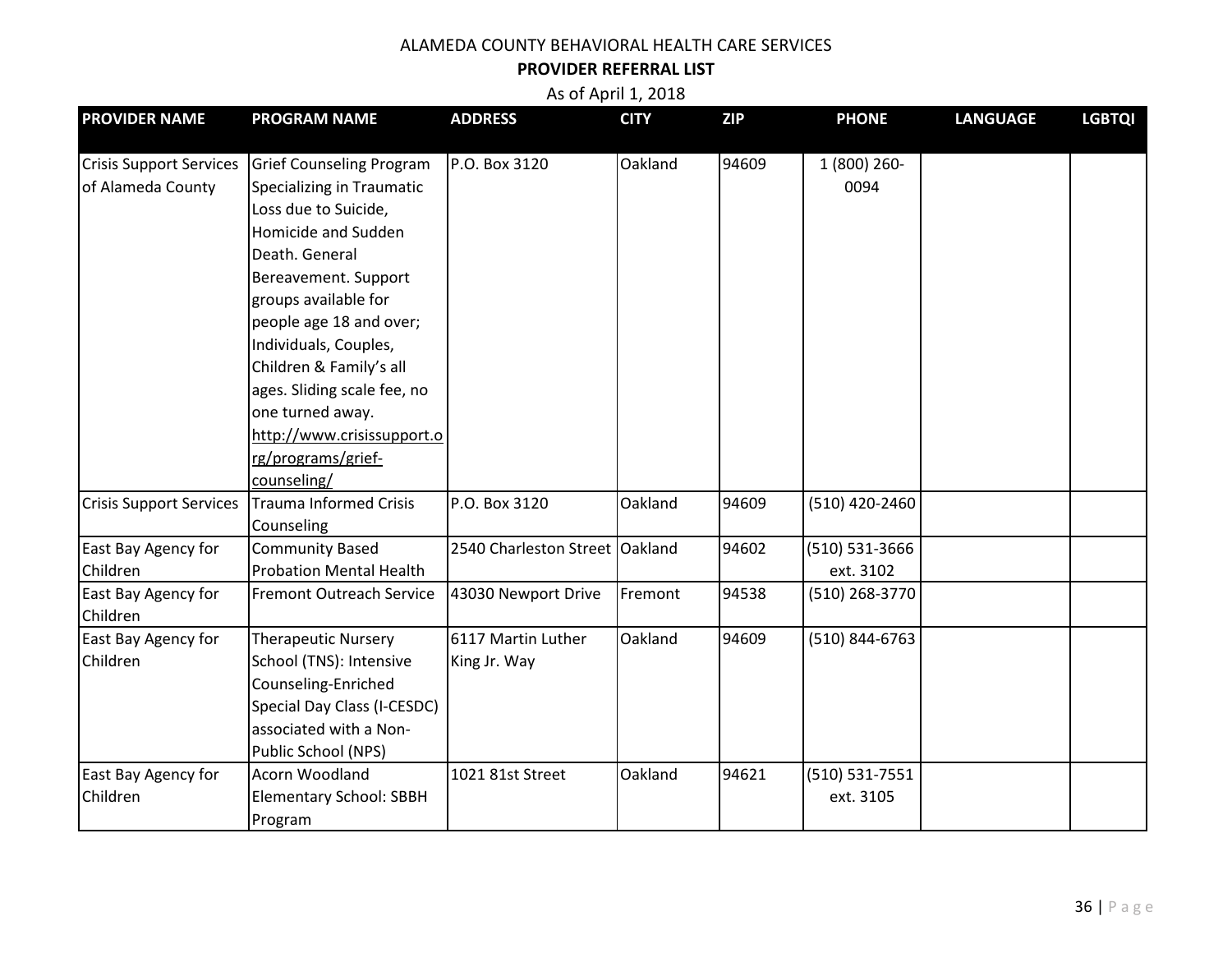#### **PROVIDER REFERRAL LIST**

| <b>PROVIDER NAME</b>            | <b>PROGRAM NAME</b>                                  | <b>ADDRESS</b>                | <b>CITY</b> | <b>ZIP</b>     | <b>PHONE</b>                | <b>LANGUAGE</b> | <b>LGBTQI</b> |
|---------------------------------|------------------------------------------------------|-------------------------------|-------------|----------------|-----------------------------|-----------------|---------------|
|                                 | <b>Bancroft Middle School:</b>                       |                               |             |                |                             |                 |               |
| East Bay Agency for<br>Children |                                                      | 1150 Bancroft Avenue          | San Leandro | 94577-<br>3863 | (510) 583-0414<br>ext. 4135 |                 |               |
|                                 | <b>SBBH Program</b><br><b>Bancroft Middle School</b> | 1150 Bancroft Avenue          | San Leandro | 94577-         | (510)531-3666               |                 |               |
| East Bay Agency for<br>Children |                                                      |                               |             | 3863           |                             |                 |               |
|                                 | Intensive Counseling-                                |                               |             |                | ext. 3102                   |                 |               |
|                                 | <b>Enriched Special Day Class</b>                    |                               |             |                |                             |                 |               |
|                                 | (I-CESDC)<br><b>Birch Grove Intermediate</b>         |                               | Newark      | 94560-         |                             |                 |               |
| East Bay Agency for             |                                                      | 37490 Birch Street            |             |                | (510) 583-0414              |                 |               |
| Children                        | School: SBBH Program                                 |                               |             | 4140           | ext. 4135                   |                 |               |
| East Bay Agency for             | <b>Bowman Elementary:</b>                            | 353 B Street                  | Hayward     | 94541          | (510) 583-0414              |                 |               |
| Children                        | <b>SBBH Program</b>                                  |                               |             |                | ext. 4135                   |                 |               |
| East Bay Agency for             | Burbank Elementary: SBBH 495 Wyeth Street            |                               | Hayward     | 94544          | (510) 583-0414              |                 |               |
| Children                        | Program                                              |                               |             |                | ext. 4135                   |                 |               |
| East Bay Agency for             | Cabrillo Elementary                                  | 36700 San Pedro Drive Fremont |             | 94538          | (510) 583-0414              |                 |               |
| Children                        | School: SBBH Program                                 |                               |             |                | ext. 4135                   |                 |               |
| East Bay Agency for             | <b>Cherryland Elementary</b>                         | 585 Willow Ave                | Hayward     | 94541          | (510) 583-0414              |                 |               |
| Children                        | School: SBBH Program                                 |                               |             |                | ext. 4135                   |                 |               |
| East Bay Agency for             | <b>Claremont Middle: SBBH</b>                        | 5750 College Avenue           | Oakland     | 94605          | (510) 531-7551              |                 |               |
| Children                        | Program                                              |                               |             |                | ext. 3105                   |                 |               |
| East Bay Agency for             | Dewey Continuation High                              | 1111 2nd Avenue               | Oakland     | 94606          | (510)531-3666               |                 |               |
| Children                        | School: SBBH Program                                 |                               |             |                | ext. 3102                   |                 |               |
| East Bay Agency for             | Durham Elementary: SBBH                              | 40292 Leslie Drive            | Fremont     | 94538          | (510) 583-0414              |                 |               |
| Children                        | Program                                              |                               |             |                | ext. 4135                   |                 |               |
| East Bay Agency for             | <b>East Oakland Pride: SBBH</b>                      | 8000 Birch Street             | Oakland     | 94621          | (510) 531-7551              |                 |               |
| Children                        | Program                                              |                               |             |                | ext. 3105                   |                 |               |
| East Bay Agency for             | <b>Emerson Elementary:</b>                           | 4803 Lawton Avenue            | Oakland     | 94609          | (510) 531-7551              |                 |               |
| Children                        | Program                                              |                               |             |                | ext. 3105                   |                 |               |
| East Bay Agency for             | Frick Middle School: SBBH                            | 2845 - 6th Avenue             | Oakland     | 94605          | (510) 531-7551              |                 |               |
| Children                        | Program                                              |                               |             |                | ext. 3105                   |                 |               |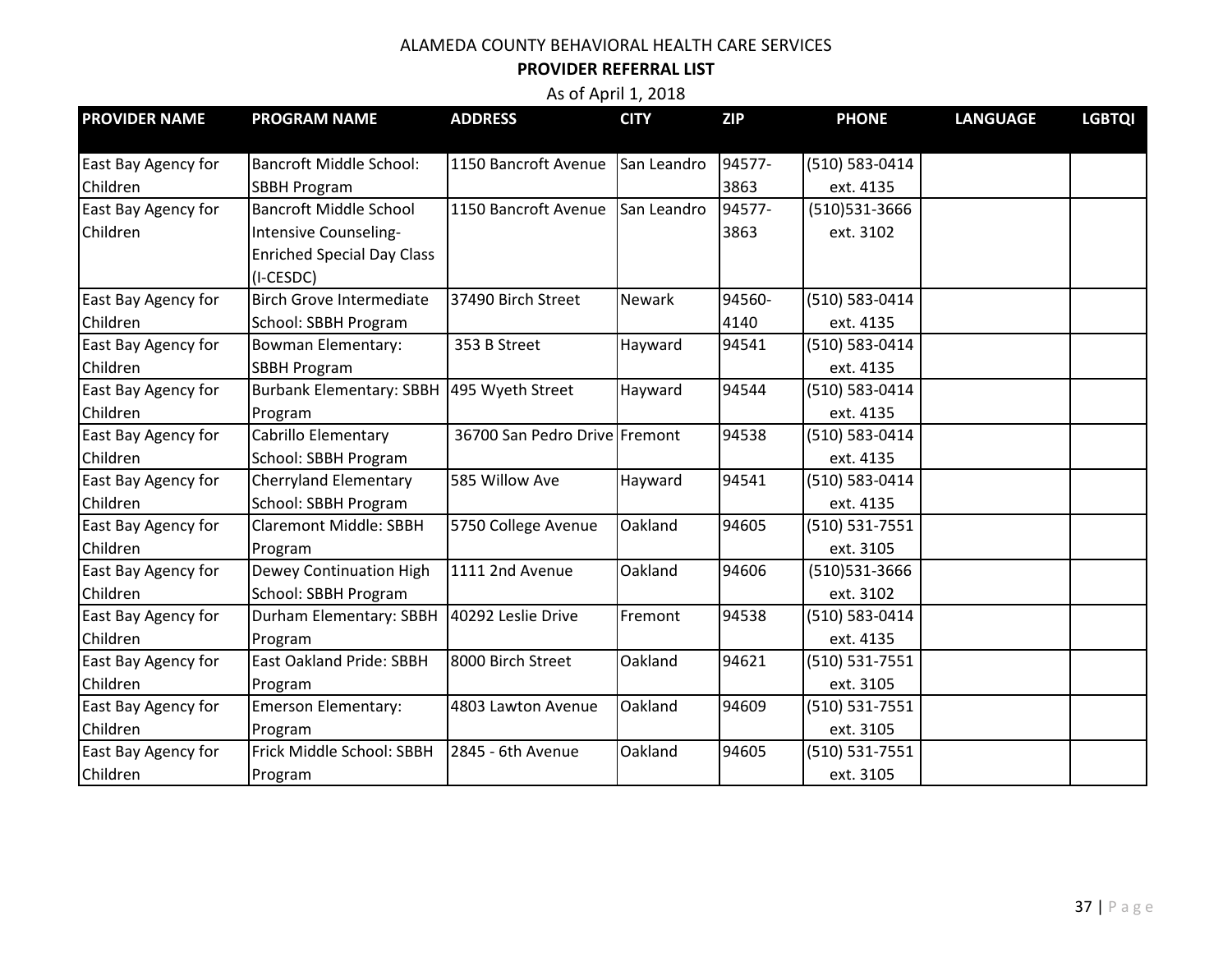#### **PROVIDER REFERRAL LIST**

| <b>PROVIDER NAME</b> | <b>PROGRAM NAME</b>            | <b>ADDRESS</b>                  | <b>CITY</b>   | <b>ZIP</b> | <b>PHONE</b>   | <b>LANGUAGE</b> | <b>LGBTQI</b> |
|----------------------|--------------------------------|---------------------------------|---------------|------------|----------------|-----------------|---------------|
|                      |                                |                                 |               |            |                |                 |               |
| East Bay Agency for  | <b>Futures Elementary</b>      | 6701 International Blvd Oakland |               | 94612      | (510) 531-7551 |                 |               |
| Children             | School/Community United        |                                 |               |            | ext. 3105      |                 |               |
|                      | <b>Elementary School: SBBH</b> |                                 |               |            |                |                 |               |
|                      | Program                        |                                 |               |            |                |                 |               |
| East Bay Agency for  | <b>Glassbrook Elementary:</b>  | 975 Schafer Road                | Hayward       | 94544      | (510) 583-0414 |                 |               |
| Children             | <b>SBBH Program</b>            |                                 |               |            | ext. 4135      |                 |               |
| East Bay Agency for  | <b>Graham Elementary</b>       | 36270 Cherry Street             | <b>Newark</b> | 94560      | (510) 583-0414 |                 |               |
| Children             | School: SBBH Program           |                                 |               |            | ext. 4135      |                 |               |
| East Bay Agency for  | <b>Greenleaf Elementary:</b>   | 6328 E 17th Street              | Oakland       | 94610      | (510) 531-7551 |                 |               |
| Children             | <b>SBBH Program</b>            |                                 |               |            | ext. 3105      |                 |               |
| East Bay Agency for  | Hesperian Elementary:          | 620 Drew St.                    | San Leandro   | 94578      | (510) 583-0414 |                 |               |
| Children             | <b>SBBH Program</b>            |                                 |               |            | ext. 4135      |                 |               |
| East Bay Agency for  | Hillside Elementary: SBBH      | 15980 Marcella St.              | San Leandro   | 94578      | (510) 583-0414 |                 |               |
| Children             | Program                        |                                 |               |            | ext. 4135      |                 |               |
| East Bay Agency for  | Hoover Elementary: SBBH        | 890 Brockhurst Street           | Oakland       | 94608      | (510) 531-7551 |                 |               |
| Children             | Program                        |                                 |               |            | ext. 3105      |                 |               |
| East Bay Agency for  | Martin Luther King, Jr.        | 26890 Holly Hill                | Hayward       | 94545      | (510) 583-0414 |                 |               |
| Children             | Middle: SBBH Program           | Avenue                          |               |            | ext. 4135      |                 |               |
| East Bay Agency for  | Lafayette Elementary           | 991 14 <sup>th</sup> Street     | Oakland       | 94607      | (510) 531-7551 |                 |               |
| Children             | School: SBBH Program           |                                 |               |            | ext. 3105      |                 |               |
| East Bay Agency for  | Lincoln Elementary School:     | 36111 Bettencourt               | Newark        | 94560-     | (510) 583-0414 |                 |               |
| Children             | <b>SBBH Program</b>            | <b>Street</b>                   |               | 2101       | ext. 4135      |                 |               |
| East Bay Agency for  | <b>MacGregor Alternative</b>   | 35753 Cedar Blvd.               | Newark        | 94560      | (510) 531-3666 |                 |               |
| Children             | <b>Education Center: SBBH</b>  |                                 |               |            | ext. 3102      |                 |               |
|                      | Program                        |                                 |               |            |                |                 |               |
| East Bay Agency for  | John Muir Elementary           | 1444 Williams Street            | San Leandro   | 94577      | (510) 583-0414 |                 |               |
| Children             | School                         |                                 |               |            | ext. 4135      |                 |               |
| East Bay Agency for  | <b>Musick Elementary: SBBH</b> | 5735 Musick Avenue              | Newark        | 94560-     | (510) 583-0414 |                 |               |
| Children             | Program                        |                                 |               | 2554       | ext. 4135      |                 |               |
| East Bay Agency for  | Newark Junior High             | 6201 Lafayette Avenue Newark    |               | 94560-     | (510) 583-0414 |                 |               |
| Children             | School: SBBH Program           |                                 |               | 2432       | ext. 4135      |                 |               |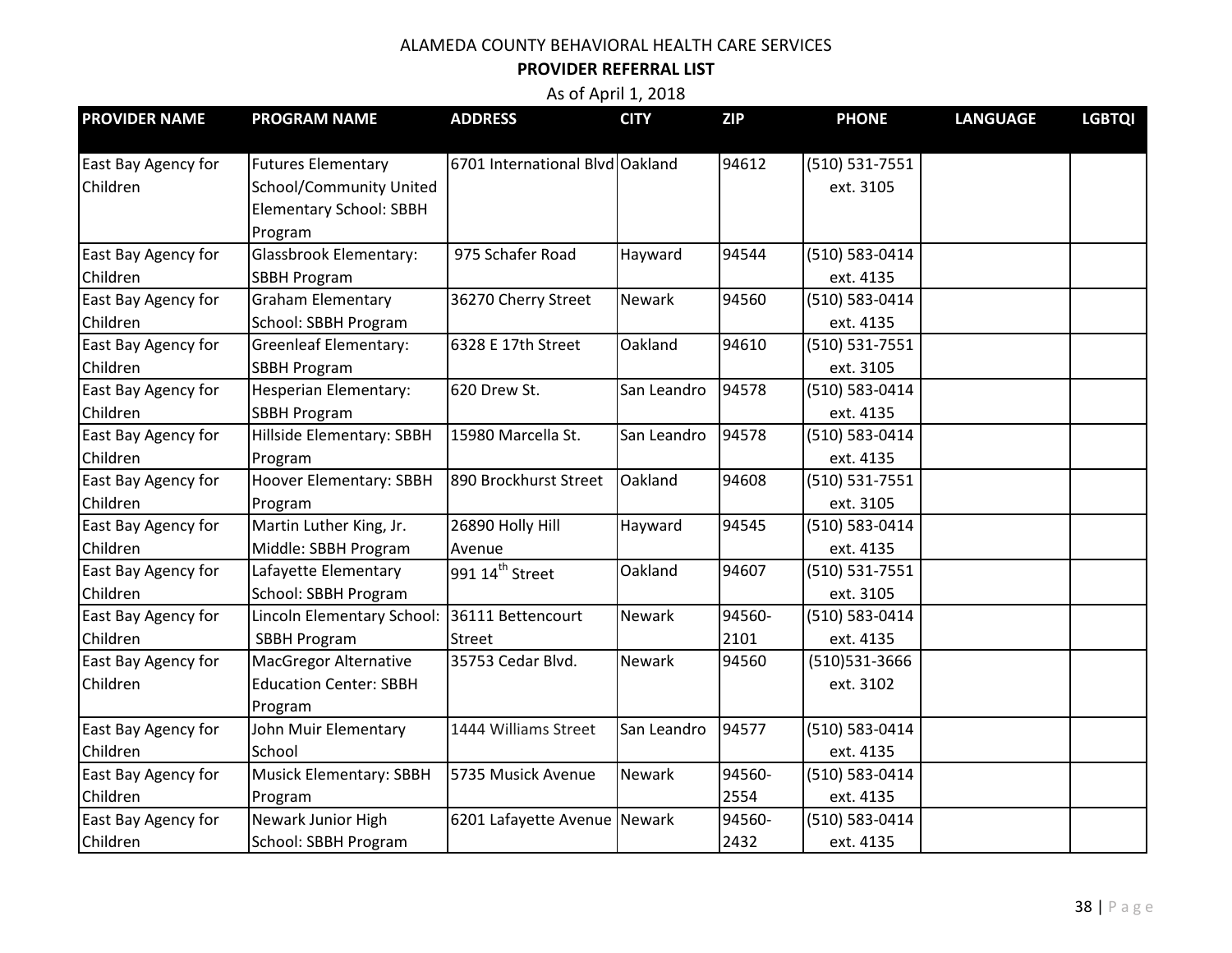#### **PROVIDER REFERRAL LIST**

| <b>PROVIDER NAME</b> | <b>PROGRAM NAME</b>               | <b>ADDRESS</b>        | <b>CITY</b>   | <b>ZIP</b> | <b>PHONE</b>       | <b>LANGUAGE</b> | <b>LGBTQI</b> |
|----------------------|-----------------------------------|-----------------------|---------------|------------|--------------------|-----------------|---------------|
| East Bay Agency for  | <b>Newark Memorial High</b>       | 39375 Cedar Blvd      | <b>Newark</b> | 94560-     | (510) 583-0414     |                 |               |
| Children             | School: SBBH Program              |                       |               | 5003       | ext. 4135          |                 |               |
| East Bay Agency for  | Parker Elementary: SBBH           | 7929 Ney Avenue       | Oakland       | 94605      | (510) 531-7551     |                 |               |
| Children             | Program                           |                       |               |            | ext. 3105          |                 |               |
| East Bay Agency for  | PLACE @ Prescott                  | 920 Campbell Street   | Oakland       | 94607-     | (510)531-3666      |                 |               |
| Children             | Intensive Counseling-             |                       |               | 1320       | ext. 3102          |                 |               |
|                      | <b>Enriched Special Day Class</b> |                       |               |            |                    |                 |               |
|                      | (I-CESDC)                         |                       |               |            |                    |                 |               |
| East Bay Agency for  | Ralph Bunche Academy:             | 1240 18th Street      | Oakland       | 94607      | (510)531-3666      |                 |               |
| Children             | <b>SBBH Program</b>               |                       |               |            | ext. 3102          |                 |               |
| East Bay Agency for  | Reach Academy: SBBH               | 9860 Sunnyside Street | Oakland       | 94603-     | (510) 531-7551     |                 |               |
| Children             | Program                           |                       |               |            | ext. 3105          |                 |               |
| East Bay Agency for  | Roots Academy/Coliseum            | 1390 66th Avenue      | Oakland       | 94550      | $(510) 531 - 7551$ |                 |               |
| Children             | College Prep Academy              |                       |               |            | ext. 3105          |                 |               |
|                      | (CCPA): SBBH Program              |                       |               |            |                    |                 |               |
| East Bay Agency for  | <b>Rudsdale Continuation</b>      | 8251 Fontaine Street  | Oakland       | 94605      | (510)531-3666      |                 |               |
| Children             | High School: SBBH Program         |                       |               |            | ext. 3102          |                 |               |
| East Bay Agency for  | San Leandro High School:          | 2200 Bancroft Avenue  | San Leandro   | 94577-     | (510) 583-0414     |                 |               |
| Children             | <b>SBBH Program</b>               |                       |               | 6108       | ext. 4135          |                 |               |
| East Bay Agency for  | San Leandro High School           | 2200 Bancroft Avenue  | San Leandro   | 94577-     | (510)531-3666      |                 |               |
| Children             | Intensive Counseling-             |                       |               | 6108       | ext. 3102          |                 |               |
|                      | <b>Enriched Special Day Class</b> |                       |               |            |                    |                 |               |
|                      | (I-CESDC)                         |                       |               |            |                    |                 |               |
| East Bay Agency for  | <b>Schilling Elementary</b>       | 36901 Spruce Street   | Newark        | 94560      | (510) 583-0414     |                 |               |
| Children             | School: SBBH Program              |                       |               |            | ext. 4135          |                 |               |
| East Bay Agency for  | Sequoia Elementary: SBBH          | 3730 Lincoln Avenue   | Oakland       | 94602      | (510) 531-7551     |                 |               |
| Children             | Program                           |                       |               |            | ext. 3105          |                 |               |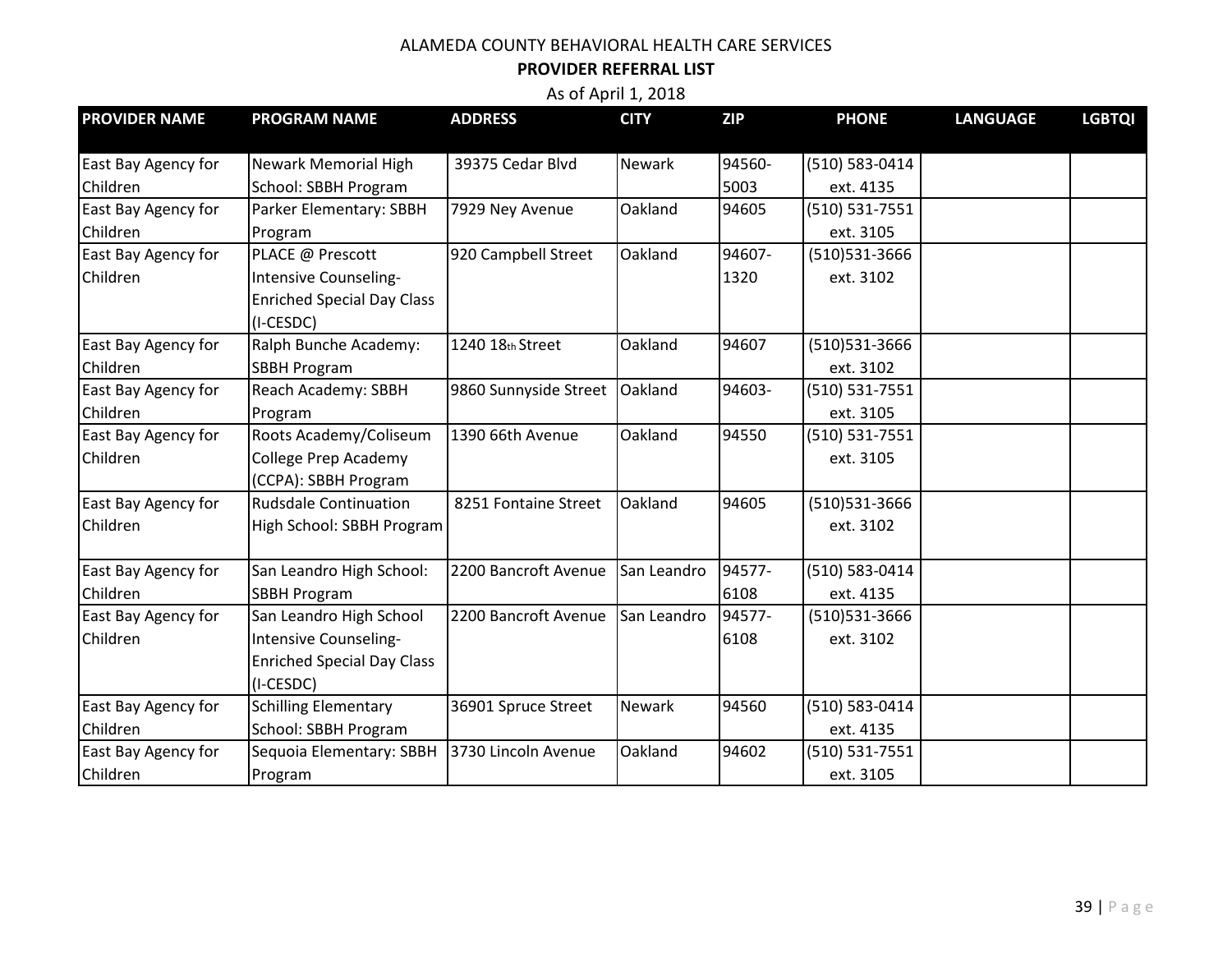#### **PROVIDER REFERRAL LIST**

| <b>PROVIDER NAME</b>                                 | <b>PROGRAM NAME</b>                                                                                                                         | <b>ADDRESS</b>                      | <b>CITY</b> | <b>ZIP</b>     | <b>PHONE</b>                | <b>LANGUAGE</b> | <b>LGBTQI</b> |
|------------------------------------------------------|---------------------------------------------------------------------------------------------------------------------------------------------|-------------------------------------|-------------|----------------|-----------------------------|-----------------|---------------|
| East Bay Agency for<br>Children                      | Sequoia ES Intensive<br><b>Counseling Enriched</b><br>Special Day Classes (I-<br>CESDC)                                                     | 3730 Lincoln Avenue                 | Oakland     | 94602          | (510) 531-3666<br>ext. 3102 |                 |               |
| East Bay Agency for<br>Children                      | Think College Now<br><b>Intensive Counseling</b><br><b>Enriched Special Day</b><br>Classes (I-CESDC)                                        | 2825 International<br>Blvd.         | Oakland     | 94601          | (510) 531-3666<br>ext. 3102 |                 |               |
| East Bay Agency for<br>Children                      | <b>Tyrell Elementary School:</b><br><b>SBBH Program</b>                                                                                     | 24411 Amador Street                 | Hayward     | 94544          | (510) 583-0414<br>ext. 4135 |                 |               |
| East Bay Agency for<br>Children                      | Snow Elementary: SBBH<br>Program                                                                                                            | 6580 Mirabeau Drive                 | Newark      | 94560-<br>1121 | (510) 583-0414<br>ext. 4135 |                 |               |
| East Bay Agency for<br>Children                      | <b>Wilson Elementary School:</b><br><b>SBBH Program</b>                                                                                     | 1300 Williams Street                | San Leandro | 94577          | (510) 583-0414<br>ext. 4135 |                 |               |
| East Bay Agency for<br>Children                      | Achieve Academy (at site<br>formerly known as<br>Hawthorne ES): SBBH<br>Program                                                             | 1700 28th Avenue                    | Oakland     | 94601          | (510) 531-7551<br>ext. 3105 |                 |               |
| <b>East Bay Community</b><br><b>Recovery Project</b> | Project Pride                                                                                                                               | 2545 San Pablo Ave.                 | Oakland     | 94612-<br>1121 | (510) 268-0600              |                 |               |
| <b>East Bay Community</b><br><b>Recovery Project</b> | Prevention and Recovery<br>in Early Psychosis (PREP)                                                                                        | 1814 Franklin Street,<br>Suite #400 | Oakland     | 94612          | (510) 446-7100              |                 |               |
| <b>East Bay Community</b><br><b>Recovery Project</b> | Prevention and Recovery<br>in Early Psychosis (PREP)<br>Alameda                                                                             | 22971 Sutro Street                  | Hayward     | 94541-<br>6514 | (510) 728-8600              |                 |               |
| <b>East Bay Community</b><br><b>Recovery Project</b> | California Work<br>Opportunity and<br><b>Responsibility for Kids</b><br>(CalWORKS) for Individuals<br>with Co-Occurring<br><b>Disorders</b> | 22971 Sutro Street                  | Hayward     | 94541-<br>6514 | (510) 728-8600              |                 | Yes           |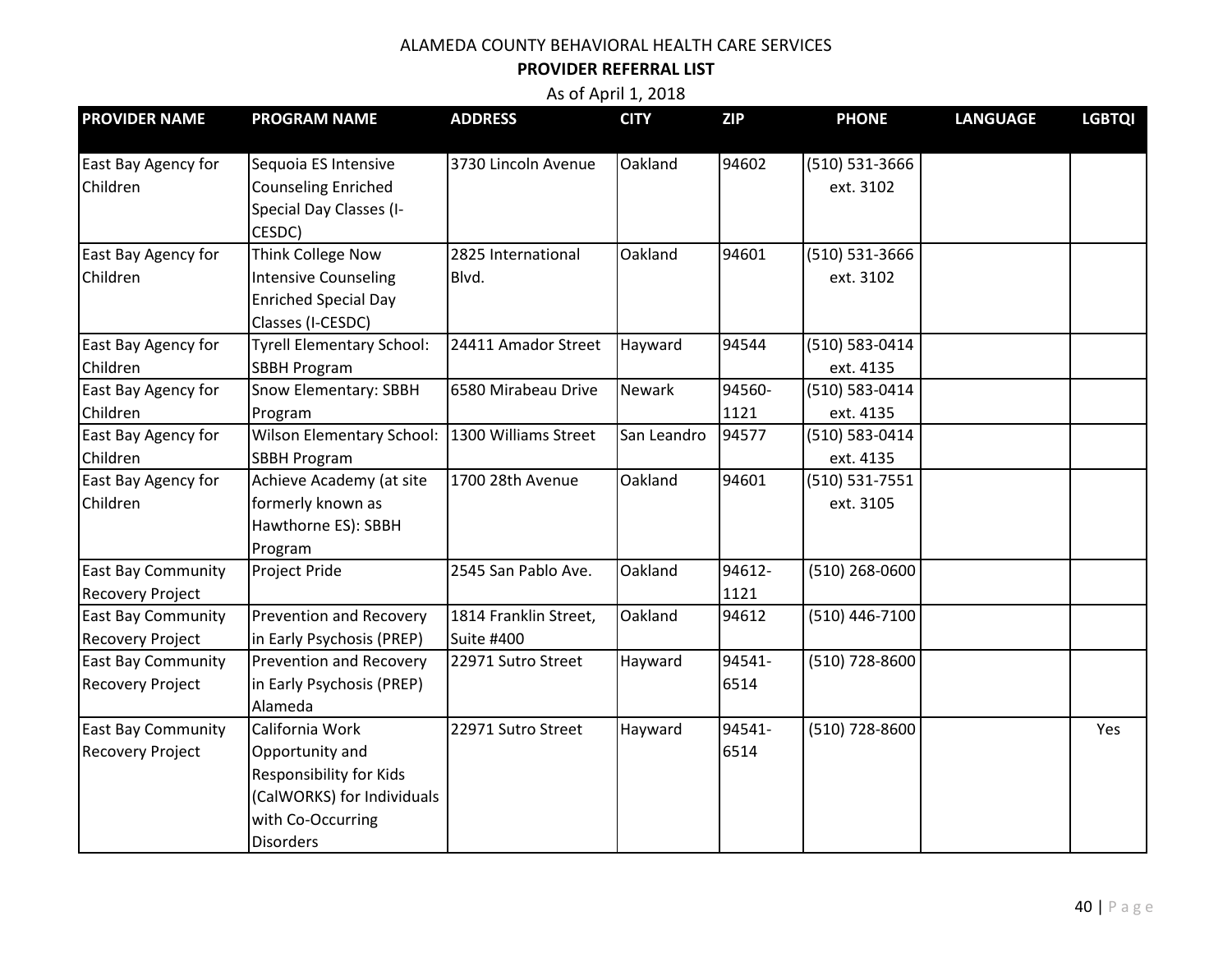#### **PROVIDER REFERRAL LIST**

| <b>PROVIDER NAME</b>      | <b>PROGRAM NAME</b>                       | <b>ADDRESS</b>                  | <b>CITY</b> | <b>ZIP</b> | <b>PHONE</b>   | <b>LANGUAGE</b> | <b>LGBTQI</b> |
|---------------------------|-------------------------------------------|---------------------------------|-------------|------------|----------------|-----------------|---------------|
| <b>East Bay Community</b> | <b>Early Periodic Screening</b>           | 22971 Sutro Street              | Hayward     | 94541-     | (510) 728-8600 |                 | Yes           |
| <b>Recovery Project</b>   | <b>Diagnosis and Treatment</b><br>(EPSDT) |                                 |             | 6514       |                |                 |               |
| <b>East Bay Community</b> | <b>Adult Half Day</b>                     | 2577 San Pablo Avenue Oakland   |             | 94612-     | (510) 446-7100 |                 |               |
| <b>Recovery Project</b>   | <b>Rehabilitation Services</b>            |                                 |             | 1159       |                |                 |               |
| <b>East Bay Community</b> | <b>Forensic Assertive</b>                 | 2730 Adeline St.                | Oakland     | 94607-     | (510) 446-7100 |                 |               |
| <b>Recovery Project</b>   | <b>Community Treatment</b>                |                                 |             | 2408       |                |                 |               |
|                           | (FACT) Full Service                       |                                 |             |            |                |                 |               |
|                           | Partnership (FSP)                         |                                 |             |            |                |                 |               |
| <b>East Bay Community</b> | <b>Behavioral Health Court</b>            | 2730 Adeline St.                | Oakland     | 94607-     | (510) 446-7100 |                 |               |
| <b>Recovery Project</b>   | <b>Transitional Assertive</b>             |                                 |             | 2408       |                |                 |               |
|                           | <b>Community Treatment</b>                |                                 |             |            |                |                 |               |
|                           | (TrACT) FSP                               |                                 |             |            |                |                 |               |
| <b>East Bay Community</b> | <b>Health Legal Partnership</b>           | 2921 Adeline Street             | Berkeley    | 94703-     | (510) 548-4040 |                 |               |
| Law Center (EBCLC)        |                                           |                                 |             | 2502       |                |                 |               |
| <b>East Bay Community</b> | Health Legal Partnership                  | 3130 Shattuck Avenue            | Berkeley    | 94705-     | (510) 548-4040 |                 |               |
| Law Center (EBCLC)        |                                           |                                 |             | 1823       |                |                 |               |
| <b>East Oakland</b>       | <b>East Oakland Community</b>             | 7515 International Blvd Oakland |             | 94621-     | (510) 532-3211 |                 |               |
| Community Project         | Project (EOCP), Crossroads                |                                 |             | 2843       |                |                 |               |
|                           | <b>Emergency Housing</b>                  |                                 |             |            |                |                 |               |
| Family Paths, Inc.        | Families in Transition (FIT)              | 22320 Foothill                  | Hayward     | 94541      | (510) 893-9230 |                 |               |
|                           | and Early Childhood                       | Boulevard, Suite #400           |             |            |                |                 |               |
|                           | <b>Mental Health</b>                      |                                 |             |            |                |                 |               |
| Family Paths, Inc.        | Families in Transition (FIT)              | 1727 Martin Luther              | Oakland     | 94612-     | (510) 893-9230 |                 |               |
|                           | and Early Childhood                       | King Jr Way #109                |             | 1327       |                |                 |               |
|                           | <b>Mental Health</b>                      |                                 |             |            |                |                 |               |
| Family Paths, Inc.        | California Work                           | 1727 Martin Luther              | Oakland     | 94612-     | (510) 893-9230 |                 |               |
|                           | Opportunity and                           | King Jr. Way #109               |             | 1327       |                |                 |               |
|                           | Responsibility for Kids                   |                                 |             |            |                |                 |               |
|                           | (CalWORKS)                                |                                 |             |            |                |                 |               |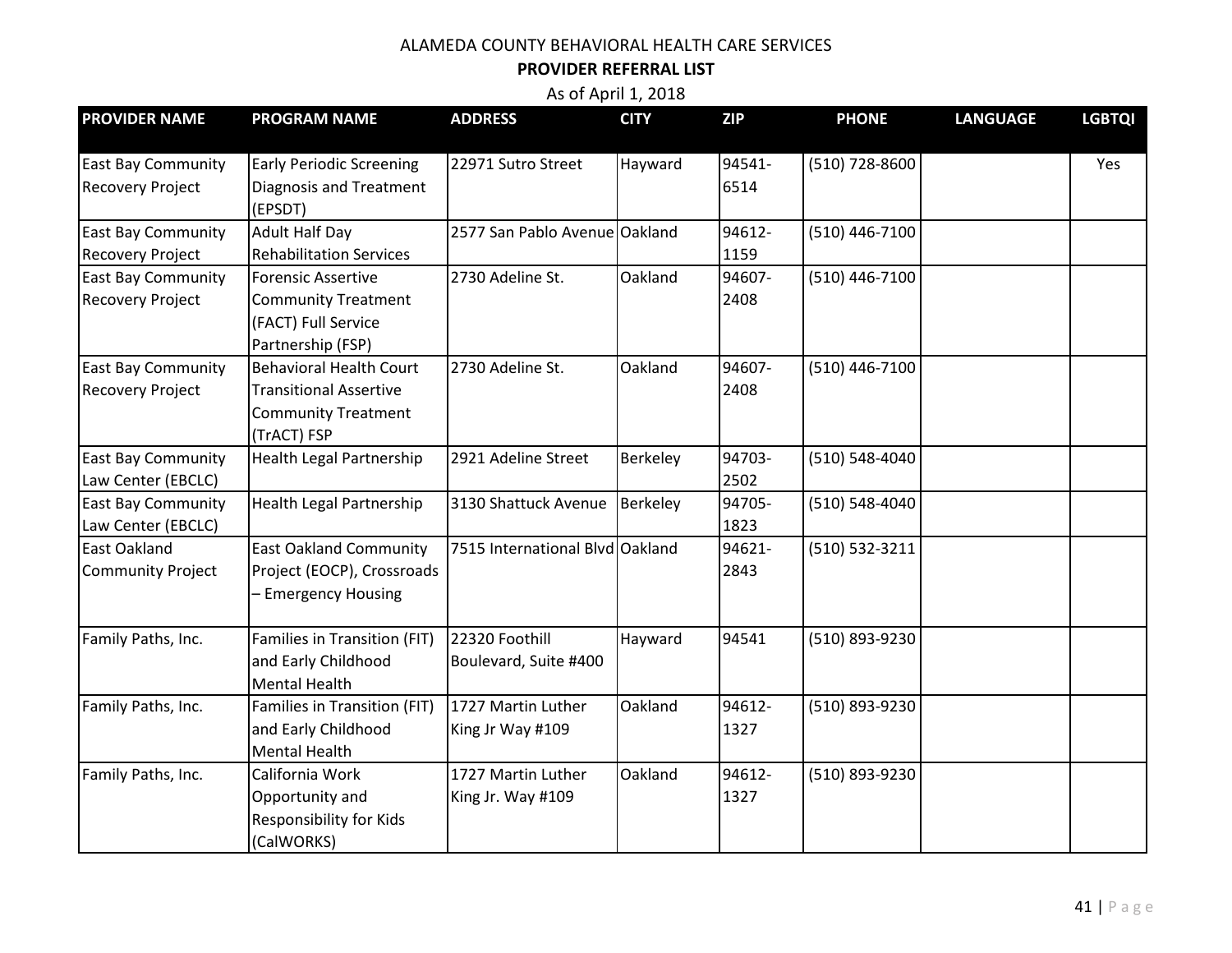#### **PROVIDER REFERRAL LIST**

| <b>PROVIDER NAME</b>                                                            | <b>PROGRAM NAME</b>                                                                                                      | <b>ADDRESS</b>                          | <b>CITY</b>          | <b>ZIP</b>     | <b>PHONE</b>   | <b>LANGUAGE</b> | <b>LGBTQI</b> |
|---------------------------------------------------------------------------------|--------------------------------------------------------------------------------------------------------------------------|-----------------------------------------|----------------------|----------------|----------------|-----------------|---------------|
| Family Paths, Inc.                                                              | Treatment, Intervention,<br><b>Prevention Services (TIPS)</b><br>- Rehabilitation                                        | 1727 Martin Luther<br>King Jr. Way #109 | Oakland              | 94612-<br>1327 | (510) 893-9230 |                 |               |
| <b>Family Service</b><br>Agency/Felton Institute                                | Older Adult Service Team                                                                                                 | 13847 E. 14th St.,<br>Suite 205         | San Leandro          | 94578-<br>2626 | (510) 924-7667 |                 |               |
| <b>Family Service Agency</b><br>of San Francisco                                | <b>Deaf Community</b><br><b>Counseling Services</b>                                                                      | 1500 Franklin Street                    | San Francisco 94109- | 4523           | (415) 474-7310 |                 |               |
| <b>Family Service Agency</b><br>of San Francisco                                | <b>Deaf Community</b><br><b>Counseling Services</b>                                                                      | 39500 Stevenson<br>Place, Suite #230    | Fremont              | 94539-<br>3069 | (415) 474-7310 |                 |               |
| <b>Family Services</b><br>Counseling and<br><b>Community Resource</b><br>Center | Family Service Counseling -<br><b>Bridges to Self Sufficiency</b>                                                        | 2208 San Leandro Blvd. San Leandro      |                      | 94577-<br>5957 | (510) 483-6715 |                 | Yes           |
| <b>Family Support</b><br>Services of the Bay<br>Area                            | <b>Growing Up Strong</b>                                                                                                 | 401 Grand Ave., Suite<br>200            | Oakland              | 94610-<br>5060 | (510) 834-4006 |                 | Yes           |
| Fred Finch Youth<br>Center                                                      | Supportive Housing for<br><b>Transition Age Youth</b><br>(STAY)                                                          | 3800 Coolidge Ave.                      | Oakland              | 94602-<br>3311 | (510) 482-2244 |                 |               |
| Fred Finch Youth<br>Center                                                      | Individual Placement and<br>Support (IPS) Supported<br>Employment                                                        | 3800 Coolidge Ave.                      | Oakland              | 94602-<br>3311 | (510) 482-2244 |                 |               |
| <b>Fred Finch Youth</b><br>Center                                               | Avalon: Intensive<br>Counseling-Enriched<br>Special Day Class (I-CESDC)<br>associated with a Non-<br>Public School (NPS) | 3800 Coolidge Ave.                      | Oakland              | 94602-<br>3311 | (510) 482-2244 |                 |               |
| Fred Finch Youth<br>Center                                                      | In-Home Stabilization<br>Program                                                                                         | 3800 Coolidge Ave.                      | Oakland              | 94602-<br>3311 | (510) 482-2244 |                 |               |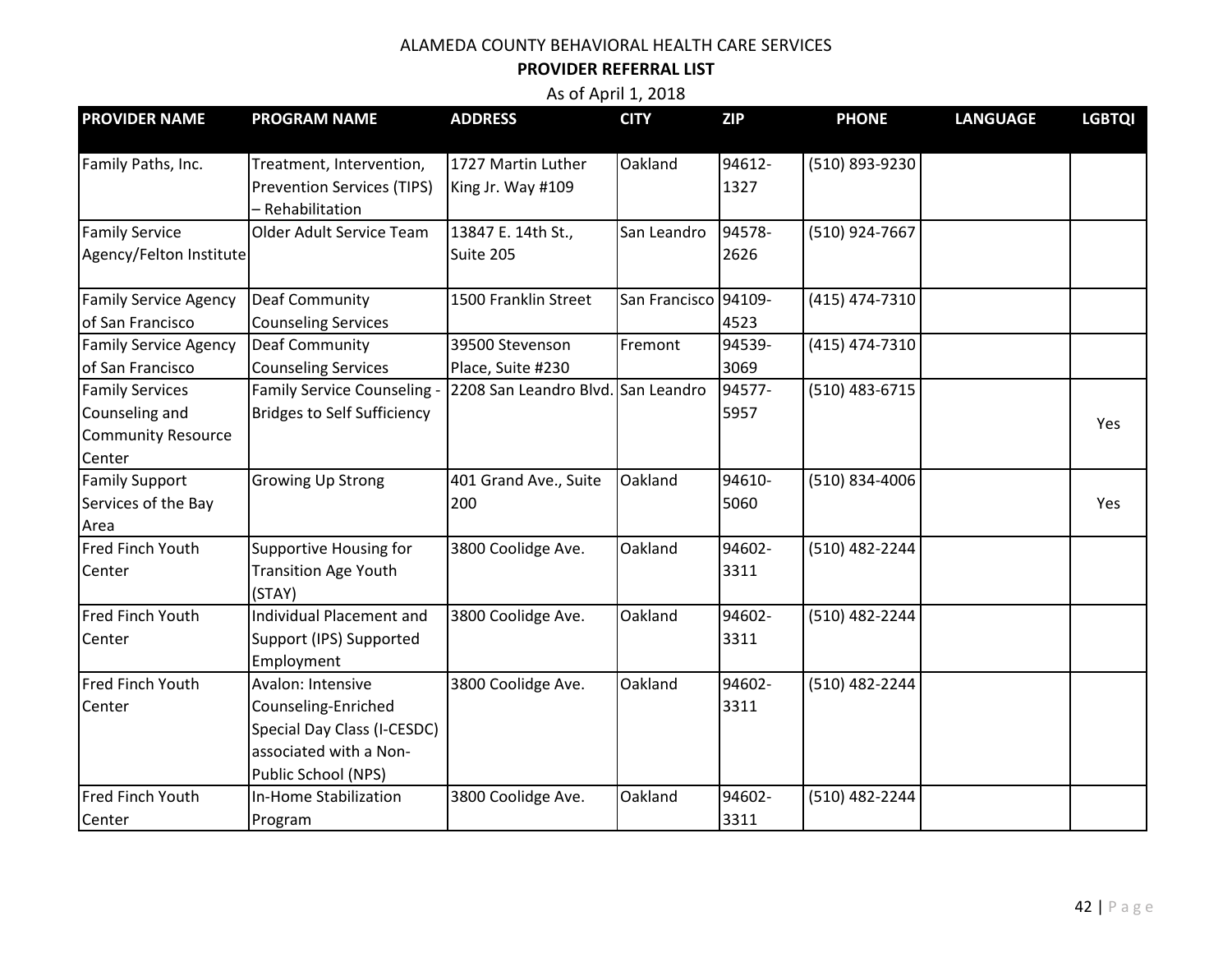#### **PROVIDER REFERRAL LIST**

| <b>PROVIDER NAME</b>    | <b>PROGRAM NAME</b>               | <b>ADDRESS</b>                 | <b>CITY</b> | <b>ZIP</b> | <b>PHONE</b>   | <b>LANGUAGE</b> | <b>LGBTQI</b> |
|-------------------------|-----------------------------------|--------------------------------|-------------|------------|----------------|-----------------|---------------|
|                         |                                   |                                |             |            |                |                 |               |
| <b>Fred Finch Youth</b> | <b>Visiting Therapist Program</b> | 3800 Coolidge Ave.             | Oakland     | 94602-     | (510) 482-2244 |                 |               |
| Center                  | (VTP)                             |                                |             | 3311       |                |                 |               |
| Fred Finch Youth        | Therapeutic Behavioral            | 3800 Coolidge Ave.             | Oakland     | 94602-     | (510) 482-2244 |                 |               |
| Center                  | Services (TBS)                    |                                |             | 3311       |                |                 |               |
| Fred Finch Youth        | <b>Transitions Programs -</b>     | 3800 Coolidge Ave.             | Oakland     | 94602-     | (510) 482-2244 |                 |               |
| Center                  | <b>Campus Housing</b>             |                                |             | 3311       |                |                 |               |
| Fred Finch Youth        | <b>Transitions Programs -</b>     | 675 Hegenberger                | Oakland     | 94621      | (510) 482-2244 |                 |               |
| Center                  | <b>Community Housing</b>          | Road, Suite 100                |             |            |                |                 |               |
| Fred Finch Youth        | <b>Transitions Programs -</b>     | 675 Hegenberger                | Oakland     | 94621      | (510) 482-2244 |                 |               |
| Center                  | <b>Community Based</b>            | Road, Suite 100                |             |            |                |                 |               |
| Fred Finch Youth        | <b>Brenkwitz Alternative High</b> | 22100 Princeton Street Hayward |             | 94541      | (510) 482-2244 |                 |               |
| Center                  | School: SBBH Program              |                                |             |            |                |                 |               |
|                         |                                   |                                |             |            |                |                 |               |
| Fred Finch Youth        | Bret Harte Middle School:         | 1047 E Street                  | Hayward     | 94541      | (510) 482-2244 |                 |               |
| Center                  | <b>SBBH Program</b>               |                                |             |            |                |                 |               |
| Fred Finch Youth        | <b>Bret Harte Middle School:</b>  | 3700 Coolidge Avenue           | Oakland     | 94606      | (510) 482-2244 |                 |               |
| Center                  | <b>SBBH Program</b>               |                                |             |            |                |                 |               |
| Fred Finch Youth        | <b>Bret Harte Middle School:</b>  | 3700 Coolidge Avenue           | Oakland     | 94606      | (510) 482-2244 |                 |               |
| Center                  | <b>Intensive Counseling</b>       |                                |             |            |                |                 |               |
|                         | <b>Enriched Special Day</b>       |                                |             |            |                |                 |               |
|                         | Classes (I-CESDC)                 |                                |             |            |                |                 |               |
| Fred Finch Youth        | Eden Gardens Elementary:          | 2184 Thayer Avenue             | Hayward     | 94545-     | (510) 485-5252 |                 |               |
| Center                  | <b>SBBH Program</b>               |                                |             | 2925       |                |                 |               |
|                         |                                   |                                |             |            |                |                 |               |
| Fred Finch Youth        | Edna Brewer Middle                | 3748 13 <sup>th</sup> Street   | Oakland     | 94610      | (510) 482-2244 |                 |               |
| Center                  | School: SBBH Program              |                                |             |            |                |                 |               |
| Fred Finch Youth        | Fairview Elementary: SBBH         | 23515 Maud Avenue              | Hayward     | 94541-     | (510) 485-5252 |                 |               |
| Center                  | Program                           |                                |             | 4519       |                |                 |               |
| Fred Finch Youth        | Madison Park Academy (6-          | 400 Capistrano,                | Oakland     | 94603      | (510) 482-2244 |                 |               |
| Center                  | 12): SBBH Program                 | Portable 31                    |             |            |                |                 |               |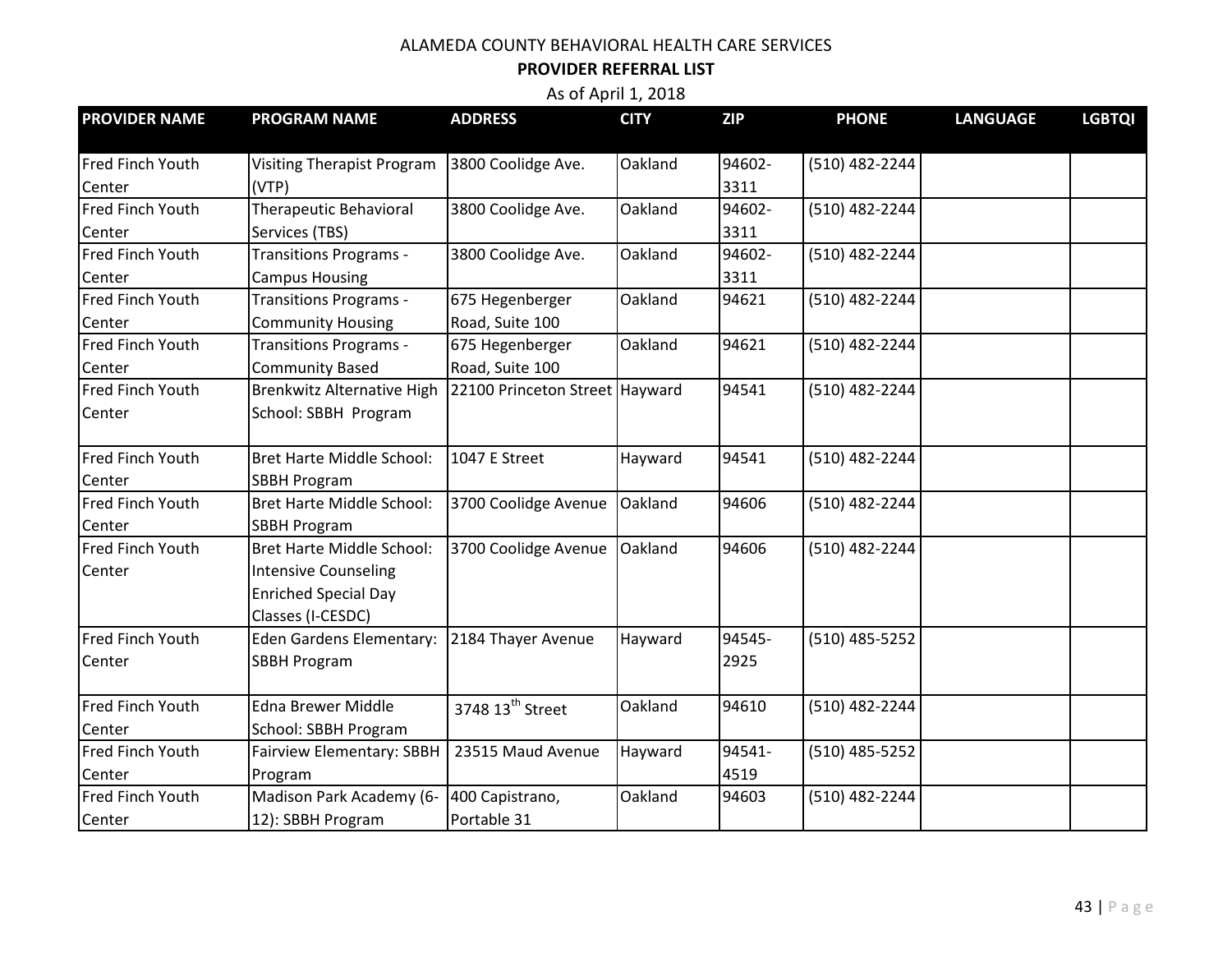#### **PROVIDER REFERRAL LIST**

| <b>PROVIDER NAME</b>    | <b>PROGRAM NAME</b>              | <b>ADDRESS</b>                    | <b>CITY</b> | <b>ZIP</b> | <b>PHONE</b>     | <b>LANGUAGE</b> | <b>LGBTQI</b> |
|-------------------------|----------------------------------|-----------------------------------|-------------|------------|------------------|-----------------|---------------|
| Fred Finch Youth        | Manzanita SEED                   | 2409 East 27 <sup>th</sup> Street | Oakland     | 94601-     | $(510)$ 485-5252 |                 |               |
| Center                  | Elementary: SBBH Program         |                                   |             | 1303       |                  |                 |               |
| Fred Finch Youth        | Melrose Leadership               | 4730 Fleming Ave                  | Oakland     | 94619      | (510) 482-2244   |                 |               |
| Center                  | Academy: SBBH Program            |                                   |             |            |                  |                 |               |
| Fred Finch Youth        | Montera Middle School:           | 5555 Ascot Drive                  | Oakland     | 94611      | (510) 482-2244   |                 |               |
| Center                  | <b>SBBH Program</b>              |                                   |             |            |                  |                 |               |
| Fred Finch Youth        | Montera Middle School:           | 5555 Ascot Dr.                    | Oakland     | 94611      | (510) 482-2244   |                 |               |
| Center                  | <b>Intensive Counseling</b>      |                                   |             |            |                  |                 |               |
|                         | <b>Enriched Special Day</b>      |                                   |             |            |                  |                 |               |
|                         | Classes (I-CESDC)                |                                   |             |            |                  |                 |               |
| <b>Fred Finch Youth</b> | Ochoa Middle School:             | 2121 Depot Road                   | Hayward     | 94545      | (510) 482-2244   |                 |               |
| Center                  | <b>SBBH Program</b>              |                                   |             |            |                  |                 |               |
| <b>Fred Finch Youth</b> | <b>Schafer Park Elementary:</b>  | 26268 Flamingo                    | Hayward     | 94544-     | (510) 485-5252   |                 |               |
| Center                  | <b>SBBH Program</b>              | Avenue                            |             | 3159       |                  |                 |               |
| <b>Fred Finch Youth</b> | Oakland High School:             | 1023 MacArthur                    | Oakland     | 94610      | (510) 482-2244   |                 |               |
| Center                  | <b>Intensive Counseling</b>      | Boulevard                         |             |            |                  |                 |               |
|                         | <b>Enriched Special Day</b>      |                                   |             |            |                  |                 |               |
|                         | Classroom (I-CESDC)              |                                   |             |            |                  |                 |               |
| Fred Finch Youth        | Skyline High School:             | 12250 Skyline Blvd                | Oakland     | 94619      | (510) 482-2244   |                 |               |
| Center                  | <b>Intensive Counseling</b>      |                                   |             |            |                  |                 |               |
|                         | <b>Enriched Special Day</b>      |                                   |             |            |                  |                 |               |
|                         | Classroom (I-CESDC)              |                                   |             |            |                  |                 |               |
| <b>Fred Finch Youth</b> | Westlake Middle School:          | 2629 Harrison Street              | Oakland     | 94612      | (510) 482-2244   |                 |               |
| Center                  | <b>Intensive Counseling</b>      |                                   |             |            |                  |                 |               |
|                         | <b>Enriched Special Day</b>      |                                   |             |            |                  |                 |               |
|                         | Classroom (I-CESDC)              |                                   |             |            |                  |                 |               |
| Girls Incorporated of   | <b>Child Outpatient Services</b> | 510 16th Street                   | Oakland     | 94612-     | $(510)$ 357-5515 |                 | Yes           |
| Alameda County          |                                  |                                   |             | 1520       |                  |                 |               |
| Girls Incorporated of   | <b>Child Outpatient Services</b> | 433 Estudillo Avenue              | San Leandro | 94577      | $(510)$ 357-5515 |                 |               |
| Alameda County          |                                  |                                   |             |            |                  |                 |               |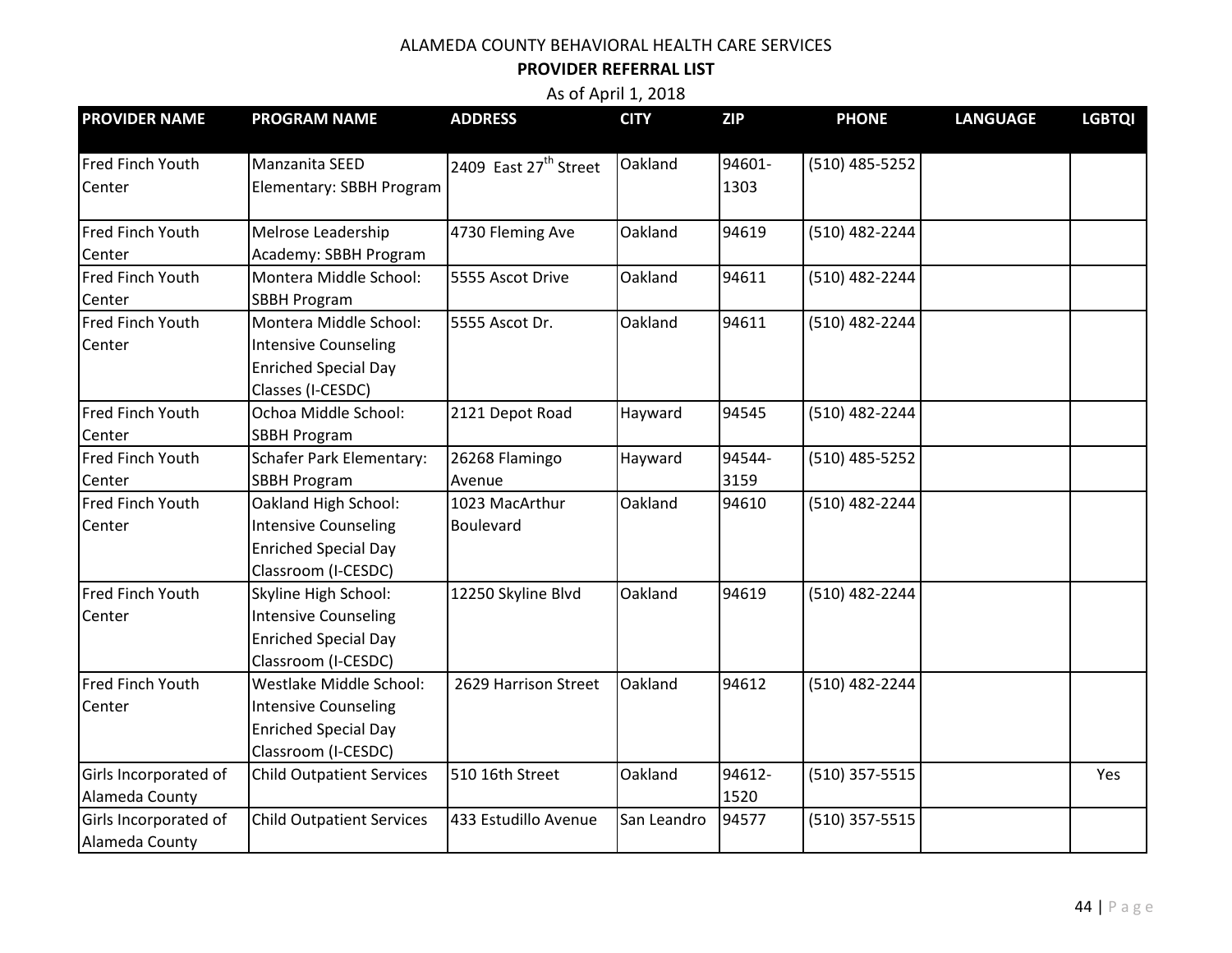#### **PROVIDER REFERRAL LIST**

| <b>PROVIDER NAME</b>           | <b>PROGRAM NAME</b>        | <b>ADDRESS</b>                | <b>CITY</b>       | <b>ZIP</b> | <b>PHONE</b>   | <b>LANGUAGE</b> | <b>LGBTQI</b> |
|--------------------------------|----------------------------|-------------------------------|-------------------|------------|----------------|-----------------|---------------|
| <b>Health and Human</b>        | <b>Health Through Art</b>  | 420 3rd Street                | Oakland           | 94607-     | (510) 834-5990 |                 |               |
| <b>Resource Education</b>      |                            |                               |                   | 3809       |                |                 |               |
| Center (HHREC)                 |                            |                               |                   |            |                |                 |               |
| <b>Health and Human</b>        | <b>Black Women's Media</b> | 420 3rd Street                | Oakland           | 94607-     | (510) 834-5990 |                 |               |
| <b>Resource Education</b>      | Project                    |                               |                   | 3809       |                |                 |               |
| Center (HHREC)                 |                            |                               |                   |            |                |                 |               |
| Hiawatha Harris                | <b>Medication Support</b>  | 1700 Broadway, Suites         | Oakland           | 94612-     | (510) 273-4200 |                 | Yes           |
| Pathways to Wellness           | Program - North County     | 500                           |                   | 2141       |                |                 |               |
| Hiawatha Harris                | Adult Level II Outpatient  | 1700 Broadway, Suites         | Oakland           | 94612-     | (510) 273-4200 |                 | Yes           |
| Pathways to Wellness           | <b>Services</b>            | 500 and 900                   |                   | 2141       |                |                 |               |
| Hiawatha Harris                | Child and Adult Level III  | 1700 Broadway, Suites         | Oakland           | 94612-     | (510) 273-4200 |                 | Yes           |
| Pathways to Wellness           | <b>Outpatient Services</b> | 500 and 900                   |                   | 2141       |                |                 |               |
| Hiawatha Harris                | Child and Adult Level III  | 2608 Central Avenue,          | <b>Union City</b> | 94587-     | (510) 675-0600 |                 | Yes           |
| Pathways to Wellness           | <b>Outpatient Services</b> | Suite 1                       |                   | 3148       |                |                 |               |
| Hiawatha Harris                | <b>Medication Support</b>  | 2608 Central Avenue,          | <b>Union City</b> | 94587-     | (510) 675-0600 |                 | Yes           |
| Pathways to Wellness           | Program - South County     | Suite 1                       |                   | 3148       |                |                 |               |
| Hiawatha Harris                | Pathways to Wellness       | 590 B Street                  | Hayward           | 94541-     | (510) 675-0600 |                 | Yes           |
| Pathways to Wellness           | <b>Medication Clinic</b>   |                               |                   | 5004       |                |                 |               |
| Hiawatha Harris                | Child and Adult Level III  | 5674 Stoneridge Blvd.,        | Pleasanton        | 94588-     | (925) 520-0066 |                 | Yes           |
| Pathways to Wellness           | <b>Outpatient Services</b> | Suite 205                     |                   | 8532       |                |                 |               |
| Horizons Services Inc.         | Cronin House               | 2595 Depot Road               | Hayward           | 94545-     | (510) 784-5874 |                 |               |
|                                |                            |                               |                   | 2341       |                |                 |               |
| Horizons Services Inc.         | Chrysalis                  | 3837-3845 Telegraph           | Oakland           | 94609-     | (510) 450-1190 |                 |               |
|                                |                            | Ave                           |                   | 2419       |                |                 |               |
| Jewish Family and              | Children's Mental Health   | 2484 Shattuck Ave,            | Berkeley          | 94704-     | (510) 704-7475 |                 |               |
| Community Services of Services |                            | Suite 210                     |                   | 2076       |                |                 |               |
| the East Bay                   |                            |                               |                   |            |                |                 |               |
| Jewish Family and              | Children's Mental Health   | <b>Family Justice Center:</b> | Oakland           | 94612-     | (510) 704-7475 |                 |               |
| Community Services of Services |                            | 470 27th St.                  |                   | 2413       |                |                 |               |
| the East Bay                   |                            |                               |                   |            |                |                 |               |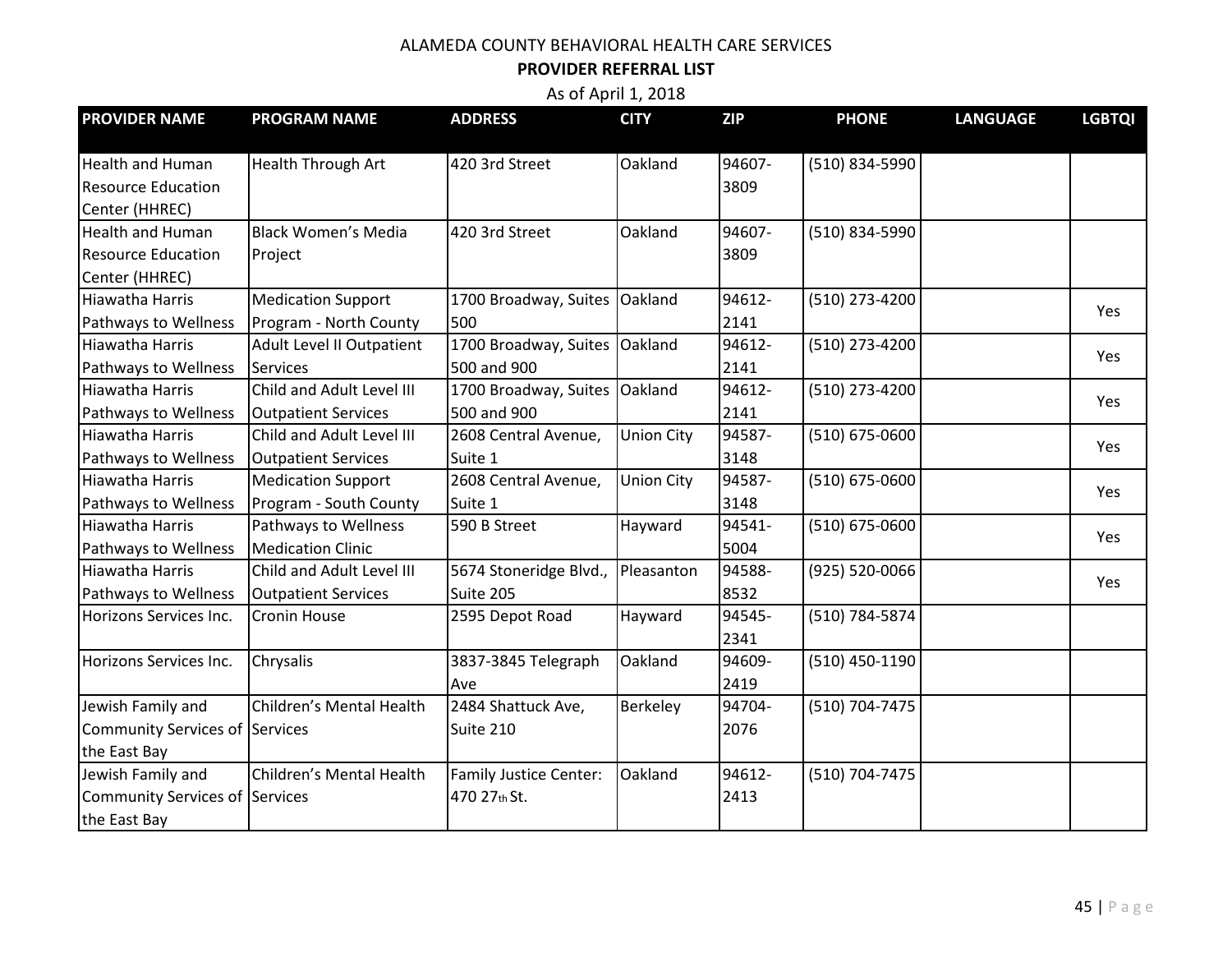#### **PROVIDER REFERRAL LIST**

| <b>PROVIDER NAME</b>                       | <b>PROGRAM NAME</b>               | <b>ADDRESS</b>                | <b>CITY</b> | <b>ZIP</b> | <b>PHONE</b>       | <b>LANGUAGE</b> | <b>LGBTQI</b> |
|--------------------------------------------|-----------------------------------|-------------------------------|-------------|------------|--------------------|-----------------|---------------|
|                                            |                                   |                               |             |            |                    |                 |               |
| Jewish Family and                          | <b>Early Childhood Mental</b>     | 2484 Shattuck Ave,            | Berkeley    | 94704-     | (510) 704-7475     |                 |               |
| Community Services of Health Program       |                                   | Suite 210                     |             | 2076       |                    |                 |               |
| the East Bay                               |                                   |                               |             |            |                    |                 |               |
| Jewish Family and                          | <b>Early Childhood Mental</b>     | Alameda County                | Oakland     | 94612-     | (510) 704-7475     |                 |               |
| Community Services of Health               |                                   | <b>Family Justice Center:</b> |             | 2413       |                    |                 |               |
| the East Bay                               |                                   | 470 27th St.                  |             |            |                    |                 |               |
| Jewish Family and                          | <b>Early Childhood Mental</b>     | 2484 Shattuck Ave,            | Berkeley    | 94704-     | (510) 704-7475     |                 |               |
| Community Services of Health Consultation: |                                   | Suite 210                     |             | 2076       |                    |                 |               |
| the East Bay                               | Outreach/Prevention               |                               |             |            |                    |                 |               |
| Kidango, Inc.                              | Child and Family Support          | 23640 Reed Way                | Hayward     | 94541-     | (510) 897-6900     |                 |               |
|                                            | Program                           |                               |             | 7326       |                    |                 |               |
| La Cheim School, Inc.                      | Intensive Counseling-             | 4892 San Pablo Dam            | El Sobrante | 94803-     | (510) 243-2360     |                 |               |
|                                            | <b>Enriched Special Day Class</b> | Road                          |             | 3222       |                    |                 |               |
|                                            | (I-CESDC) associated with         |                               |             |            |                    |                 |               |
|                                            | a Non- Public School (NPS)        |                               |             |            |                    |                 |               |
|                                            |                                   |                               |             |            |                    |                 |               |
| La Clínica de La Raza                      | Prevention and Early              | 1415 Fruitvale Ave.           | Oakland     | 94601-     | (510) 535-4000     |                 |               |
|                                            | <b>Intervention Program</b>       |                               |             | 2320       |                    |                 |               |
| La Clínica de La Raza                      | <b>Acute Crisis Care and</b>      | 1415-1423 Fruitvale           | Oakland     | 94601-     | (510) 535-4000     |                 |               |
|                                            | <b>Evaluation for System-</b>     | Ave.                          |             | 2320       |                    |                 |               |
|                                            | <b>Wide Services (ACCESS)</b>     |                               |             |            |                    |                 |               |
| La Clínica de La Raza                      | <b>Acute Crisis Care and</b>      | 1501 Fruitvale Ave.           | Oakland     | 94601-     | $(510) 535 - 4000$ |                 |               |
|                                            | <b>Evaluation for System-</b>     |                               |             | 2322       |                    |                 |               |
|                                            | Wide Services (ACCESS)            |                               |             |            |                    |                 |               |
| La Clínica de La Raza                      | <b>Adult Outpatient Level I</b>   | 1501 Fruitvale Ave.           | Oakland     | 94601-     | $(510) 535 - 4000$ |                 |               |
|                                            | Service Team                      |                               |             | 2322       |                    |                 |               |
| La Clínica de La Raza                      | Children's Outpatient             | 1415-1423 Fruitvale           | Oakland     | 94601-     | (510) 535-4000     |                 |               |
|                                            | Level I Services                  | Ave.                          |             | 2320       |                    |                 |               |
| La Clínica de La Raza                      | Children's Outpatient             | 1501 Fruitvale Ave.           | Oakland     | 94601-     | (510) 535-4000     |                 |               |
|                                            | Level I Services                  |                               |             | 2322       |                    |                 |               |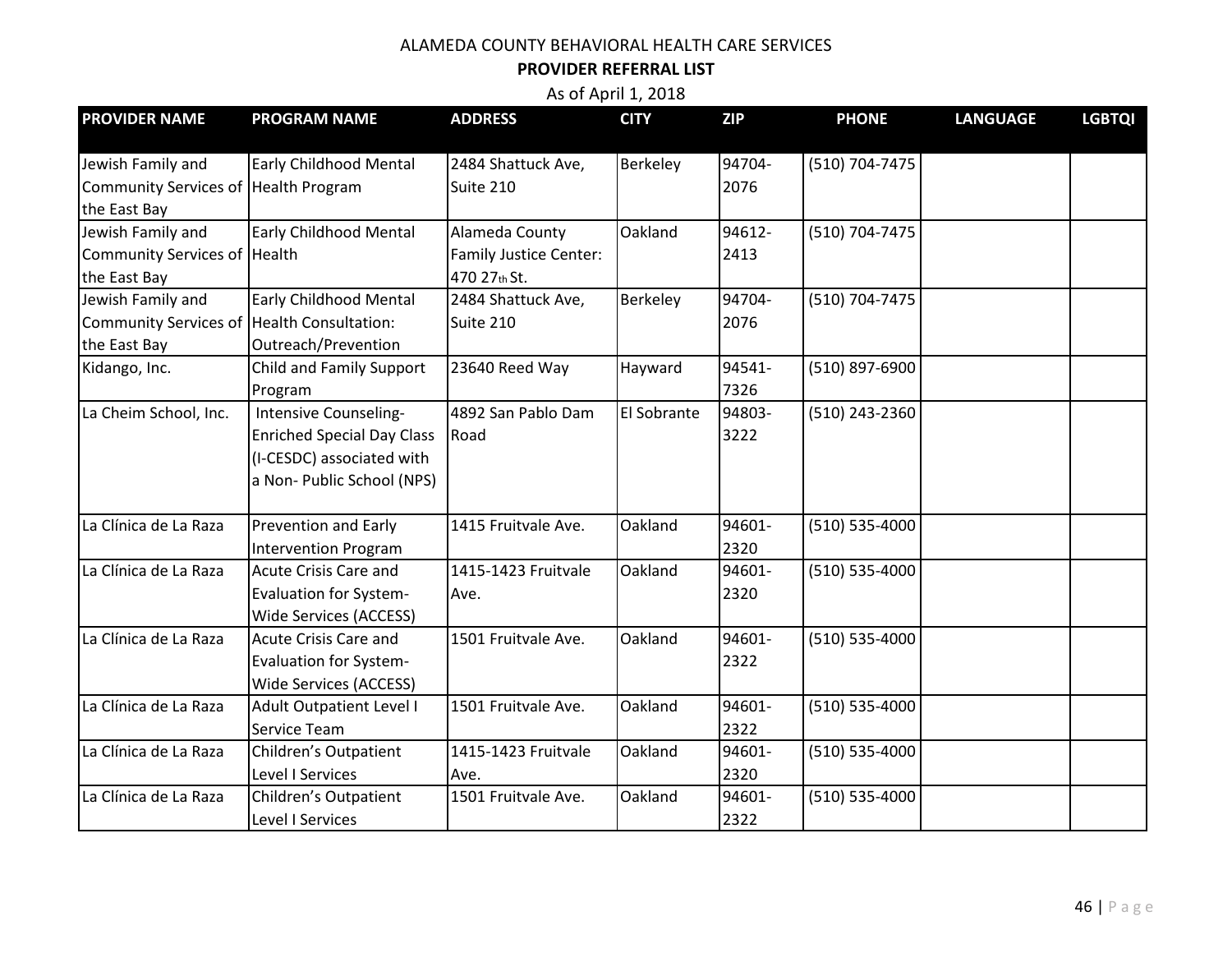#### **PROVIDER REFERRAL LIST**

| <b>PROVIDER NAME</b>         | <b>PROGRAM NAME</b>                | <b>ADDRESS</b>              | <b>CITY</b> | <b>ZIP</b> | <b>PHONE</b>       | <b>LANGUAGE</b> | <b>LGBTQI</b> |
|------------------------------|------------------------------------|-----------------------------|-------------|------------|--------------------|-----------------|---------------|
| La Clínica de La Raza        | Fremont High School:               | 4610 Foothill Blvd.         | Oakland     | 94601-     | $(510) 535 - 4000$ |                 |               |
|                              | <b>SBBH Program</b>                |                             |             | 4618       |                    |                 |               |
| La Clínica de La Raza        | <b>ASCEND: SBBH Program</b>        | 3709 East 12th Street       | Oakland     | 94601-     | (510) 535-4000     |                 |               |
|                              |                                    |                             |             | 4001       |                    |                 |               |
| La Clínica de La Raza        | Alameda County                     | La Clinica Transit          | Oakland     | 94601      | (510) 535-4000     |                 |               |
|                              | <b>Integrated Behavioral</b>       | Village: 3451 East 12th     |             |            |                    |                 |               |
|                              | <b>Health in Primary Care</b>      | <b>Street</b>               |             |            |                    |                 |               |
|                              | Program (IBHP)                     |                             |             |            |                    |                 |               |
| La Clínica de La Raza        | Alameda County                     | La Clínica, San Antonio     | Oakland     | 94606      | (510) 535-4000     |                 |               |
|                              | <b>Integrated Behavioral</b>       | Neighborhood Health         |             |            |                    |                 |               |
|                              | <b>Health in Primary Care</b>      | Center: 1030                |             |            |                    |                 |               |
|                              | Program (IBHP)                     | International Blvd.         |             |            |                    |                 |               |
| La Familia Counseling        | Acute Crisis Care and              | 26081 Mocine Avenue Hayward |             | 94544      | (510) 881-5921     |                 |               |
| Service                      | <b>Evaluation for System-</b>      |                             |             | 2923       |                    |                 |               |
|                              | <b>Wide Services (ACCESS)</b>      |                             |             |            |                    |                 |               |
| La Familia Counseling        | La Familia Children's              | 26081 Mocine Avenue         | Hayward     | 94544      | (510) 881-5921     |                 |               |
| Service                      | <b>Outpatient Program</b>          |                             |             | 2923       |                    |                 |               |
| La Familia Counseling        | Adult Service Team                 | 26081 Mocine Avenue         | Hayward     | 94544      | (510) 881-5921     |                 |               |
| Service                      |                                    |                             |             | 2923       |                    |                 |               |
| La Familia Counseling        | Oakland International High         | 4521 Webster Street         | Oakland     | 94609-     | (510) 881-5921     |                 |               |
| Service                      | School: SBBH Program               |                             |             | 2140       |                    |                 |               |
| La Familia Counseling        | <b>Multi-Disciplinary Re-Entry</b> | 24301 Southland Dr.         | Hayward     | 94545-     |                    |                 |               |
| Service                      | Team (MFT)                         | Suite 300                   |             | 1546       | (510) 881-5921     |                 |               |
| <b>Lifelong Medical Care</b> | Oakland PATH Re-housing            | 1700 Broadway               | Oakland     | 94612-     | (510) 981-4100     |                 |               |
|                              | Initiative (OPRI)                  |                             |             | 2141       |                    |                 |               |
| <b>Lifelong Medical Care</b> | Promoting Access to                | 7200 Bancroft Avenue        | Oakland     | 94605      | (510) 981-4100     |                 |               |
|                              | Health (PATH Project) at           |                             |             |            |                    |                 |               |
|                              | Oakland Community                  |                             |             |            |                    |                 |               |
|                              | <b>Support Center (OCSC)</b>       |                             |             |            |                    |                 |               |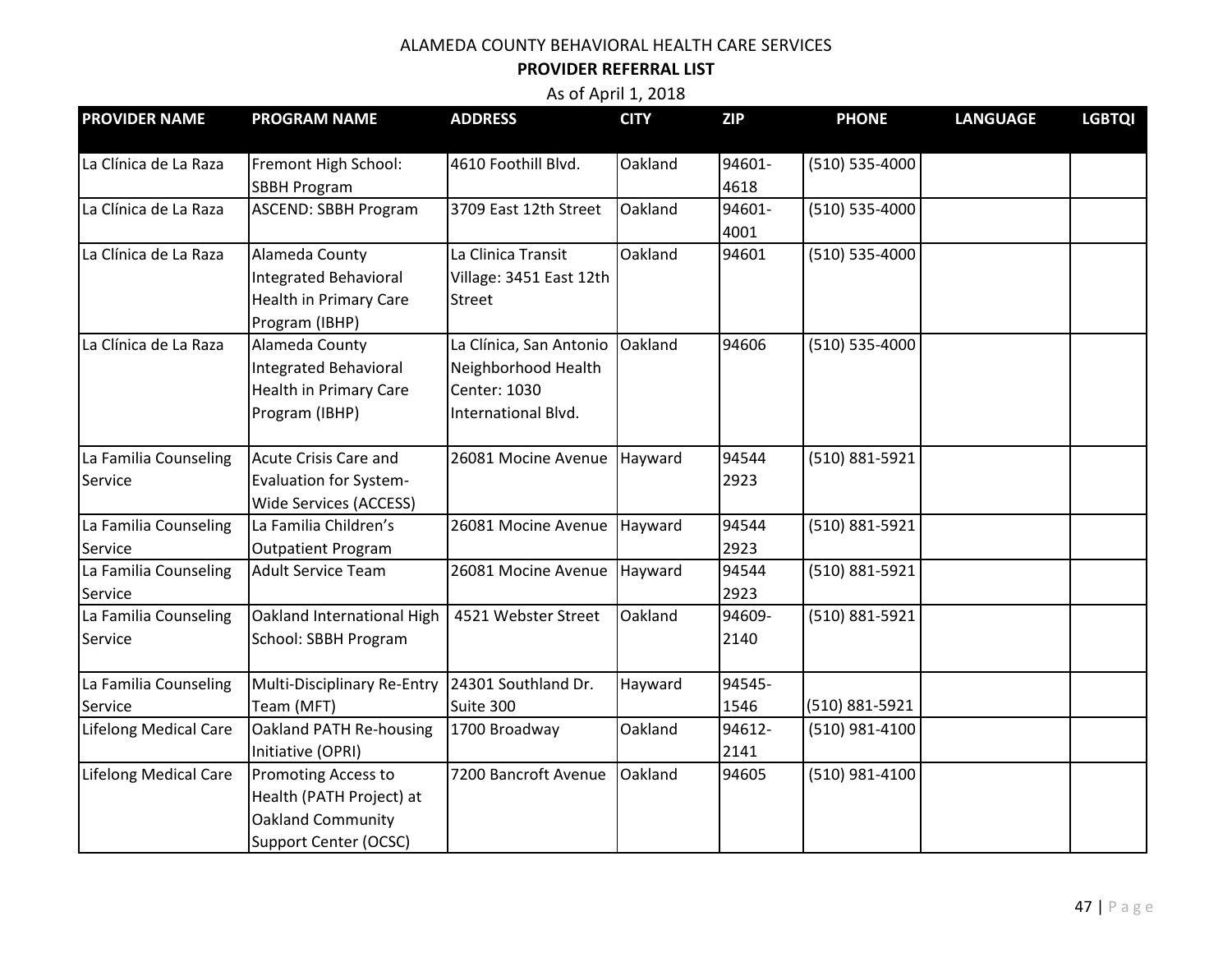#### **PROVIDER REFERRAL LIST**

| <b>PROVIDER NAME</b>         | <b>PROGRAM NAME</b>                                 | <b>ADDRESS</b>                             | <b>CITY</b> | <b>ZIP</b>     | <b>PHONE</b>   | <b>LANGUAGE</b> | <b>LGBTQI</b> |
|------------------------------|-----------------------------------------------------|--------------------------------------------|-------------|----------------|----------------|-----------------|---------------|
| <b>Lifelong Medical Care</b> | Oakland Permanent<br><b>Housing Services (OPHS)</b> | California Hotel: 3501<br>San Pablo Avenue | Oakland     | 94608-<br>4255 | (510) 981-4100 |                 |               |
|                              |                                                     |                                            |             |                |                |                 |               |
| <b>Lifelong Medical Care</b> | <b>Oakland Permanent</b>                            | Harrison Hotel: 1415                       | Oakland     | 94612-         | (510) 981-4100 |                 |               |
|                              | <b>Housing Services (OPHS)</b>                      | <b>Harrison Street</b>                     |             | 3922           |                |                 |               |
| Lincoln Child Center         | Helping Open Pathways to                            | 750 International Blvd                     | Oakland     | 94606-         | (510) 273-4700 |                 |               |
|                              | Education (HOPE) - Bridge                           |                                            |             | 2902           |                |                 |               |
|                              | Academy (ACOE): SBBH                                |                                            |             |                |                |                 |               |
|                              | Program                                             |                                            |             |                |                |                 |               |
| Lincoln Child Center         | Helping Open Pathways to                            | 10315 E St                                 | Oakland     | 94603          | (510) 273-4700 |                 |               |
|                              | Education (HOPE) -                                  |                                            |             |                |                |                 |               |
|                              | Esperanza/Korematsu                                 |                                            |             |                |                |                 |               |
|                              | Discovery Academy: SBBH                             |                                            |             |                |                |                 |               |
|                              | Program                                             |                                            |             |                |                |                 |               |
| Lincoln Child Center         | Helping Open Pathways to                            | 200 Boston Avenue                          | Oakland     | 94602          | (510) 273-4700 |                 |               |
|                              | Education (HOPE) -                                  |                                            |             |                |                |                 |               |
|                              | <b>Fruitvale Elementary</b>                         |                                            |             |                |                |                 |               |
|                              | School: SBBH Program                                |                                            |             |                |                |                 |               |
| Lincoln Child Center         | Helping Open Pathways to                            | 4720 Dunkirk Avenue                        | Oakland     | 94605          | (510) 273-4700 |                 |               |
|                              | Education (HOPE) - Grass                            |                                            |             |                |                |                 |               |
|                              | <b>Valley Elementary School:</b>                    |                                            |             |                |                |                 |               |
|                              | <b>SBBH Program</b>                                 |                                            |             |                |                |                 |               |
| Lincoln Child Center         | Helping Open Pathways to                            | 3750 Brown Avenue                          | Oakland     | 94619          | (510) 273-4700 |                 |               |
|                              | Education (HOPE) - Laurel                           |                                            |             |                |                |                 |               |
|                              | <b>Elementary School: SBBH</b>                      |                                            |             |                |                |                 |               |
|                              | Program                                             |                                            |             |                |                |                 |               |
| Lincoln Child Center         | Helping Open Pathways to                            | $1050-2^{nd}$ Avenue                       | Oakland     | 94606          | (510) 273-4700 |                 |               |
|                              | Education (HOPE) - La                               |                                            |             |                |                |                 |               |
|                              | <b>Escuelita Elementary</b>                         |                                            |             |                |                |                 |               |
|                              | School: SBBH Program                                |                                            |             |                |                |                 |               |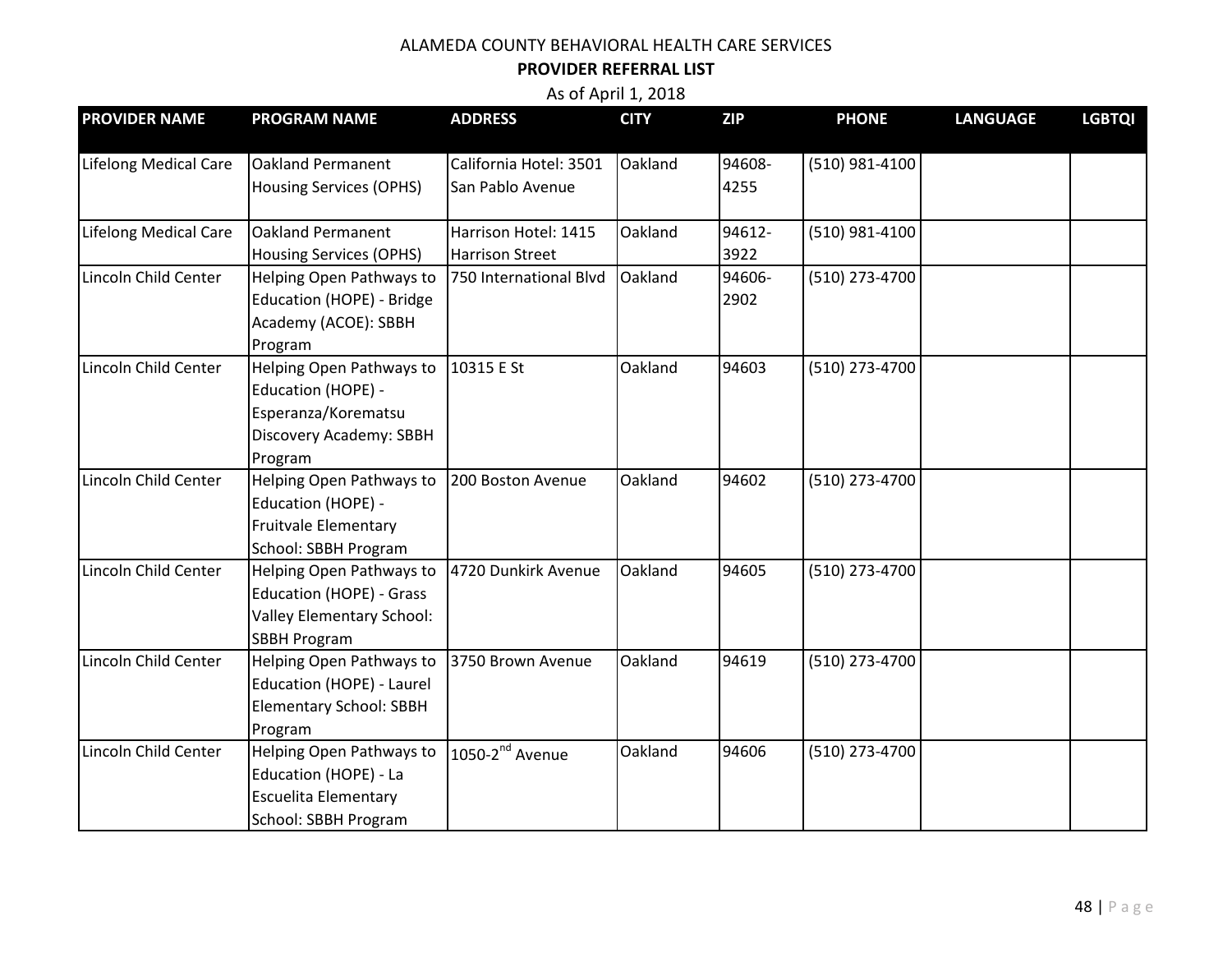#### **PROVIDER REFERRAL LIST**

| <b>PROVIDER NAME</b> | <b>PROGRAM NAME</b>                                                                               | <b>ADDRESS</b>              | <b>CITY</b> | <b>ZIP</b>     | <b>PHONE</b>   | <b>LANGUAGE</b> | <b>LGBTQI</b> |
|----------------------|---------------------------------------------------------------------------------------------------|-----------------------------|-------------|----------------|----------------|-----------------|---------------|
| Lincoln Child Center | Helping Open Pathways to<br>Education (HOPE) - Met<br>West High School: SBBH<br>Program           | 314 - 10th Street           | Oakland     | 94606          | (510) 273-4700 |                 |               |
| Lincoln Child Center | Helping Open Pathways to<br>Education (HOPE) - New<br>Highland & RISE: SBBH<br>Program            | 8251 "A" Street             | Oakland     | 94621          | (510) 273-4700 |                 |               |
| Lincoln Child Center | Helping Open Pathways to<br>Education (HOPE) -<br>Oakland High School: SBBH<br>Program            | 1023 MacArthur<br>Boulevard | Oakland     | 94610          | (510) 273-4700 |                 |               |
| Lincoln Child Center | Helping Open Pathways to<br>Education (HOPE) -<br>Oakland Technical High<br>School: SBBH Program  | 4351 Broadway Street        | Oakland     | 94611-<br>4612 | (510) 273-4700 |                 |               |
| Lincoln Child Center | Helping Open Pathways to<br>Education (HOPE) -<br>Sankofa Elementary: SBBH<br>Program             | $581 - 61$ st Street        | Oakland     | 94609          | (510) 273-4700 |                 |               |
| Lincoln Child Center | Helping Open Pathways to<br>Education (HOPE) -Skyline<br>High School: SBBH Program                | 12250 Skyline Blvd.         | Oakland     | 94619-<br>2425 | (510) 273-4700 |                 |               |
| Lincoln Child Center | Helping Open Pathways to<br>Education (HOPE) -<br>Vincent Academy Charter<br>School: SBBH Program | 1411 Union Street           | Oakland     | 94607          | (510) 273-4700 |                 |               |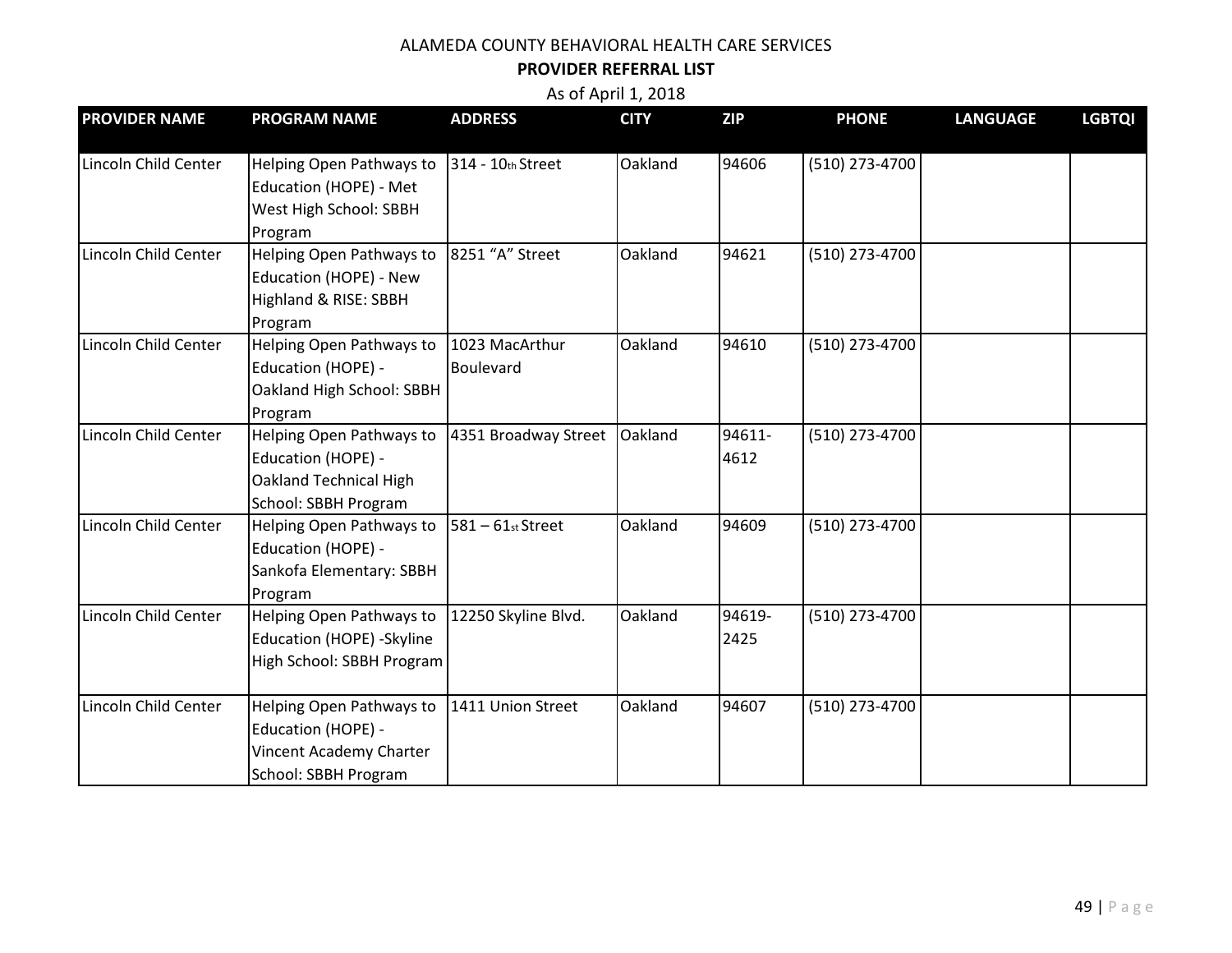#### **PROVIDER REFERRAL LIST**

| <b>PROVIDER NAME</b>                                                                                  | <b>PROGRAM NAME</b>                                                                                 | <b>ADDRESS</b>                     | <b>CITY</b> | <b>ZIP</b>     | <b>PHONE</b>   | <b>LANGUAGE</b> | <b>LGBTQI</b> |
|-------------------------------------------------------------------------------------------------------|-----------------------------------------------------------------------------------------------------|------------------------------------|-------------|----------------|----------------|-----------------|---------------|
| Lincoln Child Center                                                                                  | Fremont High School<br>Intensive Counseling-<br><b>Enriched Special Day Class</b><br>(I-CESDC)      | 4610 Foothill Blvd                 | Oakland     | 94601          | (510) 273-4700 |                 |               |
| Lincoln Child Center                                                                                  | <b>Howard Elementary</b><br>School: Intensive<br>Counseling-Enriched<br>Special Day Class (I-CESDC) | 8755 Fontaine Street               | Oakland     | 94605-<br>4141 | (510) 273-4700 |                 |               |
| Lincoln Child Center                                                                                  | <b>Multidimensional Family</b><br>Therapy (MDFT)                                                    | 1266 - 14th Street                 | Oakland     | 94607-<br>2205 | (510) 273-4700 |                 |               |
| Lincoln Child Center                                                                                  | <b>Project Permanence</b><br>(Wraparound Program)                                                   | 1266 - 14th Street                 | Oakland     | 94607-<br>2205 | (510) 273-4700 |                 |               |
| Lincoln Child Center                                                                                  | <b>School Engagement</b><br>Program                                                                 | 1266 - 14th Street                 | Oakland     | 94607-<br>2205 | (510) 273-4700 |                 |               |
| Lincoln Child Center                                                                                  | <b>Therapeutic Behavioral</b><br>Services (TBS)                                                     | 1266 - 14th Street                 | Oakland     | 94607-<br>2205 | (510) 273-4700 | Spanish         |               |
| Medical Hill Rehab<br>Center, LLC dba<br>Kindred Nursing and<br><b>Rehabilitation Medical</b><br>Hill | Neuro-Behavioral Care<br>Program                                                                    | 475 29th Street                    | Oakland     | 94609          | (510) 832-3222 | Italian         |               |
|                                                                                                       | Multilingual Counseling Multi-Lingual Counseling                                                    | 1515 Aurora Street,<br>103H        | San Leandro | 94577          | (510) 498-4388 |                 | Yes           |
|                                                                                                       | Multilingual Counseling   Multi-Lingual Counseling                                                  | 39675 Cedar Blvd.,<br>Suite # 220F | Newark      | 94560-<br>5489 | (510) 498-4388 |                 | Yes           |
|                                                                                                       | Multilingual Counseling MLC Oakland Adults MLC<br>Oakland Children                                  | 638 Webster Street<br>Suite 400    | Oakland     | 94607-<br>4168 | (510) 575-6745 |                 |               |
| Native American<br><b>Health Center</b>                                                               | Native American Mental<br><b>Health Treatment and</b><br><b>Promotion Services</b>                  | 3124 International Blvd Oakland    |             | 94601-<br>2902 | (510) 437-9024 |                 |               |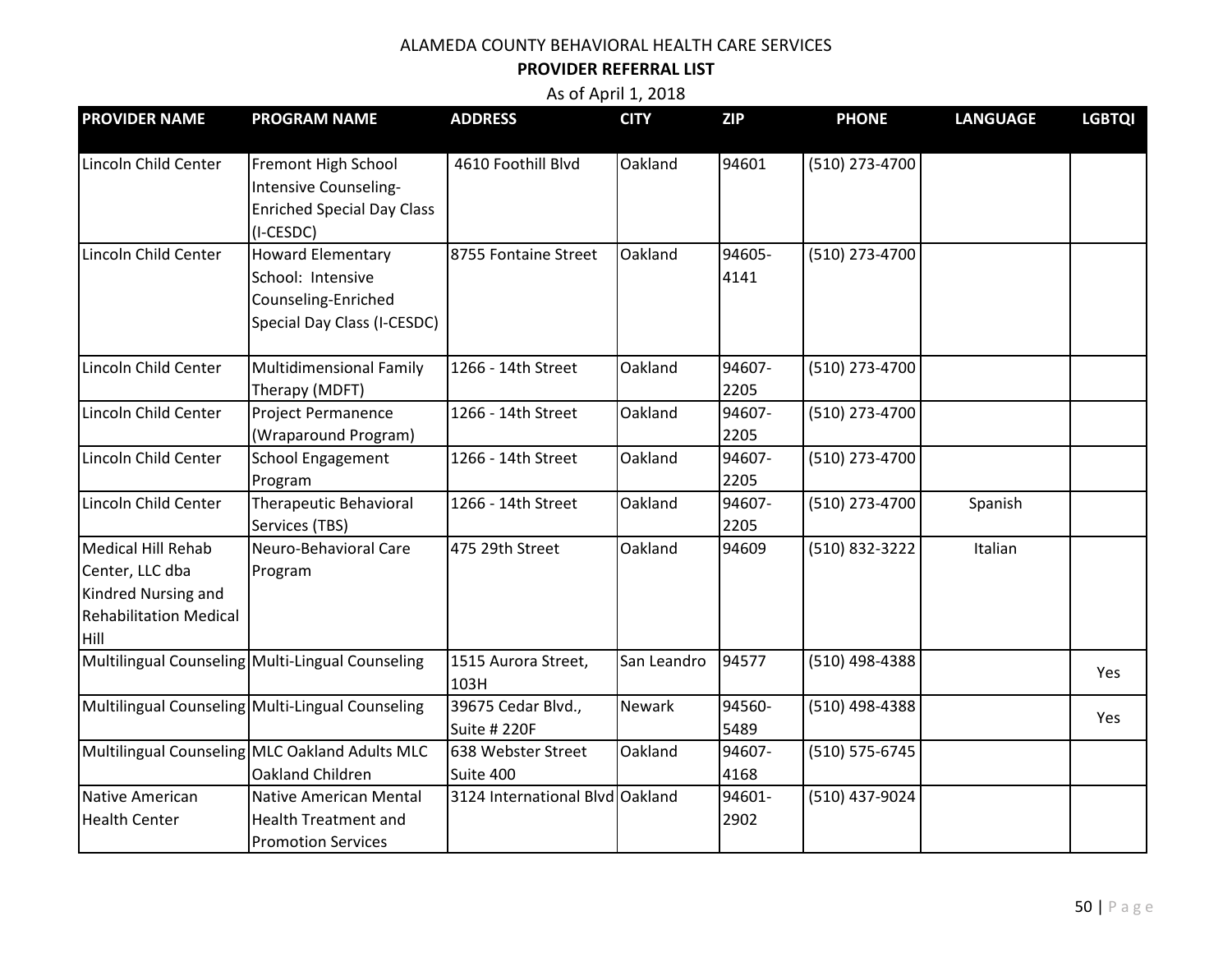#### **PROVIDER REFERRAL LIST**

| <b>PROVIDER NAME</b>   | <b>PROGRAM NAME</b>           | <b>ADDRESS</b>                  | <b>CITY</b> | <b>ZIP</b> | <b>PHONE</b>   | <b>LANGUAGE</b> | <b>LGBTQI</b> |
|------------------------|-------------------------------|---------------------------------|-------------|------------|----------------|-----------------|---------------|
| Native American        | <b>Native American</b>        | 3124 International Blvd Oakland |             | 94601-     | (510) 437-9024 |                 |               |
| <b>Health Center</b>   | <b>Prevention Center</b>      |                                 |             | 2902       |                |                 |               |
| Native American        | Alameda County                | 2950 International Blvd Oakland |             | 94601-     | (510) 437-9024 |                 |               |
| <b>Health Center</b>   | Prevention and Early          |                                 |             | 2228       |                |                 |               |
|                        | Intervention                  |                                 |             |            |                |                 |               |
| Native American        | Alameda County                | 3124 International Blvd Oakland |             | 94601-     | (510) 437-9024 |                 |               |
| <b>Health Center</b>   | Prevention and Early          |                                 |             | 2902       |                |                 |               |
|                        | Intervention                  |                                 |             |            |                |                 |               |
| Oakland Unified        | <b>Educationally Related</b>  | 1011 Union Street               | Oakland     | 94607-     | (510) 879-8382 |                 |               |
| <b>School District</b> | <b>Mental Health Services</b> |                                 |             | 2236       |                |                 |               |
|                        | (ERMHS) Initial               |                                 |             |            |                |                 |               |
|                        | Assessments                   |                                 |             |            |                |                 |               |
| Oakland Unified        | Counseling-Enriched           | 991 14 <sup>th</sup> Street     | Oakland     | 94607      | (510) 879-8382 |                 |               |
| <b>School District</b> | Special Day Class (CESDC) -   |                                 |             |            |                |                 |               |
|                        | Lafayette @ Lowell            |                                 |             |            |                |                 |               |
| Oakland Unified        | Counseling-Enriched           | 960 - 10th Street               | Oakland     | 94607      | (510) 879-8382 |                 |               |
| <b>School District</b> | Special Day Class (CESDC) -   |                                 |             |            |                |                 |               |
|                        | Martin Luther King, Jr.       |                                 |             |            |                |                 |               |
|                        | Elementary                    |                                 |             |            |                |                 |               |
| Oakland Unified        | Counseling-Enriched           | 3748 - 13th Avenue              | Oakland     | 94610      | (510) 879-8382 |                 |               |
| <b>School District</b> | Special Day Class (CESDC) -   |                                 |             |            |                |                 |               |
|                        | <b>Edna Brewer Middle</b>     |                                 |             |            |                |                 |               |
| Oakland Unified        | Counseling-Enriched           | 2845 - 64th Avenue              | Oakland     | 94605      | (510) 879-8382 |                 |               |
| <b>School District</b> | Special Day Class (CESDC) -   |                                 |             |            |                |                 |               |
|                        | <b>Frick Middle</b>           |                                 |             |            |                |                 |               |
| Oakland Unified        | Counseling-Enriched           | 1390 66th Avenue                | Oakland     | 94621      | (510) 879-8382 |                 |               |
| <b>School District</b> | Special Day Class (CESDC) -   |                                 |             |            |                |                 |               |
|                        | Roots International           |                                 |             |            |                |                 |               |
|                        | Academy                       |                                 |             |            |                |                 |               |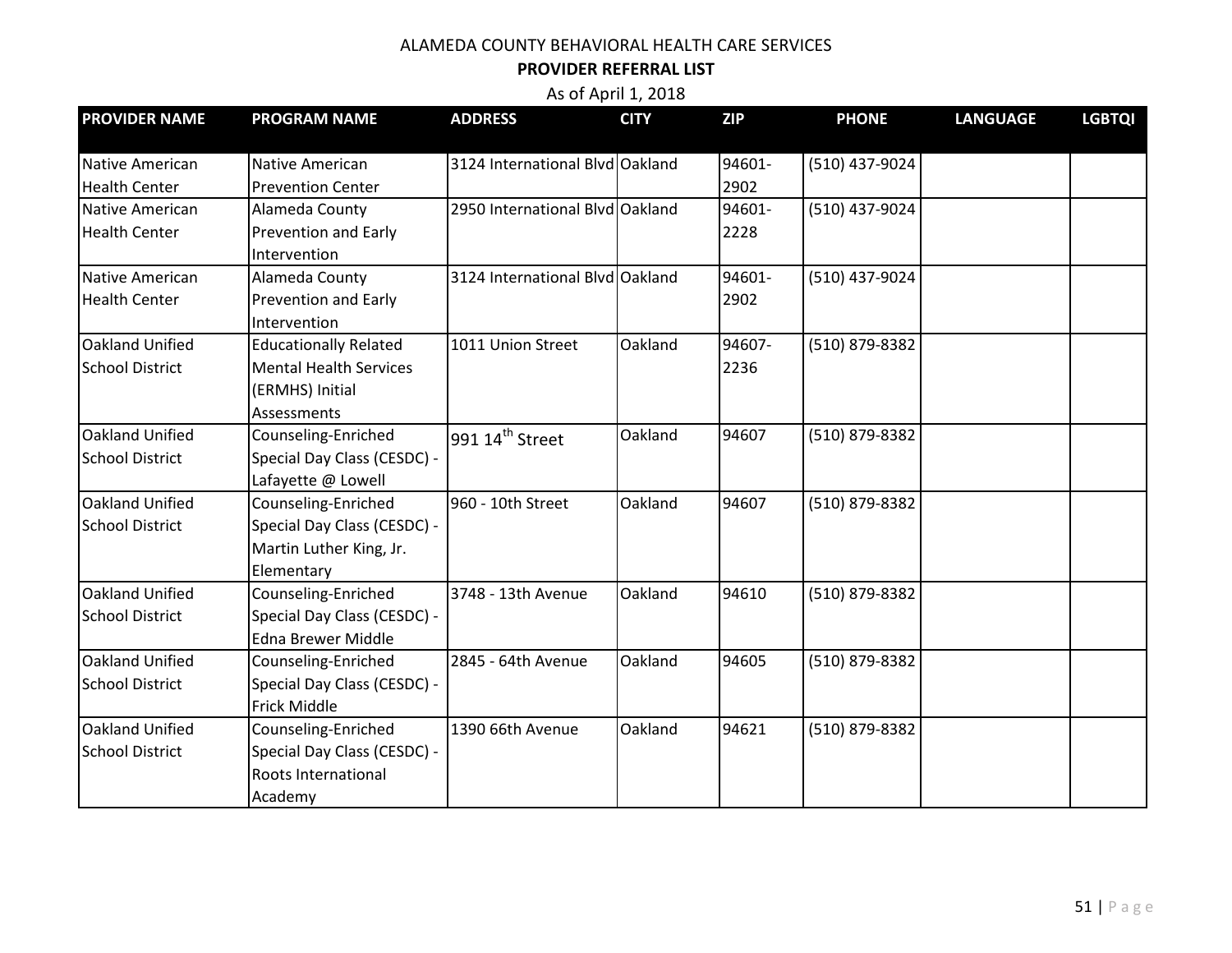#### **PROVIDER REFERRAL LIST**

| <b>PROVIDER NAME</b>                       | <b>PROGRAM NAME</b>                                                                                                    | <b>ADDRESS</b>                    | <b>CITY</b> | <b>ZIP</b>     | <b>PHONE</b>          | <b>LANGUAGE</b> | <b>LGBTQI</b> |
|--------------------------------------------|------------------------------------------------------------------------------------------------------------------------|-----------------------------------|-------------|----------------|-----------------------|-----------------|---------------|
| Oakland Unified<br><b>School District</b>  | Counseling-Enriched<br>Special Day Class (CESDC)<br>(CESDC) - Urban Promise<br>Academy                                 | 3031 East 18 <sup>th</sup> Street | Oakland     | 94601-<br>2457 | (510) 879-8382        |                 |               |
| Oakland Unified<br><b>School District</b>  | Counseling-Enriched<br>Special Day Class (CESDC) -<br>Fremont High School                                              | 4610 Foothill<br>Boulevard        | Oakland     | 94601          | (510) 879-8382        |                 |               |
| Oakland Unified<br><b>School District</b>  | Counseling-Enriched<br>Special Day Class (CESDC) -<br>McClymonds High School                                           | 2607 Myrtle Street                | Oakland     | 94607-<br>3415 | (510) 879-8382        |                 |               |
| Oakland Unified<br><b>School District</b>  | Counseling-Enriched<br>Special Day Class (CESDC) -<br><b>Oakland Technical High</b>                                    | 4351 Broadway                     | Oakland     | 94611-<br>4612 | (510) 879-8382        |                 |               |
| Oakland Unified<br><b>School District</b>  | Counseling-Enriched<br>Special Day Class (CESDC) -<br><b>Oakland Technical Fashion</b><br>Academy                      | 5263 Broadway<br>Terrace          | Oakland     | 94618          | (510) 879-8382        |                 |               |
| Oakland Unified<br><b>School District</b>  | Counseling-Enriched<br>Special Day Class (CESDC) -<br>Skyline High School                                              | 12250 Skyline Blvd                | Oakland     | 94619          | (510) 879-8382        |                 |               |
| <b>Options Recovery</b><br>Services        | <b>Options Recovery Services</b><br>(IOP and ODF)                                                                      | 1931 Center Street                | Berkeley    | 94704<br>1105  | (510) 666-9552        |                 |               |
| <b>Options Recovery</b><br><b>Services</b> | <b>Options Recovery Services</b><br>(IOP and ODF)                                                                      | 1835 Allston Way                  | Berkeley    | 94704          | $(510) 666 -$<br>9552 |                 |               |
| Pacific Center for<br>Human Growth         | Prevention and Early<br>Intervention (PEI) Stigma<br>and Discrimination<br><b>Reduction Peer</b><br>Mentorship Project | 2712 Telegraph<br>Avenue          | Berkeley    | 94705-<br>1117 | (510) 548-8283        |                 |               |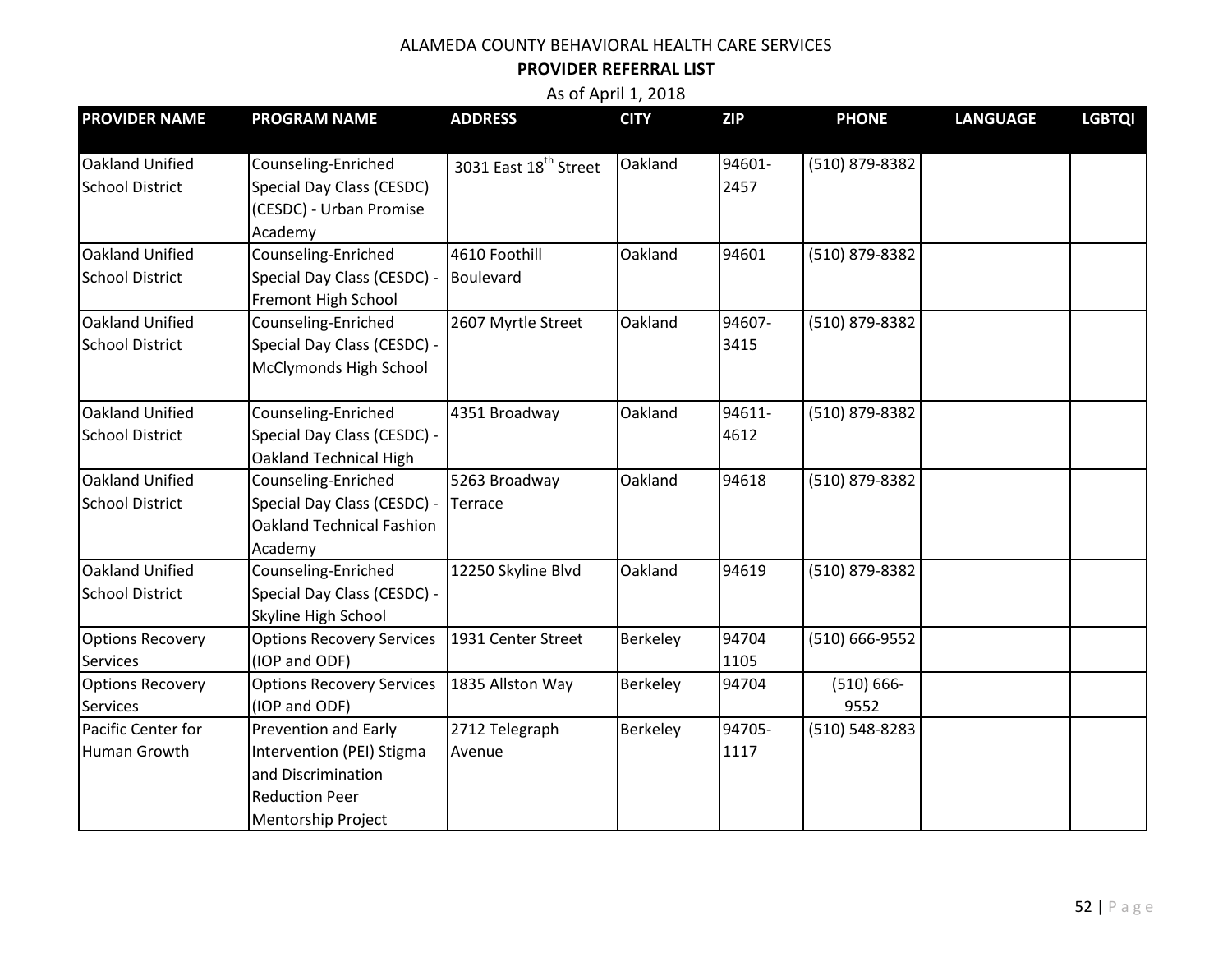#### **PROVIDER REFERRAL LIST**

| <b>PROVIDER NAME</b>        | <b>PROGRAM NAME</b>                        | <b>ADDRESS</b>             | <b>CITY</b> | <b>ZIP</b> | <b>PHONE</b>   | <b>LANGUAGE</b> | <b>LGBTQI</b> |
|-----------------------------|--------------------------------------------|----------------------------|-------------|------------|----------------|-----------------|---------------|
|                             |                                            |                            | Oakland     | 94621-     | (510) 832-7337 |                 |               |
| Peers Envisioning and       | Stigma and Discrimination                  | 333 Hegenberger            |             |            |                |                 |               |
| <b>Engaging in Recovery</b> | Reduction                                  | Road, Suite 250            |             | 1473       |                |                 |               |
| Services (PEERS)            |                                            |                            |             |            |                |                 |               |
| Peers Envisioning and       | Transition Age Youth (TAY) 333 Hegenberger |                            | Oakland     | 94621-     | (510) 832-7337 |                 |               |
| <b>Engaging in Recovery</b> | Initiative                                 | Road, Suite 250            |             | 1473       |                |                 |               |
| Services (PEERS)            |                                            |                            |             |            |                |                 |               |
| Peers Envisioning and       | Support for Pool of                        | 333 Hegenberger            | Oakland     | 94621-     | (510) 832-7337 |                 |               |
| <b>Engaging in Recovery</b> | <b>Consumer Champions</b>                  | Road, Suite 250            |             | 1473       |                |                 |               |
| Services (PEERS)            | (POCC)                                     |                            |             |            |                |                 |               |
| Peers Envisioning and       | <b>Tobacco Education and</b>               | 333 Hegenberger            | Oakland     | 94621-     | (510) 832-7337 |                 |               |
| <b>Engaging in Recovery</b> | <b>Information Groups</b>                  | Road, Suite 250            |             | 1473       |                |                 |               |
| Services (PEERS)            |                                            |                            |             |            |                |                 |               |
| Peers Envisioning and       | E (Emotional) CPR                          | 333 Hegenberger            | Oakland     | 94621-     | (510) 832-7337 |                 |               |
| <b>Engaging in Recovery</b> |                                            | Road, Suite 250            |             | 1473       |                |                 |               |
| Services (PEERS)            |                                            |                            |             |            |                |                 |               |
| Peers Envisioning and       | <b>Wellness Recovery Action</b>            | <b>Alameda County BHCS</b> | Oakland     | 94621      | (510) 832-7337 |                 |               |
| <b>Engaging in Recovery</b> | Planning (WRAP) Groups -                   | - Vocational Program:      |             |            |                |                 |               |
| Services (PEERS)            | <b>BHCS</b>                                | 333 Hegenberger            |             |            |                |                 |               |
|                             |                                            | Road, 6th Floor            |             |            |                |                 |               |
|                             |                                            |                            |             |            |                |                 |               |
| Peers Envisioning and       | <b>Wellness Recovery Action</b>            | <b>East Bay Community</b>  | Oakland     | 94607      | (510) 832-7337 |                 |               |
| <b>Engaging in Recovery</b> | Planning (WRAP) Groups -                   | Recovery Project:          |             |            |                |                 |               |
| Services (PEERS)            | Co-Occuring                                | 2579 San Pablo Ave         |             |            |                |                 |               |
|                             |                                            | Oakland, CA 94607          |             |            |                |                 |               |
|                             |                                            | 2579 San Pablo Ave         |             |            |                |                 |               |
|                             |                                            | Oakland, CA 94607          |             |            |                |                 |               |
|                             |                                            | 2579 San Pablo Ave         |             |            |                |                 |               |
| Peers Envisioning and       | <b>Wellness Recovery Action</b>            | La Familia Counseling      | Hayward     | 94544      | (510) 832-7337 |                 |               |
| <b>Engaging in Recovery</b> | Planning (WRAP) Groups -                   | Services: 26081            |             |            |                |                 |               |
| Services (PEERS)            | Spanish                                    | Mocine Avenue              |             |            |                |                 |               |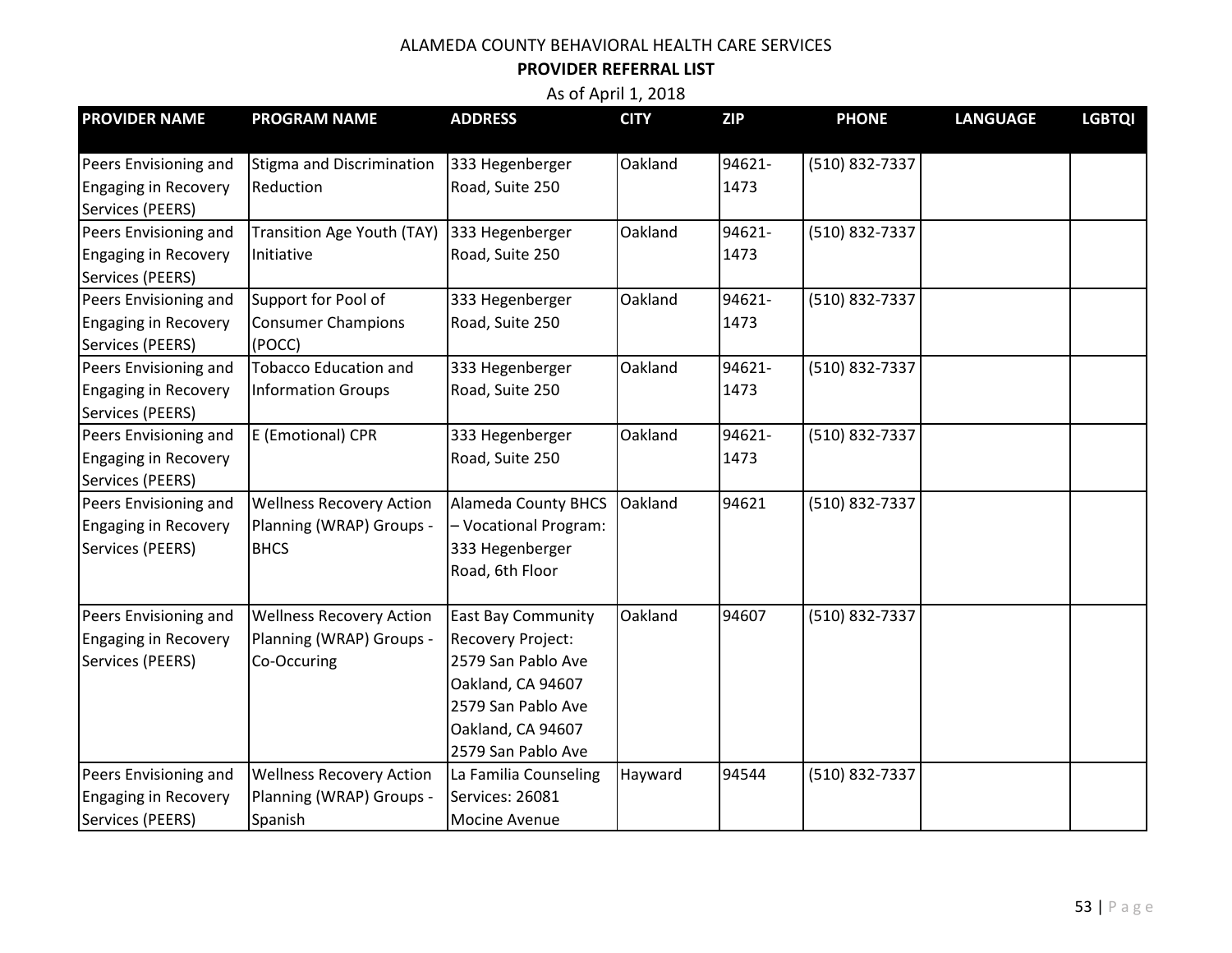#### **PROVIDER REFERRAL LIST**

| <b>PROVIDER NAME</b>        | <b>PROGRAM NAME</b>             | <b>ADDRESS</b>            | <b>CITY</b> | <b>ZIP</b> | <b>PHONE</b>   | <b>LANGUAGE</b> | <b>LGBTQI</b> |
|-----------------------------|---------------------------------|---------------------------|-------------|------------|----------------|-----------------|---------------|
|                             |                                 |                           |             |            |                |                 |               |
| Peers Envisioning and       | <b>Wellness Recovery Action</b> | Prevention and            | Oakland     | 94621      | (510) 832-7337 |                 |               |
| <b>Engaging in Recovery</b> | Planning (WRAP) Groups -        | <b>Recovery in Early</b>  |             |            |                |                 |               |
| Services (PEERS)            | <b>TAY</b>                      | Psychosis (PREP): 1814    |             |            |                |                 |               |
|                             |                                 | Franklin Street, Suite    |             |            |                |                 |               |
|                             |                                 | 400                       |             |            |                |                 |               |
| Peers Envisioning and       | <b>Wellness Recovery Action</b> | South County              | Hayward     | 94541      | (510) 832-7337 |                 |               |
| <b>Engaging in Recovery</b> | Planning (WRAP) Groups -        | Homeless Shelter: 258     |             |            |                |                 |               |
| Services (PEERS)            | Core                            | West A St                 |             |            |                |                 |               |
| Phillips Academy            | Early Periodic Screening,       | 1910 Central Ave          | Alameda     | 94501-     | (510) 769-7100 |                 |               |
|                             | Diagnosis and Treatment         |                           |             | 2623       |                |                 |               |
|                             | (EPSDT) and ERMHS               |                           |             |            |                |                 |               |
| Portia Bell Hume            | Early Childhood                 | 39465 Paseo Padre         | Fremont     | 94538      | (510) 745-9151 |                 |               |
| Behavioral Health &         | <b>Outpatient Services</b>      | Parkway, Suite #2100      |             |            |                |                 |               |
| <b>Training</b>             |                                 |                           |             |            |                |                 |               |
| Portia Bell Hume            | Early Childhood                 | 5776 Stoneridge Mall      | Pleasanton  | 94588-     | (925) 223-8047 |                 |               |
| Behavioral Health &         | <b>Outpatient Services</b>      | Road, #340                |             | 4514       |                |                 |               |
| <b>Training</b>             |                                 |                           |             |            |                |                 |               |
| Portia Bell Hume            | Children and Youth              | 39465 Paseo Padre         | Fremont     | 94538      | (510) 745-9151 |                 |               |
| Behavioral Health &         | <b>Outpatient Programs</b>      | Parkway, Suite #2100      |             |            |                |                 |               |
| Training                    |                                 |                           |             |            |                |                 |               |
| Portia Bell Hume            | Children and Youth              | 5776 Stoneridge Mall      | Pleasanton  | 94588-     | (925) 223-8047 |                 |               |
| Behavioral Health &         | <b>Outpatient Programs</b>      | Road, #340                |             | 4514       |                |                 |               |
| <b>Training</b>             |                                 |                           |             |            |                |                 |               |
| Portia Bell Hume            | Marilyn Avenue                  | 800 Marilyn Avenue        | Livermore   | 94551-     | (925) 223-8047 |                 |               |
| Behavioral Health &         | Elementary School: SBBH         |                           |             | 6514       |                |                 |               |
| <b>Training</b>             | Program                         |                           |             |            |                |                 |               |
| Portia Bell Hume            | Jackson Avenue                  | Jackson Avenue            | Livermore   | 94550      | (925) 223-8047 |                 |               |
| Behavioral Health &         | <b>Elementary School: SBBH</b>  | <b>Elementary School:</b> |             |            |                |                 |               |
| Training                    | Program                         | 554 Jackson Avenue        |             |            |                |                 |               |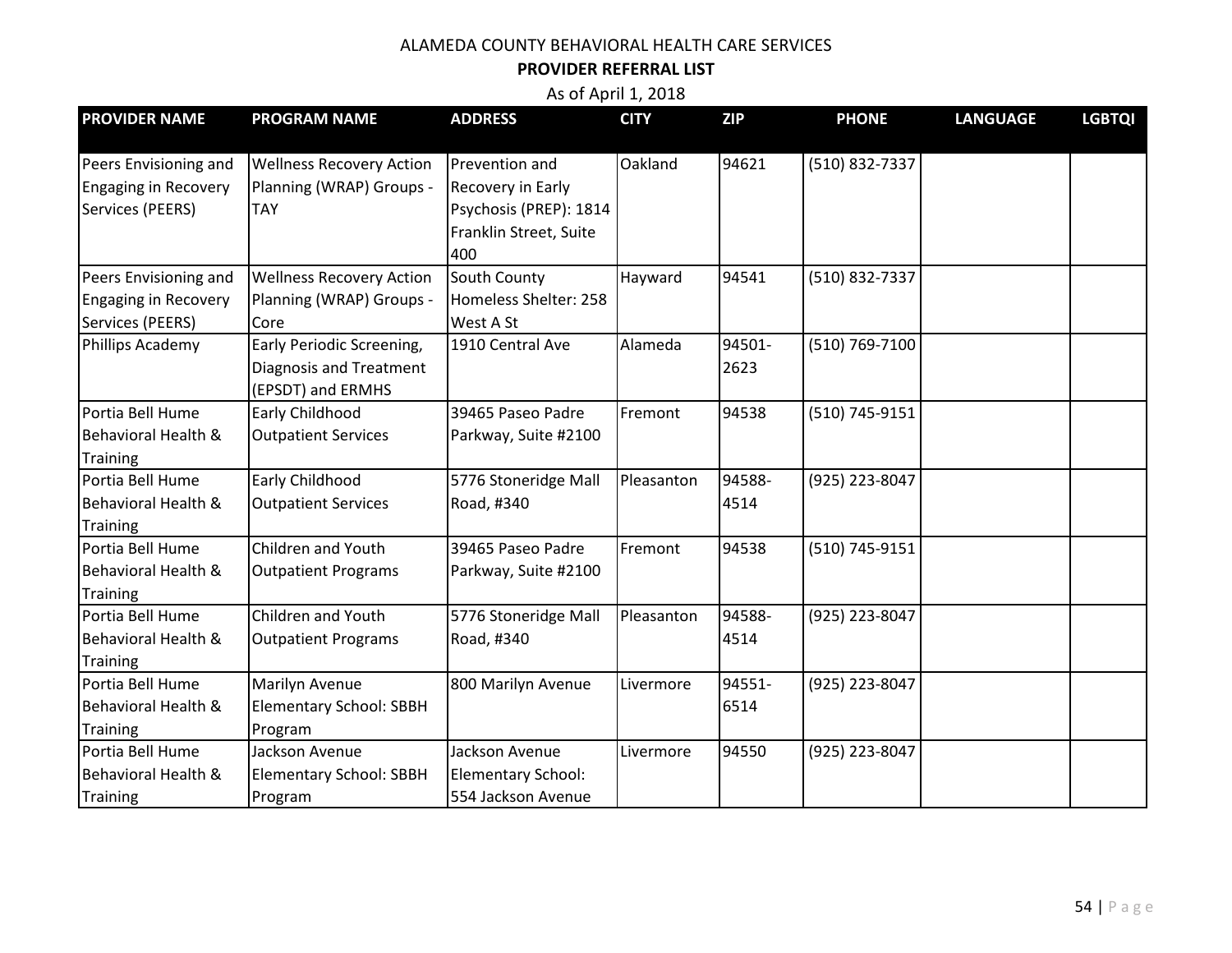#### **PROVIDER REFERRAL LIST**

| <b>PROVIDER NAME</b> | <b>PROGRAM NAME</b>         | <b>ADDRESS</b>                  | <b>CITY</b>   | <b>ZIP</b> | <b>PHONE</b>   | <b>LANGUAGE</b> | <b>LGBTQI</b> |
|----------------------|-----------------------------|---------------------------------|---------------|------------|----------------|-----------------|---------------|
|                      |                             |                                 |               |            |                |                 |               |
| Portia Bell Hume     | Valley High School: SBBH    | 6901 York Drive                 | <b>Dublin</b> | 94568      | (925) 223-8047 |                 |               |
| Behavioral Health &  | Program                     |                                 |               |            |                |                 |               |
| Training             |                             |                                 |               |            |                |                 |               |
| Portia Bell Hume     | Horizon School-Age          | 245 Abbie Street                | Pleasanton    | 94566      | (925) 223-8047 |                 |               |
| Behavioral Health &  | Pregnant/Parenting          |                                 |               |            |                |                 |               |
| Training             | Program: SBBH Program       |                                 |               |            |                |                 |               |
| Portia Bell Hume     | Village High School: SBBH   | 245 Abbie Street                | Pleasanton    | 94566      | (925) 223-8047 |                 |               |
| Behavioral Health &  | Program                     |                                 |               |            |                |                 |               |
| <b>Training</b>      |                             |                                 |               |            |                |                 |               |
| Portia Bell Hume     | School-Based<br>Mental      | 5776 Stoneridge Mall            | Pleasanton    | 94588-     | (925) 223-8047 |                 |               |
| Behavioral Health &  | Health (SBMH) Access and    | Road, #340                      |               | 4514       |                |                 |               |
| Training             | Linkage to Treatment        |                                 |               |            |                |                 |               |
| Portia Bell Hume     | Adult Level III Outpatient  | 39465 Paseo Padre               | Fremont       | 94538-     | (510) 745-9151 |                 |               |
| Behavioral Health &  | <b>Services</b>             | Parkway, Suite 2100             |               | 1624       |                |                 |               |
| <b>Training</b>      |                             |                                 |               |            |                |                 |               |
| Portia Bell Hume     | Adult Level III Outpatient  | 5776 Stoneridge Mall            | Pleasanton    | 94588-     | (925) 223-8047 |                 |               |
| Behavioral Health &  | Services                    | Road, #340                      |               | 4514       |                |                 |               |
| <b>Training</b>      |                             |                                 |               |            |                |                 |               |
| Portia Bell Hume     | CalWORKs Behavioral         | 24100 Amador Street,            | Hayward       | 94544      |                |                 |               |
| Behavioral Health &  | <b>Health Services</b>      | 3 <sup>rd</sup> Floor, Room 354 |               |            |                |                 |               |
| <b>Training</b>      |                             |                                 |               |            |                |                 |               |
| Portia Bell Hume     | CalWORKs Behavioral         | 5776 Stoneridge Mall            | Pleasanton    | 94588-     | (925) 223-8047 |                 |               |
| Behavioral Health &  | <b>Health Services</b>      | Road, #340                      |               | 4514       |                |                 |               |
| <b>Training</b>      |                             |                                 |               |            |                |                 |               |
| Portia Bell Hume     | <b>CalWORKs Behavioral</b>  | 39465 Paseo Padre               | Fremont       | 94538-     | (510) 745-9151 |                 | Yes           |
| Behavioral Health &  | <b>Health Services</b>      | Parkway, Suite 2100             |               | 1624       |                |                 |               |
| <b>Training</b>      |                             |                                 |               |            |                |                 |               |
| Portia Bell Hume     | <b>Prevention and Early</b> | 39465 Paseo Padre               | Fremont       | 94538-     | (510) 745-9151 |                 |               |
| Behavioral Health &  | Intervention for the South  | Parkway, Suite 2100             |               | 1624       |                |                 |               |
| <b>Training</b>      | <b>Asian Community</b>      |                                 |               |            |                |                 |               |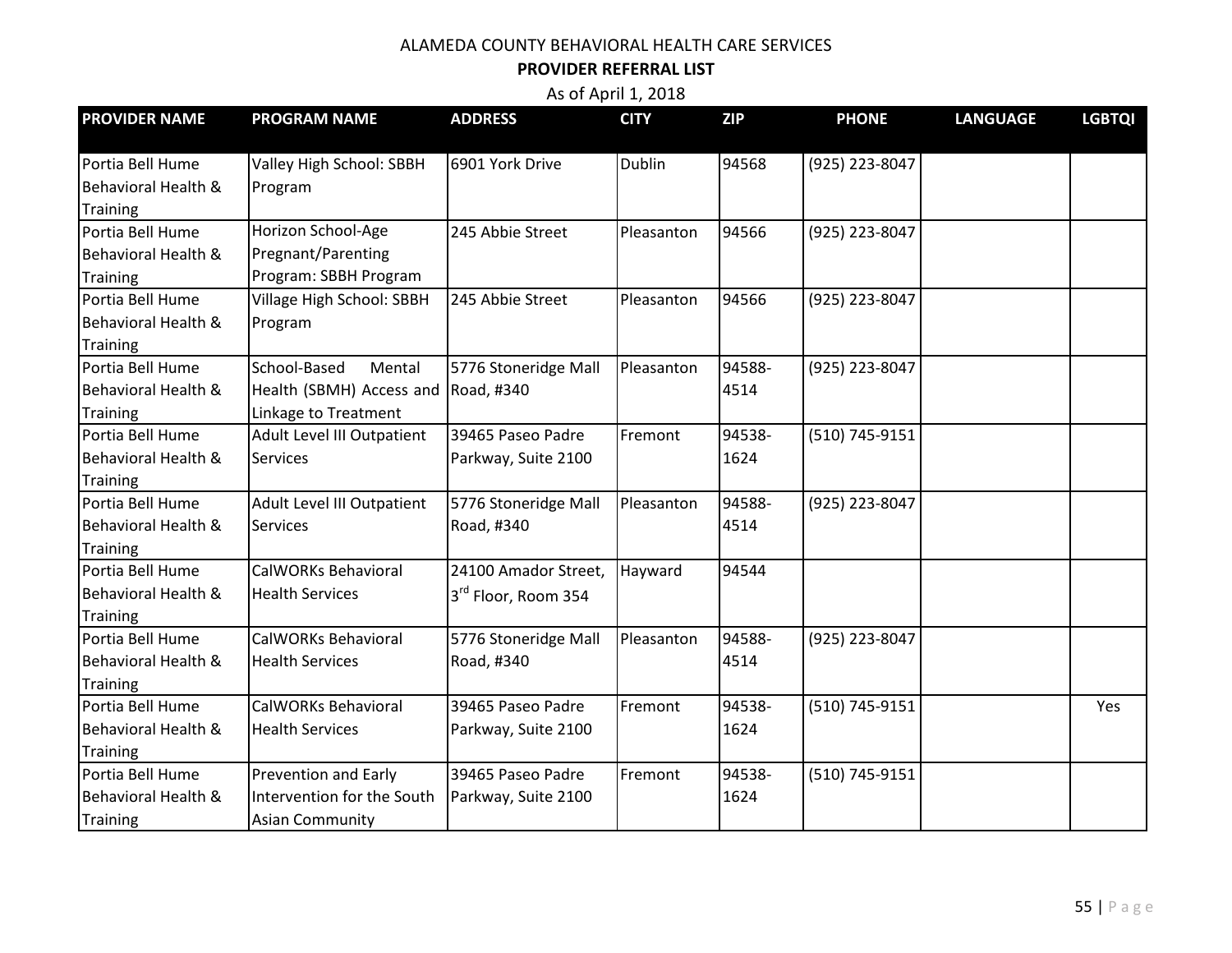#### **PROVIDER REFERRAL LIST**

| <b>PROVIDER NAME</b> | <b>PROGRAM NAME</b>               | <b>ADDRESS</b>      | <b>CITY</b> | <b>ZIP</b> | <b>PHONE</b>   | <b>LANGUAGE</b> | <b>LGBTQI</b> |
|----------------------|-----------------------------------|---------------------|-------------|------------|----------------|-----------------|---------------|
| Psynergy Programs,   | <b>Psynergy Sacramento</b>        | 4612 Roosevelt      | Sacramento  | 95820-     | (408) 412-7202 |                 |               |
| Inc.                 | (Nueva Vista Sacramento           | Avenue              |             | 4520       |                |                 |               |
|                      | Clinic)                           |                     |             |            |                |                 |               |
| R.E.F.U.G.E.         | The R.E.F.U.G.E. Mental           | 2726 Garden St.     | Oakland     | 94601      | (510) 301-5809 |                 |               |
|                      | <b>Health Services Program</b>    |                     |             |            |                |                 |               |
| R.E.F.U.G.E.         | The R.E.F.U.G.E. Mental           | 3906 Loma Vista     | Oakland     | 94619-     | (510) 301-5809 |                 |               |
|                      | <b>Health Services Program</b>    | Avenue              |             | 1426       |                |                 |               |
| R.E.F.U.G.E.         | The R.E.F.U.G.E. Mental           | 4321 Tompkins Ave.  | Oakland     | 94619-     | (510) 301-5809 |                 |               |
|                      | <b>Health Services Program</b>    |                     |             | 2820       |                |                 |               |
| Seneca Family of     | <b>Building Blocks: Pre-K and</b> | 3695 High Street    | Oakland     | 94619-     | (510) 434-7990 |                 |               |
| Agencies             | $K-1$                             |                     |             | 2015       |                |                 |               |
| Seneca Family of     | <b>Willow Rock Adolescent</b>     | 2050 Fairmont Drive | San Leandro | 94578-     | (510) 895-5502 |                 |               |
| Agencies             | <b>Crisis Stabilization</b>       |                     |             | 1001       |                |                 |               |
| Seneca Family of     | <b>Collaborative Court</b>        | 8750 Mountain Blvd. | Oakland     | 94605      | (510) 481-1222 |                 |               |
| Agencies             | <b>Intensive Case</b>             | Building 69         |             |            |                |                 |               |
|                      | Management (ICM)                  |                     |             |            |                |                 |               |
| Seneca Family of     | Multi Systemic Therapy            | 8750 Mountain Blvd. | Oakland     | 94605      | (510) 481-1222 |                 |               |
| Agencies             | (MST) for Probation Youth         | Building 69         |             |            |                |                 |               |
| Seneca Family of     | <b>Therapeutic Behavioral</b>     | 8750 Mountain Blvd. | Oakland     | 94605      | (510) 481-1222 |                 |               |
| Agencies             | Services (TBS)                    | <b>Building 69</b>  |             |            |                |                 |               |
| Seneca Family of     | Arroyo High School                | 15701 Lorenzo Ave.  | San Lorenzo | 94580      | (510) 725-5727 |                 |               |
| Agencies             |                                   |                     |             |            |                |                 |               |
| Seneca Family of     | Hillside Elementary               | 15980 Marcella St.  | San Leandro | 94578      | (510) 725-5727 |                 |               |
| Agencies             |                                   |                     |             |            |                |                 |               |
| Seneca Family of     | <b>Edendale Middle School</b>     | 16160 Ashland Ave.  | San Lorenzo | 94580      | (510) 725-5727 |                 |               |
| Agencies             |                                   |                     |             |            |                |                 |               |
| Seneca Family of     | Aspire Triumph                    | 3200 62nd Avenue    | Oakland     | 94605      | (510) 654-4004 |                 |               |
| Agencies             | Technology Academy:               |                     |             |            |                |                 |               |
|                      | <b>SBBH Program</b>               |                     |             |            |                |                 |               |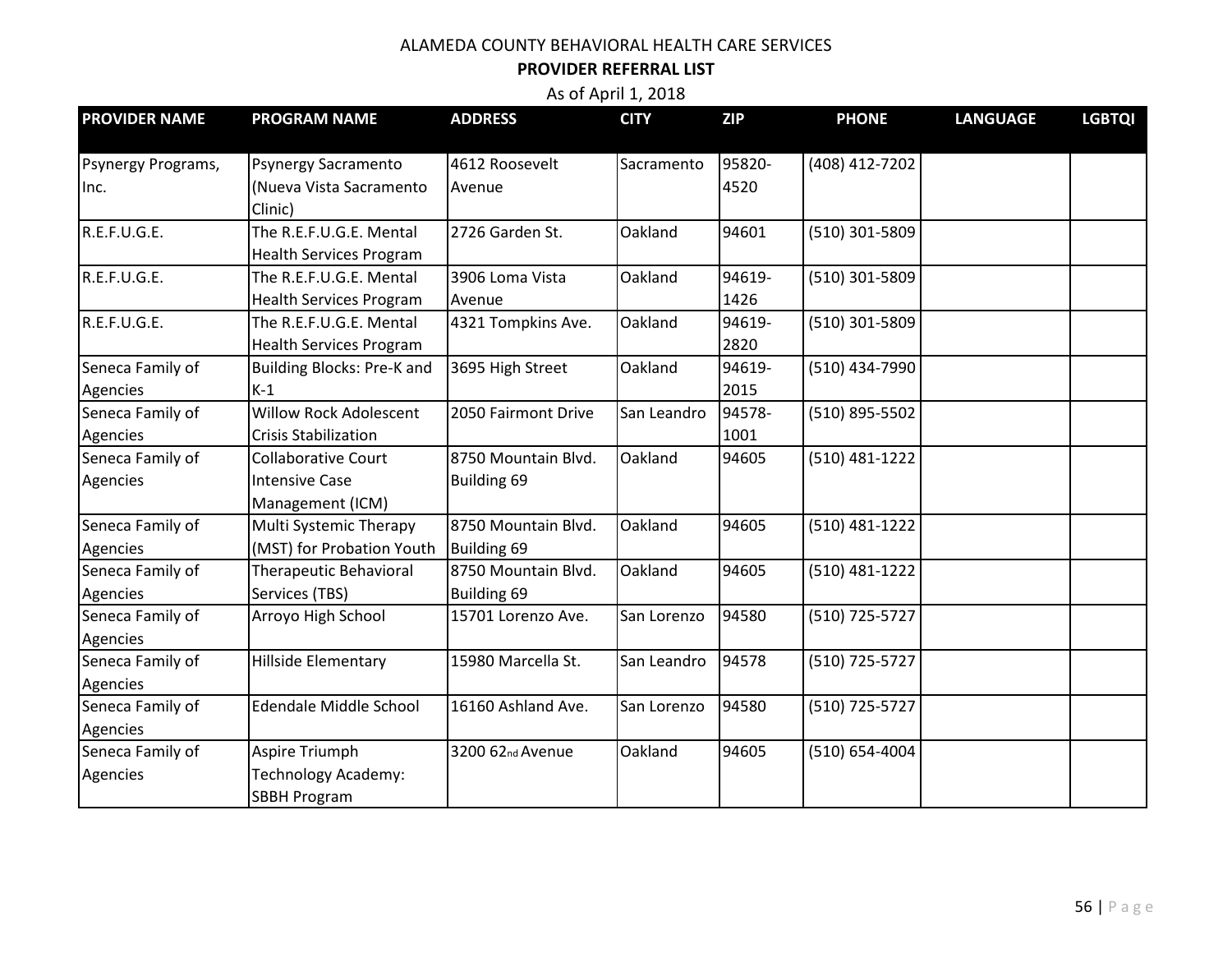#### **PROVIDER REFERRAL LIST**

| <b>PROVIDER NAME</b>         | <b>PROGRAM NAME</b>                                                                                                                         | <b>ADDRESS</b>                     | <b>CITY</b> | <b>ZIP</b>     | <b>PHONE</b>       | <b>LANGUAGE</b> | <b>LGBTQI</b> |
|------------------------------|---------------------------------------------------------------------------------------------------------------------------------------------|------------------------------------|-------------|----------------|--------------------|-----------------|---------------|
| Seneca Family of<br>Agencies | Berkeley High School:<br><b>Berkeley Unified School</b><br><b>District Intensive</b><br>Counseling-Enriched<br>Special Day Class (I-CESDC)  | 2223 Martin Luther<br>King Jr. Way | Berkeley    | 94704-<br>1437 | $(510) 654 - 4004$ |                 |               |
| Seneca Family of<br>Agencies | Brenkwitz Alternative High<br>School: Mid-County SELPA<br>Intensive Counseling-<br><b>Enriched Special Day Class</b><br>(I-CESDC)           | 22100 Princeton St. # A Hayward    |             | 94541          | $(510) 654 - 4004$ |                 |               |
| Seneca Family of<br>Agencies | Non-Public School<br><b>Intensive Counseling</b><br><b>Enriched Special Day</b><br>Classroom (I-CESDC)<br>Catalyst Academy                  | 1060 Manor Road                    | El Sobrante | 94806-<br>1336 | (510) 300-6370     |                 |               |
| Seneca Family of<br>Agencies | Bridges Academy @<br>Melrose: SBBH Program                                                                                                  | 1325 53rd Avenue                   | Oakland     | 94601-<br>5728 | $(510) 654 - 4004$ |                 |               |
| Seneca Family of<br>Agencies | Bridges Academy @<br>Melrose: Oakland Unified<br><b>School District Intensive</b><br>Counseling-Enriched<br>Special Day Class (I-CESDC)     | 1325 53rd Avenue                   | Oakland     | 94601-<br>5728 | $(510) 654 - 4004$ |                 |               |
| Seneca Family of<br>Agencies | Castlemont High School:<br><b>Oakland Unified School</b><br><b>District Intensive</b><br>Counseling-Enriched<br>Special Day Class (I-CESDC) | 8601 MacArthur<br>Boulevard        | Oakland     | 94605          | $(510) 654 - 4004$ |                 |               |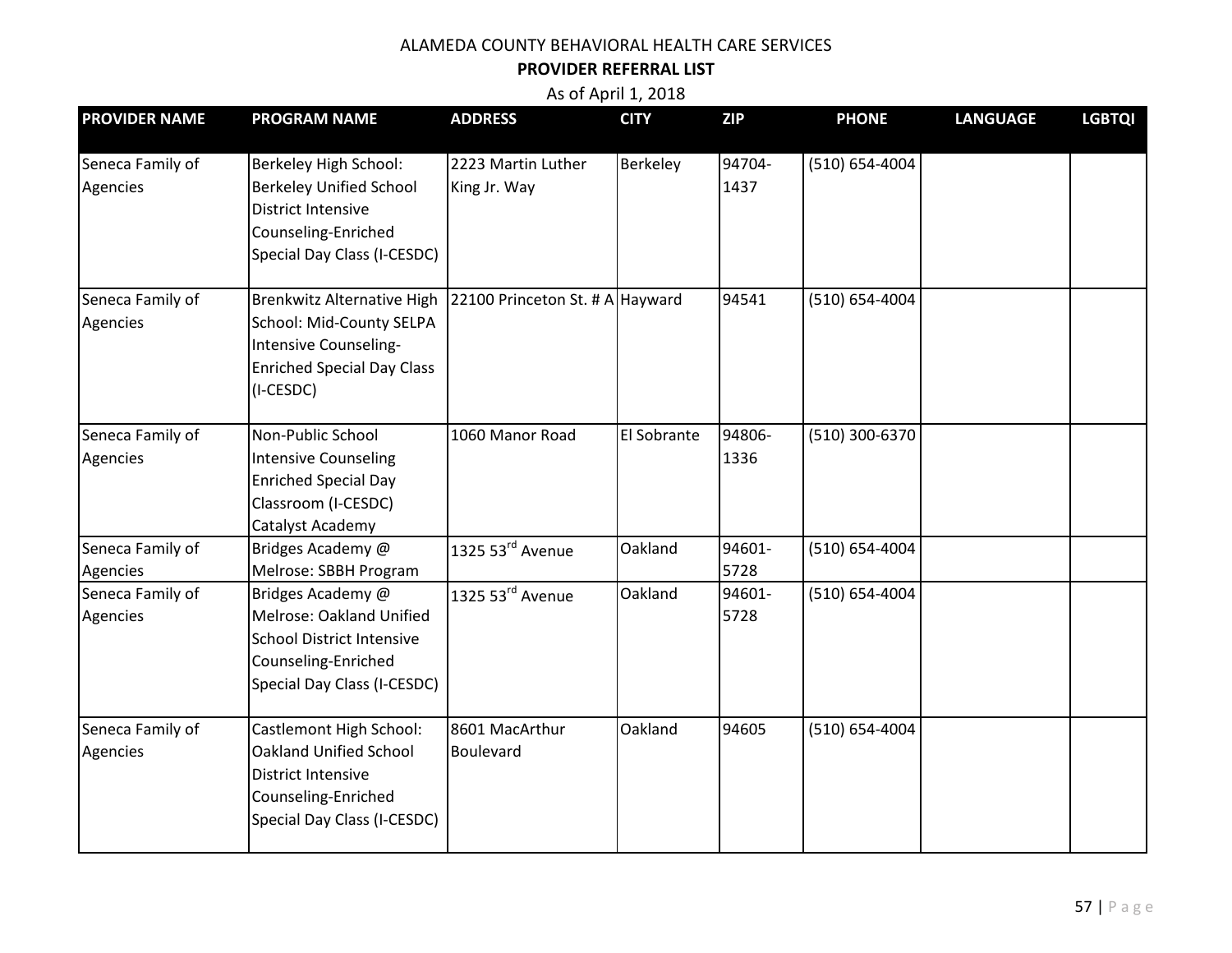#### **PROVIDER REFERRAL LIST**

| <b>PROVIDER NAME</b> | <b>PROGRAM NAME</b>              | <b>ADDRESS</b>                  | <b>CITY</b>       | <b>ZIP</b> | <b>PHONE</b>       | <b>LANGUAGE</b> | <b>LGBTQI</b> |
|----------------------|----------------------------------|---------------------------------|-------------------|------------|--------------------|-----------------|---------------|
| Seneca Family of     | Cesar Chavez Middle              | 2801 Hop Ranch Road             | <b>Union City</b> | 94587      | $(510) 654 - 4004$ |                 |               |
| Agencies             | School: SBBH Program             |                                 |                   |            |                    |                 |               |
| Seneca Family of     | Community Day School:            | Chabot Space &                  | Oakland           | 94607      | $(510) 654 - 4004$ |                 |               |
| Agencies             | <b>SBBH Program</b>              | Science Center: 10000           |                   |            |                    |                 |               |
|                      |                                  | Skyline Blvd.                   |                   |            |                    |                 |               |
| Seneca Family of     | Cox Academy: SBBH                | 9680 Sunnyside Street   Oakland |                   | 94603      | (510) 654-4004     |                 |               |
| Agencies             | Program                          |                                 |                   |            |                    |                 |               |
| Seneca Family of     | <b>Cragmont Elementary</b>       | 830 Regal Road                  | Berkeley          | 94708      | (510) 654-4004     |                 |               |
| Agencies             | School: Berkeley Unified         |                                 |                   |            |                    |                 |               |
|                      | <b>School District Intensive</b> |                                 |                   |            |                    |                 |               |
|                      | Counseling-Enriched              |                                 |                   |            |                    |                 |               |
|                      | Special Day Class (I-CESDC)      |                                 |                   |            |                    |                 |               |
| Seneca Family of     | <b>Education for Change</b>      | 2035 40th Avenue                | Oakland           | 94601      | (510) 654-4004     |                 |               |
| Agencies             | Learning Without Limits          |                                 |                   |            |                    |                 |               |
|                      | <b>Charter Academy: SBBH</b>     |                                 |                   |            |                    |                 |               |
|                      | Program                          |                                 |                   |            |                    |                 |               |
| Seneca Family of     | <b>Education for Change</b>      | 824 29 <sup>th</sup> Avenue     | Oakland           | 94601-     | (510) 654-4004     |                 |               |
| Agencies             | Lazear Charter Academy:          |                                 |                   | 2205       |                    |                 |               |
|                      | <b>SBBH Program</b>              |                                 |                   |            |                    |                 |               |
| Seneca Family of     | <b>Elmhurst Community Prep:</b>  | 1800 98th Avenue                | Oakland           | 94603      | $(510) 654 - 4004$ |                 |               |
| Agencies             | <b>SBBH Program</b>              |                                 |                   |            |                    |                 |               |
| Seneca Family of     | Epic Charter Academy:            | 1112 $29th$ Avenue              | Oakland           | 94610-     | (510) 654-4004     |                 |               |
| Agencies             | <b>SBBH Program</b>              |                                 |                   | 2212       |                    |                 |               |
| Seneca Family of     | Guy Emanuele Jr.                 | 100 Decoto Road                 | <b>Union City</b> | 94587-     | (510) 654-4004     |                 |               |
| Agencies             | Elementary: SBBH Program         |                                 |                   | 3572       |                    |                 |               |
|                      |                                  |                                 |                   |            |                    |                 |               |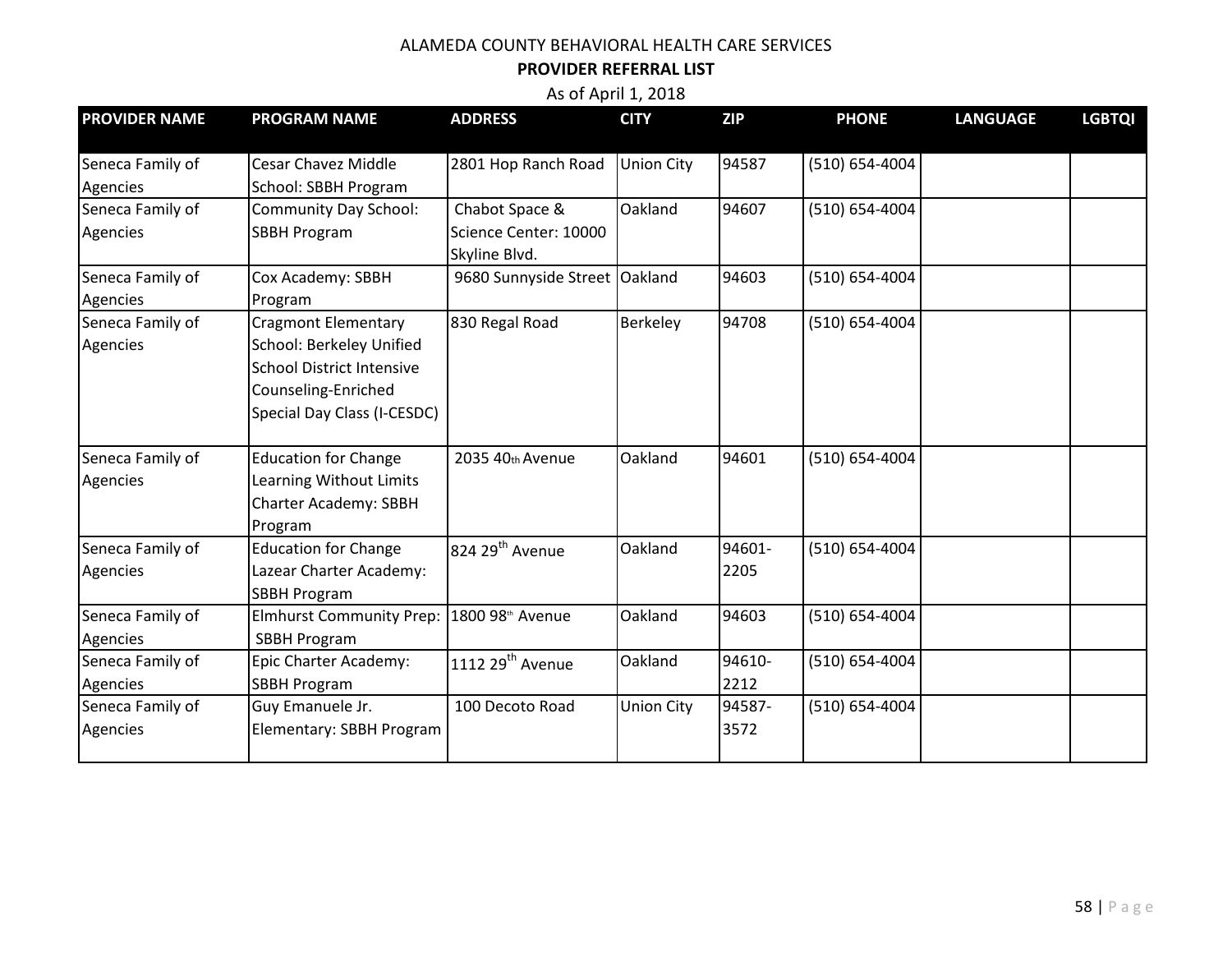#### **PROVIDER REFERRAL LIST**

| <b>PROVIDER NAME</b> | <b>PROGRAM NAME</b>              | <b>ADDRESS</b>       | <b>CITY</b> | <b>ZIP</b> | <b>PHONE</b>       | <b>LANGUAGE</b> | <b>LGBTQI</b> |
|----------------------|----------------------------------|----------------------|-------------|------------|--------------------|-----------------|---------------|
| Seneca Family of     | <b>Harvey Green Elementary</b>   | 42875 Gatewood       | Fremont     | 94538      | $(510) 654 - 4004$ |                 |               |
| Agencies             | <b>School: Fremont Unified</b>   | <b>Street</b>        |             |            |                    |                 |               |
|                      | <b>School District Intensive</b> |                      |             |            |                    |                 |               |
|                      | <b>Counseling Enriched</b>       |                      |             |            |                    |                 |               |
|                      | Special Day Classroom (I-        |                      |             |            |                    |                 |               |
|                      | CESDC)                           |                      |             |            |                    |                 |               |
| Seneca Family of     | Hayward High: SBBH               | 1633 East Avenue     | Hayward     | 94541      | (510) 654-4004     |                 |               |
| Agencies             | Program                          |                      |             |            |                    |                 |               |
| Seneca Family of     | Hillview Crest Elementary:       | 31410 Wheelon        | Hayward     | 94544-     | (510) 654-4004     |                 |               |
| Agencies             | <b>SBBH Program</b>              | Avenue               |             | 7662       |                    |                 |               |
| Seneca Family of     | James Baldwin Academy:           | 2275 Arlington Drive | San Leandro | 94578      | (510)481-1222      |                 |               |
| Agencies             | Non-Public School                |                      |             |            |                    |                 |               |
|                      | <b>Intensive Counseling</b>      |                      |             |            |                    |                 |               |
|                      | <b>Enriched Special Day</b>      |                      |             |            |                    |                 |               |
|                      | Classroom                        |                      |             |            |                    |                 |               |
| Seneca Family of     | Horace Mann Elementary           | 5222 Ygnacio Avenue  | Oakland     | 94601-     | (510) 654-4004     |                 |               |
| Agencies             | School: SBBH Program             |                      |             | 5422       |                    |                 |               |
| Seneca Family of     | Lighthouse Community             | 444 Hegenberger      | Oakland     | 94621      | (510) 654-4004     |                 |               |
| Agencies             | Charter School (9-12):           | Road                 |             |            |                    |                 |               |
|                      | <b>SBBH Program</b>              |                      |             |            |                    |                 |               |
| Seneca Family of     | Lincoln Middle School:           | 1250 Fernside Blvd.  | Alameda     | 94501-     | (510) 654-4004     |                 |               |
| Agencies             | Alameda Unified School           |                      |             | 4805       |                    |                 |               |
|                      | <b>District Intensive</b>        |                      |             |            |                    |                 |               |
|                      | Counseling-Enriched              |                      |             |            |                    |                 |               |
|                      | Special Day Classroom (I-        |                      |             |            |                    |                 |               |
|                      | CESDC)                           |                      |             |            |                    |                 |               |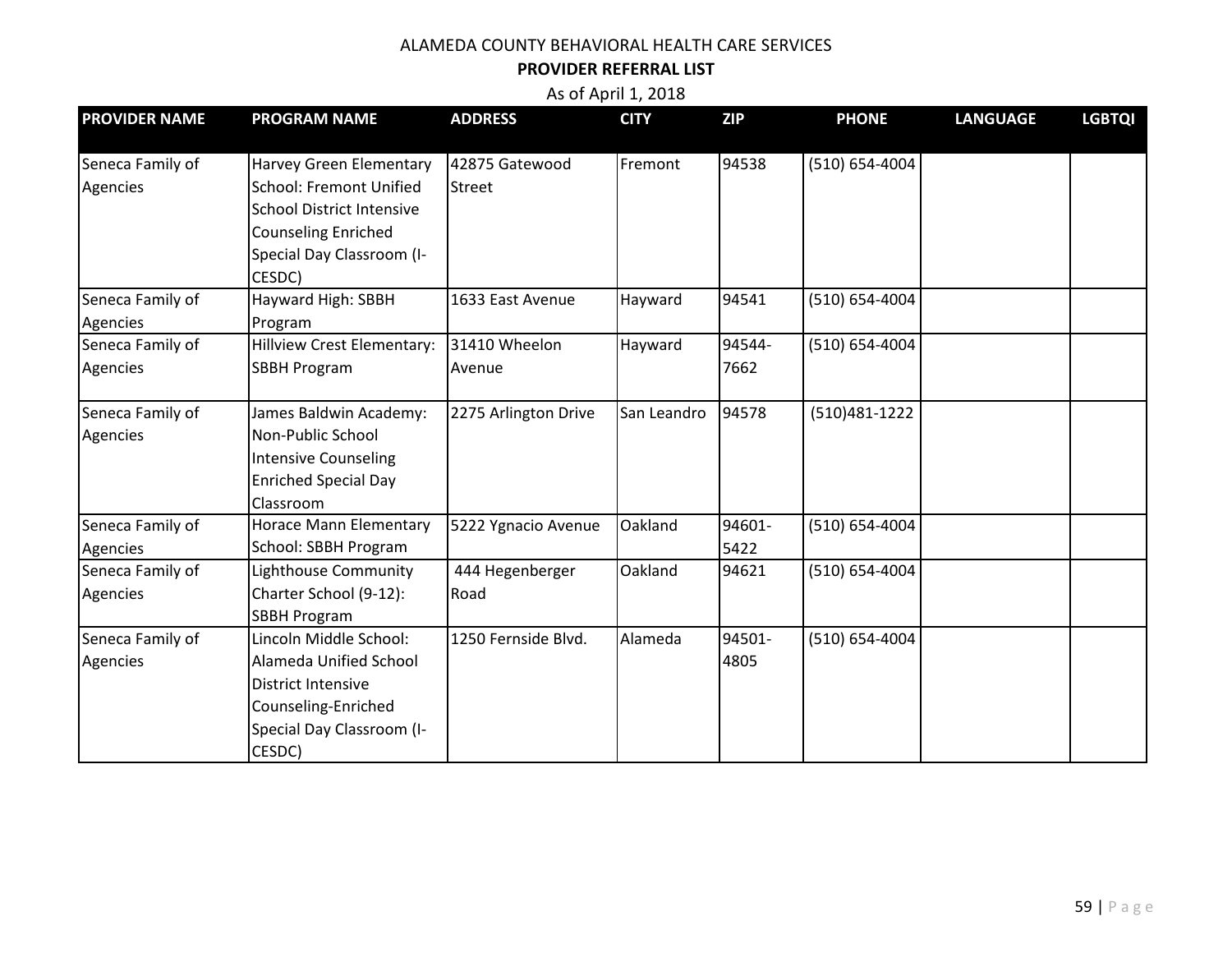#### **PROVIDER REFERRAL LIST**

| <b>PROVIDER NAME</b>         | <b>PROGRAM NAME</b>                                                                                                                                            | <b>ADDRESS</b>                | <b>CITY</b> | <b>ZIP</b>     | <b>PHONE</b>       | <b>LANGUAGE</b> | <b>LGBTQI</b> |
|------------------------------|----------------------------------------------------------------------------------------------------------------------------------------------------------------|-------------------------------|-------------|----------------|--------------------|-----------------|---------------|
| Seneca Family of<br>Agencies | Longfellow Middle School:<br><b>Berkeley Unified School</b><br><b>District Intensive</b><br>Counseling-Enriched<br>Special Day Classroom (I-<br>CESDC)         | 1500 Derby Street             | Berkeley    | 94703          | $(510) 654 - 4004$ |                 |               |
| Seneca Family of<br>Agencies | Longwood Elementary<br>School: Hayward Unified<br><b>School District Intensive</b><br><b>Counseling Enriched</b><br>Special Day Classroom (I-<br>CESDC)        | 850 Longwood Avenue Hayward   |             | 94541          | (510) 654-4004     |                 |               |
| Seneca Family of<br>Agencies | Longwood Elementary<br>School: SBBH Program                                                                                                                    | 850 Longwood Avenue   Hayward |             | 94541          | (510) 654-4004     |                 |               |
| Seneca Family of<br>Agencies | Martin Luther King Middle<br><b>School: Berkeley Unified</b><br>School District Intensive<br><b>Counseling Enriched</b><br>Special Day Classroom (I-<br>CESDC) | 1781 Rose Street              | Berkeley    | 94703-<br>1048 | (510) 654-4004     |                 |               |
| Seneca Family of<br>Agencies | Mount Eden High School:<br>Hayward Unified School<br><b>District Intensive</b><br><b>Counseling Enriched</b><br>Special Day Classroom (I-<br>CESDC)            | 2300 Panama Street            | Hayward     | 94541          | (510) 654-4004     |                 |               |
| Seneca Family of<br>Agencies | Mt. Eden High: SBBH<br>Program                                                                                                                                 | 2300 Panama Street            | Hayward     | 94545          | $(510) 654 - 4004$ |                 |               |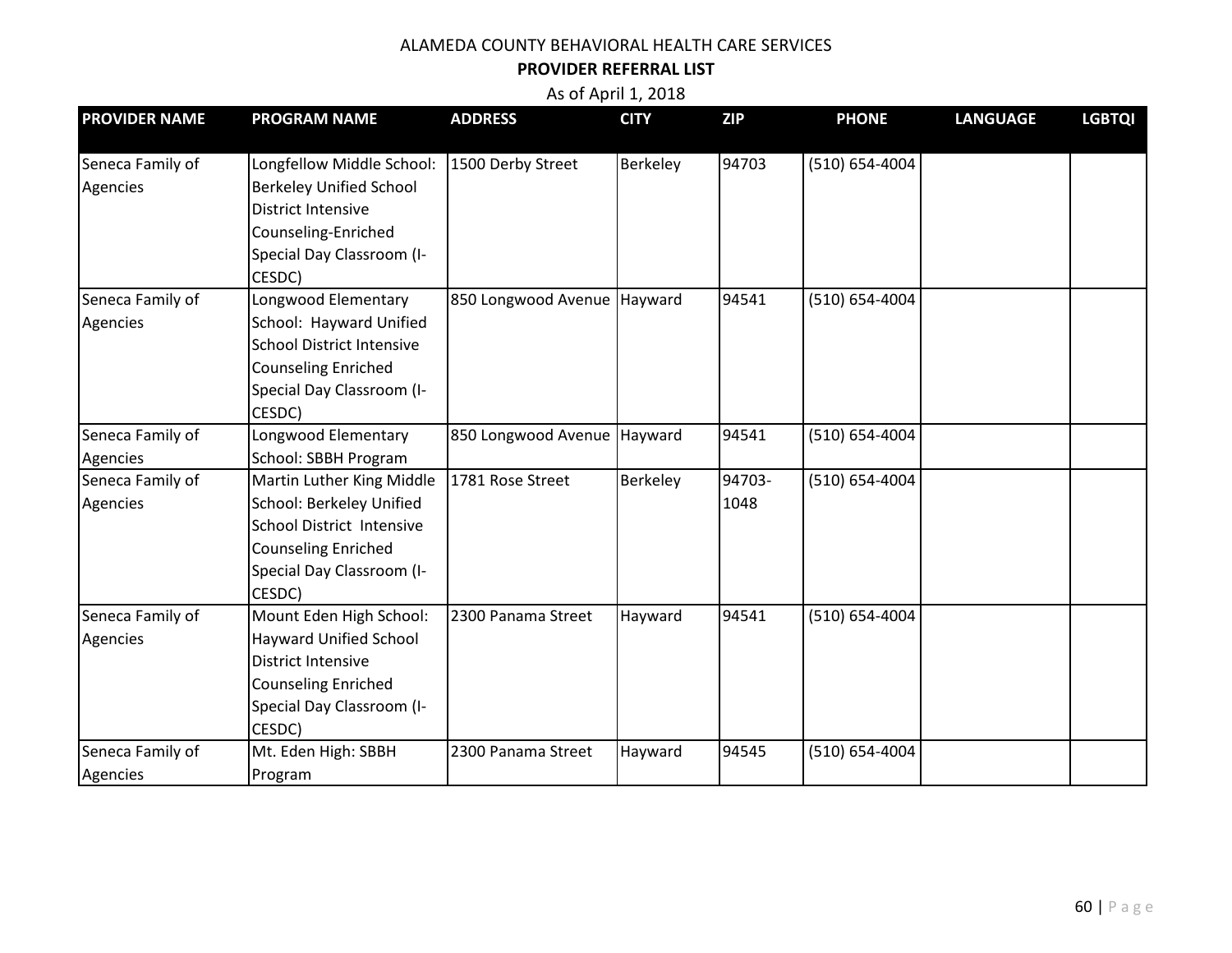#### **PROVIDER REFERRAL LIST**

| <b>PROVIDER NAME</b>         | <b>PROGRAM NAME</b>                                                                                                                                          | <b>ADDRESS</b>                      | <b>CITY</b>         | <b>ZIP</b> | <b>PHONE</b>       | <b>LANGUAGE</b> | <b>LGBTQI</b> |
|------------------------------|--------------------------------------------------------------------------------------------------------------------------------------------------------------|-------------------------------------|---------------------|------------|--------------------|-----------------|---------------|
| Seneca Family of<br>Agencies | Pathfinder Academy: Non-<br><b>Public School Intensive</b><br><b>Counseling Enriched</b><br><b>Special Day Classroom</b>                                     | 40950 Chapel Way                    | Fremont             | 94538      | $(510)$ 226-6180   |                 |               |
| Seneca Family of<br>Agencies | Redwood High: Mid-<br>County SELPA Intensive<br><b>Counseling Enriched</b><br>Special Day Classroom (I-<br>CESDC)                                            | 18400 Clifton Way,<br>Castro Valley | Castro Valley 94546 |            | (510) 654-4004     |                 |               |
| Seneca Family of<br>Agencies | Searles Elementary: SBBH<br>Program                                                                                                                          | 33629 15th Street                   | Union City          | 94587      | (510) 654-4004     |                 |               |
| Seneca Family of<br>Agencies | <b>Street Academy</b><br>Alternative High School:<br><b>SBBH Program</b>                                                                                     | 417 29th Street                     | Oakland             | 94607      | $(510) 654 - 4004$ |                 |               |
| Seneca Family of<br>Agencies | Tennyson High School Mid- 27035 Whitman Street Hayward<br><b>County SELPA Intensive</b><br><b>Counseling Enriched</b><br>Special Day Classroom (I-<br>CESDC) |                                     |                     | 94541      | $(510) 654 - 4004$ |                 |               |
| Seneca Family of<br>Agencies | <b>United for Success</b><br>Academy: SBBH Program                                                                                                           | 2101 35th Avenue                    | Oakland             | 94610      | (510) 654-4004     |                 |               |
| Seneca Family of<br>Agencies | Winton Middle School:<br>Hayward Unified School<br><b>District Intensive</b><br><b>Counseling Enriched</b><br>Special Day Classroom (I-<br>CESDC)            | 119 West Winton<br>Avenue           | Hayward             | 94545      | $(510) 654 - 4004$ |                 |               |
| St. Mary's Center            | <b>Older Adult Homeless</b><br>Program                                                                                                                       | 925 Brockhurst Street               | Oakland             | 94608      | (510) 923-9600     |                 |               |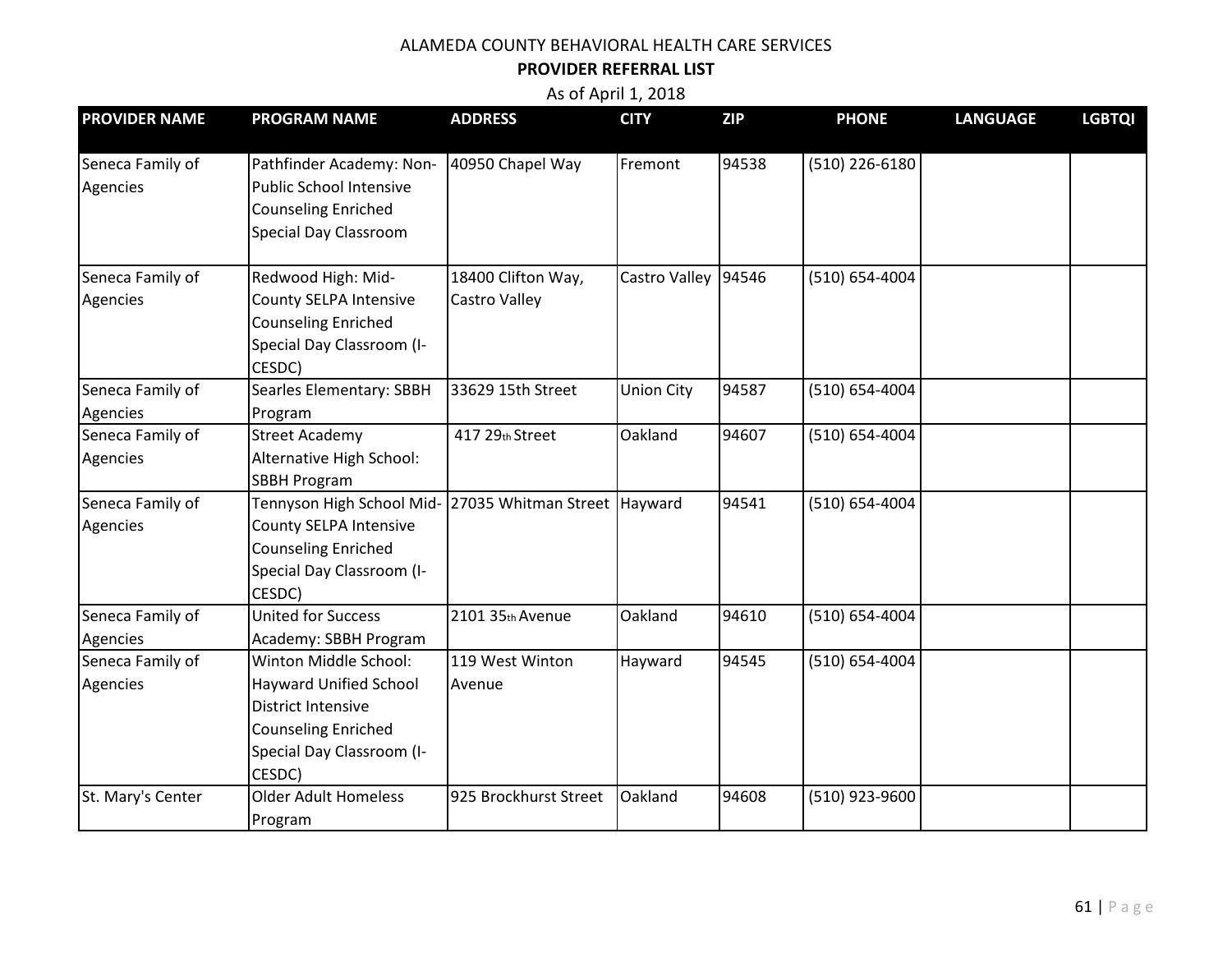#### **PROVIDER REFERRAL LIST**

| <b>PROVIDER NAME</b>   | <b>PROGRAM NAME</b>              | <b>ADDRESS</b>                  | <b>CITY</b> | <b>ZIP</b> | <b>PHONE</b>     | <b>LANGUAGE</b> | <b>LGBTQI</b> |
|------------------------|----------------------------------|---------------------------------|-------------|------------|------------------|-----------------|---------------|
| <b>STARS Community</b> | <b>Foster Care Youth Support</b> | 545 Estudillo Avenue            | San Leandro | 94577-     | $(510)$ 746-1191 |                 |               |
| <b>Services</b>        | Program (FCYS)                   |                                 |             | 4611       |                  |                 |               |
| <b>STARS Community</b> | <b>Transitional Age Youth</b>    | 511 Estudillo Avenue            | San Leandro | 94577-     | (510) 746-1191   |                 |               |
| <b>Services</b>        | (TAY) Level I Program            |                                 |             | 4611       |                  |                 |               |
| <b>STARS Community</b> | <b>Transitional Age Youth</b>    | 511 Estudillo Avenue            | San Leandro | 94577-     | (510) 746-1191   |                 |               |
| <b>Services</b>        | (TAY) Triage                     |                                 |             | 4611       |                  |                 |               |
| <b>STARS Community</b> | Arroyo High School: San          | 15701 Lorenzo                   | San Lorenzo | 94580      | (510) 746-1191   |                 |               |
| <b>Services</b>        | Lorenzo School Success           | Boulevard                       |             |            |                  |                 |               |
|                        | Program (SBBH)                   |                                 |             |            |                  |                 |               |
| <b>STARS Community</b> | <b>Bay Elementary School:</b>    | 2001 Bockman Rd                 | San Lorenzo | 94580-     | (510) 924-0548   |                 |               |
| <b>Services</b>        | San Lorenzo School               |                                 |             | 1903       |                  |                 |               |
|                        | <b>Success Program (SBBH)</b>    |                                 |             |            |                  |                 |               |
| <b>STARS Community</b> | <b>Colonial Acres</b>            | 17115 Meekland Ave              | Hayward     | 94541      | (510) 746-1191   |                 |               |
| <b>Services</b>        | Elementary: San Lorenzo          |                                 |             |            |                  |                 |               |
|                        | <b>School Success Program</b>    |                                 |             |            |                  |                 |               |
|                        | (SBBH)                           |                                 |             |            |                  |                 |               |
| <b>STARS Community</b> | <b>Treeview and Bidwell</b>      | 30565 Treeview Street   Hayward |             | 94544      | (510) 746-1191   |                 |               |
| <b>Services</b>        | Elementary: Hayward              |                                 |             |            |                  |                 |               |
|                        | <b>School Success Program</b>    |                                 |             |            |                  |                 |               |
|                        | (SBBH)                           |                                 |             |            |                  |                 |               |
| <b>STARS Community</b> | Corvallis Elementary: San        | 14790 Corvallis Street          | San Leandro | 94579      | (510) 746-1191   |                 |               |
| <b>Services</b>        | Lorenzo School Success           |                                 |             |            |                  |                 |               |
|                        | Program (SBBH)                   |                                 |             |            |                  |                 |               |
| <b>STARS Community</b> | Dayton Elementary: San           | 1500 Dayton Avenue              | San Lorenzo | 94580      | (510) 746-1191   |                 |               |
| <b>Services</b>        | Lorenzo School Success           |                                 |             |            |                  |                 |               |
|                        | Program (SBBH)                   |                                 |             |            |                  |                 |               |
| <b>STARS Community</b> | Del Rey Elementary: San          | 1510 Via Sonya                  | San Lorenzo | 94580      | (510) 746-1191   |                 |               |
| <b>Services</b>        | <b>Lorenzo School Success</b>    |                                 |             |            |                  |                 |               |
|                        | Program (SBBH)                   |                                 |             |            |                  |                 |               |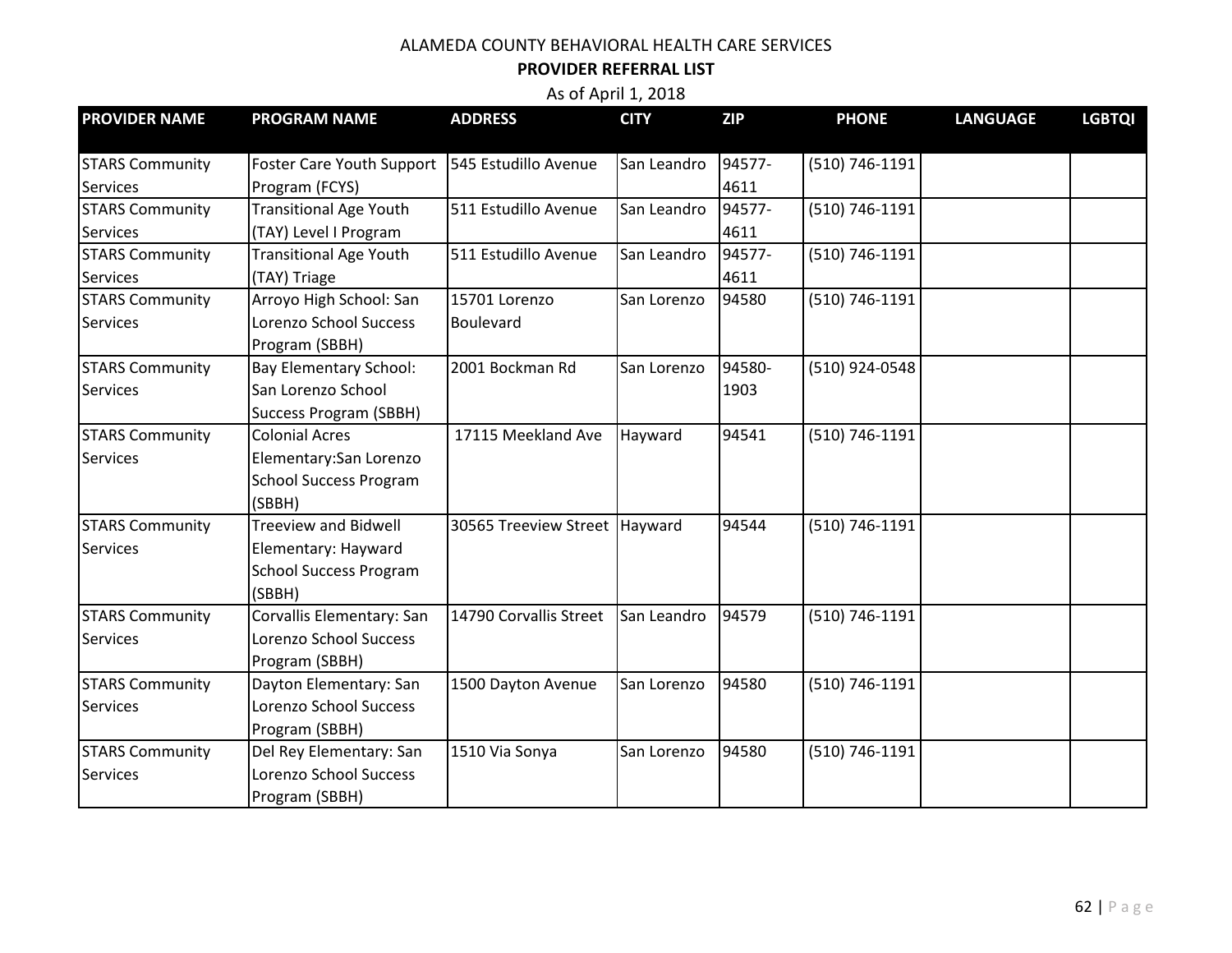#### **PROVIDER REFERRAL LIST**

| <b>PROVIDER NAME</b>                      | <b>PROGRAM NAME</b>                                                                           | <b>ADDRESS</b>                                              | <b>CITY</b> | <b>ZIP</b>     | <b>PHONE</b>   | <b>LANGUAGE</b> | <b>LGBTQI</b> |
|-------------------------------------------|-----------------------------------------------------------------------------------------------|-------------------------------------------------------------|-------------|----------------|----------------|-----------------|---------------|
| <b>STARS Community</b><br><b>Services</b> | <b>Grant Elementary: San</b><br>Lorenzo School Success<br>Program (SBBH)                      | 879 Grant Ave.                                              | San Lorenzo | 94580          | (510) 746-1191 |                 |               |
| <b>STARS Community</b><br><b>Services</b> | Faith Ringgold/Markham<br>Elementary: Hayward<br><b>School Success Program</b><br>(SBBH)      | 1570 Ward Street                                            | Hayward     | 94541          | (510) 746-1191 |                 |               |
| <b>STARS Community</b><br><b>Services</b> | Lorenzo Manor<br>Elementary: San Lorenzo<br><b>School Success Program</b><br>(SBBH)           | 18250 Bengal St                                             | Hayward     | 94541          | (510) 746-1191 |                 |               |
| <b>STARS Community</b><br><b>Services</b> | Park Year-Round<br>Elementary: Hayward<br><b>School Success Program</b><br>(SBBH)             | 411 Larchmont                                               | Hayward     | 94544          | (510) 746-1191 |                 |               |
| <b>STARS Community</b><br><b>Services</b> | PLACE @ Prescott<br>Elementary: Oakland<br><b>School Success Program</b><br>(SBBH)            | 920 Campbell Street                                         | Oakland     | 94607          | (510) 746-1191 |                 |               |
| <b>STARS Community</b><br><b>Services</b> | Royal Sunset High School:<br>San Lorenzo School<br><b>Success Program (SBBH)</b>              | 20450 Royal Avenue                                          | San Lorenzo | 94541          | (510) 746-1191 |                 |               |
| <b>STARS Community</b><br><b>Services</b> | Ruus Elementary: Hayward<br><b>School Success Program</b><br>(SBBH)                           | 28027 Dickens Ave.,<br>and Ruus-Peixoto:<br>29150 Ruus Road | Hayward     | 94541          | (510) 746-1191 |                 |               |
| <b>STARS Community</b><br><b>Services</b> | San Lorenzo Unified School 545 Estudillo Avenue<br>District (USD) Outpatient<br>Clinic (SBBH) |                                                             | San Leandro | 94577-<br>4611 | (510) 746-1191 |                 |               |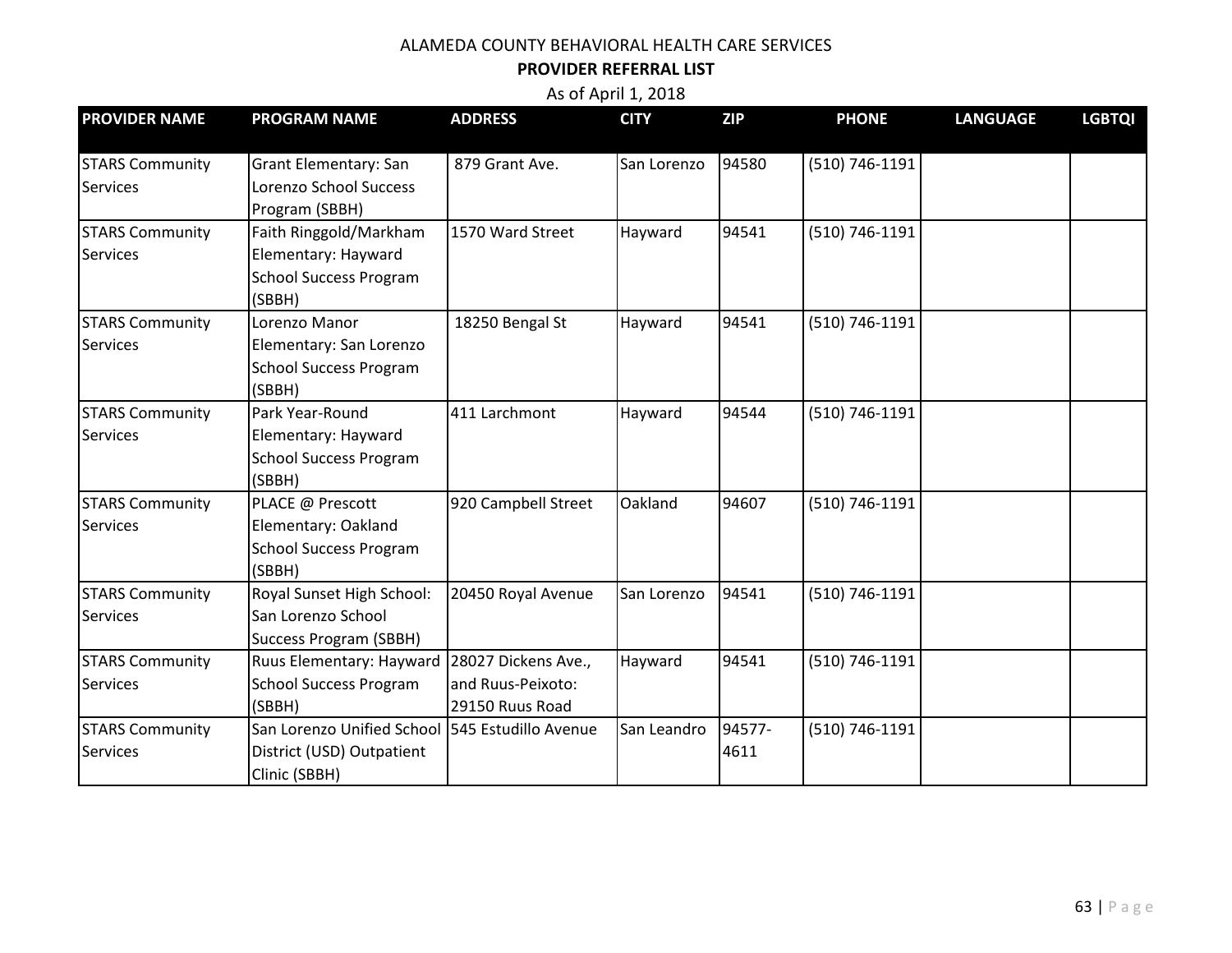#### **PROVIDER REFERRAL LIST**

| <b>PROVIDER NAME</b>        | <b>PROGRAM NAME</b>                | <b>ADDRESS</b>              | <b>CITY</b> | <b>ZIP</b> | <b>PHONE</b>       | <b>LANGUAGE</b> | <b>LGBTQI</b> |
|-----------------------------|------------------------------------|-----------------------------|-------------|------------|--------------------|-----------------|---------------|
| <b>STARS Community</b>      | <b>Washington Manor Middle</b>     | 1170 Fargo Avenue           | San Leandro | 94579      | (510) 746-1191     |                 |               |
| <b>Services</b>             | School: San Lorenzo                |                             |             |            |                    |                 |               |
|                             | <b>School Success Program</b>      |                             |             |            |                    |                 |               |
|                             | (SBBH)                             |                             |             |            |                    |                 |               |
| <b>STARS Community</b>      | <b>West Oakland Middle:</b>        | 991-14th Ave                | Oakland     | 94607      | (510) 746-1191     |                 |               |
| Services                    | <b>Oakland School Success</b>      |                             |             |            |                    |                 |               |
|                             | Program (SBBH)                     |                             |             |            |                    |                 |               |
| <b>Sunny Hills Services</b> | <b>RAFA</b>                        | 22245 Main Street           | Hayward     | 94541-     | (415) 457-3200     |                 |               |
|                             |                                    |                             |             | 4028       |                    |                 |               |
| <b>Sunny Hills Services</b> | <b>ESSER</b>                       | 696 Woodland Avenue Hayward |             | 94544      | (415) 457-3200     |                 |               |
|                             |                                    |                             |             |            |                    |                 |               |
| <b>Telecare Corporation</b> | Garfield Neurobehavioral<br>Center | 1415 28th Ave               | Oakland     | 94601      | (510) 261-9191     |                 |               |
| <b>Telecare Corporation</b> | Villa Fairmont (Classic)           | 15200 Foothill Blvd.        | San Leandro | 94578-     | (510) 352-9690     |                 |               |
|                             |                                    |                             |             | 1013       |                    |                 |               |
| <b>Telecare Corporation</b> | Villa Fairmont Short Stay          | 15200 Foothill Blvd.        | San Leandro | 94578-     | (510) 352-9690     |                 |               |
|                             |                                    |                             |             | 1013       |                    |                 |               |
| <b>Telecare Corporation</b> | <b>Willow Rock Center</b>          | 2050 Fairmont Drive         | San Leandro | 94578-     | (510) 895-5502     |                 |               |
|                             |                                    |                             |             | 1001       |                    |                 |               |
| <b>Telecare Corporation</b> | <b>Sausal Creek Outpatient</b>     | 2620 26th Avenue            | Oakland     | 94601-     | $(510)$ 437-2363   |                 |               |
|                             | <b>Stabilization Clinic</b>        |                             |             | 1907       |                    |                 |               |
| <b>Telecare Corporation</b> | Gladman Hospital                   | 2633 East 27th Street       | Oakland     | 94601      | $(510) 536 - 8111$ |                 |               |
| <b>Telecare Corporation</b> | <b>Steps Toward</b>                | 280 - 17th Street           | Oakland     | 94612-     | (510) 238-5020     |                 |               |
|                             | <b>Empowerment, Progress</b>       |                             |             | 4124       |                    |                 |               |
|                             | and Success (STEPS)                |                             |             |            |                    |                 |               |
| <b>Telecare Corporation</b> | <b>Steps Toward Reaching</b>       | 280 - 17th Street           | Oakland     | 94612-     | (510) 238-5020     |                 |               |
|                             | Independence, Dignity,             |                             |             | 4124       |                    |                 |               |
|                             | <b>Empowerment and</b>             |                             |             |            |                    |                 |               |
|                             | <b>Success (STRIDES)</b>           |                             |             |            |                    |                 |               |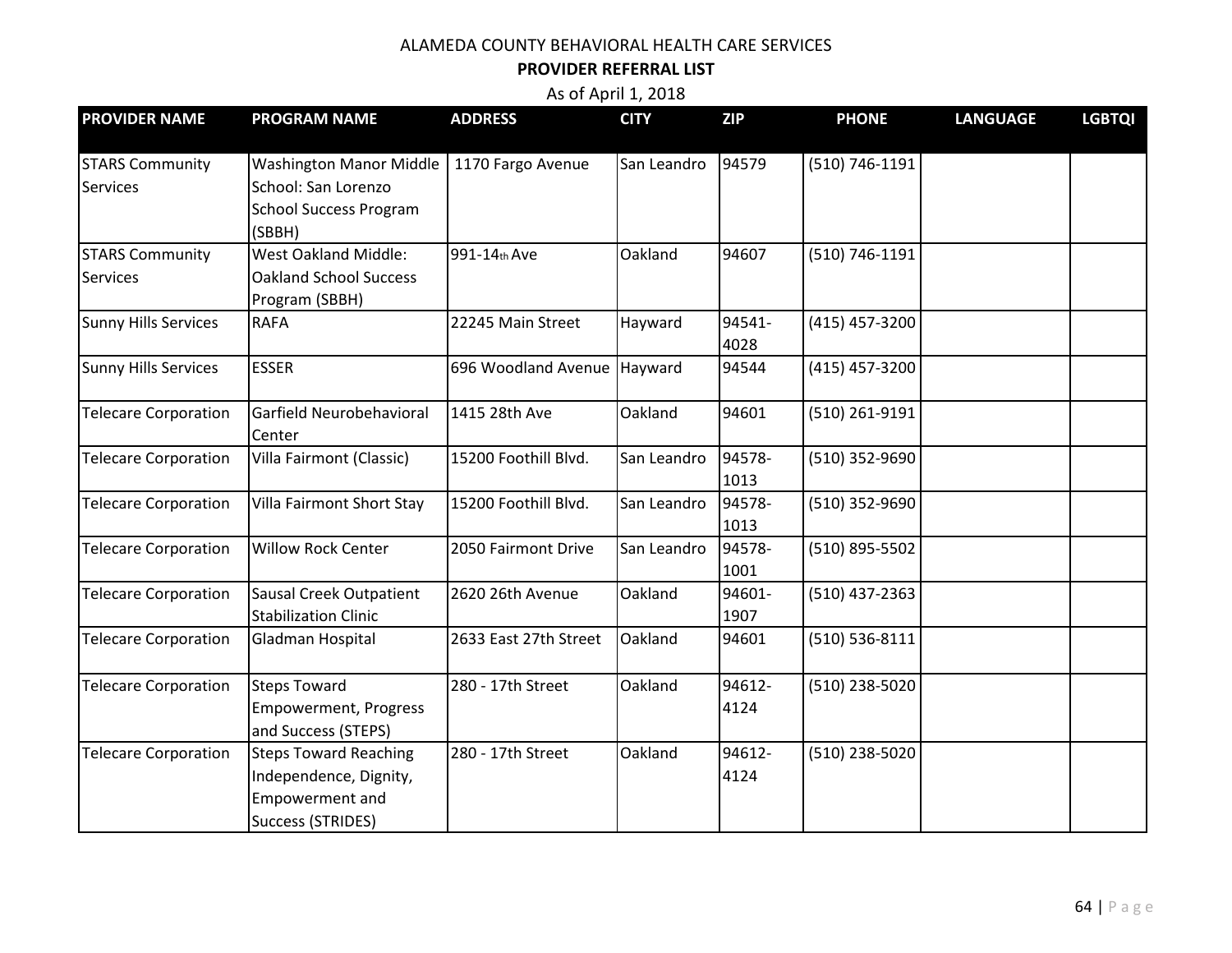#### **PROVIDER REFERRAL LIST**

| <b>PROVIDER NAME</b>        | <b>PROGRAM NAME</b>             | <b>ADDRESS</b>                 | <b>CITY</b>       | <b>ZIP</b> | <b>PHONE</b>   | <b>LANGUAGE</b> | <b>LGBTQI</b> |
|-----------------------------|---------------------------------|--------------------------------|-------------------|------------|----------------|-----------------|---------------|
| <b>Telecare Corporation</b> | <b>Strides Toward Acquiring</b> | 280 - 17th Street              | Oakland           | 94612-     | (510) 238-5020 |                 |               |
|                             | Geriatric Empowerment           |                                |                   | 4124       |                |                 |               |
|                             | and Success (STAGES)            |                                |                   |            |                |                 |               |
| <b>Telecare Corporation</b> | <b>Steps Toward Reaching</b>    | 280 - 17th Street              | Oakland           | 94612-     | (510) 238-5020 |                 |               |
|                             | Independence, Dignity,          |                                |                   | 4124       |                |                 |               |
|                             | <b>Empowerment and</b>          |                                |                   |            |                |                 |               |
|                             | <b>Success (STRIDES)</b>        |                                |                   |            |                |                 |               |
| <b>Telecare Corporation</b> | Changes Differential            | 7200 Bancroft Ave              | Oakland           | 94605      | (510) 553-8500 |                 |               |
|                             |                                 |                                |                   |            |                |                 |               |
|                             | <b>Diagnosis</b>                | Suite 133, Building B          |                   |            |                |                 |               |
| Through the Looking         | Through the Looking Glass       | 3075 Adeline St., Suite        | Berkeley          | 94703-     | (510) 848-1112 |                 | Yes           |
| Glass                       | Zero to 18 Programs             | 120                            |                   | 2579       |                |                 |               |
| <b>Tiburcio Vasquez</b>     | <b>Early Childhood Mental</b>   | 22211 Foothill Blvd            | Hayward           | 94541-     | (510) 782-4678 |                 |               |
| <b>Health Center</b>        | <b>Health Program</b>           |                                |                   |            |                |                 |               |
| Tiburcio Vasquez            | <b>Behavioral Health and</b>    | 22331 Mission Blvd             | Hayward           | 94541-     | (510) 471-5880 | Spanish         |               |
| <b>Health Center</b>        | Primary Care Interface for      |                                |                   | 3911       |                |                 |               |
|                             | Latino Older Adults:            |                                |                   |            |                |                 |               |
| <b>Tiburcio Vasquez</b>     | <b>Improving Mood-</b>          | 22331 Mission Blvd             | Hayward           | 94541-     | (510) 471-5880 |                 | Yes           |
| <b>Health Center</b>        | <b>Promoting Access to</b>      |                                |                   | 3911       |                |                 |               |
|                             | <b>Collaborative Treatment</b>  |                                |                   |            |                |                 |               |
|                             | (IMPACT) Program                |                                |                   |            |                |                 |               |
| <b>Tiburcio Vasquez</b>     | Improving Mood-                 | 33255 Ninth Street             | <b>Union City</b> | 94587      | (510) 471-5880 |                 |               |
| <b>Health Center</b>        | <b>Promoting Access to</b>      |                                |                   |            |                |                 |               |
|                             | <b>Collaborative Treatment</b>  |                                |                   |            |                |                 |               |
|                             | (IMPACT) Program                |                                |                   |            |                |                 |               |
| <b>Tiburcio Vasquez</b>     | Early Childhood Integrated      | 680 West Tennyson              | Hayward           | 94545      | (510) 782-4678 |                 |               |
| <b>Health Center</b>        | <b>Health Program</b>           | Road,                          |                   |            |                |                 |               |
|                             |                                 |                                |                   |            |                |                 |               |
| <b>Tiburcio Vasquez</b>     | <b>Bohanon Middle School:</b>   | 800 Bockman Avenue,            | San Lorenzo       | 94580      | (510) 471-5880 |                 |               |
| <b>Health Center</b>        | <b>SBBH Program</b>             | #25A                           |                   |            |                |                 |               |
| <b>Tiburcio Vasquez</b>     | <b>Cesar Chavez Middle</b>      | 27845 Whitman Street   Hayward |                   | 94544      | (510) 471-5880 |                 |               |
| <b>Health Center</b>        | School: SBBH Program            |                                |                   |            |                |                 |               |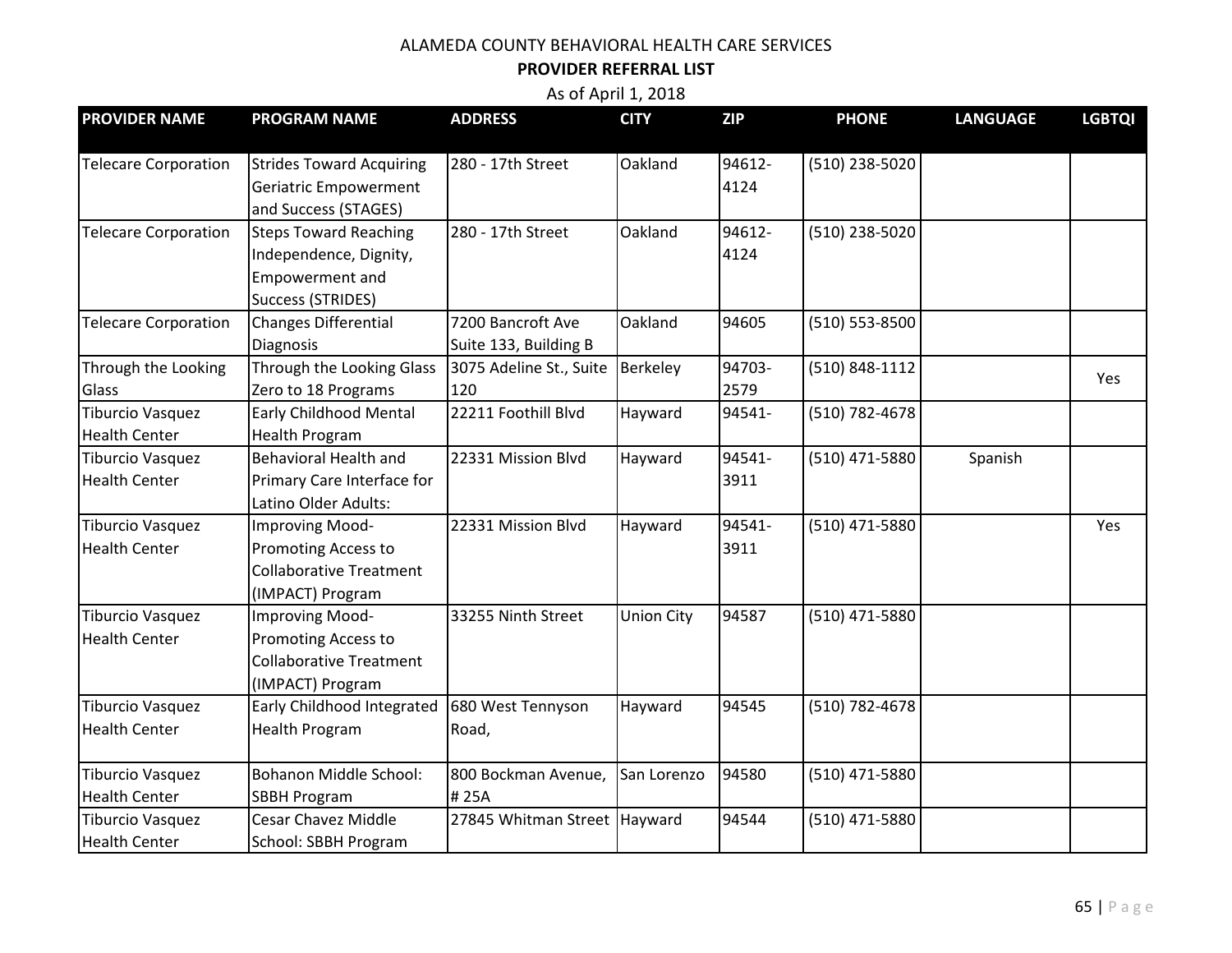#### **PROVIDER REFERRAL LIST**

| <b>PROVIDER NAME</b>          | <b>PROGRAM NAME</b>        | <b>ADDRESS</b>                   | <b>CITY</b>       | <b>ZIP</b> | <b>PHONE</b>     | <b>LANGUAGE</b>       | <b>LGBTQI</b> |
|-------------------------------|----------------------------|----------------------------------|-------------------|------------|------------------|-----------------------|---------------|
|                               |                            |                                  |                   |            |                  |                       |               |
| <b>Tiburcio Vasquez</b>       | Conley-Caraballo High      | 541 Blanch Street                | Hayward           | 94544      | (510) 471-5880   |                       | Yes           |
| <b>Health Center</b>          | School: SBBH Program       |                                  |                   |            |                  |                       |               |
| <b>Tiburcio Vasquez</b>       | Edendale Middle School:    | 16160 Ashland Avenue San Lorenzo |                   | 94580      | (510) 471-5880   |                       |               |
| <b>Health Center</b>          | <b>SBBH Program</b>        |                                  |                   |            |                  |                       |               |
| <b>Tiburcio Vasquez</b>       | Harder Elementary School:  | 495 Wyeth Road                   | Hayward           | 94544      | (510) 471-5880   |                       |               |
| <b>Health Center</b>          | <b>SBBH Program</b>        |                                  |                   |            |                  |                       |               |
| <b>Tiburcio Vasquez</b>       | James Logan High School:   | 1800 H Street                    | <b>Union City</b> | 94587      | (510) 471-5880   |                       |               |
| <b>Health Center</b>          | <b>SBBH Program</b>        |                                  |                   |            |                  |                       |               |
| <b>Tiburcio Vasquez</b>       | Tennyson High School:      | 27035 Whitman Street Hayward     |                   | 94544      | (510) 471-5880   |                       |               |
| <b>Health Center</b>          | <b>SBBH Program</b>        |                                  |                   |            |                  |                       |               |
| <b>Tiburcio Vasquez</b>       | Winton Middle School:      | 119 Winton Ave.                  | Hayward           | 94544      | $(510)$ 471-5880 |                       |               |
| <b>Health Center</b>          | <b>SBBH Program</b>        |                                  |                   |            |                  |                       |               |
| <b>Tri-City Health Center</b> | Intergrated Behavioral     | 1999 Mowry Street                | Fremont           | 94538-     | (510) 252-5862   |                       |               |
|                               | Health                     |                                  |                   | 1738       |                  |                       |               |
| <b>Tri-City Health Center</b> | Intergrated Behavioral     | 39500 Liberty Street             | Fremont           | 94538-     | (510) 252-5862   |                       |               |
|                               | Health                     |                                  |                   | 2211       |                  |                       |               |
| <b>Tri-City Health Center</b> | Intergrated Behavioral     | 40910 Fremont Blvd               | Fremont           | 94538-     | (510) 252-5862   |                       |               |
|                               | Health                     |                                  |                   | 4375       |                  |                       |               |
| <b>Tri-City Health Center</b> | <b>Promoting Access to</b> | 39155 Liberty St. Suite          | Fremont           | 94538-     | (510) 727-9233   | American Sign         |               |
|                               | Health (PATH Project) at   | #G710                            |                   | 1525       |                  | Language, Burmese,    |               |
|                               | the BHCS Tri-City Adult    |                                  |                   |            |                  | Cantonese,            |               |
|                               | <b>Community Support</b>   |                                  |                   |            |                  | Chinese,              |               |
|                               | Center (TCCSC)             |                                  |                   |            |                  | Dari, English, Farsi, |               |
|                               |                            |                                  |                   |            |                  | French, Gujarati,     |               |
|                               |                            |                                  |                   |            |                  | Hindi, Ilocano,       |               |
|                               |                            |                                  |                   |            |                  | Japanese,             |               |
|                               |                            |                                  |                   |            |                  | Mandarin, Punjabi,    |               |
|                               |                            |                                  |                   |            |                  | Spanish, Tagalog,     |               |
|                               |                            |                                  |                   |            |                  | Telegu, Thai, Urdu,   |               |
|                               |                            |                                  |                   |            |                  | Vietnamese            |               |
|                               |                            |                                  |                   |            |                  |                       |               |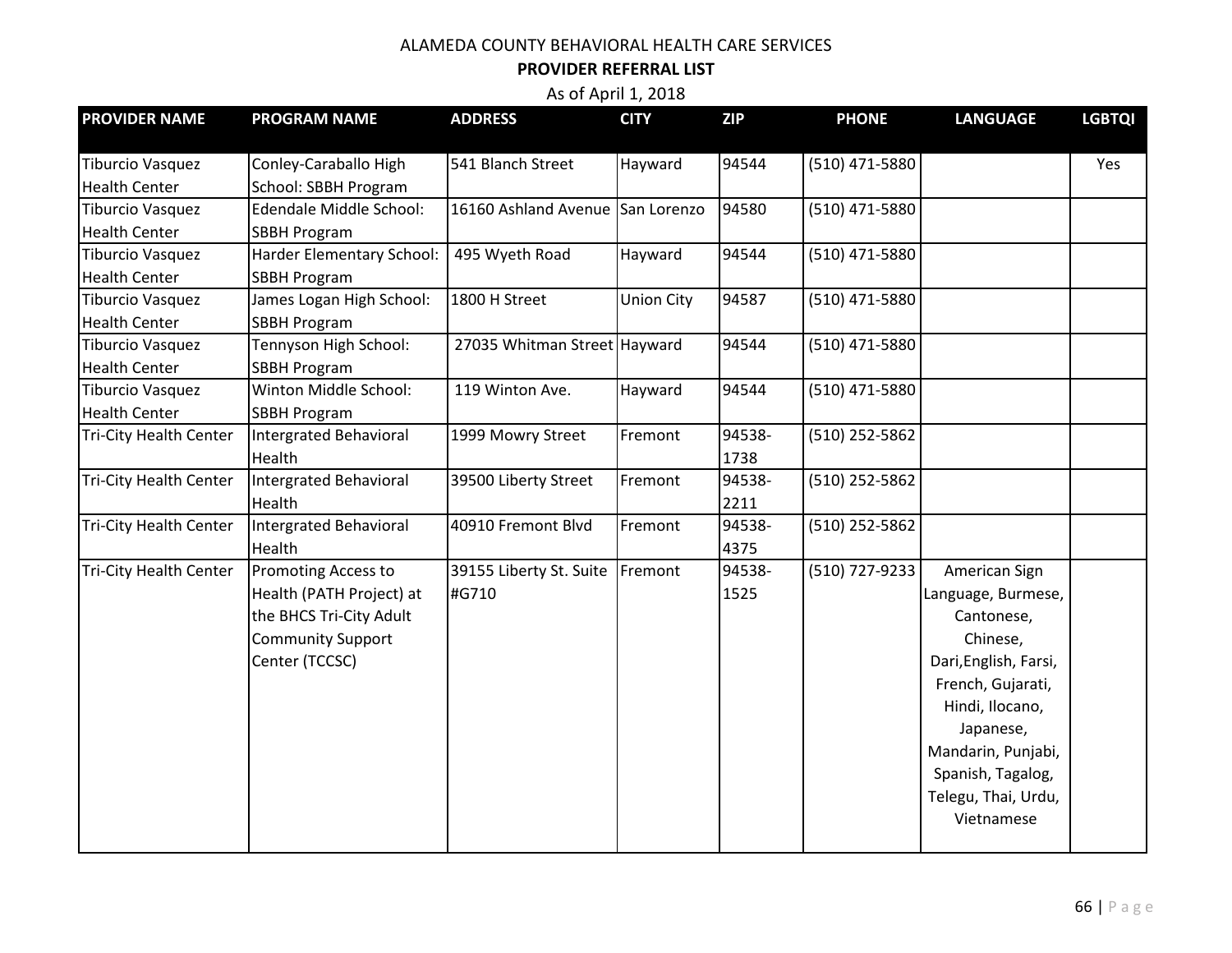#### **PROVIDER REFERRAL LIST**

| <b>PROVIDER NAME</b>                                                                  | <b>PROGRAM NAME</b>                                                                                                                                                                 | <b>ADDRESS</b>                                           | <b>CITY</b> | <b>ZIP</b>     | <b>PHONE</b>     | <b>LANGUAGE</b> | <b>LGBTQI</b> |
|---------------------------------------------------------------------------------------|-------------------------------------------------------------------------------------------------------------------------------------------------------------------------------------|----------------------------------------------------------|-------------|----------------|------------------|-----------------|---------------|
| <b>UCSF Benioff</b><br>Children's Hospital<br>Oakland                                 | <b>Healthy Kids and PASSAGE</b><br><b>AKA CVC</b>                                                                                                                                   | 380 Martin Luther<br>King Jr. Way                        | Oakland     | 94607-<br>3572 | (510) 428-3010   |                 |               |
| <b>UCSF Benioff</b><br>Children's Hospital,<br>Center for the<br>Vulnerable Child     | Healthy Kids and PASSAGE<br><b>AKA CVC</b>                                                                                                                                          | 5275 Claremont<br>Avenue                                 | Oakland     | 94618-<br>1032 | (510) 428-3000   |                 |               |
| <b>UCSF Benioff</b><br>Children's Hospital,<br>Center for the<br>Vulnerable Child     | Child Assessment and<br><b>Transition Services (CATS)</b>                                                                                                                           | 380 Martin Luther<br>King Jr. Way RU list<br>747 52ND ST | Oakland     | 94607-<br>3572 | (510) 428-3010   |                 |               |
| <b>UCSF Benioff</b><br>Children's Hospital,<br>Center for the<br>Vulnerable Child     | Services to Enhance Early<br>Development (SEED)                                                                                                                                     | 380 Martin Luther<br>King Jr. Way RU list<br>747 52ND ST | Oakland     | 94607-<br>3572 | $(510)$ 428-3010 |                 |               |
| <b>UCSF Benioff</b><br>Children's Hospital,<br>Mental Health and<br>Child Development | <b>Early Childhood Mental</b><br>Health (ECMH) Community<br>Attachment and<br><b>Relationship Education</b><br>(CARE) and Families in<br><b>Recovery Staying Together</b><br>(FIRST | 638 3rd Street                                           | Oakland     | 94607-<br>3551 | (510) 428-3407   |                 |               |
| <b>UCSF Benioff</b><br>Children's Hospital,<br>Mental Health and<br>Child Development | Psychological Services -<br><b>Outpatient Services</b>                                                                                                                              | 645 4th Street                                           | Oakland     | 94607-<br>3556 | (510) 428-3441   |                 |               |
| <b>UCSF Benioff</b><br>Children's Hospital,<br>Mental Health and<br>Child Development | <b>Behavioral Emergency</b><br>Response Team (BERT)                                                                                                                                 | 747 52nd Street                                          | Oakland     | 94609-<br>1809 | (510) 428-3000   |                 |               |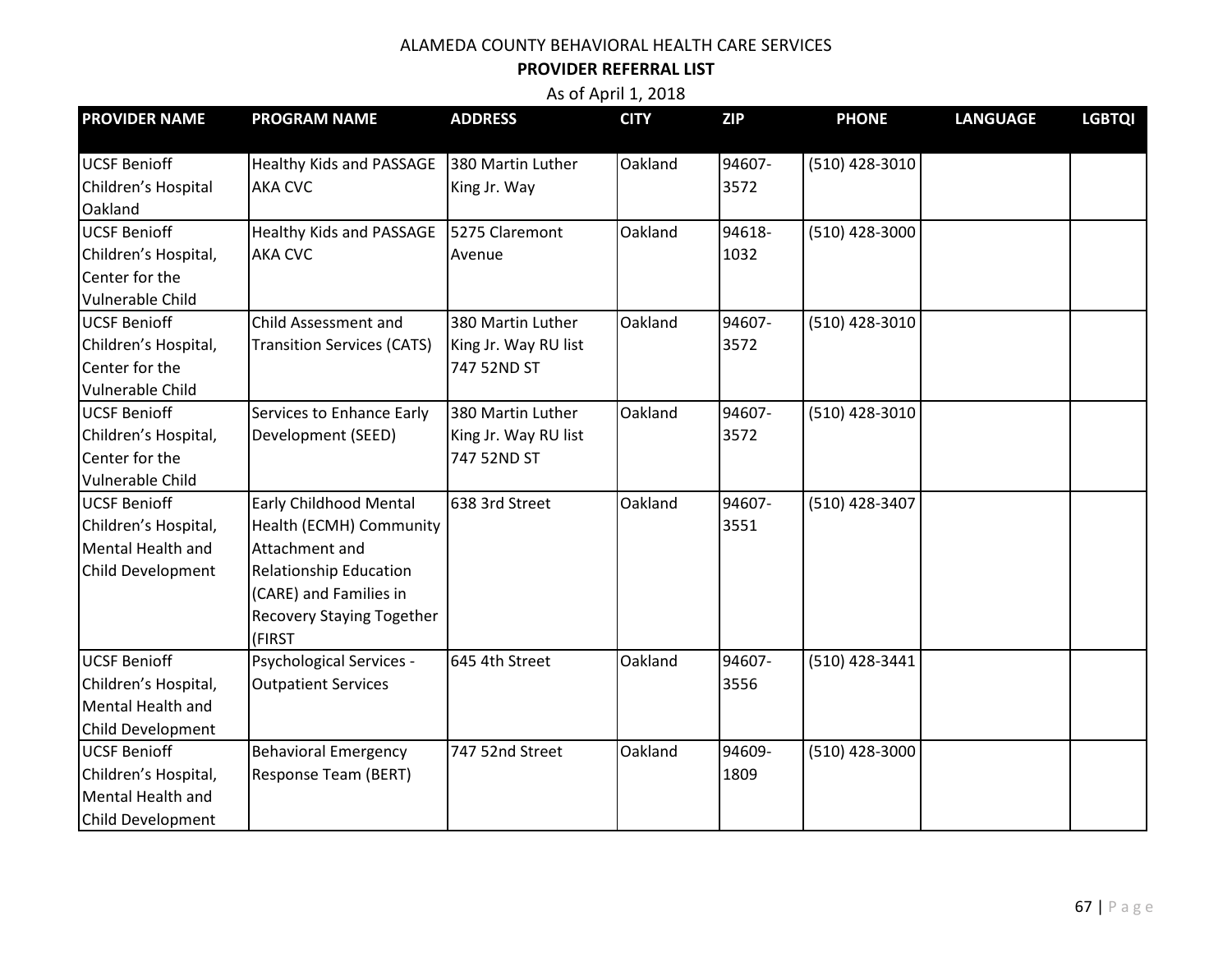#### **PROVIDER REFERRAL LIST**

| <b>PROVIDER NAME</b>                                                                  | <b>PROGRAM NAME</b>                                                                                                      | <b>ADDRESS</b>                                                     | <b>CITY</b> | <b>ZIP</b>     | <b>PHONE</b>     | <b>LANGUAGE</b> | <b>LGBTQI</b> |
|---------------------------------------------------------------------------------------|--------------------------------------------------------------------------------------------------------------------------|--------------------------------------------------------------------|-------------|----------------|------------------|-----------------|---------------|
| <b>UCSF Benioff</b><br>Children's Hospital,<br>Mental Health and<br>Child Development | Comprehensive Psychiatric   747 52nd Street<br>Center (CPC) -<br>Developmental and<br><b>Behavioral Pediatrics (DBP)</b> |                                                                    | Oakland     | 94609-<br>1814 | (510) 428-3570   |                 |               |
| <b>UCSF Benioff</b><br>Children's Hospital,<br>Mental Health and<br>Child Development | Comprehensive Psychiatric 770 53rd Street<br>Center (CPC) -<br>Department of Psychiatry<br>(DOP)                         |                                                                    | Oakland     | 94609-<br>1809 | (510) 428-3000   |                 |               |
| <b>UCSF Benioff</b><br>Children's Hospital,<br>Mental Health and<br>Child Development | <b>Chappell Hayes Health</b><br>Center: SBBH Program                                                                     | 2607 Myrtle Street                                                 | Oakland     | 94607-<br>3415 | (510) 835-1393   |                 |               |
| <b>UCSF Benioff</b><br>Children's Hospital,<br>Mental Health and<br>Child Development | <b>Castlemont Health Center:</b><br><b>SBBH Program</b>                                                                  | 8711 MacArthur Blvd                                                | Oakland     | 94605-<br>4000 | $(510)$ 428-3556 |                 |               |
| United Advocates for<br><b>Children and Families</b>                                  | <b>Family Partnership</b><br>Program - Eden Children's<br><b>Services</b>                                                | 2045 Fairmont Drive                                                | San Leandro | 94578-<br>1088 | (510) 481-3791   |                 |               |
| United Advocates for<br><b>Children and Families</b>                                  | Family Partnership<br>Program - Early Childhood<br>Consultation and<br><b>Treatment Program</b>                          | 500 Davis Street, Suite<br>120                                     | San Leandro | 94577          | (510) 481-3791   |                 |               |
| United Advocates for<br><b>Children and Families</b>                                  | <b>Family Partnership</b><br>Program - Children's<br><b>Specialized Services</b>                                         | <b>Eastmont Town</b><br>Center: 7200 Bancroft<br>Ave., Suite 125-C | Oakland     | 94607          | (510) 777-3830   |                 |               |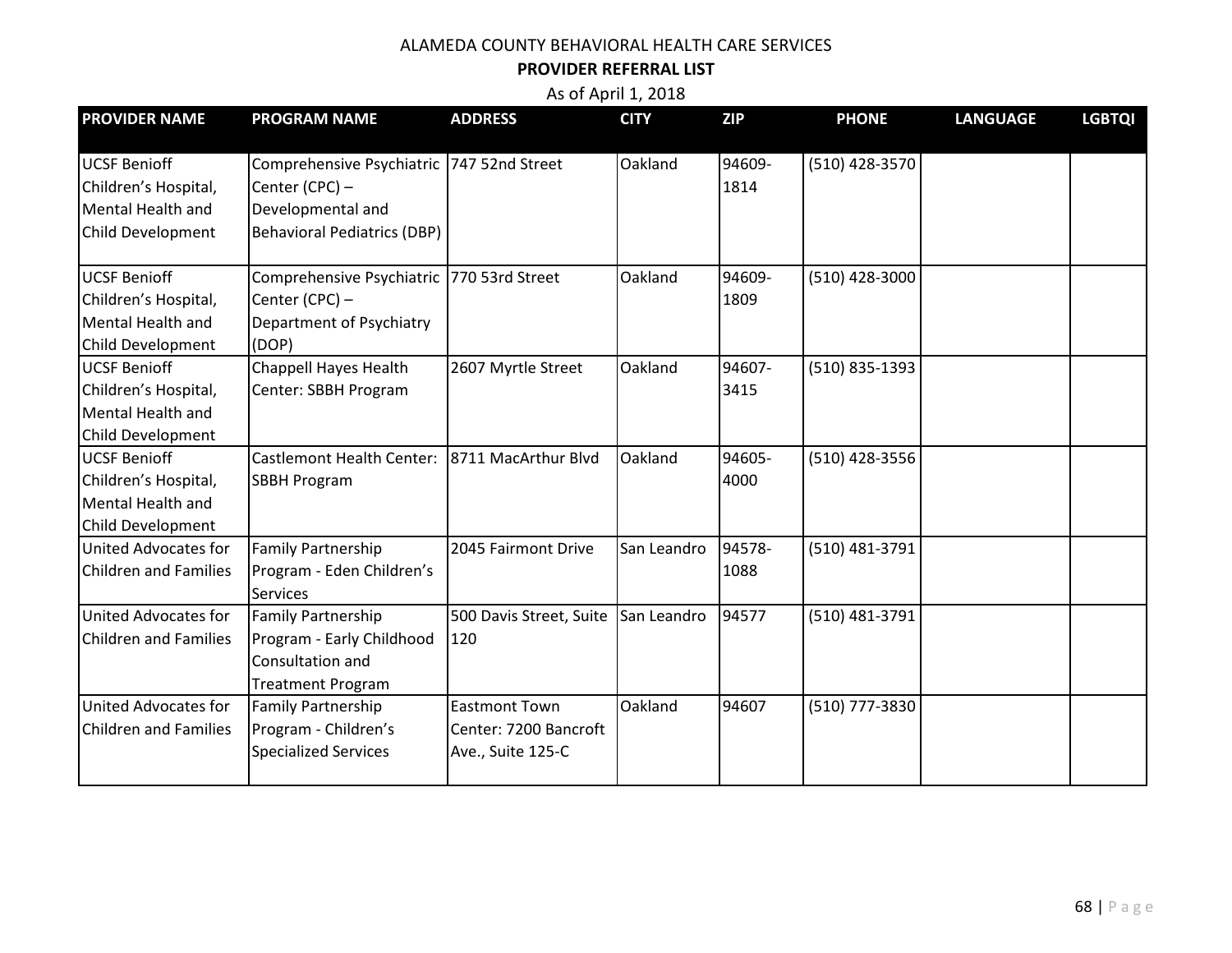#### **PROVIDER REFERRAL LIST**

| <b>PROVIDER NAME</b>                                    | <b>PROGRAM NAME</b>                                                     | <b>ADDRESS</b>                                                     | <b>CITY</b> | <b>ZIP</b>     | <b>PHONE</b>   | <b>LANGUAGE</b> | <b>LGBTQI</b> |
|---------------------------------------------------------|-------------------------------------------------------------------------|--------------------------------------------------------------------|-------------|----------------|----------------|-----------------|---------------|
| United Advocates for<br><b>Children and Families</b>    | <b>Family Partnership</b><br>Program - Oakland<br>Children's Center     | <b>Eastmont Town</b><br>Center: 7200 Bancroft<br>Ave., Suite 125-D | Oakland     | 94607          | (510) 481-3791 |                 |               |
| <b>Victor Community</b><br><b>Support Services</b>      | <b>Foster Care Assessment</b><br>and Treatment (FCAT)                   | 2495 W. March Lane<br>#125                                         | Stockton    | 95207-<br>8224 | (209) 465-1080 |                 |               |
| <b>Victor Community</b><br><b>Support Services</b>      | <b>Therapeutic Behavioral</b><br>Services (TBS)                         | 2495 W. March Lane<br>#125                                         | Stockton    | 95207-<br>8224 | (209) 465-1080 |                 |               |
| <b>Victor Community</b><br><b>Support Services</b>      | <b>Therapeutic Behavioral</b><br>Services (TBS)                         | Redding Clinic: 3300<br>Churn Creek Road                           | Redding     | 96002          | (530) 223-2822 |                 |               |
| <b>West Oakland Health</b><br>Council, Inc.             | Perinatal Intensive<br><b>Outpatient Treatment</b><br>Program           | 7501 International<br>Blvd.                                        | Oakland     | 94621          | (510) 835-9610 |                 |               |
| <b>West Oakland Health</b><br>Council, Inc.             | <b>West Oakland Health</b><br>Council Adult Level I<br>Service Team     | 700 Adeline St.                                                    | Oakland     | 94607          | (510) 835-9610 |                 |               |
| <b>West Oakland Health</b><br>Council, Inc.             | West Oakland Health<br>Council Children's Level I<br><b>Services</b>    | 700 Adeline St.                                                    | Oakland     | 94607          | (510) 835-9610 |                 |               |
| <b>West Oakland Health</b><br>Council, Inc.             | <b>West Oakland Health</b><br><b>Council Children's Services</b>        | Martin Luther King<br>Elementary School:<br>960 10th Street        | Oakland     | 94607          | (510) 835-9610 |                 |               |
| <b>WestCoast Children's</b><br>Center and Clinic        | Screening, Stabilization<br>and Transition Program<br>Clients (CA-STAT) | 22225 Foothill Blvd                                                | Hayward     | 94545-<br>2712 | (510) 265-8200 |                 |               |
| <b>WestCoast Children's</b><br><b>Center and Clinic</b> | Project 1959                                                            | 22225 Foothill Blvd                                                | Hayward     | 94545-<br>2712 | (510) 265-8200 |                 |               |
| <b>WestCoast Children's</b><br>Center and Clinic        | Project AWOL                                                            | 22225 Foothill Blvd                                                | Hayward     | 94545-<br>2712 | (510) 265-8200 |                 |               |
| <b>WestCoast Children's</b><br><b>Center and Clinic</b> | Catch-21                                                                | 3301 E. 12th St., Suite<br>259                                     | Oakland     | 94601-<br>2940 | (510) 269-9031 |                 | Yes           |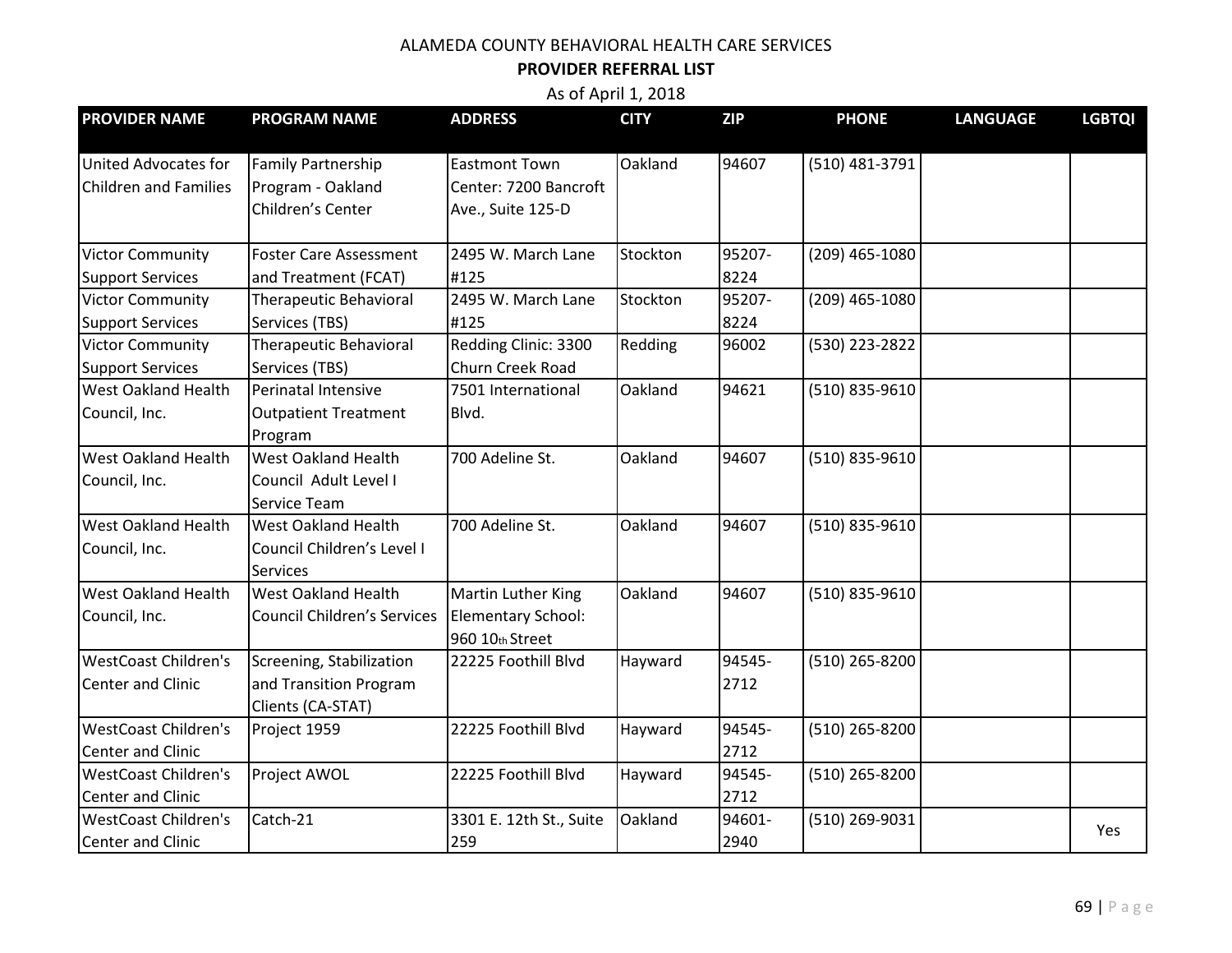#### **PROVIDER REFERRAL LIST**

| <b>PROVIDER NAME</b>        | <b>PROGRAM NAME</b>                              | <b>ADDRESS</b>          | <b>CITY</b> | <b>ZIP</b> | <b>PHONE</b>   | <b>LANGUAGE</b> | <b>LGBTQI</b> |
|-----------------------------|--------------------------------------------------|-------------------------|-------------|------------|----------------|-----------------|---------------|
|                             |                                                  |                         |             |            |                |                 |               |
| <b>WestCoast Children's</b> | Foster Youth Development 3301 E. 12th St., Suite |                         | Oakland     | 94601-     | (510) 269-9031 |                 |               |
| lCenter and Clinic          | Program (FYDP)                                   | 259                     |             | 2940       |                |                 |               |
| <b>WestCoast Children's</b> | Intensive Multisystem                            | 3301 E. 12th St., Suite | Oakland     | 94601-     | (510) 269-9031 |                 |               |
| Center and Clinic           | <b>Therapeutic Services</b>                      | 259                     |             | 2940       |                |                 |               |
|                             | (IMTS)                                           |                         |             |            |                |                 |               |
| <b>WestCoast Children's</b> | Therapeutic-Collaborative                        | 3301 E. 12th St., Suite | Oakland     | 94601-     | (510) 269-9031 |                 |               |
| Center and Clinic           | Assessment Program (T-                           | 259                     |             | 2940       |                |                 |               |
|                             | CAP)                                             |                         |             |            |                |                 |               |
| <b>WestCoast Children's</b> | C-Change: Transforming                           | 3301 E. 12th St., Suite | Oakland     | 94601-     | (510) 269-9042 |                 |               |
| lCenter and Clinic          | the Lives of Sexually                            | 259                     |             | 2940       |                |                 | <b>Yes</b>    |
|                             | <b>Exploited Minors</b>                          |                         |             |            |                |                 |               |
| <b>Youth Uprising</b>       | <b>YU Transition-Age Youth</b>                   | 8711 MacArthur          | Oakland     | 94605-     | (510) 777-9909 | Farsi           |               |
|                             | (TAY) Resources                                  | <b>Boulevard</b>        |             | 4000       |                |                 | Yes           |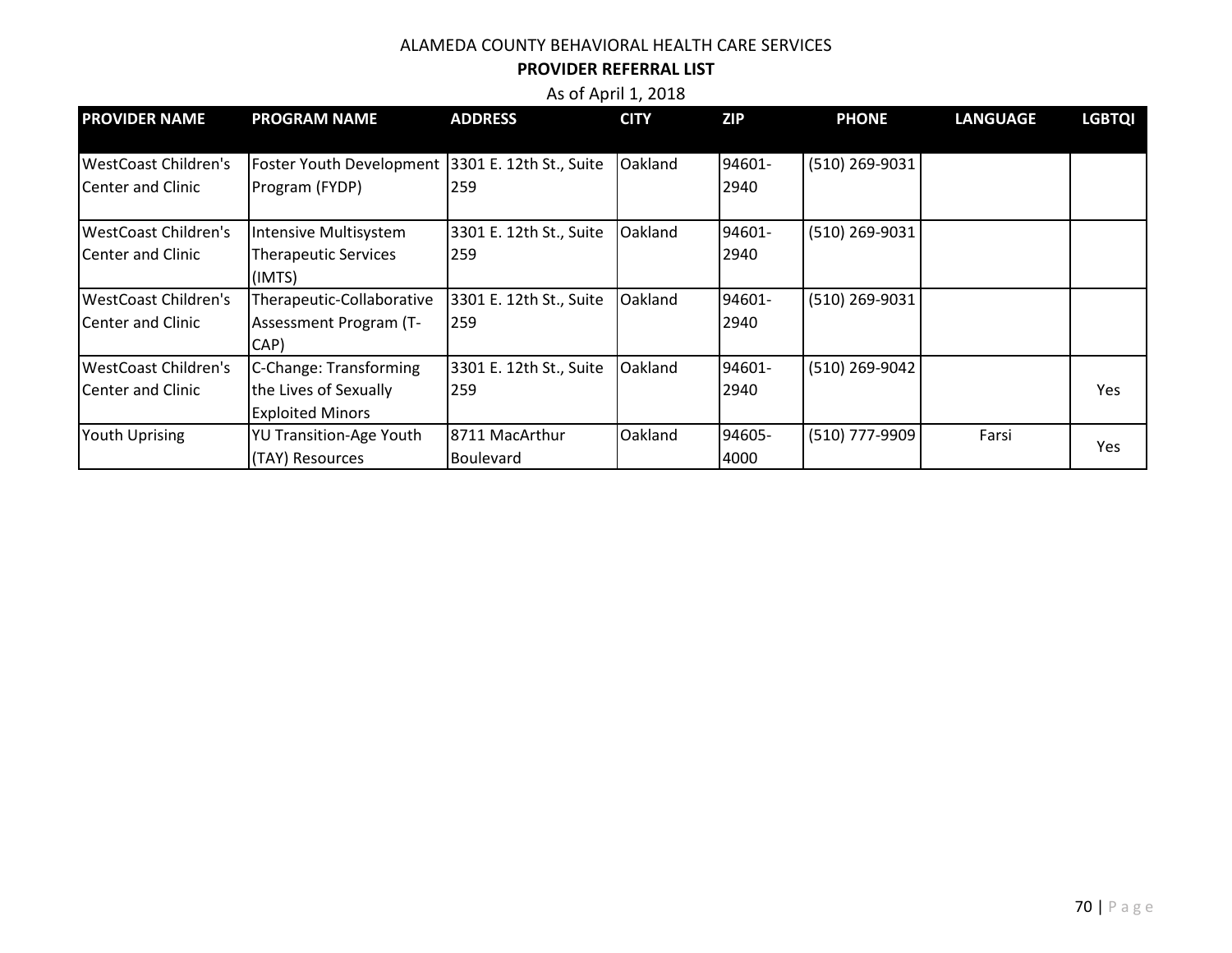## ALAMEDA COUNTY BEHAVIORAL HEALTH CARE SERVICES **PROVIDER REFERRAL LIST**

## As of April 1, 2018

# COMMUNITY BASED ORGANIZATION (CBO) PROVIDERS

#### **SERVICES-AS-NEEDED PROVIDERS**

| <b>PROVIDER NAME</b>                                                                                                   | <b>PROGRAM NAME</b>                                                                                                 | <b>ADDRESS</b>                  | <b>CITY</b>         | <b>ZIP</b>     | <b>PHONE</b>   | <b>LANGUAGE</b> | <b>LGBTQI</b> |
|------------------------------------------------------------------------------------------------------------------------|---------------------------------------------------------------------------------------------------------------------|---------------------------------|---------------------|----------------|----------------|-----------------|---------------|
| California Psychiatric<br>Transitions, Inc.                                                                            | California Psychiatric<br>Transitions                                                                               | 9234 Hinton Avenue              | Delhi               | 95315-<br>8200 | (209) 667-9304 |                 |               |
| Casa Serena Eating<br><b>Disorders Recovery</b><br>and Healing Centers                                                 | Casa Serena Intensive<br><b>Outpatient Program:</b><br><b>Adult Evening Program</b><br>Teen<br>After School Program | 1868 Clayton Road,<br>Suite 123 | Concord             | 94520-<br>2552 | (925) 682-8252 |                 |               |
| <b>Catholic Charities CYO</b><br>of the Archdiocese of<br>San Francisco dba St.<br>Vincent's School for<br><b>Boys</b> | St. Vincent's School for 990 Eddy Street<br><b>Boys</b>                                                             |                                 | San Francisco       | 94109-<br>7713 | (415) 972-1200 |                 |               |
| <b>Catholic Charities CYO</b><br>of the Archdiocese of<br>San Francisco dba St.<br>Vincent's School for<br><b>Boys</b> | St. Vincent's School for<br><b>Boys</b>                                                                             | One St. Vincent Dr.             | San Rafael          | 94903-<br>1504 | (415) 507-2000 |                 |               |
| <b>Charis Youth Center</b>                                                                                             | Day Treatment (Full<br>Day) and Outpatient<br><b>Services</b>                                                       | 714 W Main Street               | <b>Grass Valley</b> | 95945-<br>6410 | (530) 477-9800 |                 |               |
| Children's Health<br>Council                                                                                           | Children's Health<br>Council                                                                                        | 650 Clark Way                   | Palo Alto           | 94304-<br>2300 | (650) 326-5530 |                 |               |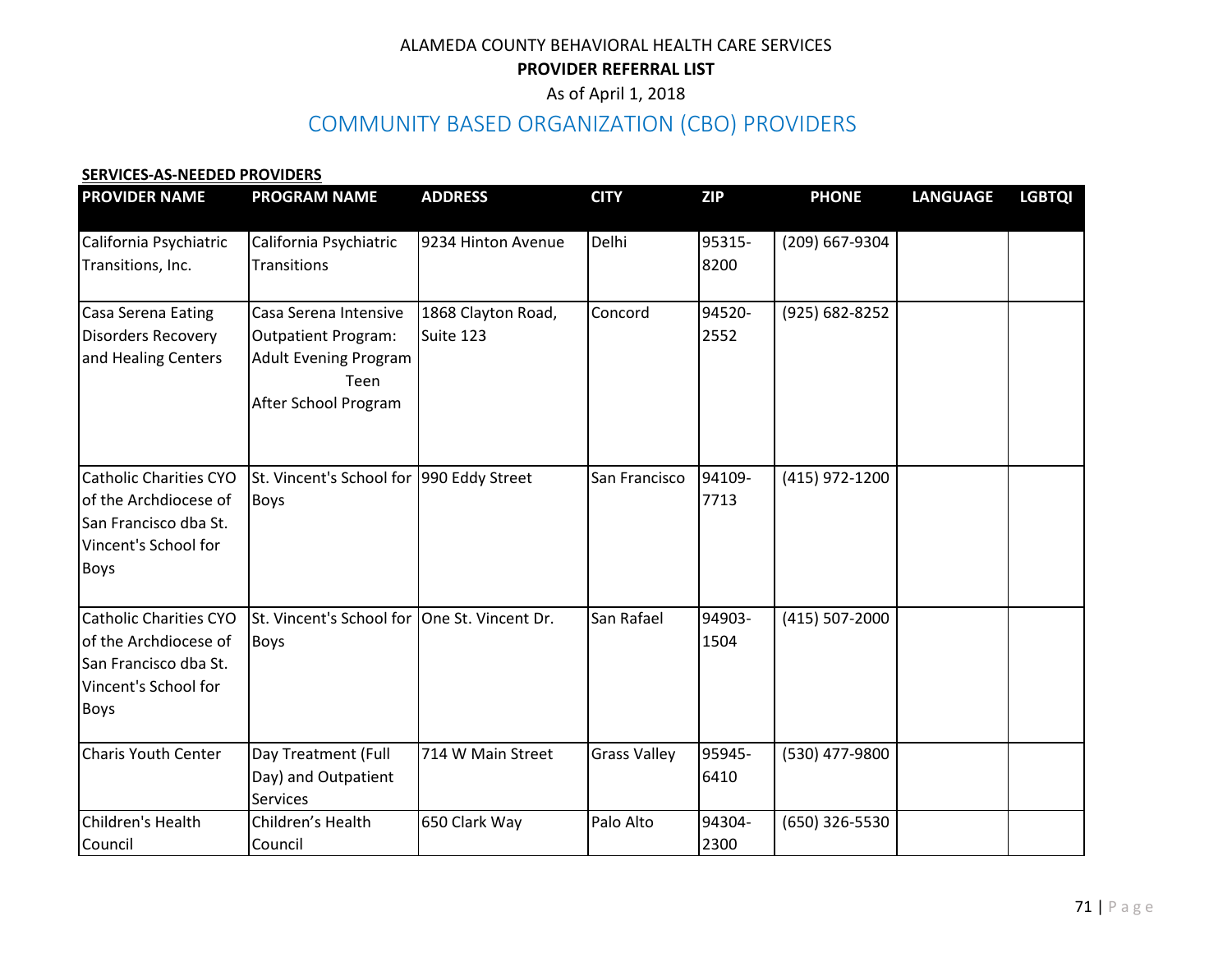#### **PROVIDER REFERRAL LIST**

| <b>PROVIDER NAME</b>                                                      | <b>PROGRAM NAME</b>                                                                                   | <b>ADDRESS</b>                  | <b>CITY</b>   | <b>ZIP</b>     | <b>PHONE</b>   | <b>LANGUAGE</b> | <b>LGBTQI</b> |
|---------------------------------------------------------------------------|-------------------------------------------------------------------------------------------------------|---------------------------------|---------------|----------------|----------------|-----------------|---------------|
| Crestwood Behavioral<br>Health, Inc.                                      | <b>Crestwood Behavioral</b><br>Health, Inc.                                                           | 520 Capitol Mall, Ste.<br>800   | Sacramento    | 95814-<br>4716 | (916) 471-2244 |                 |               |
| <b>Discovery Practice</b><br>Management, Inc. dba<br>Center for Discovery | <b>Center for Discovery</b>                                                                           | 4281 Katella Ave.,<br>Suite 111 | Los Alamitos  | 90720-<br>3588 | (714) 828-1800 |                 |               |
| <b>Edgewood Center for</b><br><b>Children and Families</b>                | Intensive Counseling-<br><b>Enriched Special Day</b><br>Class (I-CESDC) - Non-<br>Public School (NPS) | 1801 Vincente Street            | San Francisco | 94116-<br>2923 | (415) 682-3211 |                 |               |
| Ever Well Health<br>Systems, LLC                                          | <b>Residential Services</b><br><b>Outpatient Services</b>                                             | 391 Front Street,<br>Suite E    | Grover Beach  | 93433-<br>1553 | (805) 242-0135 |                 |               |
| Mountain Valley Child<br>and Family Services,<br>Inc.                     | Milhous Children's<br>Services - Penn Valley                                                          | 17321 Penn Valley Dr.           | Penn Valley   | 95946-<br>9340 | (530) 265-9057 |                 |               |
| Mountain Valley Child<br>and Family Services,<br>Inc.                     | Milhous Children's<br>Services                                                                        | 24077 State Highway<br>49       | Nevada City   | 95959-<br>8519 | (530) 265-9057 |                 |               |
| Mountain Valley Child<br>and Family Services,<br>Inc.                     | Milhous Children's<br>Services - Bradshaw                                                             | 6171 Bradshaw Rd.               | Sacramento    | 95829-<br>9334 | (530) 265-9057 |                 |               |
| Mountain Valley Child<br>and Family Services,<br>Inc.                     | Milhous Children's<br>Services - Bar Du                                                               | 7818 Bar Du Lane                | Sacramento    | 95829-<br>9469 | (530) 265-9057 |                 |               |
| Mountain Valley Child<br>and Family Services,<br>Inc.                     | Milhous Children's<br>Services - Gerber                                                               | 9200 Sweet Acacia<br>Way        | Sacramento    | 95829-         | (530) 265-9057 |                 |               |
| Psynergy Programs,<br>lnc.                                                | Nueva Vista                                                                                           | 18225 Hale Avenue               | Morgan Hill   | 95037-<br>3547 | (408) 465-8280 |                 |               |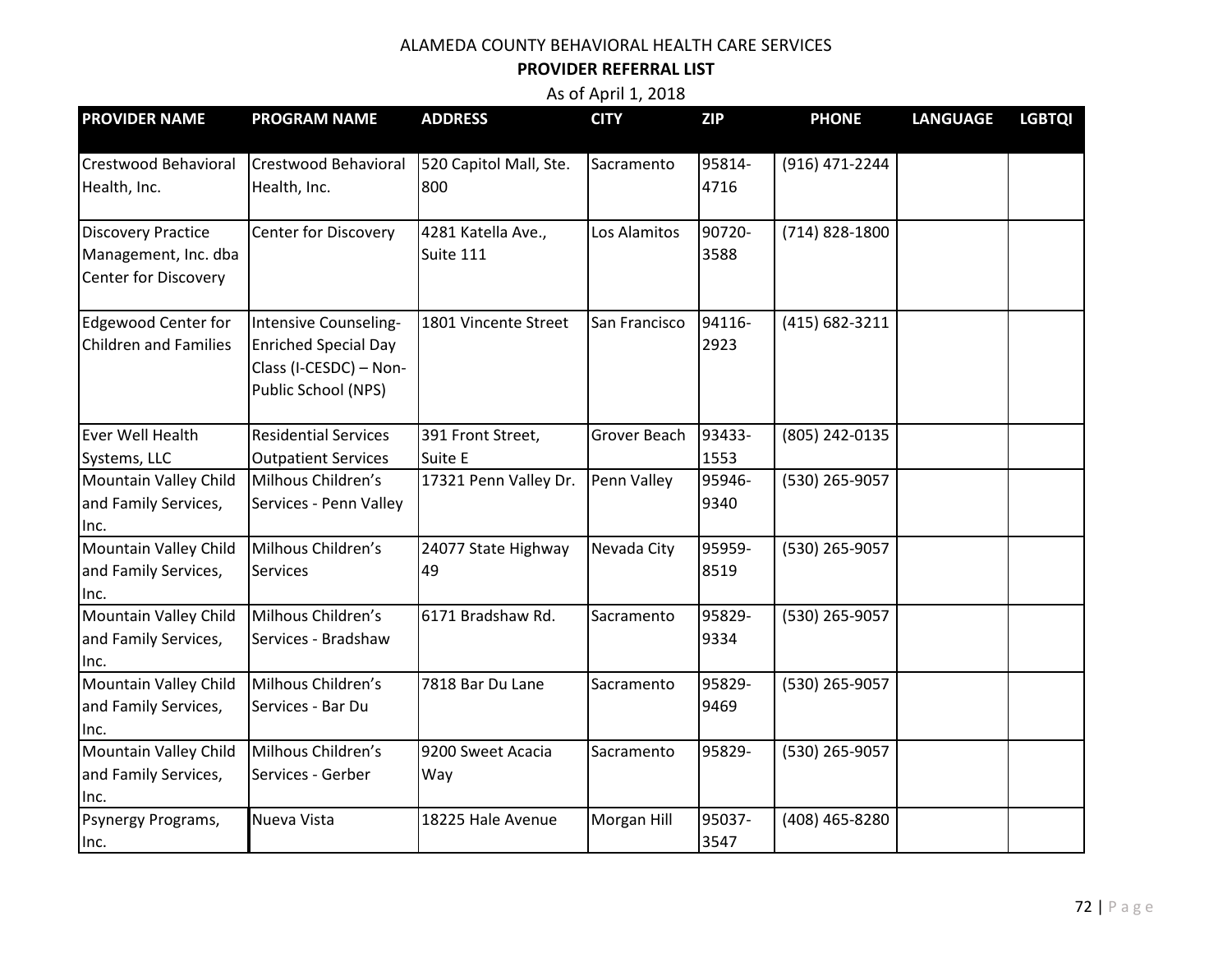## ALAMEDA COUNTY BEHAVIORAL HEALTH CARE SERVICES

## **PROVIDER REFERRAL LIST**

As of April 1, 2018

| <b>PROVIDER NAME</b>        | <b>PROGRAM NAME</b>         | <b>ADDRESS</b>                  | <b>CITY</b>         | <b>ZIP</b> | <b>PHONE</b>   | <b>LANGUAGE</b> | <b>LGBTQI</b> |
|-----------------------------|-----------------------------|---------------------------------|---------------------|------------|----------------|-----------------|---------------|
| <b>River Oak Center for</b> | Walnut - Outpatient         | 5030 El Camino Ave.             | Carmichael          | 95068-     | (916) 609-5100 |                 |               |
| Children                    |                             |                                 |                     | 4650       |                |                 |               |
| <b>River Oak Center for</b> | River Oak Center -          | 5445 Laurel Hills Drive         | Sacramento          | 95841-     | (916) 609-5100 |                 |               |
| Children                    | Laurel Hills Outpatient     |                                 |                     | 3105       |                |                 |               |
| <b>River Oak Center for</b> | Lincolnshire -              | 9412 Big Horn Blvd.             | <b>Elk Grove</b>    | 95758-     | (916) 226-2800 |                 |               |
| Children                    | Outpatient/TBS              |                                 |                     | 1101       |                |                 |               |
| Sierra Vista Child and      | Sierra Vista Child and      | 100 Popular Avenue              | Modesto             | 95354-     | (209) 523-4573 |                 |               |
| <b>Family Services</b>      | <b>Family Services</b>      |                                 |                     | 0510       |                |                 |               |
| Sierra Vista Child and      | Sierra Vista Child and      | 2524 Finney Rd.                 | Modesto             | 95358-     | (209) 550-5873 |                 |               |
| <b>Family Services</b>      | <b>Family Services</b>      |                                 |                     | 9765       |                |                 |               |
| St. Francis Extended        | <b>SNF Pilot</b>            | 718 Bartlett Avenue             | Hayward             | 94541-     | (510) 785-3630 |                 |               |
| Care, Inc.                  |                             |                                 |                     | 3698       |                |                 |               |
| <b>Star View Adolescent</b> | <b>Star View Adolescent</b> | 4025 West 226th Street Torrance |                     | 90505      | (510) 678-5500 |                 |               |
| Center, Inc.                | Center                      |                                 |                     |            |                |                 |               |
| <b>Summitview Child</b>     | Summitview                  | 670 Placerville Drive,          | Placerville         | 95667-     | (530) 644-2412 |                 |               |
| <b>Treatment Center</b>     |                             | Suite #2                        |                     | 4200       |                |                 |               |
| The Help Group Child        | The Help Group              | 13130 Burbank Blvd              | <b>Sherman Oaks</b> | 91401-     | (818) 781-0360 |                 |               |
| and Family Center           |                             |                                 |                     | 6037       |                |                 |               |
| The Help Group Child        | The Help Group              | 15339 Saticoy St.               | Van Nuys            | 91406-     | (818) 781-0360 |                 |               |
| and Family Center           |                             |                                 |                     | 3345       |                |                 |               |
| <b>TLC Child and Family</b> | True to Life Children's     | 1800 North                      | Sebastopol          | 95472-     | (707) 823-7300 |                 |               |
| Services                    | Services (TLC)              | Gravenstein Suite A             |                     | 2607       |                |                 |               |
| Unity Care Group            | <b>Unity Care</b>           | 1400 Parkmoor Ave,              | San Jose            | 95126-     | (408) 510-2480 |                 |               |
|                             |                             | Suite 115                       |                     | 3797       |                |                 |               |
| Unity Care Group            | <b>Unity Care</b>           | 237 Race St.                    | San Jose            | 95126-     | (408) 510-3480 |                 |               |
|                             |                             |                                 |                     | 4823       |                |                 |               |
| <b>Victor Treatment</b>     | Victor Treatment -          | 12755 N Highway 88              | Lodi                | 95240-     | (209) 340-5800 |                 |               |
| Center                      | Lodi/Stockton               |                                 |                     | 9323       |                |                 |               |
| <b>Victor Treatment</b>     | Victor Treatment            | 1360 East Lassen Ave            | Chico               | 95973-     | (530) 893-0758 |                 |               |
| Center                      |                             |                                 |                     | 7823       |                |                 |               |